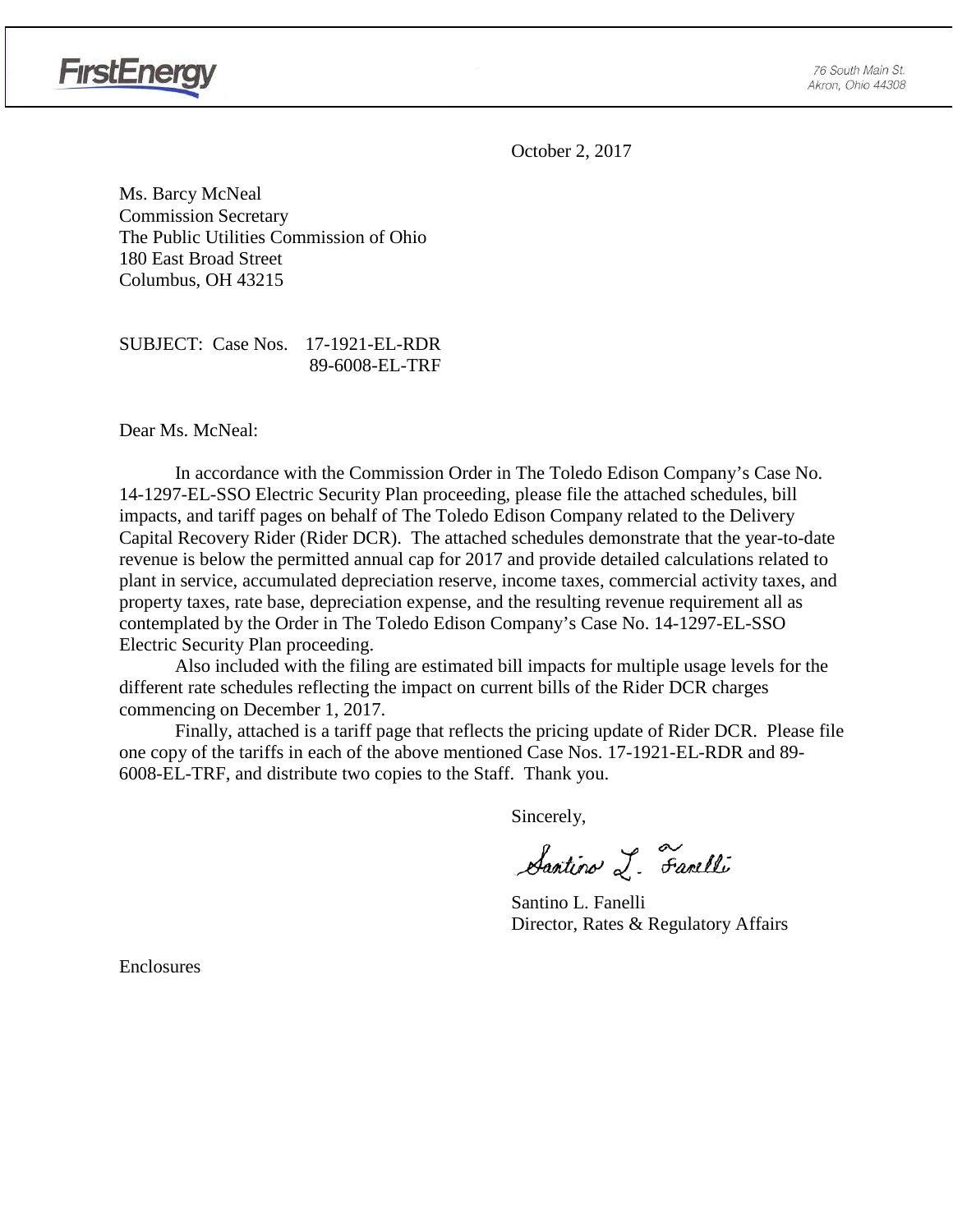### The Toledo Edison Company Delivery Capital Recovery Rider (DCR) December 2017 – February 2018 Filing October 2, 2017

| Page Name<br>December 2017 - February 2018 Revenue Requirements Summary | Page<br>1.     |
|-------------------------------------------------------------------------|----------------|
|                                                                         |                |
| Actual 8/31/2017 Rate Base and Revenue Requirements                     |                |
| <b>DCR Revenue Requirement Calculation</b>                              | 2              |
| <b>Plant In Service</b>                                                 | 3              |
| Reserve for Accumulated Depreciation                                    | $\overline{7}$ |
| <b>ADIT Balances</b>                                                    | 11             |
| <b>Depreciation Calculations</b>                                        | 12             |
| <b>Property Tax Calculations</b>                                        | 16             |
| <b>Summary of Exclusions</b>                                            | 19             |
| <b>Service Company Allocation Summary</b>                               | 20             |
| Service Company Depreciation                                            | 21             |
| Service Company Property Tax                                            | 23             |
| Incremental Service Company Depreciation and Property Tax Expense       | 25             |
| Intangible Depreciation Expense                                         | 26             |
| Estimated 11/30/2017 Rate Base and Revenue Requirements                 |                |
| <b>DCR Revenue Requirement Calculation</b>                              | 27             |
| <b>Plant In Service</b>                                                 | 28             |
| Reserve for Accumulated Depreciation                                    | 32             |
| <b>ADIT Balances</b>                                                    | 36             |
| <b>Depreciation Calculations</b>                                        | 37             |
| <b>Property Tax Calculations</b>                                        | 41             |
| <b>Summary of Exclusions</b>                                            | 44             |
| <b>Service Company Allocation Summary</b>                               | 45             |
| Service Company Depreciation                                            | 46             |
| Service Company Property Tax                                            | 48             |
| Incremental Service Company Depreciation and Property Tax Expense       | 50             |
| Intangible Depreciation Expense                                         | 51             |
| December 2017 - February 2018 Rider DCR - Rate Design                   | 52             |
| December 2017 - February 2018 Rider DCR - Reconciliation from           |                |
| September 2017 - November 2017                                          | 58             |
| December 2017 - February 2018 Rider DCR Billing Units Used for Rate     |                |
| Design                                                                  | 61             |
| December 2017 - February 2018 Rider DCR Typical Bill Comparisons        | 62             |
| December 2017 - February 2018 Rider DCR Tariff                          | 69             |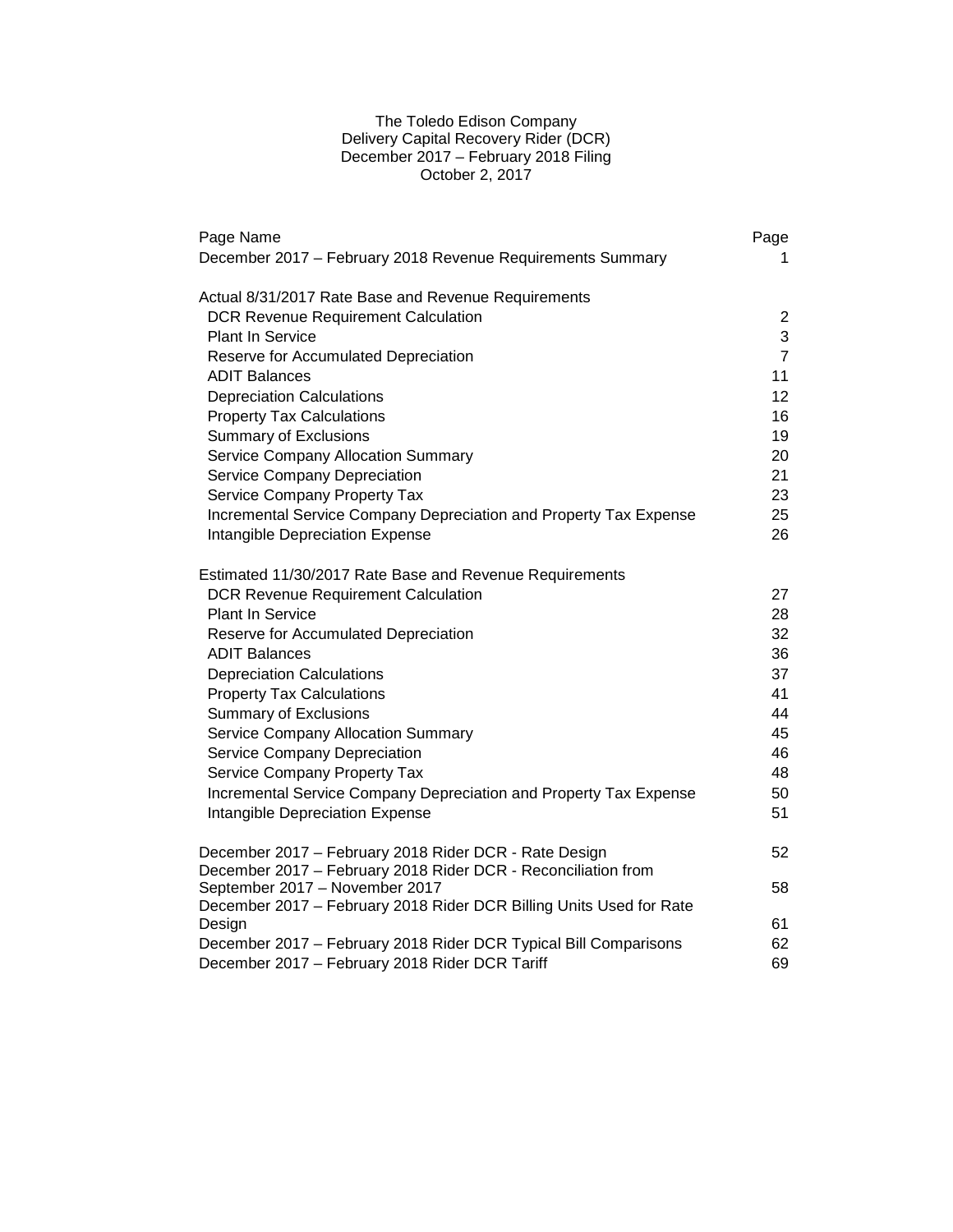### **Rider DCR Rates for December 2017 - February 2018 Revenue Requirement Summary**

(\$ millions)

#### **Calculation of Annual Revenue Requirement Based on Estimated 11/30/2017 Rate Base**

| Line No. | <b>Description</b><br>Source                                            |                                                                                            | CEI |       |  |                  |  | <b>TOTAL</b> |  |       |
|----------|-------------------------------------------------------------------------|--------------------------------------------------------------------------------------------|-----|-------|--|------------------|--|--------------|--|-------|
|          | Annual Revenue Requirement Based on Actual 8/31/2017 Rate Base          | 10/2/2017 Compliance Filing; Page 2; Column (f) Lines 36-39                                |     | 119.3 |  | 121.5            |  | 29.6         |  | 270.5 |
|          | Incremental Revenue Requirement Based on Estimated 11/30/2017 Rate Base | Calculation: 10/2/2017 Compliance Filing (Page 27, Column (f) Lines 36-39)<br>minus Line 1 |     |       |  | 3.3 <sub>1</sub> |  |              |  |       |
|          | Annual Revenue Requirement Based on Estimated 11/30/2017 Rate Base      | Calculation: SUM [ Line 1 through Line 2 ]                                                 |     | 120.9 |  | 124.9            |  | 30.2         |  | 275.9 |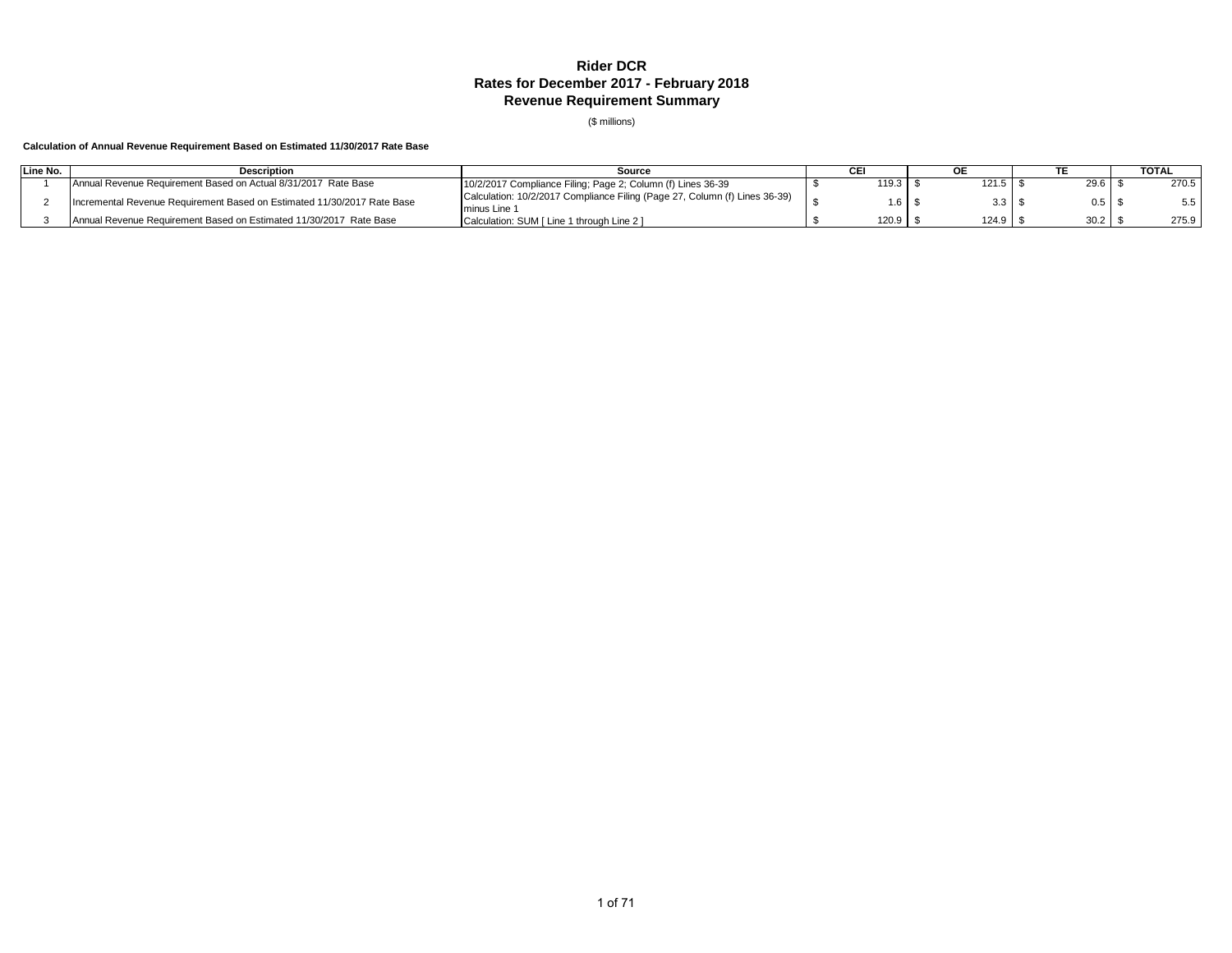### **Rider DCR**

### **Actual Distribution Rate Base Additions as of 8/31/2017 Revenue Requirement Calculation**

### (\$ millions)

\* 5/31/2007 balances refer to the jurisdictional balances approved in Case 07-551-EL-AIR. Source: PUCO Staff workpapers supporting the PUCO Opinion & Order

|      |                             | (A)        | (B)        | $(C) = (B) - (A)$ | (D)                             |
|------|-----------------------------|------------|------------|-------------------|---------------------------------|
|      | <b>Gross Plant</b>          | 5/31/2007* | 8/31/2017  | Incremental       | Source of Column (B)            |
| (1)  | CEI                         | 1,927.1    | 3,049.9    | 1,122.8           | Sch B2.1 (Actual) Line 45       |
| (2)  | <b>OE</b>                   | 2,074.0    | 3,438.8    | 1,364.8           | Sch B2.1 (Actual) Line 47       |
| (3)  | TE                          | 771.5      | 1,183.6    | 412.2             | Sch B2.1 (Actual) Line 44       |
| (4)  | <b>Total</b>                | 4,772.5    | 7,672.3    | 2,899.8           | Sum: [(1) through (3) ]         |
|      | <b>Accumulated Reserve</b>  |            |            |                   |                                 |
| (5)  | CEI                         | (773.0)    | (1,313.2)  | (540.2)           | -Sch B3 (Actual) Line 46        |
| (6)  | <b>OE</b>                   | (803.0)    | (1,362.5)  | (559.5)           | -Sch B3 (Actual) Line 48        |
| (7)  | <b>TE</b>                   | (376.8)    | (596.4)    | (219.6)           | -Sch B3 (Actual) Line 45        |
| (8)  | <b>Total</b>                | (1,952.8)  | (3,272.1)  | (1, 319.3)        | Sum: [(5) through (7) ]         |
|      | <b>Net Plant In Service</b> |            |            |                   |                                 |
| (9)  | CEI                         | 1,154.0    | 1,736.7    | 582.6             | $(1) + (5)$                     |
| (10) | <b>OE</b>                   | 1,271.0    | 2,076.3    | 805.4             | $(2) + (6)$                     |
| (11) | <b>TE</b>                   | 394.7      | 587.2      | 192.5             | $(3) + (7)$                     |
| (12) | <b>Total</b>                | 2,819.7    | 4,400.2    | 1,580.5           | Sum: [ (9) through (11) ]       |
|      | <b>ADIT</b>                 |            |            |                   |                                 |
| (13) | CEI                         | (246.4)    | (493.3)    | (246.9)           | - ADIT Balances (Actual) Line 3 |
| (14) | <b>OE</b>                   | (197.1)    | (604.6)    | (407.5)           | - ADIT Balances (Actual) Line 3 |
| (15) | <b>TE</b>                   | (10.3)     | (161.0)    | (150.7)           | - ADIT Balances (Actual) Line 3 |
| (16) | <b>Total</b>                | (453.8)    | (1, 258.9) | (805.1)           | Sum: [ (13) through (15) ]      |
|      | <b>Rate Base</b>            |            |            |                   |                                 |
| (17) | CEI                         | 907.7      | 1,243.4    | 335.7             | $(9) + (13)$                    |
| (18) | <b>OE</b>                   | 1,073.9    | 1,471.7    | 397.8             | $(10) + (14)$                   |
| (19) | <b>TE</b>                   | 384.4      | 426.2      | 41.8              | $(11) + (15)$                   |
| (20) | <b>Total</b>                | 2,366.0    | 3,141.3    | 775.4             | Sum: [ (17) through (19) ]      |
|      | <b>Depreciation Exp</b>     |            |            |                   |                                 |
| (21) | CEI                         | 60.0       | 98.8       | 38.8              | Sch B-3.2 (Actual) Line 46      |
| (22) | <b>OE</b>                   | 62.0       | 104.1      | 42.1              | Sch B-3.2 (Actual) Line 48      |
| (23) | TE                          | 24.5       | 38.9       | 14.4              | Sch B-3.2 (Actual) Line 45      |
| (24) | <b>Total</b>                | 146.5      | 241.7      | 95.2              | Sum: [ (21) through (23) ]      |
|      | <b>Property Tax Exp</b>     |            |            |                   |                                 |
| (25) | CEI                         | 65.0       | 107.0      | 42.0              | Sch C-3.10a (Actual) Line 4     |
| (26) | <b>OE</b>                   | 57.4       | 91.3       | 34.0              | Sch C-3.10a (Actual) Line 4     |
| (27) | <b>TE</b>                   | 20.1       | 30.6       | 10.5              | Sch C-3.10a (Actual) Line 4     |
| (28) | <b>Total</b>                | 142.4      | 228.9      | 86.4              | Sum: [ (25) through (27) ]      |
|      |                             |            |            |                   |                                 |

|      | <b>Revenue Requirement</b> | <b>Rate Base</b> | <b>Return 8.48%</b> | <b>Deprec</b> | <b>Prop Tax</b> | Rev. Rea. |
|------|----------------------------|------------------|---------------------|---------------|-----------------|-----------|
| (29) | CEI                        | 335.7            | 28.5                | 38.8          | 42.0            | 109.2     |
| (30) | OE                         | 397.8            | 33.7                | 42.1          | 34.0            | 109.8     |
| (31) | --<br>-                    | 41.8             | 3.5                 | 14.4          | 10.5            | 28.4      |
| (32) | <b>Total</b>               | 775.4            | 65.8                | 95.2          | 86.4            | 247.4     |

|      | <b>Capital Structure &amp; Returns</b> |         |        |          |
|------|----------------------------------------|---------|--------|----------|
|      |                                        | $%$ mix | rate   | wtd rate |
| (33) | Debt                                   | 51%     | 6.54%  | 3.3%     |
| (34) | Equity                                 | 49%     | 10.50% | 5.1%     |
| (35) |                                        |         |        | 8.48%    |

|      |                                     |                      | (b)             |                   | (d)       | (e)   |                 |
|------|-------------------------------------|----------------------|-----------------|-------------------|-----------|-------|-----------------|
|      | <b>Revenue Requirement with Tax</b> | <b>Equity Return</b> | <b>Tax Rate</b> | <b>Income Tax</b> | CAT 0.26% | Taxes | Rev. Reg. + Tax |
| (36) | CEI                                 | 17.3                 | 36.07%          | 9.7               | 0.3       | 10.7  | 119.3           |
| (37) | ОE                                  | 20.5                 | 35.85%          | 11.4              | 0.3       | 11.8  | 121.5           |
| (38) | TE                                  | $2.2^{\circ}$        | 35.69%          | 1.2               | 0.1       | ن. ا  | 29.6            |
| (39) | Total                               | 39.9                 |                 | 22.4              | 0.7       | 23.1  | 270.5           |

(a) = Weighted Cost of Equity x Rate Base (c) = (a) x (1 / (1-(b)) - 1) (e) = (c) + (d)<br>(b) = Current composite income tax rates (d) = (Rev. Req. + (c)) x (1/(1-.26%) - 1) (f) = (e)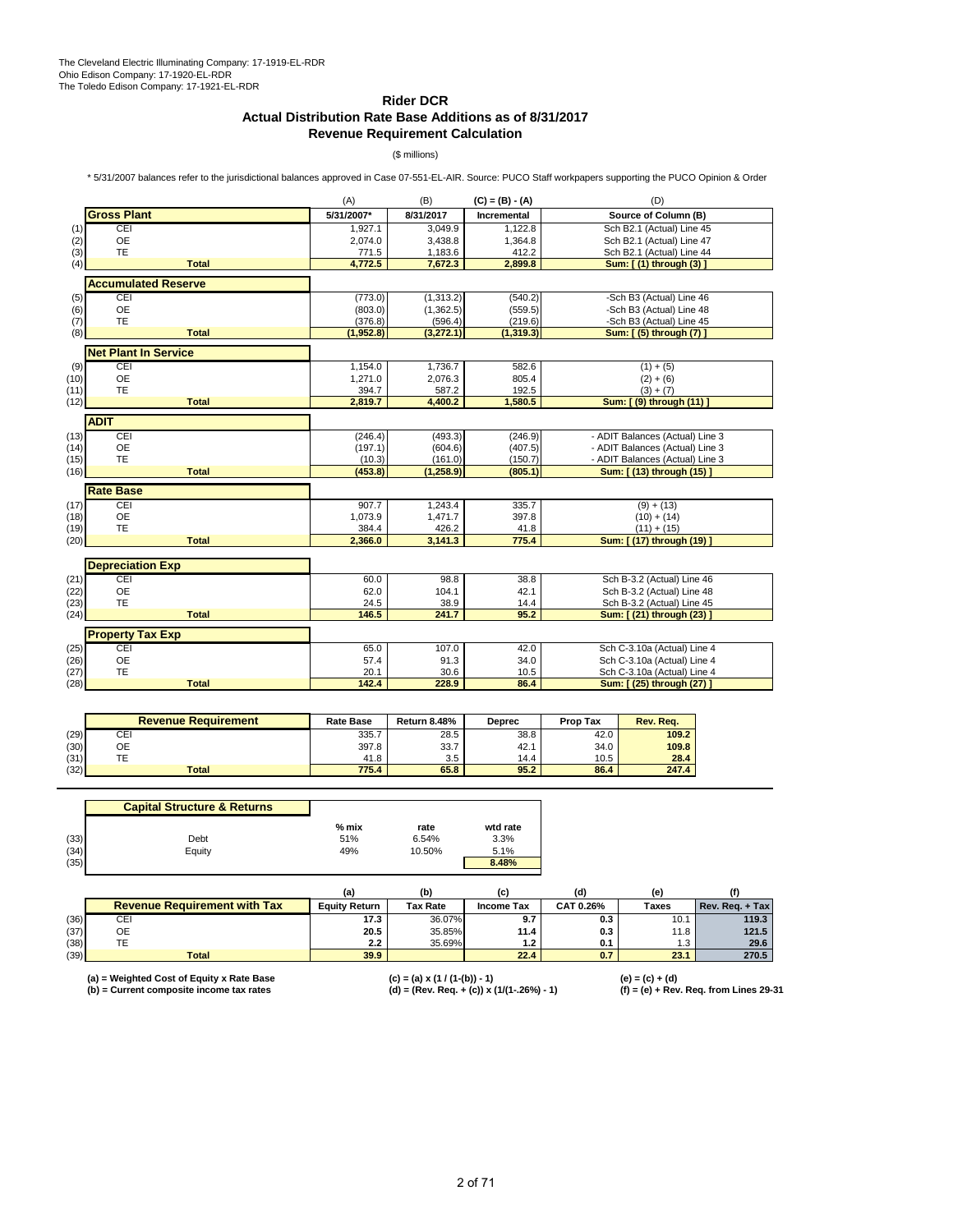Schedule B-2.1 (Actual) Page 1 of 4

NOTE: Column A contains actual plant in service balances as of 8/31/2017, adjusted to remove the cumulative pre-2007 impact of a change in pension accounting and incorporate recommendations from the March 2013, April 2014, April 2015, April 2016, and May 2017 Rider DCR Audit Reports. Column B shows jurisdictional allocation factors from Case No. 07-551-EL-AIR. Additional details on the adjustments in Column D are provided on the "Summary of Exclusions per Case No. 14-1297-EL-SSO: Actual 8/31/2017 Plant in Service Balances" workpaper.

| Line<br>No. | Account<br>No.     | <b>Account Title</b>                     |   | Total<br>Company<br>(A) | Allocation<br>%<br>(B) | Allocated<br>Total<br>$(C) = (A) * (B)$ |            | Adjustments<br>(D) |              | Adjusted<br>Jurisdiction<br>$(E) = (C) + (D)$ |            |  |
|-------------|--------------------|------------------------------------------|---|-------------------------|------------------------|-----------------------------------------|------------|--------------------|--------------|-----------------------------------------------|------------|--|
|             | TRANSMISSION PLANT |                                          |   |                         |                        |                                         |            |                    |              |                                               |            |  |
|             | 350                | Land & Land Rights                       |   | 17.347.852              | 100%                   | \$.                                     | 17.347.852 | \$                 | (15,628,438) | \$                                            | 1,719,414  |  |
|             | 352                | Structures & Improvements                |   | 218.299                 | 100%                   | ж                                       | 218,299    |                    |              | \$                                            | 218,299    |  |
|             | 353                | <b>Station Equipment</b>                 |   | 11,024,340              | 100%                   | ж                                       | 11,024,340 |                    |              | ъ                                             | 11,024,340 |  |
|             | 354                | Towers & Fixtures                        |   | 34,264                  | 100%                   | Ж.                                      | 34,264     |                    |              |                                               | 34,264     |  |
|             | 355                | Poles & Fixtures                         |   | 3,568,104               | 100%                   | \$.                                     | 3,568,104  |                    |              |                                               | 3,568,104  |  |
| 6           | 356                | <b>Overhead Conductors &amp; Devices</b> |   | 5,475,041               | 100%                   | \$.                                     | 5,475,041  |                    |              |                                               | 5,475,041  |  |
|             | 357                | <b>Underground Conduit</b>               |   | 372,576                 | 100%                   | \$.                                     | 372,576    |                    |              |                                               | 372,576    |  |
| 8           | 358                | Underground Conductors & Devices         |   | 385,693                 | 100%                   | \$.                                     | 385,693    |                    |              | -D                                            | 385,693    |  |
| 9           | 359                | Roads & Trails                           |   |                         | 100%                   | ъ.                                      |            |                    |              |                                               |            |  |
| 10          |                    | <b>Total Transmission Plant</b>          | ъ | 38,426,169              | 100%                   | S.                                      | 38,426,169 | \$                 | (15,628,438) | \$                                            | 22,797,731 |  |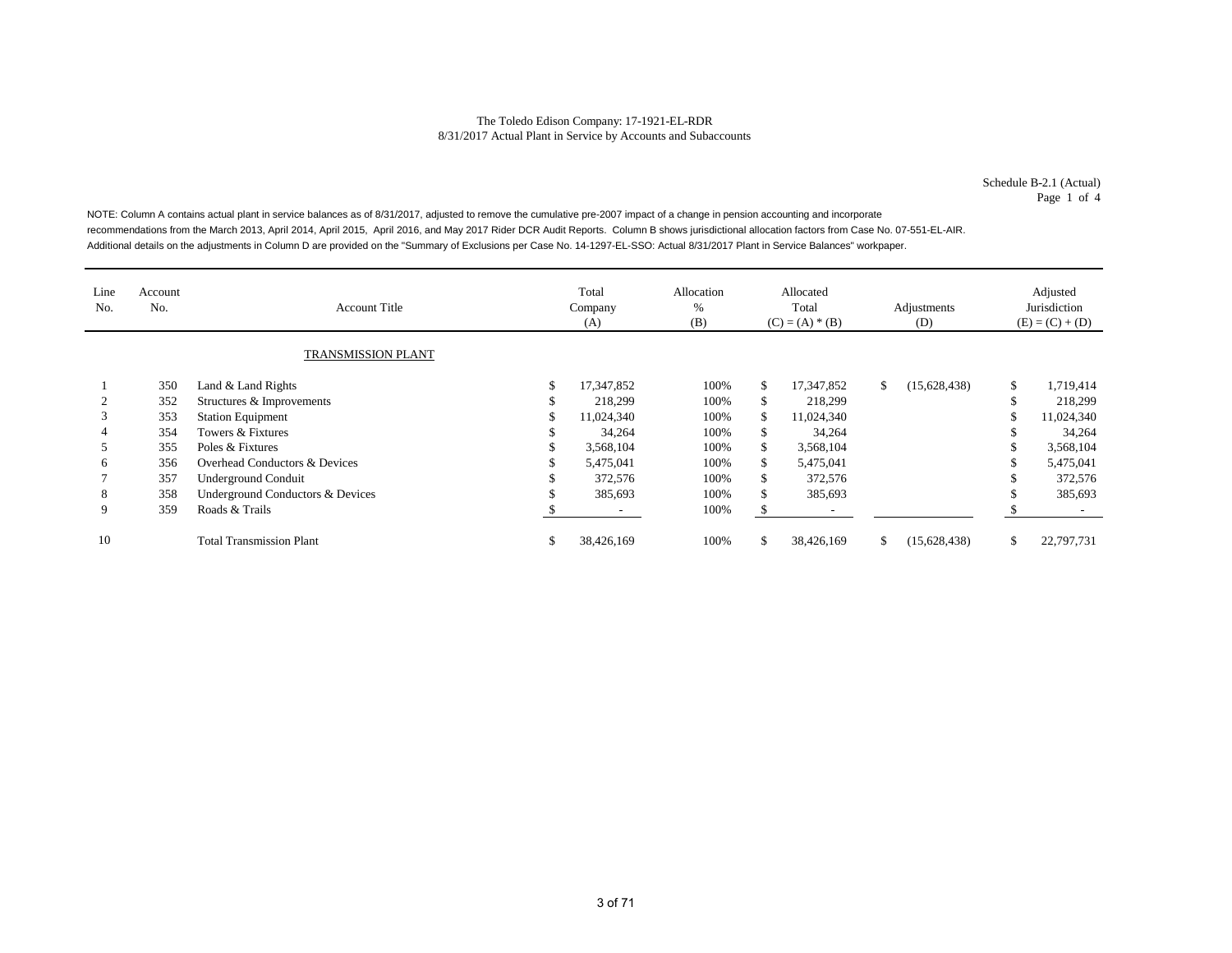Schedule B-2.1 (Actual) Page 2 of 4

NOTE: Column A contains actual plant in service balances as of 8/31/2017, adjusted to remove the cumulative pre-2007 impact of a change in pension accounting and incorporate recommendations from the March 2013, April 2014, April 2015, April 2016, and May 2017 Rider DCR Audit Reports. Column B shows jurisdictional allocation factors from Case No. 07-551-EL-AIR. Additional details on the adjustments in Column D are provided on the "Summary of Exclusions per Case No. 14-1297-EL-SSO: Actual 8/31/2017 Plant in Service Balances" workpaper.

| Line<br>No. | Account<br>No. | <b>Account Title</b>                                 |               | Total<br>Company<br>(A) | Allocation<br>%<br>(B) | Allocated<br>Total<br>$(C) = (A) * (B)$ | Adjustments<br>(D) | Adjusted<br>Jurisdiction<br>$(E) = (C) + (D)$ |
|-------------|----------------|------------------------------------------------------|---------------|-------------------------|------------------------|-----------------------------------------|--------------------|-----------------------------------------------|
|             |                | <b>DISTRIBUTION PLANT</b>                            |               |                         |                        |                                         |                    |                                               |
| 11          | 360            | Land & Land Rights                                   | \$            | 4,966,340               | 100%                   | \$<br>4,966,340                         |                    | \$<br>4,966,340                               |
| 12          | 361            | Structures & Improvements                            | \$            | 6,061,257               | 100%                   | \$<br>6,061,257                         |                    | \$<br>6,061,257                               |
| 13          | 362            | <b>Station Equipment</b>                             | \$            | 98,454,594              | 100%                   | 98,454,594                              |                    | \$<br>98,454,594                              |
| 14          | 364            | Poles, Towers & Fixtures                             | S             | 177,881,954             | 100%                   | 177,881,954                             |                    | \$<br>177,881,954                             |
| 15          | 365            | Overhead Conductors & Devices                        | S             | 222,496,895             | 100%                   | 222,496,895                             |                    | \$<br>222,496,895                             |
| 16          | 366            | Underground Conduit                                  | \$            | 13.720.300              | 100%                   | 13,720,300                              |                    | \$<br>13,720,300                              |
| 17          | 367            | Underground Conductors & Devices                     | S             | 142,257,342             | 100%                   | 142,257,342                             |                    | \$<br>142,257,342                             |
| 18          | 368            | Line Transformers                                    | S             | 158,469,816             | 100%                   | 158,469,816                             |                    | \$<br>158,469,816                             |
| 19          | 369            | <b>Services</b>                                      | S             | 67, 673, 268            | 100%                   | \$<br>67, 673, 268                      |                    | \$<br>67, 673, 268                            |
| 20          | 370            | <b>Meters</b>                                        | \$            | 45,951,055              | 100%                   | \$<br>45,951,055                        |                    | \$<br>45,951,055                              |
| 21          | 371            | <b>Installation on Customer Premises</b>             | \$            | 6,654,732               | 100%                   | \$<br>6,654,732                         |                    | \$<br>6,654,732                               |
| 22          | 373            | Street Lighting & Signal Systems                     | <sup>\$</sup> | 60,244,904              | 100%                   | \$<br>60,244,904                        |                    | \$<br>60,244,904                              |
| 23          | 374            | <b>Asset Retirement Costs for Distribution Plant</b> |               | 7,901                   | 100%                   | 7,901                                   |                    | 7,901                                         |
| 24          |                | <b>Total Distribution Plant</b>                      | \$            | 1,004,840,358           | 100%                   | \$1,004,840,358                         | \$<br>٠            | \$1,004,840,358                               |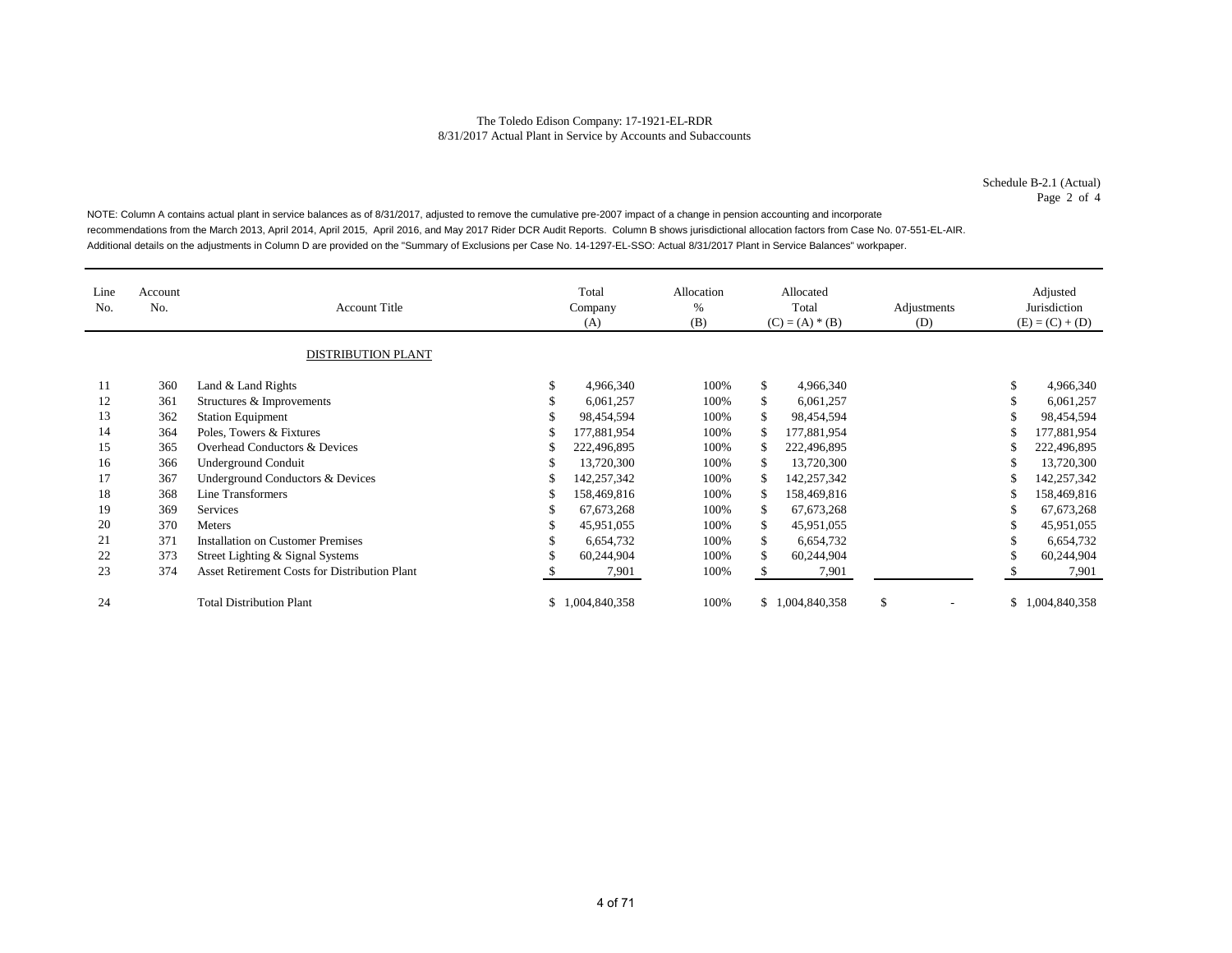Schedule B-2.1 (Actual) Page 3 of 4

NOTE: Column A contains actual plant in service balances as of 8/31/2017, adjusted to remove the cumulative pre-2007 impact of a change in pension accounting and incorporate recommendations from the March 2013, April 2014, April 2015, April 2016, and May 2017 Rider DCR Audit Reports. Column B shows jurisdictional allocation factors from Case No. 07-551-EL-AIR. Additional details on the adjustments in Column D are provided on the "Summary of Exclusions per Case No. 14-1297-EL-SSO: Actual 8/31/2017 Plant in Service Balances" workpaper.

| Line<br>No. | Account<br>No. | <b>Account Title</b>                            |    | Total<br>Company<br>(A) | Allocation<br>%<br>(B) | Allocated<br>Total<br>$(C) = (A) * (B)$ |            | Adjustments<br>(D) | Adjusted<br>Jurisdiction<br>$(E) = (C) + (D)$ |            |  |
|-------------|----------------|-------------------------------------------------|----|-------------------------|------------------------|-----------------------------------------|------------|--------------------|-----------------------------------------------|------------|--|
|             |                | <b>GENERAL PLANT</b>                            |    |                         |                        |                                         |            |                    |                                               |            |  |
| 25          | 389            | Land & Land Rights                              | э  | 723,725                 | 100%                   | \$                                      | 723,725    |                    | ъ                                             | 723,725    |  |
| 26          | 390            | Structures & Improvements                       |    | 34,183,262              | 100%                   | \$                                      | 34,183,262 |                    |                                               | 34,183,262 |  |
| 27          | 391.1          | Office Furniture & Equipment                    |    | 1,836,001               | 100%                   | \$                                      | 1,836,001  |                    |                                               | 1,836,001  |  |
| 28          | 391.2          | Data Processing Equipment                       |    | 10,522,864              | 100%                   | \$                                      | 10,522,864 |                    |                                               | 10,522,864 |  |
| 29          | 392            | <b>Transportation Equipment</b>                 |    | 1,178,520               | 100%                   | \$                                      | 1,178,520  |                    |                                               | 1,178,520  |  |
| 30          | 393            | <b>Stores Equipment</b>                         |    | 549,406                 | 100%                   | \$                                      | 549,406    |                    |                                               | 549,406    |  |
| 31          | 394            | Tools, Shop & Garage Equipment                  |    | 6,111,301               | 100%                   | \$                                      | 6,111,301  |                    |                                               | 6,111,301  |  |
| 32          | 395            | Laboratory Equipment                            |    | 1,539,001               | 100%                   | \$                                      | 1,539,001  |                    |                                               | 1,539,001  |  |
| 33          | 396            | Power Operated Equipment                        |    | 904.891                 | 100%                   | \$.                                     | 904,891    |                    |                                               | 904,891    |  |
| 34          | 397            | <b>Communication Equipment</b>                  |    | 16,304,089              | 100%                   | \$                                      | 16,304,089 |                    |                                               | 16,304,089 |  |
| 35          | 398            | Miscellaneous Equipment                         |    | 407,878                 | 100%                   | \$.                                     | 407,878    |                    | Эħ                                            | 407,878    |  |
| 36          | 399.1          | <b>Asset Retirement Costs for General Plant</b> |    | 158,513                 | 100%                   |                                         | 158,513    |                    |                                               | 158,513    |  |
| 37          |                | <b>Total General Plant</b>                      | J. | 74,419,453              | 100%                   |                                         | 74,419,453 | \$0                | \$                                            | 74,419,453 |  |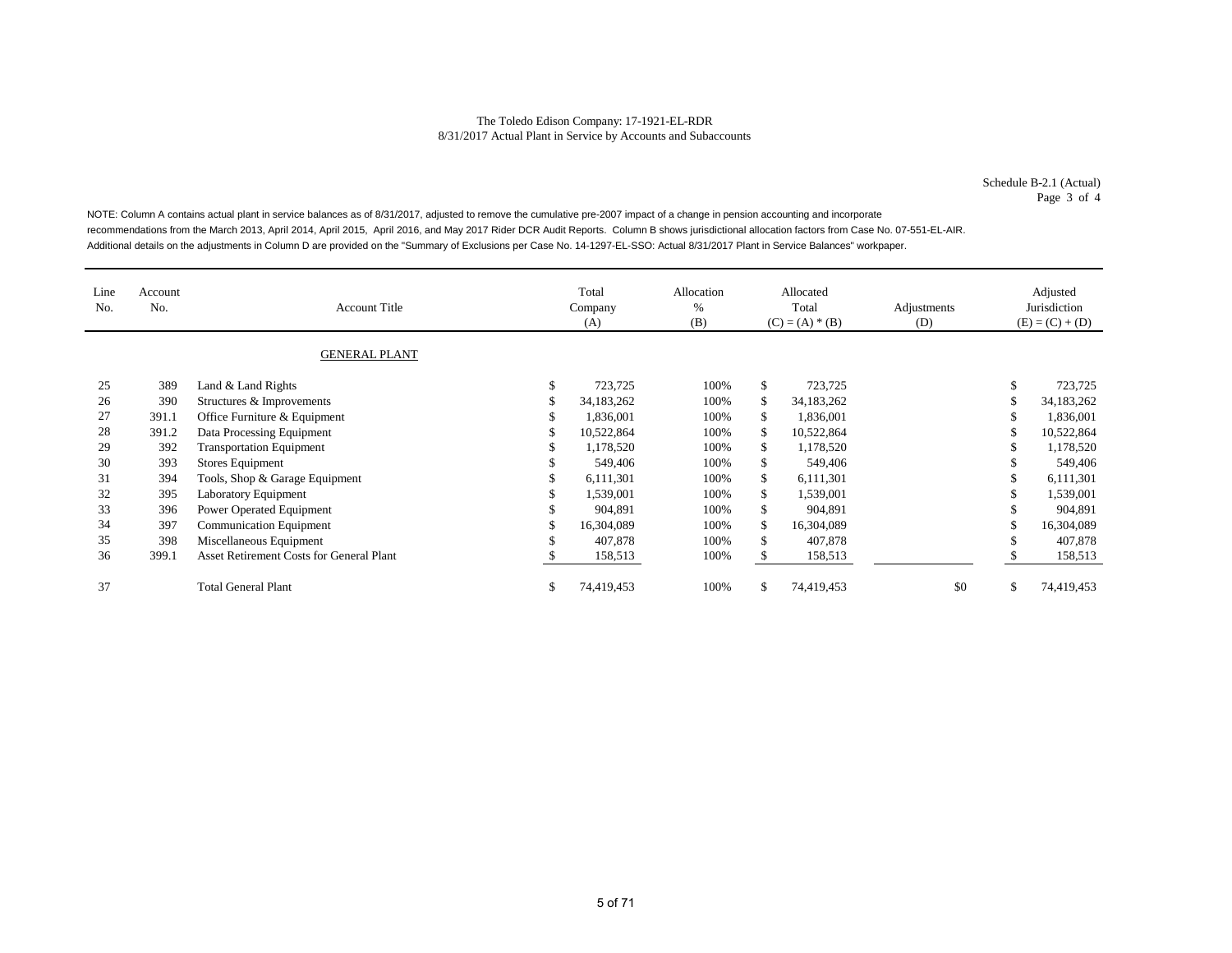Schedule B-2.1 (Actual) Page 4 of 4

NOTE: Column A contains actual plant in service balances as of 8/31/2017, adjusted to remove the cumulative pre-2007 impact of a change in pension accounting and incorporate recommendations from the March 2013, April 2014, April 2015, April 2016, and May 2017 Rider DCR Audit Reports. Column B shows jurisdictional allocation factors from Case No. 07-551-EL-AIR. Additional details on the adjustments in Column D are provided on the "Summary of Exclusions per Case No. 14-1297-EL-SSO: Actual 8/31/2017 Plant in Service Balances" workpaper.

| Line<br>No. | Account<br>No. | <b>Account Title</b>                                        |           | Total<br>Company<br>(A) | Allocation<br>%<br>(B) |         | Allocated<br>Total<br>$(C) = (A) * (B)$ |               | Adjustments<br>(D) |          | Adjusted<br>Jurisdiction<br>$(E) = (C) + (D)$ |
|-------------|----------------|-------------------------------------------------------------|-----------|-------------------------|------------------------|---------|-----------------------------------------|---------------|--------------------|----------|-----------------------------------------------|
|             |                | <b>OTHER PLANT</b>                                          |           |                         |                        |         |                                         |               |                    |          |                                               |
| 38<br>39    | 303<br>303     | Intangible Software<br>Intangible FAS 109 Transmission      | \$<br>ĴЬ. | 28,491,735<br>54,210    | 100%<br>100%           | \$<br>ъ | 28,491,735<br>54,210                    |               |                    | \$<br>\$ | 28,491,735<br>54,210                          |
| 40<br>41    | 303            | Intangible FAS 109 Distribution<br><b>Total Other Plant</b> | \$        | 240,087<br>28,786,032   | 100%                   |         | 240,087<br>28,786,032                   | <sup>\$</sup> |                    | \$       | 240,087<br>28,786,032                         |
| 42          |                | Company Total Plant                                         |           | \$1,146,472,012         | 100%                   |         | \$1,146,472,012                         |               | (15,628,438)       |          | \$1,130,843,574                               |
| 43          |                | Service Company Plant Allocated*                            |           |                         |                        |         |                                         |               |                    | \$       | 52,789,722                                    |
| 44          |                | Grand Total Plant $(42 + 43)$                               |           |                         |                        |         |                                         |               |                    |          | \$1,183,633,296                               |

\* Source: Line 2 of the "Service Company Allocations to the Ohio Operating Companies (Actual)" workpaper.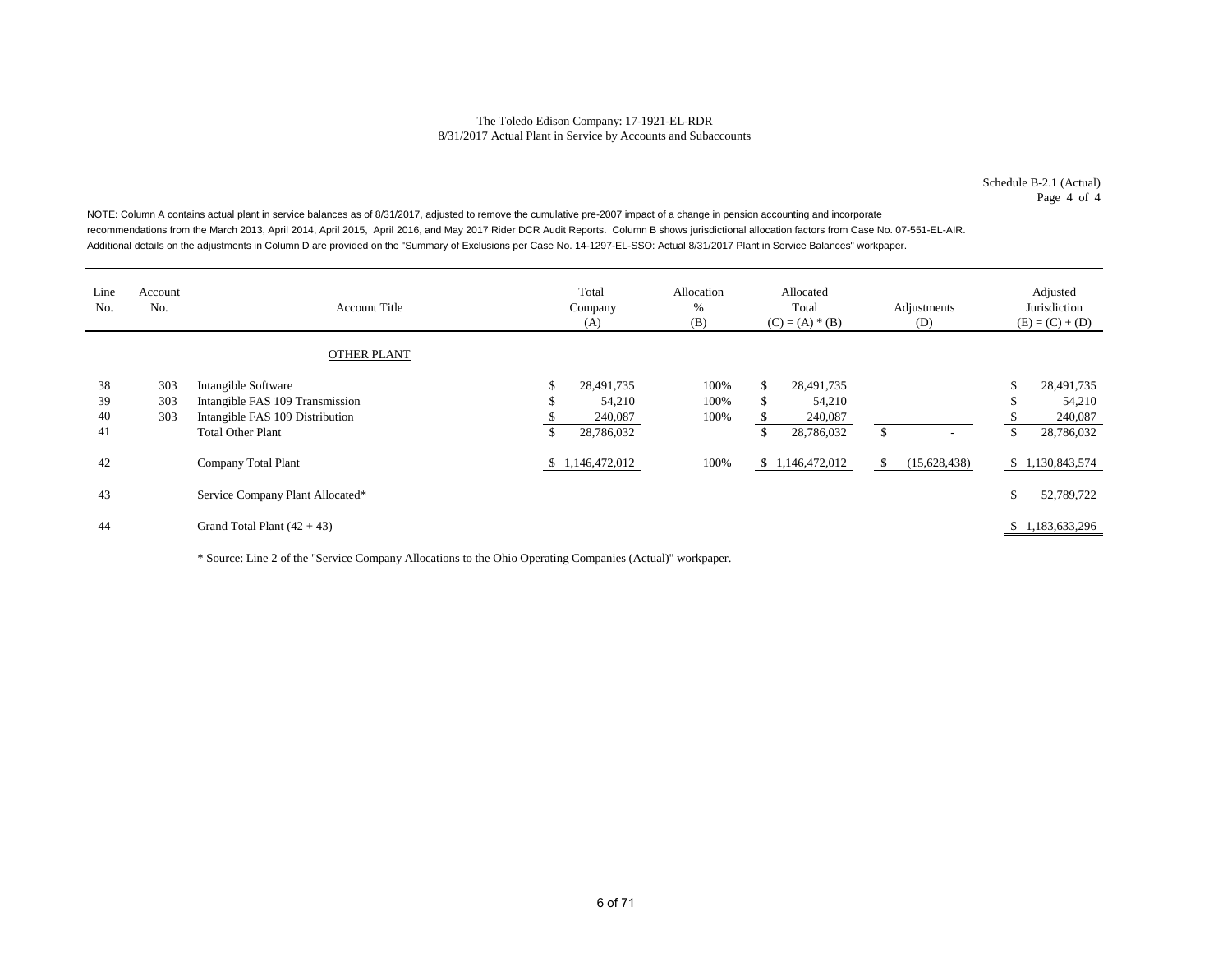NOTE: Column B contains actual reserve for accumulated depreciation balances as of 8/31/2017, adjusted to remove the cumulative pre-2007 impact of a change in pension accounting and incorporate recommendations from the March 2013, April 2014, April 2015, April 2016, and May 2017 Rider DCR Audit Reports. Column C shows jurisdictional allocation factors from Case No. 07-551-EL-AIR. Additional details on the adjustments in Column E are provided on the "Summary of Exclusions per Case No. 14-1297-EL-SSO: Actual 8/31/2017 Plant in Service Balances" workpaper.

|             |                |                                  |                                                                         | Total      | <b>Reserve Balances</b> |                         |                        |     |                                         |                    |                                               |            |  |  |
|-------------|----------------|----------------------------------|-------------------------------------------------------------------------|------------|-------------------------|-------------------------|------------------------|-----|-----------------------------------------|--------------------|-----------------------------------------------|------------|--|--|
| Line<br>No. | Account<br>No. | <b>Account Title</b>             | Company<br><b>Plant Investment</b><br>Sch B2.1 (Actual) Column E<br>(A) |            |                         | Total<br>Company<br>(B) | Allocation<br>%<br>(C) |     | Allocated<br>Total<br>$(D) = (B) * (C)$ | Adjustments<br>(E) | Adjusted<br>Jurisdiction<br>$(F) = (D) + (E)$ |            |  |  |
|             |                | TRANSMISSION PLANT               |                                                                         |            |                         |                         |                        |     |                                         |                    |                                               |            |  |  |
|             | 350            | Land & Land Rights               |                                                                         | 1,719,414  | \$                      |                         | 100%                   | \$. |                                         |                    |                                               |            |  |  |
|             | 352            | Structures & Improvements        |                                                                         | 218,299    | \$                      | 212,906                 | 100%                   | \$  | 212,906                                 |                    |                                               | 212,906    |  |  |
| 3           | 353            | <b>Station Equipment</b>         |                                                                         | 11,024,340 | \$                      | 4,624,054               | 100%                   | S.  | 4,624,054                               |                    |                                               | 4,624,054  |  |  |
| 4           | 354            | Towers & Fixtures                |                                                                         | 34,264     | \$                      | 40,543                  | 100%                   |     | 40,543                                  |                    |                                               | 40,543     |  |  |
|             | 355            | Poles & Fixtures                 |                                                                         | 3,568,104  |                         | 3.091.474               | 100%                   |     | 3,091,474                               |                    |                                               | 3,091,474  |  |  |
| 6           | 356            | Overhead Conductors & Devices    |                                                                         | 5,475,041  |                         | 3,449,672               | 100%                   |     | 3,449,672                               |                    |                                               | 3,449,672  |  |  |
|             | 357            | Underground Conduit              |                                                                         | 372,576    | \$                      | 190,773                 | 100%                   |     | 190,773                                 |                    |                                               | 190,773    |  |  |
| 8           | 358            | Underground Conductors & Devices |                                                                         | 385,693    |                         | 198,315                 | 100%                   |     | 198,315                                 |                    |                                               | 198,315    |  |  |
| 9           | 359            | Roads & Trails                   |                                                                         |            |                         |                         | 100%                   |     |                                         |                    |                                               |            |  |  |
| 10          |                | <b>Total Transmission Plant</b>  | \$                                                                      | 22,797,731 | \$                      | .807,736                | 100%                   | \$. | 11,807,736                              | \$0                | \$.                                           | 11,807,736 |  |  |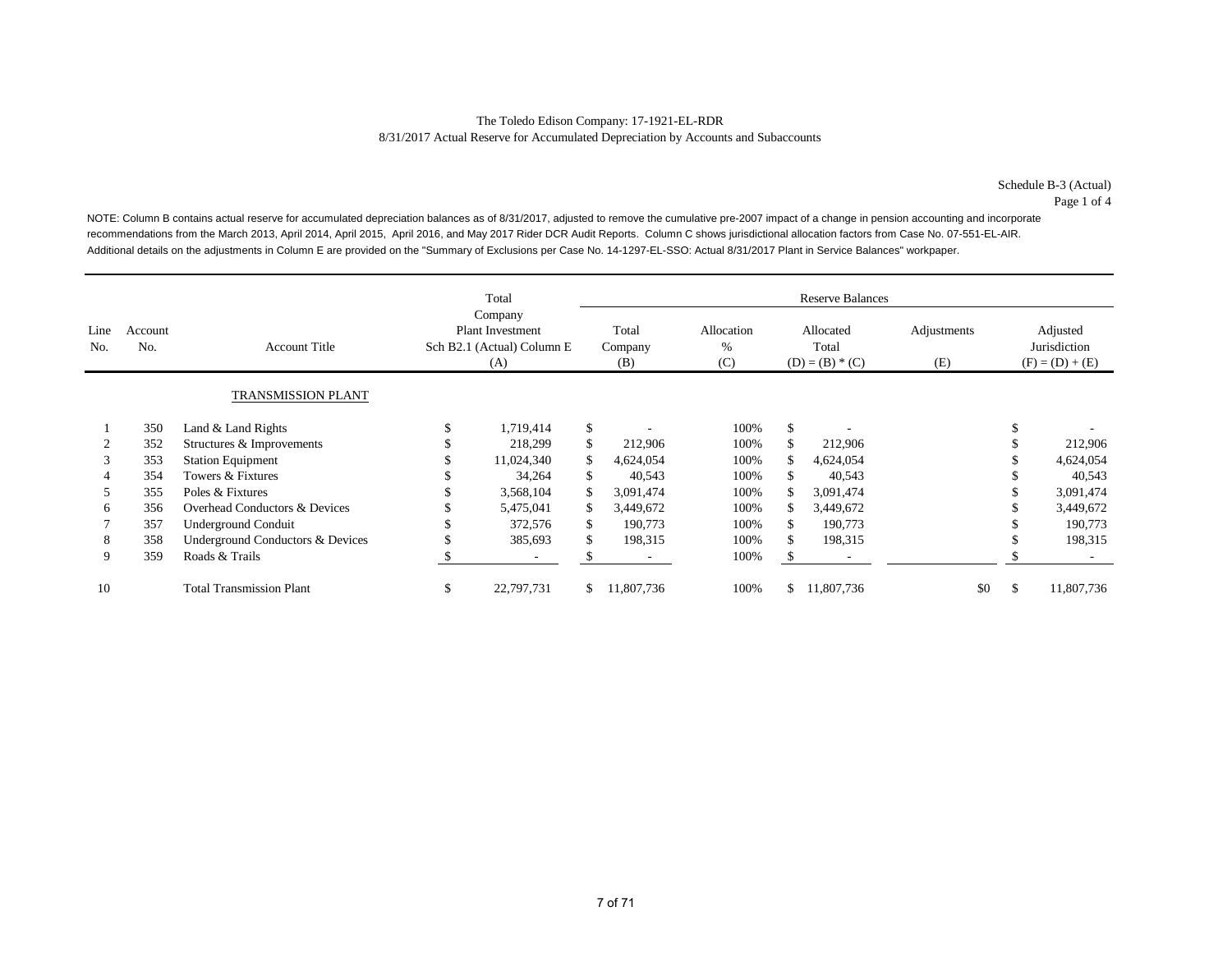NOTE: Column B contains actual reserve for accumulated depreciation balances as of 8/31/2017, adjusted to remove the cumulative pre-2007 impact of a change in pension accounting and incorporate recommendations from the March 2013, April 2014, April 2015, April 2016, and May 2017 Rider DCR Audit Reports. Column C shows jurisdictional allocation factors from Case No. 07-551-EL-AIR. Additional details on the adjustments in Column E are provided on the "Summary of Exclusions per Case No. 14-1297-EL-SSO: Actual 8/31/2017 Plant in Service Balances" workpaper.

|             |                           |                                                      |    | Total                                                            |              | <b>Reserve Balances</b> |                           |     |                                         |    |                    |     |                                               |
|-------------|---------------------------|------------------------------------------------------|----|------------------------------------------------------------------|--------------|-------------------------|---------------------------|-----|-----------------------------------------|----|--------------------|-----|-----------------------------------------------|
| Line<br>No. | Account<br>N <sub>0</sub> | <b>Account Title</b>                                 |    | Company<br>Plant Investment<br>Sch B2.1 (Actual) Column E<br>(A) |              | Total<br>Company<br>(B) | Allocation<br>$\%$<br>(C) |     | Allocated<br>Total<br>$(D) = (B) * (C)$ |    | Adjustments<br>(E) |     | Adjusted<br>Jurisdiction<br>$(F) = (D) + (E)$ |
|             |                           | <b>DISTRIBUTION PLANT</b>                            |    |                                                                  |              |                         |                           |     |                                         |    |                    |     |                                               |
| 11          | 360                       | Land & Land Rights                                   |    | 4,966,340                                                        | $\mathbb{S}$ |                         | 100%                      | \$. |                                         |    |                    |     |                                               |
| 12          | 361                       | Structures & Improvements                            |    | 6,061,257                                                        | \$           | 2,350,104               | 100%                      |     | 2,350,104                               |    |                    |     | 2,350,104                                     |
| 13          | 362                       | <b>Station Equipment</b>                             | S  | 98,454,594                                                       | \$           | 37,966,774              | 100%                      | \$. | 37,966,774                              |    |                    |     | 37,966,774                                    |
| 14          | 364                       | Poles, Towers & Fixtures                             | \$ | 177,881,954                                                      |              | 119,784,900             | 100%                      |     | \$119,784,900                           |    |                    |     | 119,784,900                                   |
| 15          | 365                       | Overhead Conductors & Devices                        |    | 222,496,895                                                      |              | 88,918,790              | 100%                      | \$. | 88,918,790                              |    |                    |     | 88,918,790                                    |
| 16          | 366                       | <b>Underground Conduit</b>                           |    | 13,720,300                                                       | \$           | 8,069,861               | 100%                      |     | 8,069,861                               |    |                    |     | 8,069,861                                     |
| 17          | 367                       | Underground Conductors & Devices                     |    | 142,257,342                                                      | \$           | 49,744,764              | 100%                      | \$  | 49,744,764                              |    |                    |     | 49,744,764                                    |
| 18          | 368                       | Line Transformers                                    |    | 158,469,816                                                      | \$           | 67,632,204              | 100%                      | \$  | 67,632,204                              |    |                    |     | 67,632,204                                    |
| 19          | 369                       | Services                                             |    | 67, 673, 268                                                     |              | 68, 302, 789            | 100%                      | \$  | 68, 302, 789                            |    |                    |     | 68,302,789                                    |
| 20          | 370                       | Meters                                               |    | 45,951,055                                                       | \$           | 18,795,887              | 100%                      | \$  | 18,795,887                              |    |                    |     | 18,795,887                                    |
| 21          | 371                       | <b>Installation on Customer Premises</b>             | \$ | 6,654,732                                                        | \$           | 4,333,582               | 100%                      | \$  | 4,333,582                               |    |                    |     | 4,333,582                                     |
| 22          | 373                       | Street Lighting & Signal Systems                     | \$ | 60,244,904                                                       | \$           | 40,456,196              | 100%                      | S.  | 40,456,196                              |    |                    |     | 40,456,196                                    |
| 23          | 374                       | <b>Asset Retirement Costs for Distribution Plant</b> | \$ | 7,901                                                            | S.           | 5,486                   | 100%                      |     | 5,486                                   |    |                    |     | 5,486                                         |
| 24          |                           | <b>Total Distribution Plant</b>                      | \$ | 1,004,840,358                                                    |              | \$506,361,337           | 100%                      |     | \$506,361,337                           | \$ | ۰                  | \$. | 506, 361, 337                                 |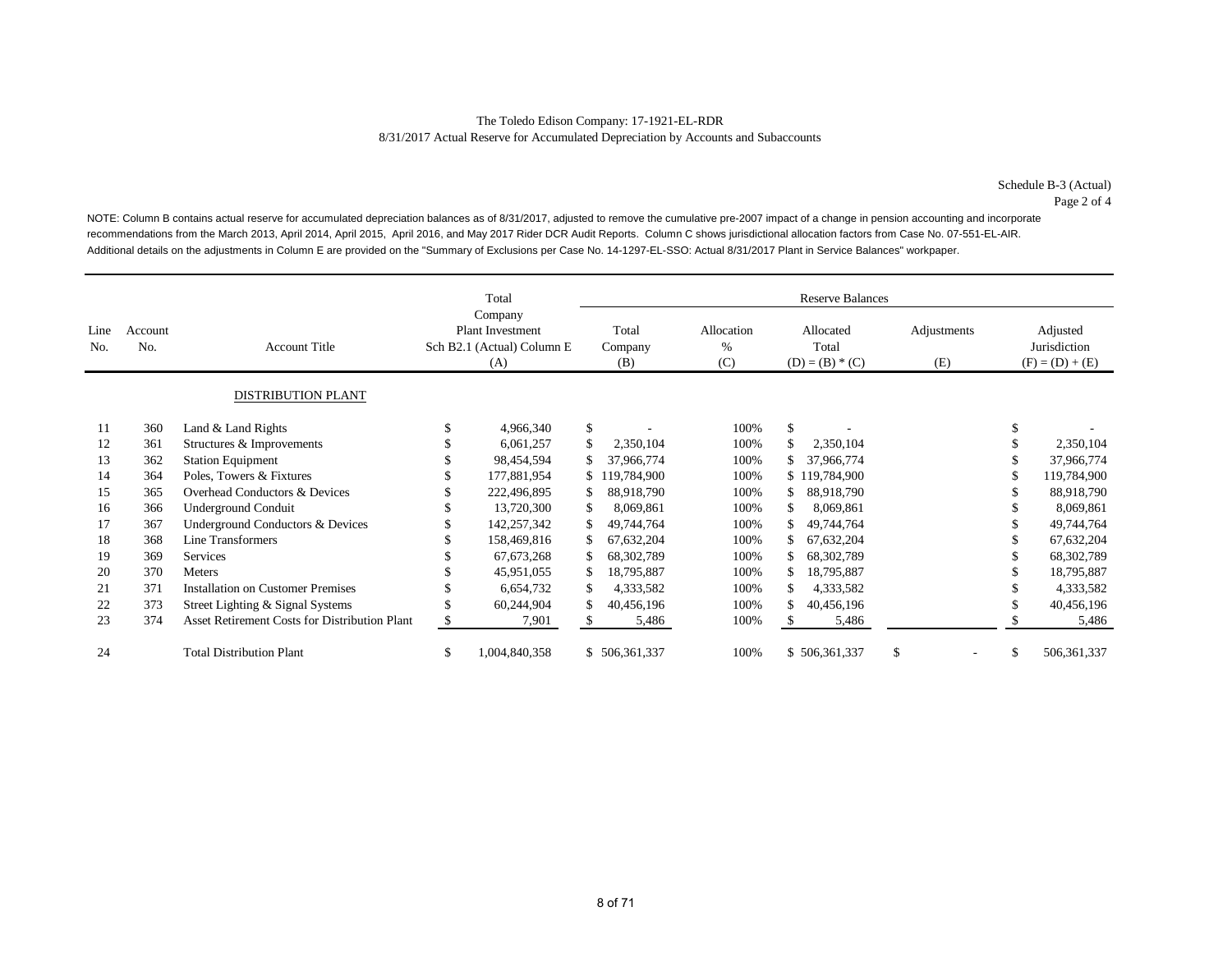NOTE: Column B contains actual reserve for accumulated depreciation balances as of 8/31/2017, adjusted to remove the cumulative pre-2007 impact of a change in pension accounting and incorporate recommendations from the March 2013, April 2014, April 2015, April 2016, and May 2017 Rider DCR Audit Reports. Column C shows jurisdictional allocation factors from Case No. 07-551-EL-AIR. Additional details on the adjustments in Column E are provided on the "Summary of Exclusions per Case No. 14-1297-EL-SSO: Actual 8/31/2017 Plant in Service Balances" workpaper.

|             |                |                                          |   | Total                                                            |    |                         |                           |    | <b>Reserve Balances</b>                 |                    |                                               |
|-------------|----------------|------------------------------------------|---|------------------------------------------------------------------|----|-------------------------|---------------------------|----|-----------------------------------------|--------------------|-----------------------------------------------|
| Line<br>No. | Account<br>No. | <b>Account Title</b>                     |   | Company<br>Plant Investment<br>Sch B2.1 (Actual) Column E<br>(A) |    | Total<br>Company<br>(B) | Allocation<br>$\%$<br>(C) |    | Allocated<br>Total<br>$(D) = (B) * (C)$ | Adjustments<br>(E) | Adjusted<br>Jurisdiction<br>$(F) = (D) + (E)$ |
|             |                | <b>GENERAL PLANT</b>                     |   |                                                                  |    |                         |                           |    |                                         |                    |                                               |
| 25          | 389            | Land & Land Rights                       |   | 723,725                                                          | \$ |                         | 100%                      | \$ |                                         |                    |                                               |
| 26          | 390            | Structures & Improvements                |   | 34, 183, 262                                                     | \$ | 9,527,766               | 100%                      |    | 9,527,766                               |                    | 9,527,766                                     |
| 27          | 391.1          | Office Furniture & Equipment             |   | 1,836,001                                                        | \$ | 1,744,201               | 100%                      |    | 1,744,201                               |                    | 1,744,201                                     |
| 28          | 391.2          | Data Processing Equipment                |   | 10,522,864                                                       | \$ | 6,977,606               | 100%                      | S  | 6,977,606                               |                    | 6,977,606                                     |
| 29          | 392            | <b>Transportation Equipment</b>          |   | 1,178,520                                                        | \$ | 1,256,686               | 100%                      |    | 1,256,686                               |                    | 1,256,686                                     |
| 30          | 393            | <b>Stores Equipment</b>                  |   | 549,406                                                          | \$ | 362,188                 | 100%                      |    | 362,188                                 |                    | 362,188                                       |
| 31          | 394            | Tools, Shop & Garage Equipment           |   | 6,111,301                                                        | \$ | 2,156,097               | 100%                      |    | 2,156,097                               |                    | 2,156,097                                     |
| 32          | 395            | Laboratory Equipment                     |   | 1,539,001                                                        | \$ | 1,016,126               | 100%                      |    | 1,016,126                               |                    | 1,016,126                                     |
| 33          | 396            | Power Operated Equipment                 |   | 904,891                                                          | \$ | 881,084                 | 100%                      | \$ | 881,084                                 |                    | 881,084                                       |
| 34          | 397            | Communication Equipment                  |   | 16,304,089                                                       | \$ | 10,493,734              | 100%                      |    | 10,493,734                              |                    | 10,493,734                                    |
| 35          | 398            | Miscellaneous Equipment                  |   | 407,878                                                          | \$ | 170,358                 | 100%                      | \$ | 170,358                                 |                    | 170,358                                       |
| 36          | 399.1          | Asset Retirement Costs for General Plant |   | 158,513                                                          | S. | 94,960                  | 100%                      |    | 94,960                                  |                    | 94,960                                        |
| 37          |                | <b>Total General Plant Plant</b>         | S | 74,419,453                                                       | \$ | 34,680,807              | 100%                      | \$ | 34,680,807                              | \$                 | 34,680,807                                    |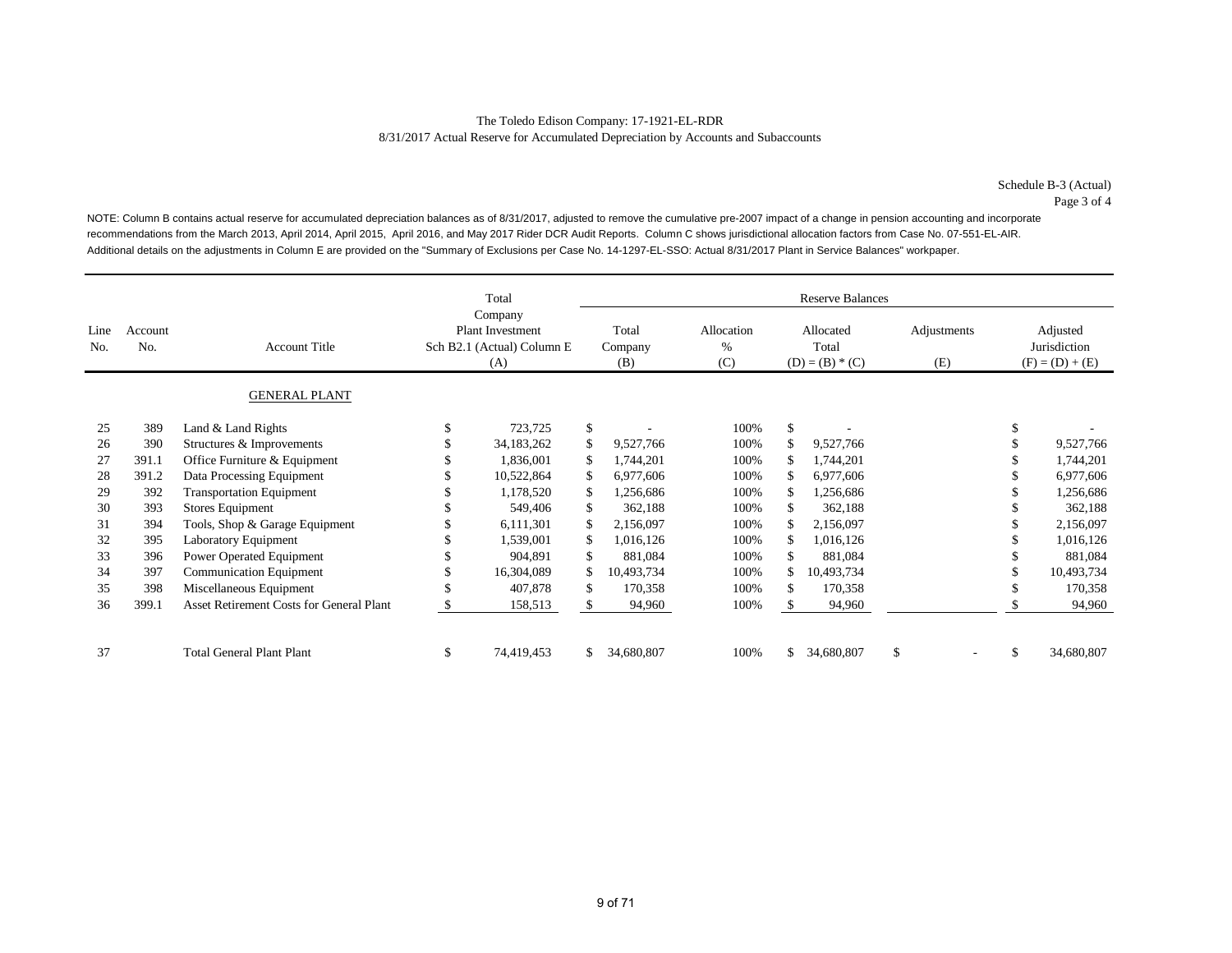NOTE: Column B contains actual reserve for accumulated depreciation balances as of 8/31/2017, adjusted to remove the cumulative pre-2007 impact of a change in pension accounting and incorporate recommendations from the March 2013, April 2014, April 2015, April 2016, and May 2017 Rider DCR Audit Reports. Column C shows jurisdictional allocation factors from Case No. 07-551-EL-AIR. Additional details on the adjustments in Column E are provided on the "Summary of Exclusions per Case No. 14-1297-EL-SSO: Actual 8/31/2017 Plant in Service Balances" workpaper.

|                      |                   |                                                                                                                       | Total                                                                   |                                                                  |                        | <b>Reserve Balances</b>                                            |                    |               |                                               |
|----------------------|-------------------|-----------------------------------------------------------------------------------------------------------------------|-------------------------------------------------------------------------|------------------------------------------------------------------|------------------------|--------------------------------------------------------------------|--------------------|---------------|-----------------------------------------------|
| Line<br>No.          | Account<br>No.    | <b>Account Title</b>                                                                                                  | Company<br><b>Plant Investment</b><br>Sch B2.1 (Actual) Column E<br>(A) | Total<br>Company<br>(B)                                          | Allocation<br>%<br>(C) | Allocated<br>Total<br>$(D) = (B) * (C)$                            | Adjustments<br>(E) |               | Adjusted<br>Jurisdiction<br>$(F) = (D) + (E)$ |
|                      |                   | <b>OTHER PLANT</b>                                                                                                    |                                                                         |                                                                  |                        |                                                                    |                    |               |                                               |
| 38<br>39<br>40<br>41 | 303<br>303<br>303 | Intangible Software<br>Intangible FAS 109 Transmission<br>Intangible FAS 109 Distribution<br><b>Total Other Plant</b> | \$<br>28,491,735<br>54,210<br>240,087<br>28,786,032                     | \$.<br>23,453,203<br>51,541<br>\$<br>240,087<br>\$<br>23,744,831 | 100%<br>100%<br>100%   | \$.<br>23,453,203<br>51,541<br>\$.<br>240,087<br>\$.<br>23,744,831 | \$                 | \$            | 23,453,203<br>51,541<br>240,087<br>23,744,831 |
| 42                   |                   | Removal Work in Progress (RWIP)                                                                                       |                                                                         | \$<br>(6,920,460)                                                | 100%                   | \$<br>(6,920,460)                                                  |                    | \$            | (6,920,460)                                   |
| 43                   |                   | Company Total Plant (Reserve)                                                                                         | 1,130,843,574                                                           | \$569,674,252                                                    | 100%                   | \$569,674,252                                                      |                    |               | 569,674,252                                   |
| 44                   |                   | Service Company Reserve Allocated*                                                                                    |                                                                         |                                                                  |                        |                                                                    |                    | <sup>\$</sup> | 26,742,846                                    |
| 45                   |                   | Grand Total Plant (Reserve) $(43 + 44)$                                                                               |                                                                         |                                                                  |                        |                                                                    |                    |               | 596,417,097                                   |

\* Source: Line 3 of the "Service Company Allocations to the Ohio Operating Companies (Actual)" workpaper.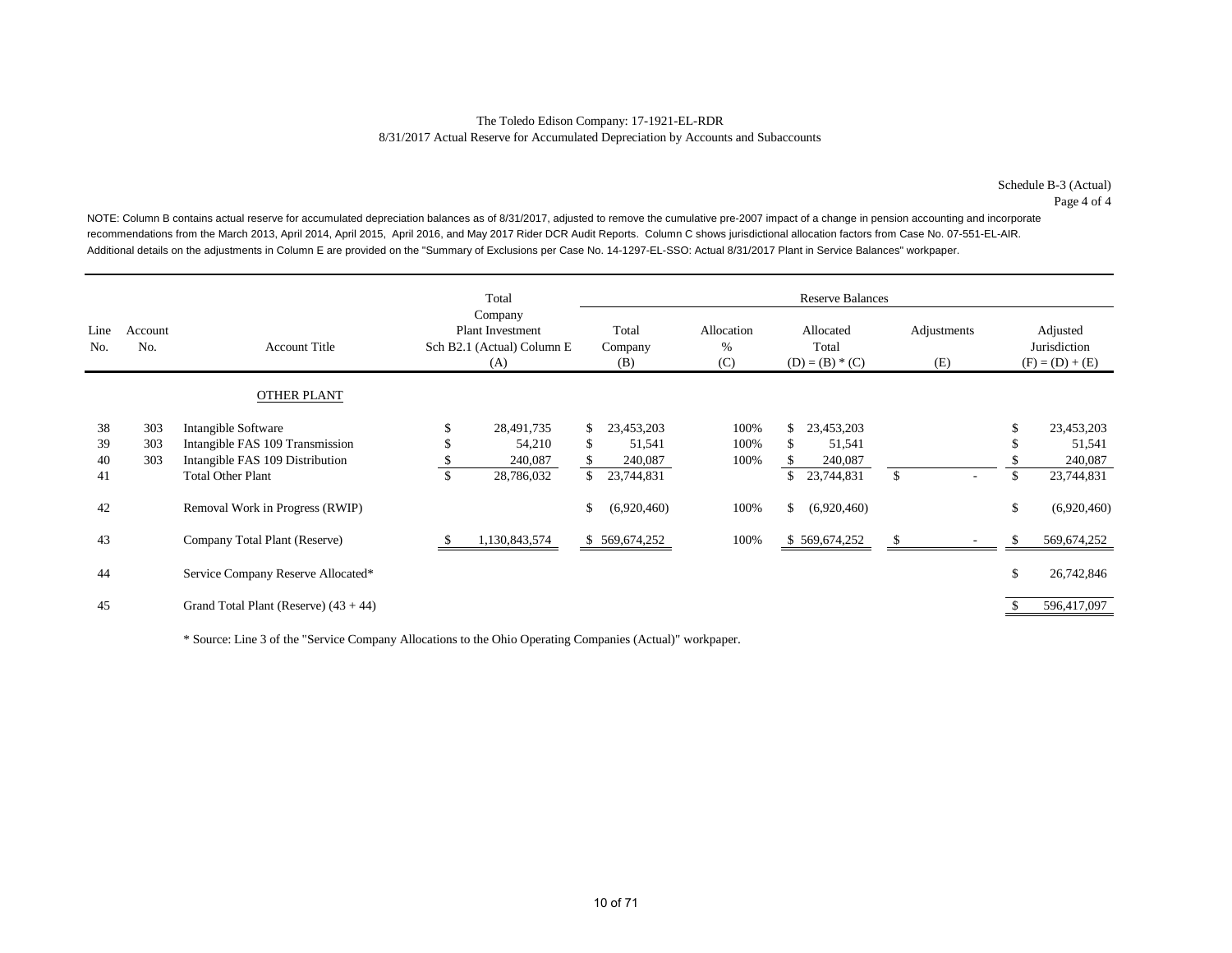The Cleveland Electric Illuminating Company: 17-1919-EL-RDR Ohio Edison Company: 17-1920-EL-RDR The Toledo Edison Company: 17-1921-EL-RDR

FirstEnergy Companies

ADIT Balances (281 & 282 Property Accounts) - Actual

| $(1)$ Ending Bal. 8/31/2017*         | <u>CEI</u><br>484,892,683 |      | ОE<br>594.407.444 | 156.538.625 | <u>sc</u><br>59.114.879 |
|--------------------------------------|---------------------------|------|-------------------|-------------|-------------------------|
| (2) Service Company Allocated ADIT** | 8.400.224                 | - \$ | 10.179.582        | 4.480.908   |                         |
| (3) Grand Total ADIT Balance***      | 493.292.908               |      | 604,587,026       | 161,019,532 |                         |

\*Source: Actual 8/31/2017 balances.

\*\* Line 4 of the "Service Company Allocations to the Ohio Operating Companies (Actual)" workpaper.

\*\*\* Calculation : Line 1 + Line 2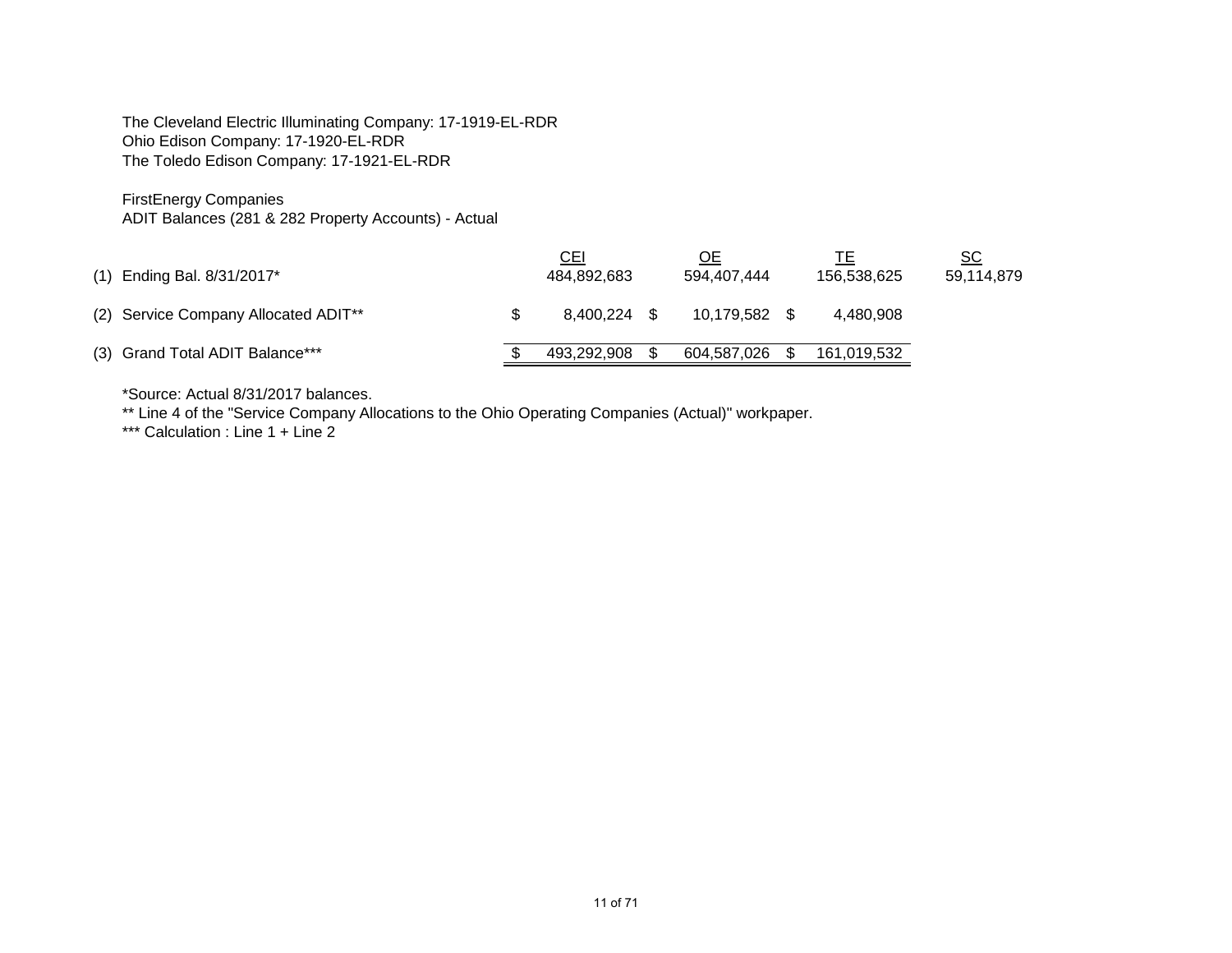### The Toledo Edison Company: 17-1921-EL-RDR Annual Depreciation Expense on Actual Plant Balances as of August 31, 2017

### NOTE: Column F is from Case No. 07-551-EL-AIR.

| Line<br>No. | Account<br>No. | <b>Account Title</b>             |    | Plant<br>Investment<br>Sch. B-2.1 (Actual) |     | Reserve<br>Balance<br>Sch. B-3 (Actual) | Current<br>Accrual<br>Rate | Calculated<br>Depr.<br>Expense |           |
|-------------|----------------|----------------------------------|----|--------------------------------------------|-----|-----------------------------------------|----------------------------|--------------------------------|-----------|
| (A)         | (B)            | (C)                              |    | (D)                                        |     | (E)                                     | (F)                        |                                | $(G=DxF)$ |
|             |                | <b>TRANSMISSION PLANT</b>        |    |                                            |     |                                         |                            |                                |           |
|             | 350            | Land & Land Rights               | £. | 1,719,414                                  | \$  |                                         | 0.00%                      | \$                             |           |
|             | 352            | Structures & Improvements        |    | 218,299                                    | \$  | 212,906                                 | 2.50%                      | \$                             | 5,457     |
| 3           | 353            | <b>Station Equipment</b>         |    | 11,024,340                                 | \$  | 4,624,054                               | 1.80%                      | \$                             | 198,438   |
|             | 354            | Towers & Fixtures                |    | 34,264                                     | \$  | 40,543                                  | 1.85%                      | \$                             | 634       |
| 5.          | 355            | Poles & Fixtures                 |    | 3,568,104                                  | \$  | 3,091,474                               | 3.75%                      | \$                             | 133,804   |
| 6           | 356            | Overhead Conductors & Devices    |    | 5,475,041                                  | \$  | 3,449,672                               | 2.67%                      | \$                             | 146,184   |
|             | 357            | Underground Conduit              |    | 372,576                                    | \$  | 190,773                                 | 2.00%                      | \$                             | 7,452     |
| 8           | 358            | Underground Conductors & Devices |    | 385,693                                    | \$  | 198,315                                 | 2.86%                      | \$                             | 11,031    |
| 9           | 359            | Roads & Trails                   |    |                                            | \$. | $\overline{\phantom{a}}$                |                            |                                | $\sim$    |
| 10          |                | <b>Total Transmission</b>        | \$ | 22,797,731                                 | \$  | 11,807,736                              |                            | \$                             | 503,000   |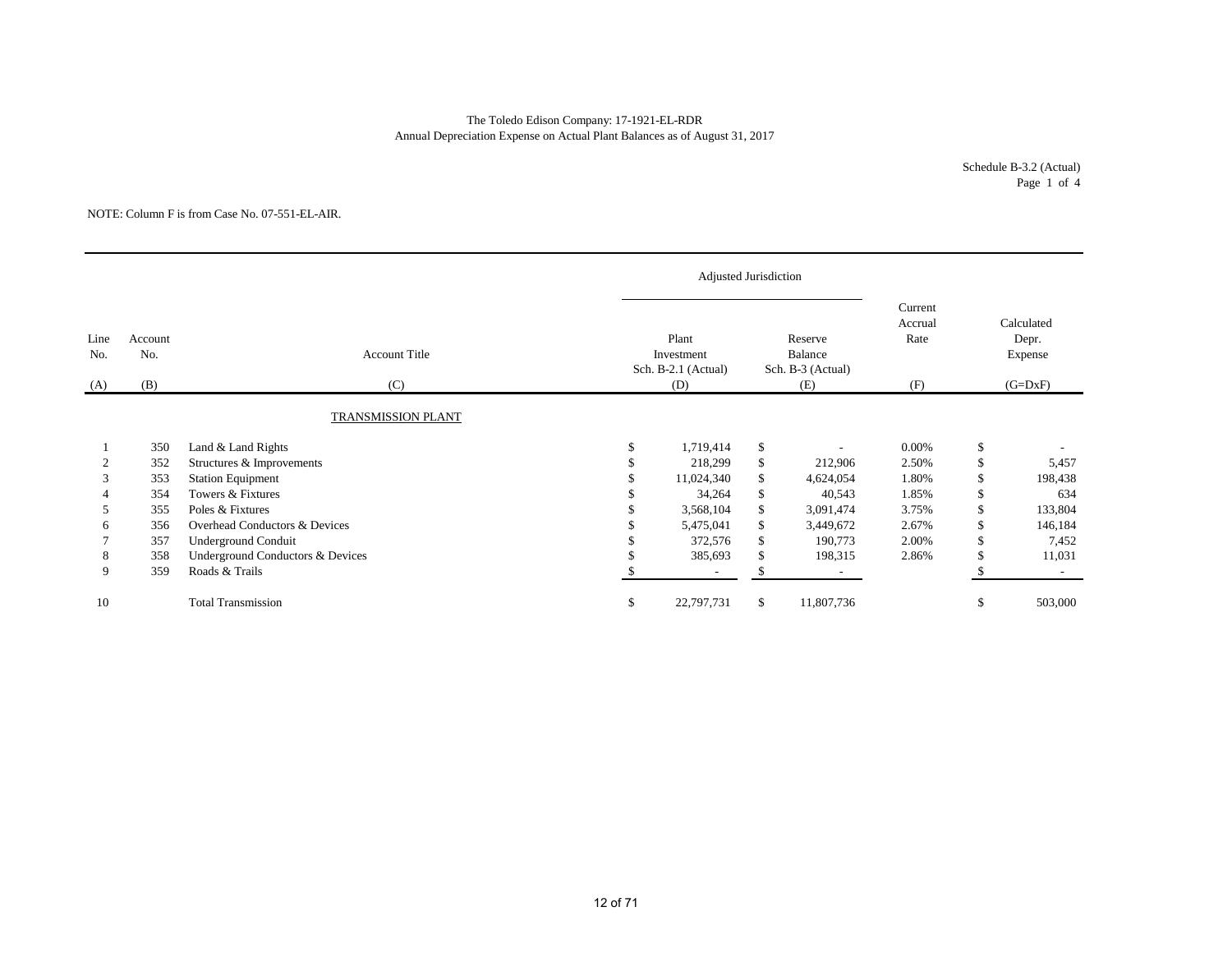### Annual Depreciation Expense on Actual Plant Balances as of August 31, 2017 The Toledo Edison Company: 17-1921-EL-RDR

Schedule B-3.2 (Actual) Page 2 of 4

### NOTE: Column F is from Case No. 07-551-EL-AIR.

|                               | <b>Adjusted Jurisdiction</b> |                                               |    |                                            |              |             |                            |                                |            |
|-------------------------------|------------------------------|-----------------------------------------------|----|--------------------------------------------|--------------|-------------|----------------------------|--------------------------------|------------|
| Line<br>Account<br>No.<br>No. |                              | <b>Account Title</b>                          |    | Plant<br>Investment<br>Sch. B-2.1 (Actual) |              |             | Current<br>Accrual<br>Rate | Calculated<br>Depr.<br>Expense |            |
| (A)                           | (B)                          | (C)                                           |    | (D)                                        |              | (E)         | (F)                        |                                | $(G=DxF)$  |
|                               |                              | <b>DISTRIBUTION PLANT</b>                     |    |                                            |              |             |                            |                                |            |
| 11                            | 360                          | Land & Land Rights                            | £. | 4,966,340                                  | \$           |             | 0.00%                      | \$                             |            |
| 12                            | 361                          | Structures & Improvements                     |    | 6.061.257                                  | $\mathbb{S}$ | 2,350,104   | 2.50%                      | \$                             | 151,531    |
| 13                            | 362                          | <b>Station Equipment</b>                      |    | 98,454,594                                 | \$           | 37,966,774  | 2.25%                      | \$                             | 2,215,228  |
| 14                            | 364                          | Poles, Towers & Fixtures                      |    | 177,881,954                                | \$           | 119,784,900 | 3.78%                      | <sup>\$</sup>                  | 6,723,938  |
| 15                            | 365                          | Overhead Conductors & Devices                 |    | 222,496,895                                | \$           | 88,918,790  | 3.75%                      |                                | 8,343,634  |
| 16                            | 366                          | <b>Underground Conduit</b>                    |    | 13,720,300                                 | \$           | 8,069,861   | 2.08%                      | \$.                            | 285,382    |
| 17                            | 367                          | Underground Conductors & Devices              |    | 142,257,342                                | \$           | 49,744,764  | 2.20%                      | \$                             | 3,129,662  |
| 18                            | 368                          | Line Transformers                             |    | 158,469,816                                | \$           | 67,632,204  | 2.62%                      | \$                             | 4,151,909  |
| 19                            | 369                          | Services                                      |    | 67, 673, 268                               | \$           | 68,302,789  | 3.17%                      |                                | 2,145,243  |
| 20                            | 370                          | Meters                                        |    | 45,951,055                                 | \$           | 18,795,887  | 3.43%                      | £.                             | 1,576,121  |
| 21                            | 371                          | <b>Installation on Customer Premises</b>      |    | 6.654.732                                  | \$           | 4,333,582   | 4.00%                      | \$                             | 266,189    |
| 22                            | 373                          | Street Lighting & Signal Systems              |    | 60,244,904                                 | \$           | 40,456,196  | 3.93%                      | \$                             | 2,367,625  |
| 23                            | 374                          | Asset Retirement Costs for Distribution Plant |    | 7,901                                      | \$.          | 5,486       | 0.00%                      |                                |            |
| 24                            |                              | <b>Total Distribution</b>                     | S  | 1,004,840,358                              | \$           | 506,361,337 |                            | \$                             | 31,356,462 |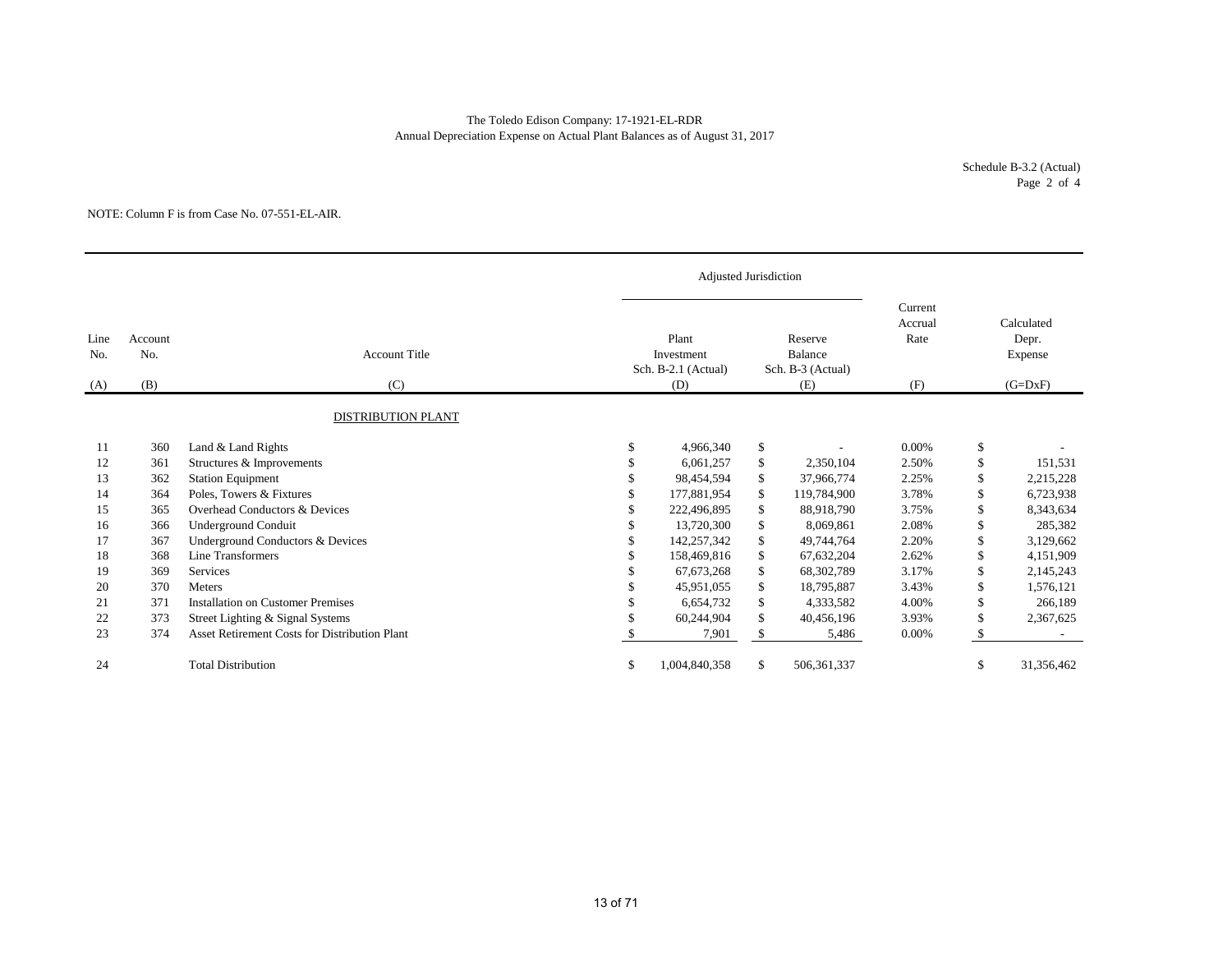### The Toledo Edison Company: 17-1921-EL-RDR Annual Depreciation Expense on Actual Plant Balances as of August 31, 2017

Schedule B-3.2 (Actual) Page 3 of 4

### NOTE: Column F is from Case No. 07-551-EL-AIR.

|                    |                       |                                                 |    | Adjusted Jurisdiction                             |    |                                                       |                                   |                                             |           |
|--------------------|-----------------------|-------------------------------------------------|----|---------------------------------------------------|----|-------------------------------------------------------|-----------------------------------|---------------------------------------------|-----------|
| Line<br>No.<br>(A) | Account<br>No.<br>(B) | <b>Account Title</b><br>(C)                     |    | Plant<br>Investment<br>Sch. B-2.1 (Actual)<br>(D) |    | Reserve<br><b>Balance</b><br>Sch. B-3 (Actual)<br>(E) | Current<br>Accrual<br>Rate<br>(F) | Calculated<br>Depr.<br>Expense<br>$(G=DxF)$ |           |
|                    |                       |                                                 |    |                                                   |    |                                                       |                                   |                                             |           |
|                    |                       | <b>GENERAL PLANT</b>                            |    |                                                   |    |                                                       |                                   |                                             |           |
| 25                 | 389                   | Land & Land Rights                              | \$ | 723,725                                           | \$ |                                                       | 0.00%                             | \$                                          |           |
| 26                 | 390                   | Structures & Improvements                       |    | 34,183,262                                        | \$ | 9,527,766                                             | 2.20%                             | \$                                          | 752,032   |
| 27                 | 391.1                 | Office Furniture & Equipment                    |    | 1,836,001                                         | \$ | 1,744,201                                             | 3.80%                             | \$                                          | 69,768    |
| 28                 | 391.2                 | Data Processing Equipment                       |    | 10,522,864                                        | \$ | 6,977,606                                             | 9.50%                             | \$                                          | 999,672   |
| 29                 | 392                   | <b>Transportation Equipment</b>                 |    | 1,178,520                                         | \$ | 1,256,686                                             | 6.92%                             | \$.                                         | 81,554    |
| 30                 | 393                   | <b>Stores Equipment</b>                         |    | 549,406                                           | \$ | 362,188                                               | 3.13%                             | \$                                          | 17,196    |
| 31                 | 394                   | Tools, Shop & Garage Equipment                  |    | 6,111,301                                         | \$ | 2,156,097                                             | 3.33%                             | \$                                          | 203,506   |
| 32                 | 395                   | Laboratory Equipment                            |    | 1,539,001                                         | \$ | 1,016,126                                             | 2.86%                             | \$                                          | 44,015    |
| 33                 | 396                   | Power Operated Equipment                        |    | 904.891                                           | \$ | 881,084                                               | 5.28%                             | \$                                          | 47,778    |
| 34                 | 397                   | <b>Communication Equipment</b>                  |    | 16,304,089                                        | \$ | 10,493,734                                            | 5.88%                             | \$                                          | 958,680   |
| 35                 | 398                   | Miscellaneous Equipment                         |    | 407,878                                           | \$ | 170,358                                               | 3.33%                             | \$                                          | 13,582    |
| 36                 | 399.1                 | <b>Asset Retirement Costs for General Plant</b> |    | 158,513                                           | S  | 94,960                                                | 0.00%                             |                                             |           |
| 37                 |                       | <b>Total General</b>                            | \$ | 74,419,453                                        | \$ | 34,680,807                                            |                                   | \$                                          | 3,187,783 |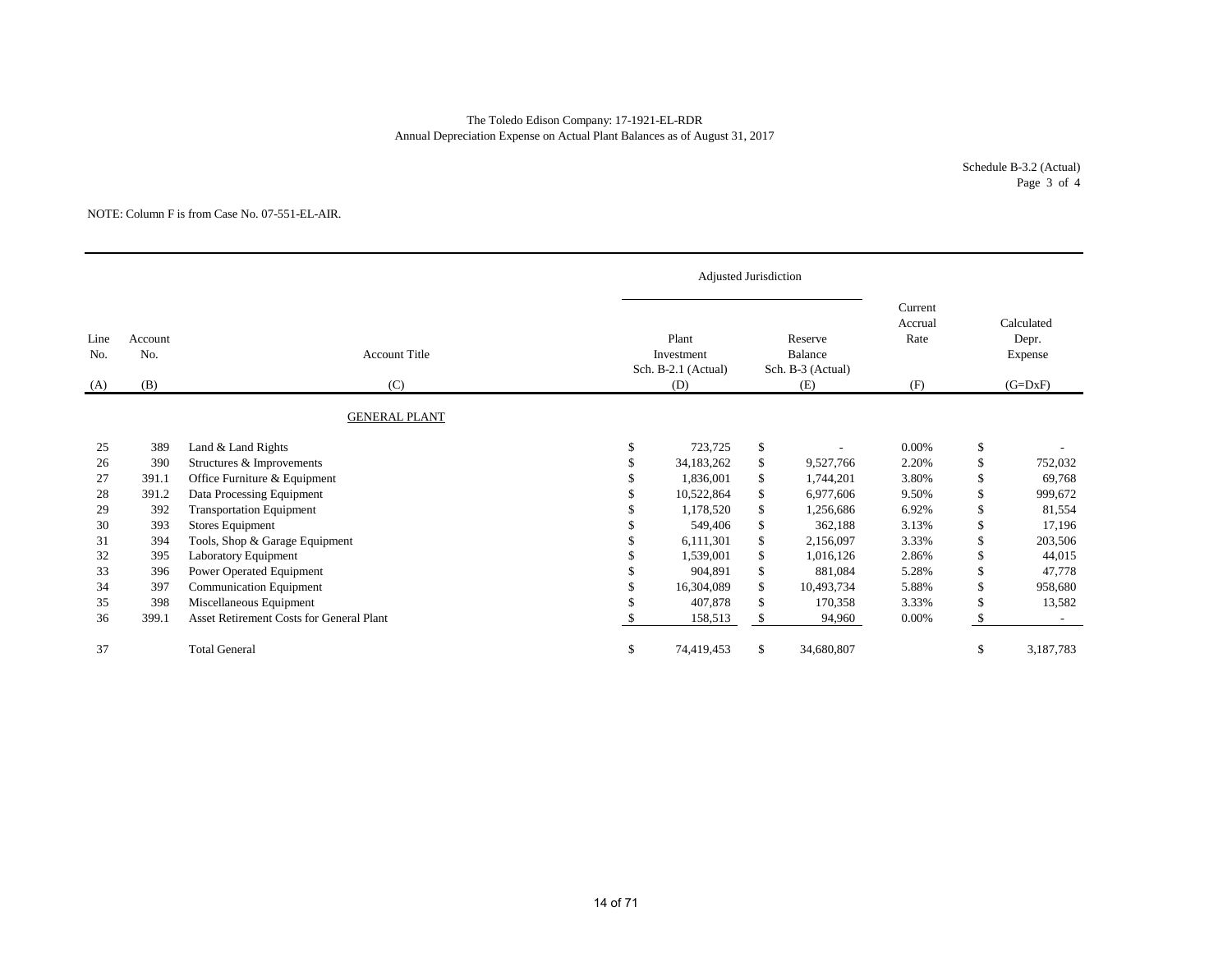### Annual Depreciation Expense on Actual Plant Balances as of August 31, 2017 The Toledo Edison Company: 17-1921-EL-RDR

Schedule B-3.2 (Actual) Page 4 of 4

#### NOTE: Column F is from Case No. 07-551-EL-AIR.

|                                             |                   |                                                                                                                 |                                     | Adjusted Jurisdiction                             |                                |                                                |                                   |                                   |                                             |
|---------------------------------------------|-------------------|-----------------------------------------------------------------------------------------------------------------|-------------------------------------|---------------------------------------------------|--------------------------------|------------------------------------------------|-----------------------------------|-----------------------------------|---------------------------------------------|
| Line<br>Account<br>No.<br>No.<br>(B)<br>(A) |                   | <b>Account Title</b><br>(C)                                                                                     |                                     | Plant<br>Investment<br>Sch. B-2.1 (Actual)<br>(D) |                                | Reserve<br>Balance<br>Sch. B-3 (Actual)<br>(E) | Current<br>Accrual<br>Rate<br>(F) |                                   | Calculated<br>Depr.<br>Expense<br>$(G=DxF)$ |
|                                             |                   | <b>OTHER PLANT</b>                                                                                              |                                     |                                                   |                                |                                                |                                   |                                   |                                             |
| 38<br>39<br>40<br>41                        | 303<br>303<br>303 | Intangible Software<br>Intangible FAS 109 Transmission<br>Intangible FAS 109 Distribution<br><b>Total Other</b> | <sup>\$</sup><br>\$<br>$\mathbb{S}$ | 28,491,735<br>54,210<br>240,087<br>28,786,032     | \$<br>\$<br>\$<br>$\mathbb{S}$ | 23,453,203<br>51,541<br>240,087<br>23,744,831  | 14.29%<br>2.37%<br>3.10%          | $\ast$<br>$\ast$<br><sup>\$</sup> | 1,332,547                                   |
| 42                                          |                   | Removal Work in Progress (RWIP)                                                                                 |                                     |                                                   |                                | $(\$6,920,460)$                                |                                   |                                   |                                             |
| 43                                          |                   | Company Total Depreciation                                                                                      | \$                                  | 1,130,843,574                                     | \$                             | 569,674,252                                    |                                   | \$                                | 36,379,792                                  |
| 44                                          |                   | Incremental Depreciation Associated with Allocated Service Company Plant **                                     | \$                                  | 52,789,722                                        | \$                             | 26,742,846                                     |                                   | \$                                | 2,495,031                                   |
| 45                                          |                   | GRAND TOTAL $(43 + 44)$                                                                                         | S.                                  | 1,183,633,296                                     | \$                             | 596,417,097                                    |                                   |                                   | 38,874,823                                  |

\* Please see the "Intangible Depreciation Expense Calculation: Actual 8/31/2017 Balances" workpaper for more details behind the calculation of depreciation expense associated with Intangible Plant.

\*\* Source: Line 6 of the "Service Company Allocations to the Ohio Operating Companies (Actual)" workpaper.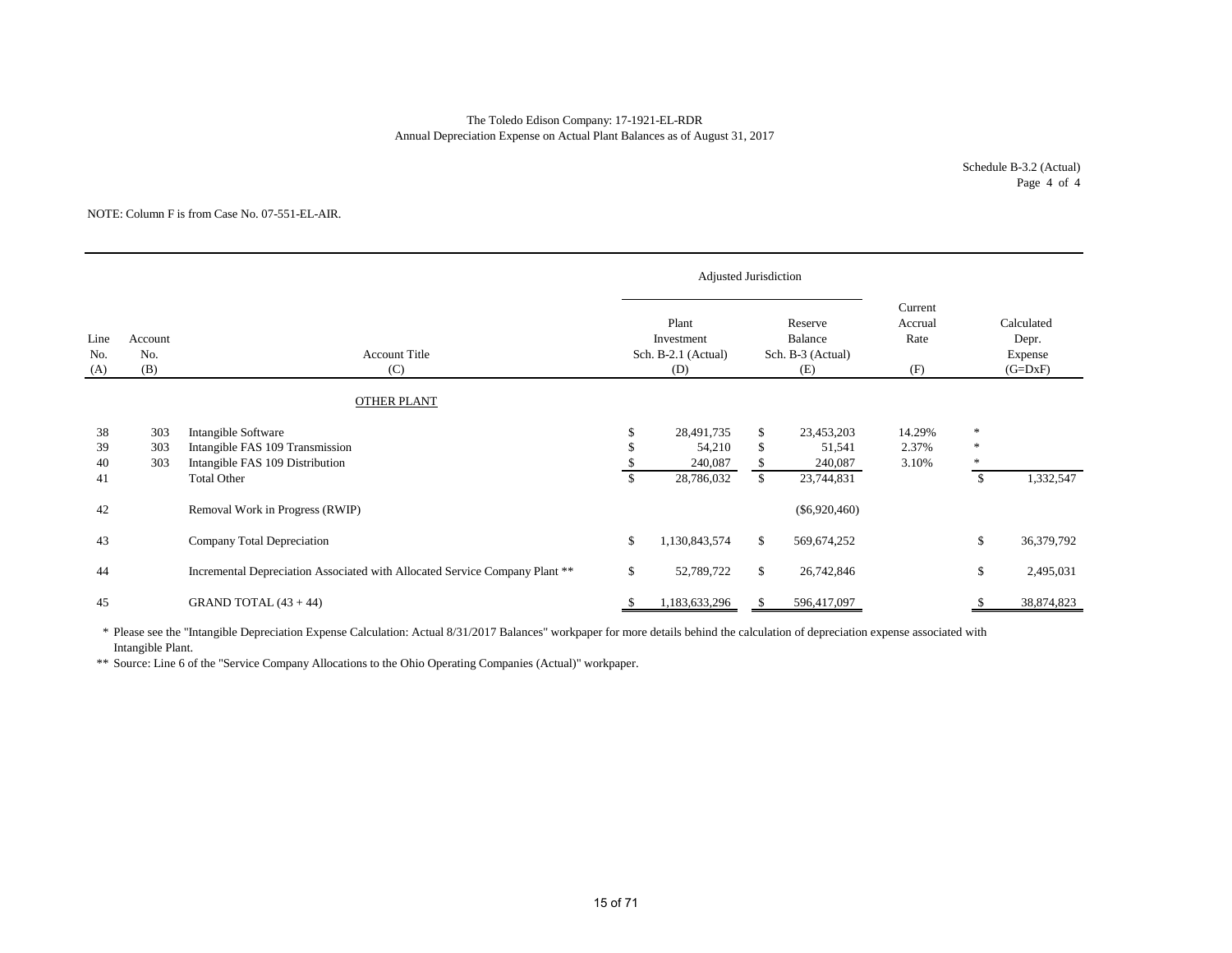### The Toledo Edison Company: 17-1921-EL-RDR

### Annual Property Tax Expense on Actual Plant Balances as of August 31, 2017

Schedule C-3.10a (Actual) Page 1 of 1

| Line<br>No. | Description                                                                | Jurisdictional<br>Amount |
|-------------|----------------------------------------------------------------------------|--------------------------|
|             | Personal Property Taxes - See Schedule C-3.10a1 (Actual)                   | \$<br>29,954,070         |
| 2           | Real Property Taxes - See Schedule C-3.10a2 (Actual)                       | \$<br>592,034            |
| 3           | Incremental Property Tax Associated with Allocated Service Company Plant * | 29,189                   |
| 4           | Total Property Taxes $(1 + 2 + 3)$                                         | 30,575,293               |

\* Source: Line 7 of the "Service Company Allocations to the Ohio Operating Companies (Actual)" workpaper.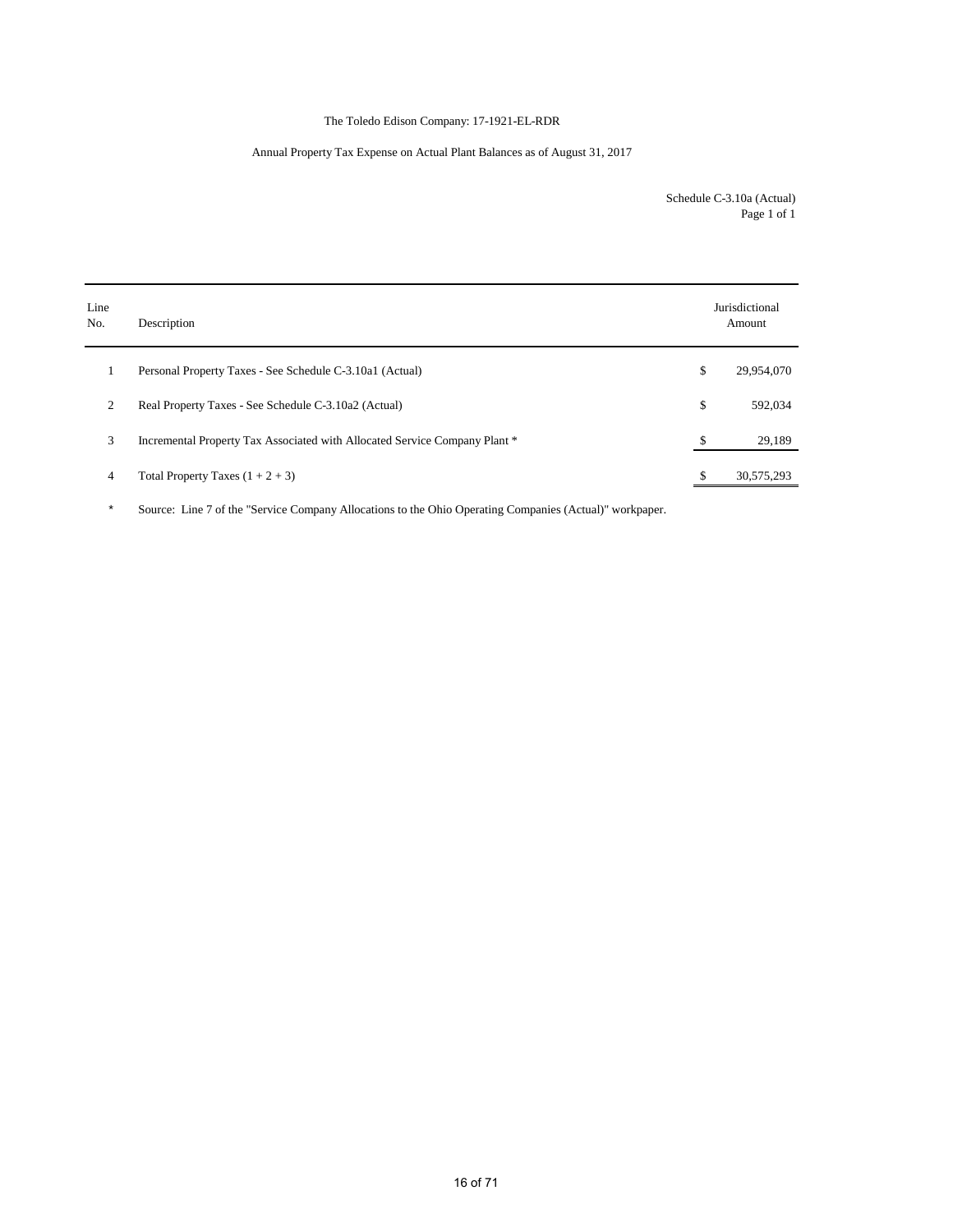### Annual Personal Property Tax Expense on Actual Plant Balances as of August 31, 2017

| Schedule C-3.10a1 (Actual) |
|----------------------------|
| Page 1 of 1                |

| Line<br>No.    | Description                                         | Jurisdictional Amount |                       |    |                       |                      |                  |  |  |  |
|----------------|-----------------------------------------------------|-----------------------|-----------------------|----|-----------------------|----------------------|------------------|--|--|--|
|                |                                                     |                       | Transmission<br>Plant |    | Distribution<br>Plant |                      | General<br>Plant |  |  |  |
| $\mathbf{1}$   | Jurisdictional Plant in Service (a)                 | \$                    | 22,797,731            | \$ | 1,004,840,358         | \$                   | 74,419,453       |  |  |  |
| $\overline{c}$ | Jurisdictional Real Property (b)                    | \$                    | 1,937,713             | \$ | 11,027,597            | \$                   | 34,906,988       |  |  |  |
| 3              | Jurisdictional Personal Property (1 - 2)            | \$                    | 20,860,018            | \$ | 993,812,761           | $\sqrt{\ }$          | 39,512,465       |  |  |  |
| $\overline{4}$ | Purchase Accounting Adjustment (f)                  | \$                    | (12, 466, 436)        | \$ | (443,310,999)         | \$                   |                  |  |  |  |
| 5              | Adjusted Jurisdictional Personal Property $(3 + 4)$ | \$                    | 8,393,582             | \$ | 550,501,762           | $\sqrt{\frac{2}{3}}$ | 39,512,465       |  |  |  |
|                | <b>Exclusions and Exemptions</b>                    |                       |                       |    |                       |                      |                  |  |  |  |
| 6              | Capitalized Asset Retirement Costs (a)              | \$                    |                       | \$ | 7,901                 | \$                   | 158,513          |  |  |  |
| 7              | Exempt Facilities (c)                               | \$                    |                       | \$ |                       | \$                   |                  |  |  |  |
| 8              | Real Property Classified as Personal Property (c)   | \$                    | 61,679                | \$ | 53,050,557            | \$                   |                  |  |  |  |
| 9              | Licensed Motor Vehicles (c)                         | \$                    |                       | \$ |                       | \$                   |                  |  |  |  |
| 10             | Capitalized Interest (g)                            | \$                    | 511,434.80            | \$ | 4,485,505.11          | \$                   |                  |  |  |  |
| 11             | Total Exclusions and Exemptions (6 thru 10)         | \$                    | 573,114               | \$ | 57,543,963            | \$                   | 158,513          |  |  |  |
| 12             | Net Cost of Taxable Personal Property (5 - 11)      | \$                    | 7,820,468             | \$ | 492,957,799           | \$                   | 39,353,952       |  |  |  |
| 13             | True Value Percentage (c)                           |                       | 70.1470%              |    | 67.1880%              |                      | 40.0690%         |  |  |  |
| 14             | True Value of Taxable Personal Property (12 x 13)   | \$                    | 5,485,824             | \$ | 331,208,486           | \$                   | 15,768,735       |  |  |  |
| 15             | Assessment Percentage (d)                           |                       | 85.00%                |    | 85.00%                |                      | 24.00%           |  |  |  |
| 16             | Assessment Value (14 x 15)                          | \$                    | 4,662,950             | \$ | 281,527,213           | \$                   | 3,784,496        |  |  |  |
| 17             | Personal Property Tax Rate (e)                      |                       | 9.3741000%            |    | 9.3741000%            |                      | 9.3741000%       |  |  |  |
| 18             | Personal Property Tax (16 x 17)                     | \$                    | 437,110               | \$ | 26,390,642            | \$                   | 354,762          |  |  |  |
| 19             | Purchase Accounting Adjustment (f)                  | \$                    | 77,381                | \$ | 2,493,855             | \$                   |                  |  |  |  |
| 20             | State Mandated Software Adjustment (c)              | \$                    |                       | \$ |                       | \$                   | 200,320          |  |  |  |
| 21             | Total Personal Property Tax $(18 + 19 + 20)$        |                       |                       |    |                       | $\mathbb{S}$         | 29,954,070       |  |  |  |

(a) Schedule B-2.1 (Actual)

(b) Schedule B-2.1 (Actual), Accounts 350, 352, 360, 361, 389, and 390

(c) Source: TE's most recent Ohio Annual Property Tax Return Filing

(d) Statutory Assessment for Personal Property

(e) Estimated tax rate for Personal Property based on the most recent Ohio Annual Property Tax Return Filing

(f) Adjustment made as a result of the merger between Ohio Edison and Centerior

(g) Calculation: Line 5 x Percentage from the most recent Ohio Annual Property Tax Return Filing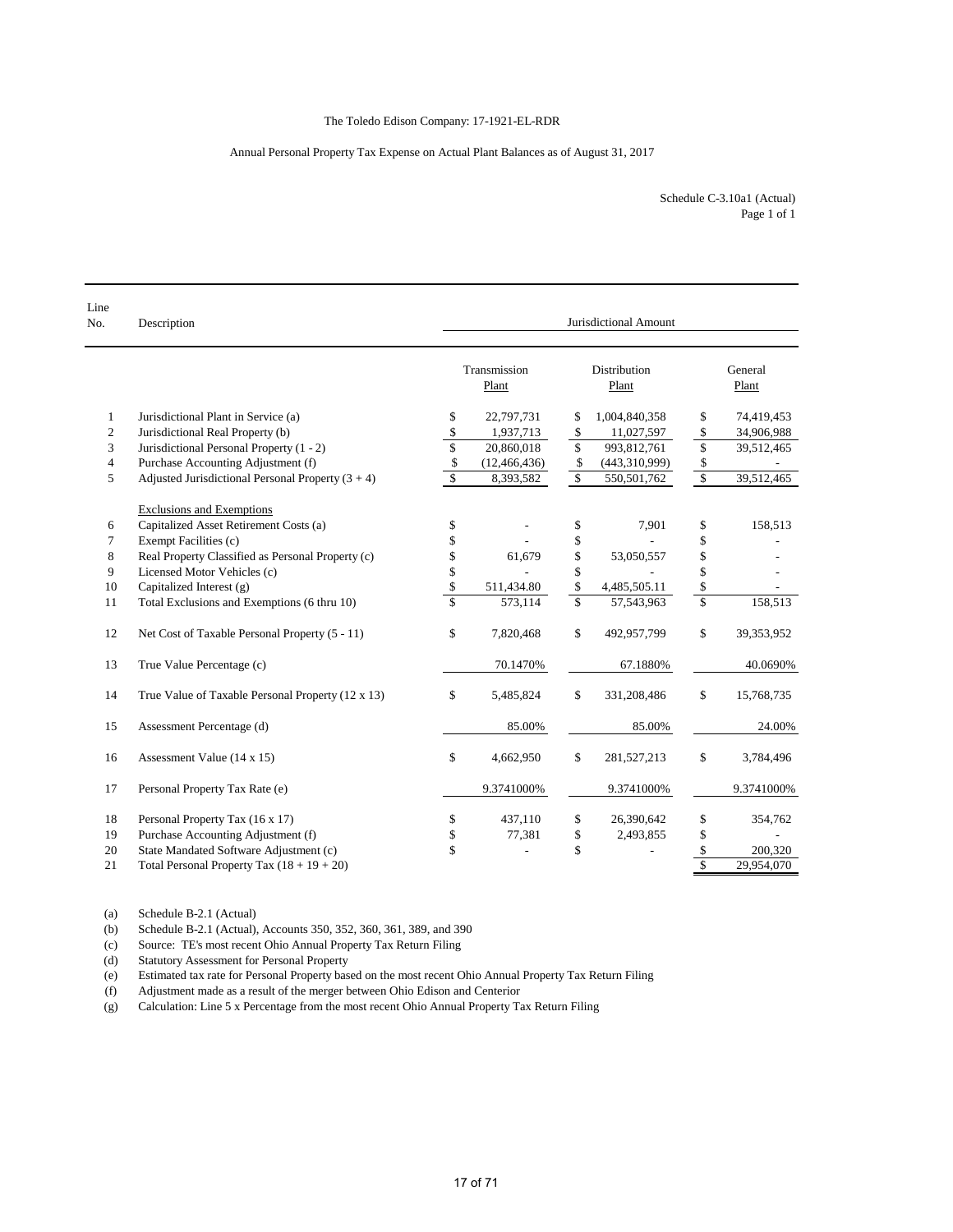### The Toledo Edison Company: 17-1921-EL-RDR

### Annual Real Property Tax Expense on Actual Plant Balances as of August 31, 2017

Page 1 of 1 Schedule C-3.10a2 (Actual)

| Line<br>No.    | Description                        |                       | Jurisdictional Amount |                  |
|----------------|------------------------------------|-----------------------|-----------------------|------------------|
|                |                                    | Transmission<br>Plant | Distribution<br>Plant | General<br>Plant |
| 1              | Jurisdictional Real Property (a)   | \$<br>1,937,713       | \$<br>11,027,597      | \$<br>34,906,988 |
| 2              | Real Property Tax Rate (b)         | 1.2367%               | 1.2367%               | 1.2367%          |
| 3              | Real Property Tax (1 x 2)          | \$<br>23,964          | \$<br>136,378         | \$<br>431,693    |
| $\overline{4}$ | Total Real Property Tax (Sum of 3) |                       |                       | 592,034          |

(a) Schedule C-3.10a1 (Actual)

(b) Estimated tax rate for Real Estate based on the most recent Ohio Annual Property Tax Return Filing.

Calculated as follows:

| (1) Real Property Capitalized Cost                  | 63.389.716 | Book cost of real property used to compare to assessed   |
|-----------------------------------------------------|------------|----------------------------------------------------------|
| (2) Real Property Taxes Paid                        | 783.937    | value of real property to derive a true value percentage |
| (3) Real Property Tax Rate (Paid vs. Capital Costs) |            | 1.2367\% Calculation: $(2) / (1)$                        |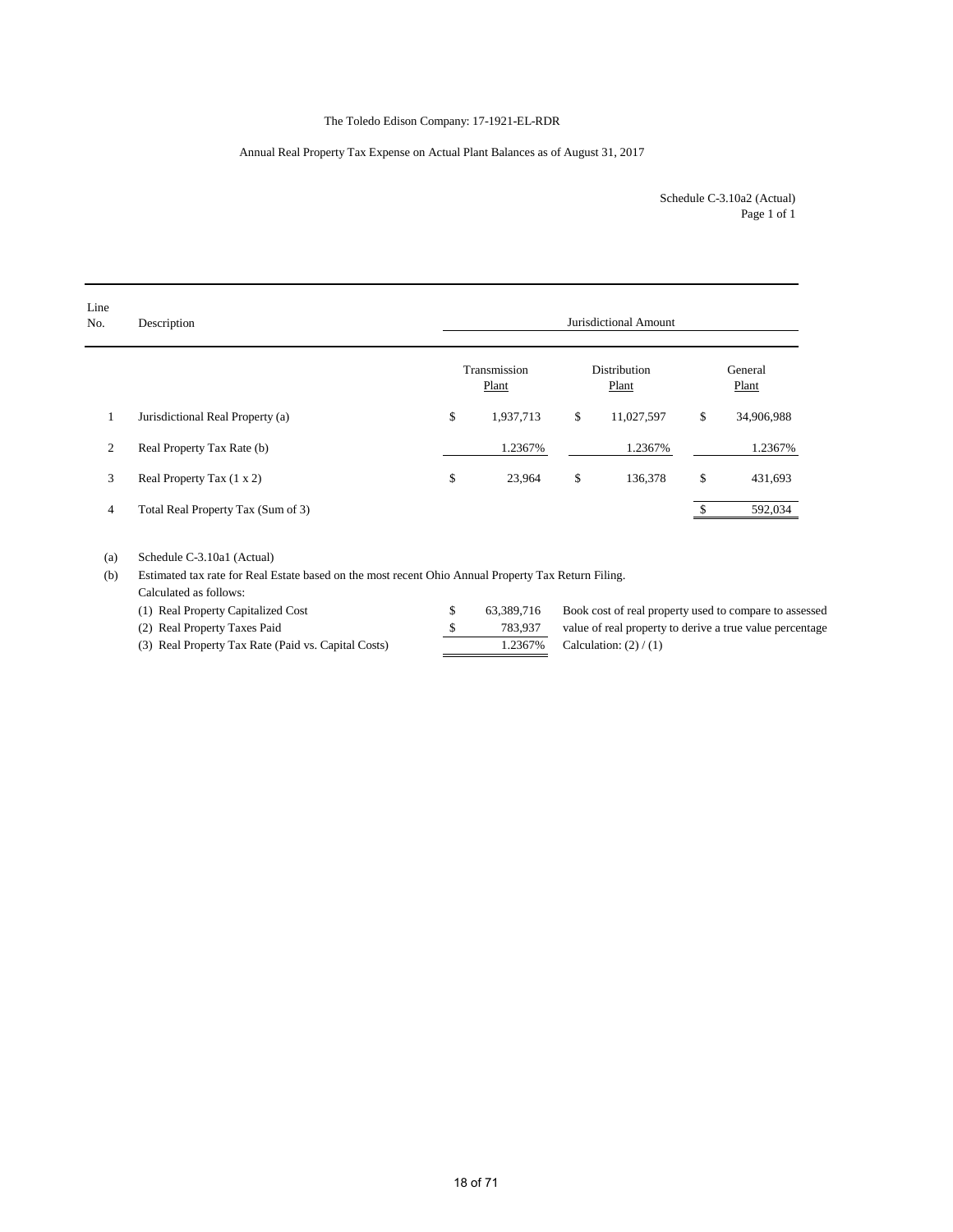The Cleveland Electric Illuminating Company: 17-1919-EL-RDR Ohio Edison Company: 17-1920-EL-RDR The Toledo Edison Company: 17-1921-EL-RDR

### **Summary of Exclusions per Case No. 14-1297-EL-SSO Actual 8/31/2017 Plant in Service Balances**

#### **General Adjustments**

ATSI Land Lease Certain amounts (summarized below) in account 350 are associated with land leased to ATSI, FirstEnergy's transmission subsidiary. Consistent with Case No. 07-551-EL-AIR, these amounts are not jurisdictional to distribution related plant in service, and have been excluded accordingly for each operating company. There is no accumulated depreciation reserve associated with land.

| FERC Account 350 |        | CEI                      |                          |    |                 |
|------------------|--------|--------------------------|--------------------------|----|-----------------|
| Gross Plant      | ה.     | 56.405.971               | 86.982.409               | ъD | 5.628.438<br>15 |
| Reserve          | o<br>æ | $\overline{\phantom{0}}$ | $\overline{\phantom{0}}$ |    |                 |

### **ESP IV Adjustments**

Consistent with prior ESPs, "capital additions recovered through Riders LEX, EDR, and AMI will be identified and excluded from Rider DCR and the annual cap allowance" during ESP IV.

AMI Only CEI has an AMI project so this exclusion does not impact OE or TE. Source: 8/31/2017 Actual Plant Balances Exclusions related to Rider AMI are determined by specific depreciation groups in PowerPlant and WBS CE-004000

| <b>FERC Account</b> |    | CEI         |         |            |  |  |  |  |  |  |  |  |
|---------------------|----|-------------|---------|------------|--|--|--|--|--|--|--|--|
|                     |    | Gross       | Reserve |            |  |  |  |  |  |  |  |  |
| 303                 | \$ | (1,797,148) | \$      | (131,980)  |  |  |  |  |  |  |  |  |
| 362                 | \$ | 5,407,078   | \$      | 1,583,801  |  |  |  |  |  |  |  |  |
| 364                 | \$ | 172,493     | \$      | 51,601     |  |  |  |  |  |  |  |  |
| 365                 | \$ | 1,551,648   | \$      | 932,362    |  |  |  |  |  |  |  |  |
| 367                 | \$ | 12,671      | \$      | 2,952      |  |  |  |  |  |  |  |  |
| 368                 | \$ | 188,751     | \$      | 95,037     |  |  |  |  |  |  |  |  |
| 370                 | S  | 17,186,558  | \$      | 6,549,137  |  |  |  |  |  |  |  |  |
| 397                 | \$ | 4,768,579   | \$      | 1,727,081  |  |  |  |  |  |  |  |  |
| <b>Grand Total</b>  | \$ | 27,490,630  | \$      | 10.809.991 |  |  |  |  |  |  |  |  |

LEX As implemented by the Companies, Rider LEX will recover deferred expenses associated with lost up-front line extension payments from 2009-2011. These deferred expenses are recorded as a regulatory asset, not as plant in service, on the Companies' books. Therefore, there is no adjustment to plant in service associated with Rider LEX.

EDR Exclusions related to Rider EDR(g) are determined by the WBS CE-000303.

| <b>FERC Account</b> | CEI              |    |          |  |  |  |  |  |  |  |
|---------------------|------------------|----|----------|--|--|--|--|--|--|--|
|                     | Gross            |    | Reserve  |  |  |  |  |  |  |  |
| 353                 | \$<br>(11, 611)  | \$ | (795)    |  |  |  |  |  |  |  |
| 356                 | \$<br>706        | \$ | 24       |  |  |  |  |  |  |  |
| 358                 | \$<br>29,262     | \$ | 1,306    |  |  |  |  |  |  |  |
| 360                 | \$<br>18,567     | \$ |          |  |  |  |  |  |  |  |
| 362                 | \$<br>(61, 247)  | \$ | (6, 794) |  |  |  |  |  |  |  |
| 364                 | \$<br>(17, 967)  | \$ | (1,899)  |  |  |  |  |  |  |  |
| 365                 | \$<br>(6,023)    | \$ | 1,765    |  |  |  |  |  |  |  |
| 366                 | \$<br>49,203     | \$ | 9,407    |  |  |  |  |  |  |  |
| 367                 | \$<br>(101, 332) | \$ | (1,898)  |  |  |  |  |  |  |  |
| 368                 | \$<br>(796)      | \$ | (17)     |  |  |  |  |  |  |  |
| 369                 | \$<br>27,317     | \$ | 744      |  |  |  |  |  |  |  |
| 370                 | \$<br>(9, 479)   | \$ | (842)    |  |  |  |  |  |  |  |
| 371                 | \$<br>(2,721)    | \$ | (466)    |  |  |  |  |  |  |  |
| 373                 | \$<br>(0)        | \$ | 225      |  |  |  |  |  |  |  |
| 390                 | \$<br>(6, 894)   | \$ | 2,581    |  |  |  |  |  |  |  |
| <b>Grand Total</b>  | \$<br>(93, 015)  | \$ | 3,343    |  |  |  |  |  |  |  |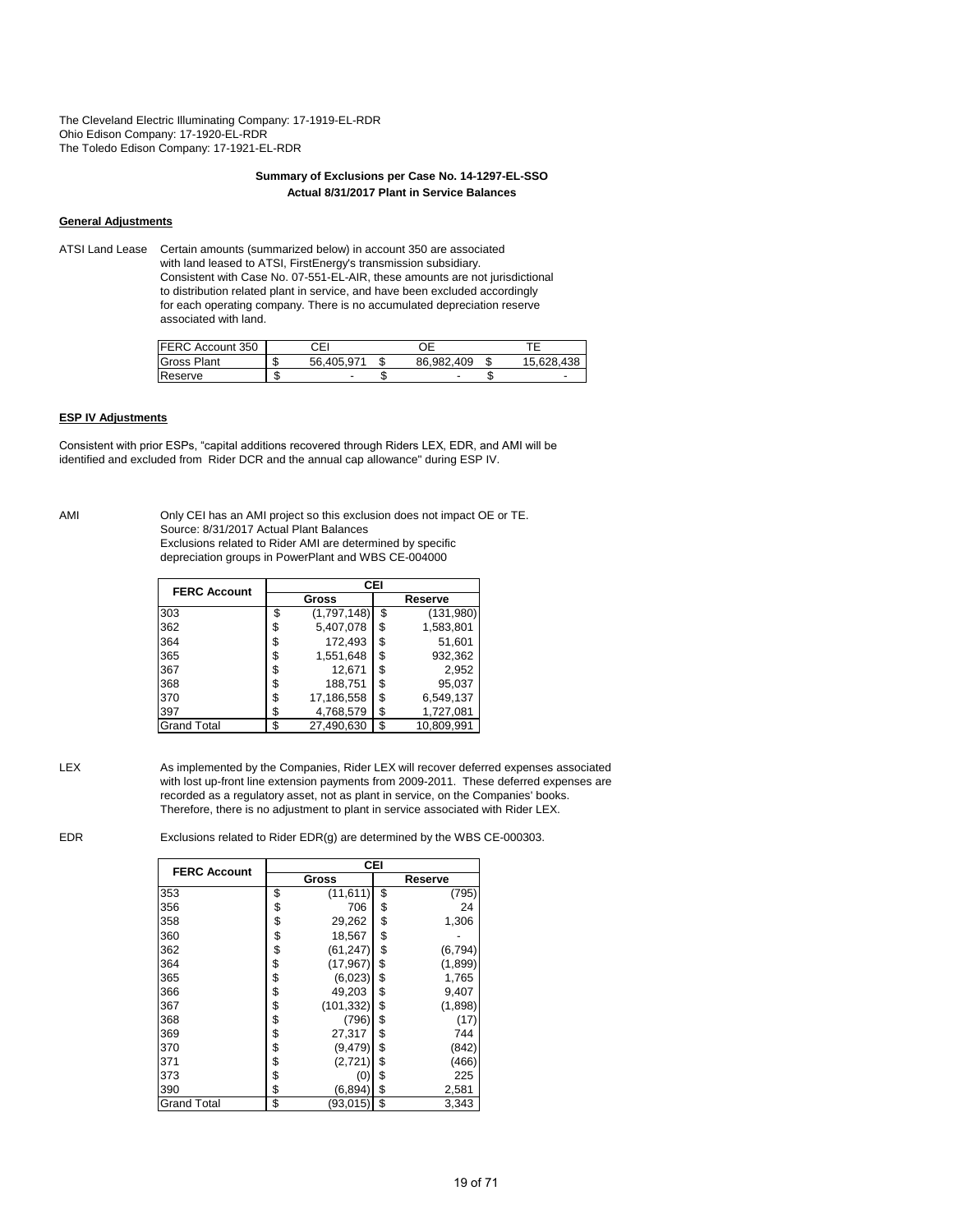The Cleveland Electric Illuminating Company: 17-1919-EL-RDR Ohio Edison Company: 17-1920-EL-RDR The Toledo Edison Company: 17-1921-EL-RDR

# **Service Company Allocations to the Ohio Operating Companies (Actual)**

|     |                                     |    | (A)                    |     | (B)        |      | (C)           | (D) |            |     | (E)                         |
|-----|-------------------------------------|----|------------------------|-----|------------|------|---------------|-----|------------|-----|-----------------------------|
|     |                                     |    | <b>Service Company</b> |     | <b>CEI</b> |      | <b>OE</b>     |     | TE         |     | <b>TOTAL</b>                |
| (1) | Allocation Factors from Case 07-551 |    |                        |     | 14.21%     |      | 17.22%        |     | 7.58%      |     |                             |
| (2) | Gross Plant                         | \$ | 696,434,325            | S.  | 98,963,318 |      | \$119,925,991 | S   | 52,789,722 |     | \$271,679,030               |
| (3) | Reserve                             | \$ | 352,807,988            | SS. | 50,134,015 | S    | 60,753,536    | S   | 26.742.846 |     | \$137,630,396               |
| (4) | <b>ADIT</b>                         | S  | 59,114,879             |     | 8,400,224  |      | 10,179,582    | S   | 4,480,908  | \$. | 23,060,714                  |
| (5) | <b>Rate Base</b>                    |    |                        |     | 40,429,078 |      | 48,992,873    |     | 21,565,969 |     | $\overline{\$}$ 110,987,920 |
|     |                                     |    |                        |     |            |      |               |     |            |     |                             |
| (6) | Depreciation Expense (Incremental)  |    |                        | J   | 4,677,360  | S    | 5,668,130     | S   | 2,495,031  | \$  | 12,840,520                  |
| (7) | Property Tax Expense (Incremental)  |    |                        |     | 54,719     | - \$ | 66,310        |     | 29,189     | \$  | 150,218                     |
| (8) | <b>Total Expenses</b>               |    |                        |     | 4,732,079  |      | 5,734,440     |     | 2,524,219  |     | 12,990,738                  |

(2) Gross Plant = Actual Service Company General and Intangible plant in-service as of 8/31/2017, adjusted to incorporate recommendations from the March 2013, April 2014, April 2015, April 2016, and May 2017 Rider DCR audit reports.

(3) Reserve = Actual Service Company General and Intangible Plant depreciation reserve as of 8/31/2017, adjusted to incorporate recommendations from the March 2013, April 2014, April 2015, April 2016, and May 2017 Rider DCR audit reports.

(4) ADIT: Actual ADIT Balances as of 8/31/2017.

(5) Rate Base = Gross Plant - Reserve - ADIT

(6) Estimated incremental depreciation expense. Additional details provided on "Incremental Depreciation and Property Tax Associated with Service Company Plant: Case No. 07-551-EL-AIR vs. Actual 8/31/2017"

(7) Estimated incremental property tax expense. Additional details provided on "Incremental Depreciation and Property Tax Associated with Service Company Plant: Case No. 07-551-EL-AIR vs. Actual 8/31/2017"

(8) Total Expenses = Depreciation Expense + Property Tax Expense

All Service Company Allocations for Gross Plant and Reserve can be found on Sch B2.1 (Actual) and Sch B3 (Actual), respectively, in order to determine the Grand Totals shown on the "Rider DCR Actual Distribution Rate Base Additions as of 8/31/2017: Revenue Requirement" workpaper.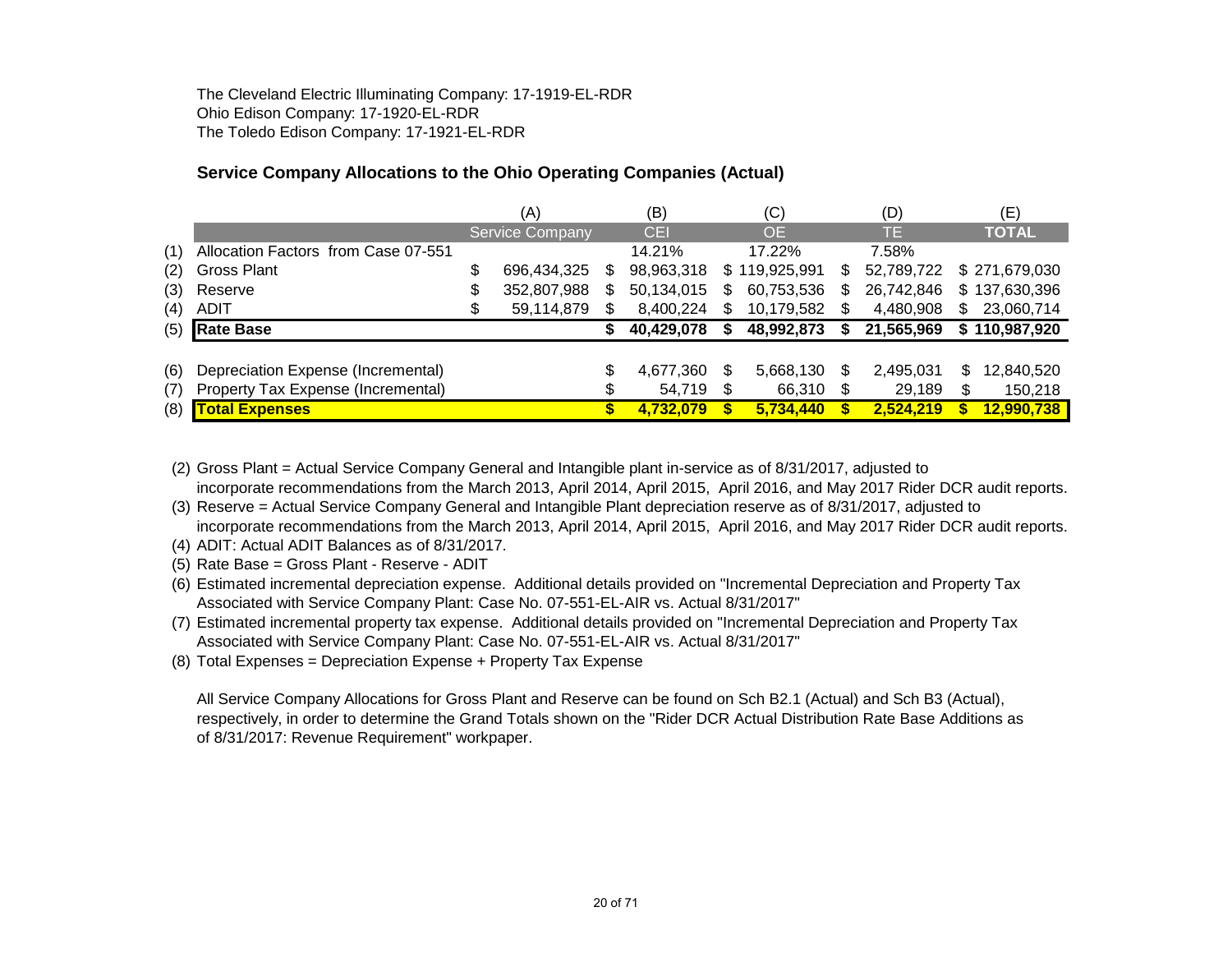#### **Depreciation Rate for Service Company Plant (Actual)**

#### **I. Estimated Depreciation Accrual Rate for Service Company Plant as of May 31, 2007**

|                | (A)                       | (B)                                       |     | (C)         |      | (D)         |     | (E)         | (F)    | (G)                  | (H)    | (1)     |                          | (J)                 |
|----------------|---------------------------|-------------------------------------------|-----|-------------|------|-------------|-----|-------------|--------|----------------------|--------|---------|--------------------------|---------------------|
| Line           | Account                   | <b>Account Description</b>                |     |             |      | 5/31/2007   |     |             |        | <b>Accrual Rates</b> |        |         |                          | <b>Depreciation</b> |
| No.            |                           |                                           |     | Gross       |      | Reserve     |     | <b>Net</b>  | CEI    | <b>OE</b>            | TE     | Average |                          | <b>Expense</b>      |
|                | <b>Allocation Factors</b> |                                           |     |             |      |             |     |             | 14.21% | 17.22%               | 7.58%  | 39.01%  |                          |                     |
| $\overline{2}$ |                           | Weighted Allocation Factors               |     |             |      |             |     |             | 36.43% | 44.14%               | 19.43% | 100.00% |                          |                     |
|                |                           |                                           |     |             |      |             |     |             |        |                      |        |         |                          |                     |
|                | <b>GENERAL PLANT</b>      |                                           |     |             |      |             |     |             |        |                      |        |         |                          |                     |
| 3              | 389                       | Fee Land & Easements                      | \$  | 556,979 \$  |      |             | \$  | 556,979     | 0.00%  | 0.00%                | 0.00%  | 0.00%   | \$                       |                     |
| 4              | 390                       | Structures, Improvements *                | \$  | 21.328.601  | \$   | 7.909.208   | \$  | 13.419.393  | 2.20%  | 2.50%                | 2.20%  | 2.33%   | \$                       | 497.474             |
| 5              | 390.3                     | Struct Imprv, Leasehold Imp <sup>**</sup> | \$  | 6,938,688   | \$   | 1,006,139   | \$  | 5,932,549   | 22.34% | 20.78%               | 0.00%  | 21.49%  | \$                       | 1,490,798           |
| 6              | 391.1                     | Office Furn., Mech. Equip.                | \$  | 31.040.407  | \$   | 24.400.266  | \$  | 6.640.141   | 7.60%  | 3.80%                | 3.80%  | 5.18%   | \$                       | 1.609.200           |
| 7              | 391.2                     | Data Processing Equipment                 | \$  | 117,351,991 | \$   | 26,121,795  | \$  | 91,230,196  | 10.56% | 17.00%               | 9.50%  | 13.20%  | \$                       | 15,486,721          |
| 8              | 392                       | <b>Transportation Equipment</b>           | \$  | 11,855      | \$.  | 1,309       | \$  | 10,546      | 6.07%  | 7.31%                | 6.92%  | 6.78%   | \$                       | 804                 |
| 9              | 393                       | <b>Stores Equipment</b>                   | \$  | 16,787      | \$   | 1,447       | \$  | 15,340      | 6.67%  | 2.56%                | 3.13%  | 4.17%   | \$                       | 700                 |
| 10             | 394                       | Tools, Shop, Garage Equip.                | \$  | 11,282      | \$   | 506         | \$  | 10.776      | 4.62%  | 3.17%                | 3.33%  | 3.73%   | \$                       | 421                 |
| 11             | 395                       | Laboratory Equipment                      | \$  | 127,988     | \$   | 11,126      | \$  | 116,862     | 2.31%  | 3.80%                | 2.86%  | 3.07%   | \$                       | 3,935               |
| 12             | 396                       | Power Operated Equipment                  | \$  | 160,209     | \$   | 20,142      | \$  | 140.067     | 4.47%  | 3.48%                | 5.28%  | 4.19%   | \$                       | 6,713               |
| 13             | 397                       | Communication Equipment ***               | \$  | 56,845,501  | \$   | 32,304,579  | \$  | 24,540,922  | 7.50%  | 5.00%                | 5.88%  | 6.08%   | \$                       | 3,457,148           |
| 14             | 398                       | Misc. Equipment                           | \$  | 465,158     | \$   | 27,982      | -\$ | 437,176     | 6.67%  | 4.00%                | 3.33%  | 4.84%   | \$                       | 22,525              |
| 15             | 399.1                     | <b>ARC General Plant</b>                  | \$  | 40,721      | \$   | 16,948      | \$  | 23,773      | 0.00%  | 0.00%                | 0.00%  | 0.00%   | \$                       |                     |
| 16             |                           |                                           | \$. | 234,896,167 | \$   | 91,821,447  | -S  | 143,074,720 |        |                      |        |         | $\overline{\mathbf{s}}$  | 22,576,438          |
|                |                           |                                           |     |             |      |             |     |             |        |                      |        |         |                          |                     |
|                | <b>INTANGIBLE PLANT</b>   |                                           |     |             |      |             |     |             |        |                      |        |         |                          |                     |
| 17             | 301                       | Organization                              | \$  | $49,344$ \$ |      | 49,344      | -\$ |             | 0.00%  | 0.00%                | 0.00%  | 0.00%   | \$                       |                     |
| 18             | 303                       | Misc. Intangible Plant                    | \$  | 75,721,715  | \$   | 46,532,553  | \$  | 29,189,162  | 14.29% | 14.29%               | 14.29% | 14.29%  | \$                       | 10,820,633          |
| 19             | 303                       | <b>Katz Software</b>                      | \$  | 1,268,271   | \$   | 1,027,642   | \$  | 240,630     | 14.29% | 14.29%               | 14.29% | 14.29%  | \$                       | 181,236             |
| 20             | 303                       | Software 1999                             | \$  | 10,658      | \$   | 4,881       | \$  | 5,777       | 14.29% | 14.29%               | 14.29% | 14.29%  | \$                       | 1,523               |
| 21             | 303                       | Software GPU SC00                         | \$  | 2,343,368   | \$   | 2,343,368   | \$  |             | 14.29% | 14.29%               | 14.29% | 14.29%  | \$                       |                     |
| 22             | 303                       | Impairment June 2000                      |     | 77          | \$   | 77          | \$  | (0)         | 14.29% | 14.29%               | 14.29% | 14.29%  | \$                       |                     |
| 23             | 303                       | 3 year depreciable life                   | \$  | 55,645      | \$   | 14,684      | \$  | 40,961      | 14.29% | 14.29%               | 14.29% | 14.29%  | \$                       | 7,952               |
| 24             | 303                       | Debt Gross-up (FAS109): General           | \$  | 117,298     | \$   | 117,298     | \$  |             | 3.87%  | 3.87%                | 3.87%  | 3.87%   | \$                       |                     |
| 25             | 303                       | Debt Gross-up (FAS109): G/P Land \$       |     | 1,135       | \$   | 1,137       | \$  | (2)         | 3.87%  | 3.87%                | 3.87%  | 3.87%   | \$                       |                     |
| 26             |                           |                                           | \$  | 79,567,511  | \$   | 50,090,984  | \$  | 29,476,527  |        |                      |        |         | $\overline{\mathcal{S}}$ | 11,011,344          |
|                |                           |                                           |     |             |      |             |     |             |        |                      |        |         |                          |                     |
| 27             |                           | <b>TOTAL - GENERAL &amp; INTANGIBLE</b>   | \$  | 314,463,678 | - \$ | 141,912,431 | \$  | 172,551,247 |        |                      |        | 10.68%  |                          | \$33,587,782        |

NOTES<br>(C) - (E)  $\overline{(C)}$  - (E) Service Company plant balances as of May 31, 2007.<br>(F) - (H) Source: Case No. 07-551-EL-AIR. Staff workpapers, \$

Source: Case No. 07-551-EL-AIR. Staff workpapers, Schedule B3.2.

In Case No. 07-551-EL-AIR, CEI and TE did not have an accrual rate for Account 303 (FAS 109 - General). Assumed to be the same as OE.

(I) Weighted average of columns F through H based on Service Company allocation factors on Line 2.

Assumes that the accrual rate, by account, for Service Company plant is equal to the weighted average of the three operating companies. (J) Estimated depreciation expense associated with Service Company plant as of 5/31/07. Calculation: Column C x Column I.

\* Includes accounts 390.1 and 390.2.<br>\*\* Weighted average accrual rate is taken \*\* Weighted average accrual rate is taken over CEI and OE only. (TE had no balance in Case No. 07-551-EL-AIR).<br>\*\*\* Proludes accounts 397 and 397 1.

Includes accounts 397 and 397.1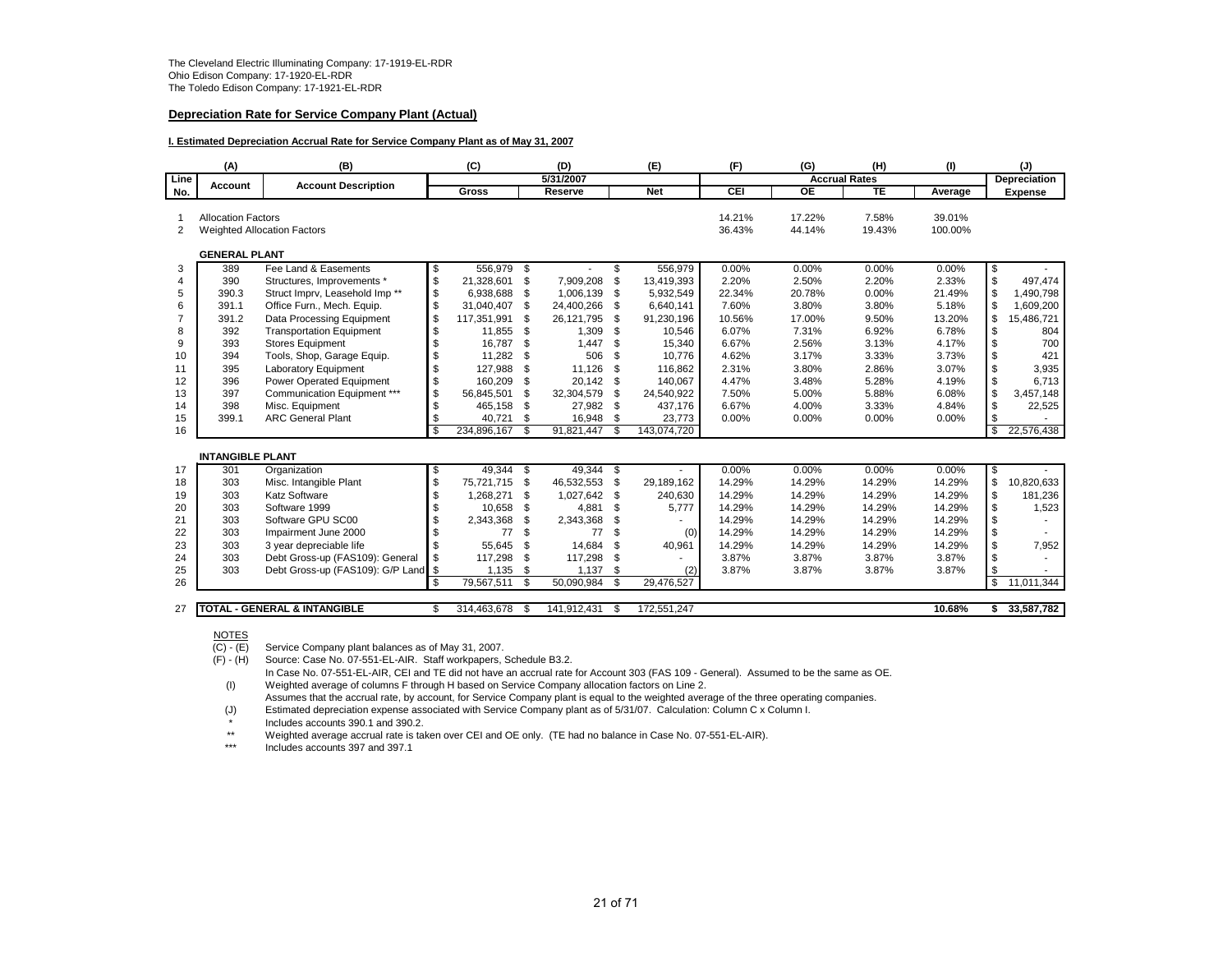#### **Depreciation Rate for Service Company Plant (Actual)**

#### **II. Estimated Depreciation Accrual Rate for Actual Service Company Plant as of 8/31/2017**

|          | (A)                       | (B)                                                          |               | (C)                      |          | (D)                       |          | (E)                      | (F)              | (G)              | (H)                  | (1)              |          | (J)                 |
|----------|---------------------------|--------------------------------------------------------------|---------------|--------------------------|----------|---------------------------|----------|--------------------------|------------------|------------------|----------------------|------------------|----------|---------------------|
| Line     | <b>Account</b>            | <b>Account Description</b>                                   |               |                          |          | 8/31/2017 Actual Balances |          |                          |                  |                  | <b>Accrual Rates</b> |                  |          | <b>Depreciation</b> |
| No.      |                           |                                                              |               | Gross                    |          | Reserve                   |          | <b>Net</b>               | CEI              | $\overline{OE}$  | TE                   | Average          |          | Expense             |
| 28       | <b>Allocation Factors</b> |                                                              |               |                          |          |                           |          |                          | 14.21%           | 17.22%           | 7.58%                | 39.01%           |          |                     |
| 29       |                           | <b>Weighted Allocation Factors</b>                           |               |                          |          |                           |          |                          | 36.43%           | 44.14%           | 19.43%               | 100.00%          |          |                     |
|          |                           |                                                              |               |                          |          |                           |          |                          |                  |                  |                      |                  |          |                     |
|          | <b>GENERAL PLANT</b>      |                                                              |               |                          |          |                           |          |                          |                  |                  |                      |                  |          |                     |
| 30       | 389                       | Fee Land & Easements                                         | \$            | 230,947 \$               |          |                           | \$       | 230,947                  | 0.00%            | 0.00%            | 0.00%                | 0.00%            | \$       |                     |
| 31       | 390                       | Structures, Improvements *                                   | \$            | 48,289,197               | \$       | 25,142,131                | \$       | 23,147,066               | 2.20%            | 2.50%            | 2.20%                | 2.33%            | \$       | 1,126,311           |
| 32       | 390.3                     | Struct Imprv, Leasehold Imp <sup>**</sup>                    | \$            | 14,988,527               | \$       | 7,599,216                 | \$       | 7,389,311                | 22.34%           | 20.78%           | 0.00%                | 21.49%           | \$       | 3,220,330           |
| 33       | 391.1                     | Office Furn., Mech. Equip.                                   | \$            | 16,365,126               | \$       | 9,965,998                 | \$       | 6,399,128                | 7.60%            | 3.80%            | 3.80%                | 5.18%            | \$       | 848,402             |
| 34       | 391.2                     | Data Processing Equipment                                    | \$            | 137,771,701              | \$       | 29,984,836                | \$       | 107,786,865              | 10.56%           | 17.00%           | 9.50%                | 13.20%           | \$       | 18,181,471          |
| 35       | 392                       | <b>Transportation Equipment</b>                              | \$            | 799,993                  | \$       | 240,994                   | \$       | 559,000                  | 6.07%            | 7.31%            | 6.92%                | 6.78%            | \$       | 54,260              |
| 36       | 393<br>394                | <b>Stores Equipment</b>                                      | \$            | 17,252<br>194,139        | \$<br>\$ | 7,247                     | \$       | 10,005                   | 6.67%            | 2.56%<br>3.17%   | 3.13%<br>3.33%       | 4.17%<br>3.73%   | \$       | 719<br>7,240        |
| 37       |                           | Tools, Shop, Garage Equip.<br>Laboratory Equipment           | \$<br>\$      | 106,531                  |          | 17,313<br>28,219          | \$       | 176,826                  | 4.62%<br>2.31%   | 3.80%            |                      | 3.07%            | \$<br>\$ | 3,275               |
| 38<br>39 | 395<br>396                | Power Operated Equipment                                     | \$            | 424,994                  | \$<br>\$ | 94,067                    | \$<br>\$ | 78,312<br>330,928        | 4.47%            | 3.48%            | 2.86%<br>5.28%       | 4.19%            | \$       | 17,809              |
| 40       | 397                       | Communication Equipment ***                                  | \$            | 115,653,765              | \$       | 37,588,640                | \$       | 78,065,125               | 7.50%            | 5.00%            | 5.88%                | 6.08%            | \$       | 7,033,664           |
| 41       | 398                       | Misc. Equipment                                              | \$            | 3,213,766                | \$       | 1,058,871                 | \$       | 2,154,896                | 6.67%            | 4.00%            | 3.33%                | 4.84%            | \$       | 155,623             |
| 42       | 399.1                     | <b>ARC General Plant</b>                                     | \$            | 40,721                   | \$       | 26,457                    | \$       | 14,264                   | 0.00%            | 0.00%            | 0.00%                | 0.00%            | \$       |                     |
| 43       |                           |                                                              | \$            | 338,096,661              | \$       | 111,753,989               | \$       | 226,342,672              |                  |                  |                      |                  | \$       | 30,649,105          |
|          |                           |                                                              |               |                          |          |                           |          |                          |                  |                  |                      |                  |          |                     |
|          | <b>INTANGIBLE PLANT</b>   |                                                              |               |                          |          |                           |          |                          |                  |                  |                      |                  |          |                     |
| 44       | 301                       | FECO 101/6-301 Organization Fst                              | \$            | 49.344                   | \$       | 49.344 \$                 |          |                          | 0.00%            | 0.00%            | 0.00%                | 0.00%            | \$       |                     |
| 45       | 303                       | FECO 101/6 303 Intangibles                                   | \$            | 4,620,264                | \$       | 9,297,046                 | \$       | (4,676,782)              | 14.29%           | 14.29%           | 14.29%               | 14.29%           | \$       |                     |
| 46       | 303                       | FECO 101/6-303 Katz Software                                 | \$            | 1,268,271                | \$       | 1,268,271                 | \$       |                          | 14.29%           | 14.29%           | 14.29%               | 14.29%           | \$       |                     |
| 47       | 303                       | FECO 101/6-303 2003 Software                                 | \$            | 24,400,196               | \$       | 24,400,196                | \$       |                          | 14.29%           | 14.29%           | 14.29%               | 14.29%           | \$       |                     |
| 48       | 303                       | FECO 101/6-303 2004 Software                                 | \$            | 12,676,215               | \$       | 12,676,215                | \$       | $\overline{\phantom{a}}$ | 14.29%           | 14.29%           | 14.29%               | 14.29%           | \$       |                     |
| 49       | 303                       | FECO 101/6-303 2005 Software                                 | \$            | 1,086,776                | \$       | 1,086,776                 | \$       | $\overline{\phantom{a}}$ | 14.29%           | 14.29%           | 14.29%               | 14.29%           | \$       |                     |
| 50       | 303                       | FECO 101/6-303 2006 Software                                 | \$            | 5,680,002                | \$       | 5,680,002                 | \$       | $\blacksquare$           | 14.29%           | 14.29%           | 14.29%               | 14.29%           | \$       |                     |
| 51       | 303                       | FECO 101/6-303 2007 Software                                 | ${\mathbb S}$ | 7,245,250                | \$       | 7,245,250                 | \$       | $\blacksquare$           | 14.29%           | 14.29%           | 14.29%               | 14.29%           | \$       |                     |
| 52       | 303                       | FECO 101/6-303 2008 Software                                 | \$            | 7,404,178                | \$       | 7,404,178                 | \$       | $\overline{\phantom{a}}$ | 14.29%           | 14.29%           | 14.29%               | 14.29%           | \$       |                     |
| 53<br>54 | 303<br>303                | FECO 101/6-303 2009 Software<br>FECO 101/6-303 2010 Software | \$<br>\$      | 15,969,099               | \$<br>\$ | 15,969,099<br>19,353,964  | \$<br>\$ | $\blacksquare$           | 14.29%<br>14.29% | 14.29%<br>14.29% | 14.29%<br>14.29%     | 14.29%<br>14.29% | \$<br>\$ |                     |
| 55       | 303                       | FECO 101/6-303 2011 Software                                 | \$            | 19,353,964<br>53,742,285 | \$       | 47,159,533                | \$       | 6,582,752                | 14.29%           | 14.29%           | 14.29%               | 14.29%           | \$       | 6,582,752           |
| 56       | 303                       | FECO 101/6-303 2012 Software                                 | \$            | 38,042,303               | \$       | 26,806,295                | \$       | 11,236,009               | 14.29%           | 14.29%           | 14.29%               | 14.29%           | \$       | 5,436,245           |
| 57       | 303                       | FECO 101/6-303 2013 Software                                 | \$            | 79,856,605               | \$       | 42,670,508                | \$       | 37,186,098               | 14.29%           | 14.29%           | 14.29%               | 14.29%           | \$       | 11,411,509          |
| 58       | 303                       | FECO 101/6-303 2014 Software                                 | \$            | 24,001,063               | \$       | 9,718,080                 | \$       | 14,282,983               | 14.29%           | 14.29%           | 14.29%               | 14.29%           | \$       | 3,429,752           |
| 59       | 303                       | FECO 101/6-303 2015 Software                                 | \$            | 32,753,686               | \$       | 7,616,002                 | \$       | 25,137,684               | 14.29%           | 14.29%           | 14.29%               | 14.29%           | \$       | 4,680,502           |
| 60       | 304                       | FECO 101/6-303 2016 Software                                 | \$            | 26,167,626               | \$       | 2,653,495                 | -\$      | 23,514,131               | 14.29%           | 14.29%           | 14.29%               | 14.29%           | \$       | 3,739,354           |
| 61       | 304                       | FECO 101/6-303 2017 Software                                 | \$            | 4,020,536                | \$       | 94,695                    | \$       | 3,925,841                | 14.29%           | 14.29%           | 14.29%               | 14.29%           | \$       | 574,535             |
| 62       |                           |                                                              | \$            | 358,337,664              | \$       | 241,148,949               | \$       | 117,188,715              |                  |                  |                      |                  | <b>S</b> | 35,854,648          |
|          |                           |                                                              |               |                          |          |                           |          |                          |                  |                  |                      |                  |          |                     |
| 63       |                           | Removal Work in Progress (RWIP)                              |               |                          | \$       | (94, 950)                 |          |                          |                  |                  |                      |                  |          |                     |
|          |                           |                                                              |               |                          |          |                           |          |                          |                  |                  |                      |                  |          |                     |
| 64       |                           | <b>TOTAL - GENERAL &amp; INTANGIBLE</b>                      | \$            | 696,434,325              | \$.      | 352.807.988               | \$       | 343.531.387              |                  |                  |                      | 9.55%            | \$       | 66,503,753          |

 $\frac{\text{NOTES}}{\text{(C)} \cdot \text{(E)}}$ Service Company plant balances as of August 31, 2017 adjusted to incorporate recommendations from the March 2013, April 2014, April 2015, April 2016, and May 2017 Rider DCR audit reports.

(F) - (H) Source: Schedule B3.2 (Actual).

 $(1)$  Weighted average of columns F through H based on Service Company allocation factors on Line 29.

- Assumes that the accrual rate, by account, for Service Company plant is equal to the weighted average of the three operating companies.
- (J) Estimated depreciation expense associated with Service Company plant as of 8/31/2017. Calculation: Column C x Column I.

\* Includes accounts 390.1 and 390.2.

\*\* Weighted average accrual rate is taken over CEI and OE only. (TE had no balance in Case No. 07-551-EL-AIR).

Includes accounts 397 and 397.1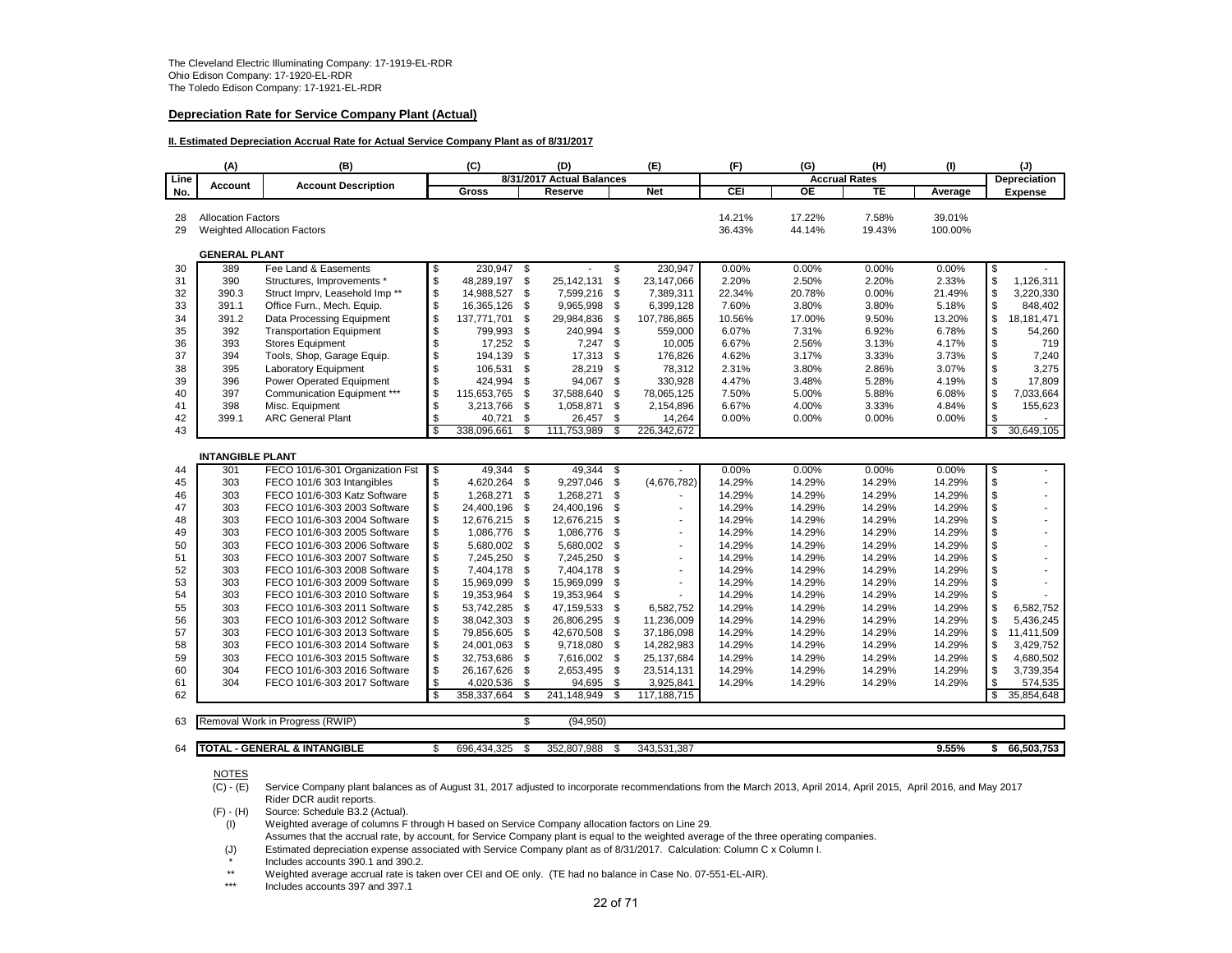## **Property Tax Rate for Service Company Plant (Actual)**

|     | I. Average Real Property Tax Rates on General Plant as of May 31, 2007 * |            |           |           |            |                                                                                                |
|-----|--------------------------------------------------------------------------|------------|-----------|-----------|------------|------------------------------------------------------------------------------------------------|
|     | (A)                                                                      | (B)        | (C)       | (D)       | (E)        | (F)                                                                                            |
| No. | Category                                                                 | <b>CEI</b> | <b>OE</b> | <b>TE</b> | Average ** | <b>Source / Calculation</b>                                                                    |
|     | <b>Allocation Factors</b>                                                | 14.21%     | 17.22%    | 7.58%     | 39.01%     | "Service Company Allocations to the<br><b>Ohio Operating Companies</b><br>(Actual)" workpaper. |
| 2   | <b>Weighted Allocation Factors</b>                                       | 36.43%     | 44.14%    | 19.43%    | 100.00%    | Weighted Line 1                                                                                |
| 3   | <b>Real Property Tax</b><br><b>True Value Percentage</b>                 | 72.69%     | 62.14%    | 49.14%    | 63.45%     | Case No. 07-551-EL-AIR.                                                                        |
|     |                                                                          |            |           |           |            |                                                                                                |
| 4   | Assessment Percentage                                                    | 35.00%     | 35.00%    | 35.00%    | 35.00%     | Case No. 07-551-EL-AIR.                                                                        |
| 5   | <b>Real Property Tax Rate</b>                                            | 7.23%      | 6.04%     | 7.23%     | 6.70%      | Case No. 07-551-EL-AIR.                                                                        |
| 6   | Average Rate                                                             | 1.84%      | 1.31%     | 1.24%     | 1.49%      | Line 3 x Line 4 x Line 5                                                                       |

\* Note: Effective with an Ohio tax law change in 2005, non-utilities do not pay Personal Property Tax. Accordingly, for purposes of determining the average Property Tax rate applicable to Service Company plant, only Real Property Tax is considered.

\*\* Weighted average based on Service Company allocation factors. Assumes that the tax rate for Service Company plant is equal to the weighted average of the three operating companies.

|     | (A)            | (B)                                             | (C)      | (D)                        | (E)                |    | (F)                 |
|-----|----------------|-------------------------------------------------|----------|----------------------------|--------------------|----|---------------------|
| No. | <b>Account</b> | <b>Account Description</b>                      |          | Tax Category Avg. Tax Rate | <b>Gross Plant</b> |    | <b>Property Tax</b> |
|     | 389            | Fee Land & Easements                            | Real     | 1.49%                      | \$<br>556,979      | \$ | 8,294               |
| 8   | 390            | Structures, Improvements                        | Real     | 1.49%                      | \$<br>21,328,601   | \$ | 317,594             |
| 9   | 390.3          | Struct Imprv, Leasehold Imp                     | Real     | 1.49%                      | 6,938,688          | \$ | 103,321             |
| 10  | 391.1          | Office Furn., Mech. Equip.                      | Personal |                            | 31,040,407         | S  |                     |
| 11  | 391.2          | Data Processing Equipment                       | Personal |                            | 117,351,991        | \$ |                     |
| 12  | 392            | <b>Transportation Equipment</b>                 | Personal |                            | 11,855             | \$ |                     |
| 13  | 393            | <b>Stores Equipment</b>                         | Personal |                            | 16,787             |    |                     |
| 14  | 394            | Tools, Shop, Garage Equip.                      | Personal |                            | 11,282             | \$ |                     |
| 15  | 395            | Laboratory Equipment                            | Personal |                            | 127,988            | \$ |                     |
| 16  | 396            | Power Operated Equipment                        | Personal |                            | 160,209            | S  |                     |
| 17  | 397            | <b>Communication Equipment</b>                  | Personal |                            | 56,845,501         | \$ |                     |
| 18  | 398            | Misc. Equipment                                 | Personal |                            | 465,158            | \$ |                     |
| 19  | 399.1          | <b>ARC General Plant</b>                        | Personal |                            | 40,721             | S  |                     |
| 20  |                | <b>TOTAL - GENERAL PLANT</b>                    |          |                            | 234,896,167        | \$ | 429,208             |
| 21  |                | <b>TOTAL - INTANGIBLE PLANT</b>                 |          |                            | 79,567,511         | \$ |                     |
| 22  |                | <b>TOTAL - GENERAL &amp; INTANGIBLE PLANT</b>   |          |                            | 314,463,678        | S  | 429,208             |
| 23  |                | <b>Average Effective Real Property Tax Rate</b> |          |                            |                    |    | 0.14%               |

NOTES

(C) Source: Case No. 07-551-EL-AIR, Schedule C3.10. Classification of General Plant account as Real or Personal Property

(D) Average property tax rate across CEI, OE, and TE. See Section I above.

Note: Effective with an Ohio tax law change in 2005, non-utilities do not pay Personal Property Tax.

(E) Service Company General plant as of May 31, 2007.

(F) Calculation: Column D x Column E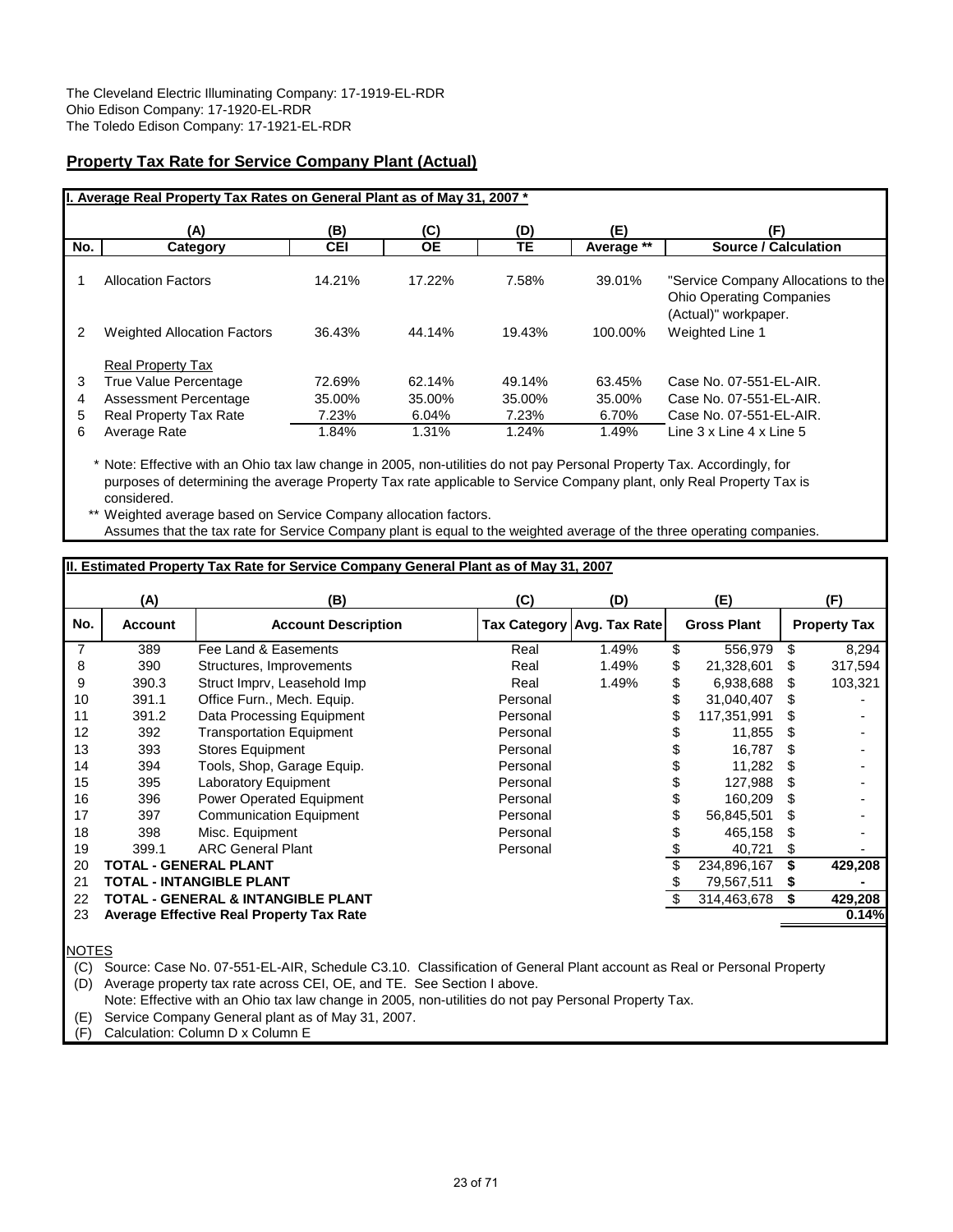## **Property Tax Rate for Service Company Plant (Actual)**

|     | (A)                                      | (B)        | (C)       | (D)    | (E)        | (F)                                                                                           |
|-----|------------------------------------------|------------|-----------|--------|------------|-----------------------------------------------------------------------------------------------|
| No. | Category                                 | <b>CEI</b> | <b>OE</b> | TЕ     | Average ** | <b>Source / Calculation</b>                                                                   |
| 24  | <b>Allocation Factors</b>                | 14.21%     | 17.22%    | 7.58%  | 39.01%     | "Service Company Allocations to the<br><b>Ohio Operating Companies</b><br>(Actual)" workpaper |
| 25  | <b>Weighted Allocation Factors</b>       | 36.43%     | 44.14%    | 19.43% | 100.00%    | Weighted Line 24                                                                              |
| 26  | <b>Real Property Tax</b><br>Average Rate | 1.73%      | 0.94%     | 1.24%  | 1.28%      | Schedule C3.10a2 (Actual)                                                                     |

\* Note: Effective with an Ohio tax law change in 2005, non-utilities do not pay Personal Property Tax. Accordingly, for purposes of determining the average Property Tax rate applicable to Service Company plant, only Real Property Tax is considered.

\*\* Weighted average based on Service Company allocation factors. Assumes that the tax rate for Service Company plant is equal to the weighted average of the three operating companies.

## **IV. Estimated Property Tax Rate for Service Company Actual General Plant as of August 31, 2017 (A) (B) (C) (D) (E) (F)** 27 389 Fee Land & Easements 28 Real 1.28% \$ 230,947 \$ 2,961<br>28 390 Structures, Improvements 28 Real 1.28% \$ 48,289,197 \$ 619,145 Structures, Improvements 29 390.3 Struct Imprv, Leasehold Imp Real 1.28% \$ 14,988,527 \$ 192,177 30 391.1 Office Furn., Mech. Equip. Personal \$ 16,365,126 \$ 31 391.2 Data Processing Equipment 2012 Personal 31 5 137,771,701 \$<br>32 392 Transportation Equipment 2014 Personal 9 5 799,993 \$ 32 392 Transportation Equipment 11 Personal 1988 98 9993 \$<br>33 393 Stores Equipment 11 Personal 1988 5 17,252 \$ 33 393 Stores Equipment Communication of Personal 34 5 17,252 \$<br>34 394 Tools, Shop, Garage Equip. Communication Personal 5 194,139 \$ 34 394 Tools, Shop, Garage Equip. Personal \$ 194,139 \$ - 35 395 Laboratory Equipment 2008 Personal 2006,531 \$ 106,531 \$ 36 396 Power Operated Equipment 11 Personal 1988 124,994 \$ 115,653,765 \$ 37 Communication Equipment **127 397 1201 November 2018** 115,653,765  $\$ 38 398 Misc. Equipment Personal \$ 3,213,766 \$ - 39 399.1 ARC General Plant **Personal** Personal 5 40,721 \$ 40 **TOTAL - GENERAL PLANT** \$ 338,096,661 **\$ 814,283 41 TOTAL - INTANGIBLE PLANT 100 CONTRACT 100 CONTRACT 100 CONTRACT 100 CONTRACT 100 CONTRACT 100 CONTRACT 100 CONTRACT 100 CONTRACT 100 CONTRACT 100 CONTRACT 100 CONTRACT 100 CONTRACT 100 CONTRACT 100 CONTRACT 100 CONTR** 42 **TOTAL - GENERAL & INTANGIBLE PLANT** \$ 696,434,325 **\$ 814,283** 43 **Average Effective Real Property Tax Rate 0.12% No. Account Account Description Tax Category Avg. Tax Rate Gross Plant Property Tax**

NOTES

(C) Source: Schedule C3.10 (Actual). Classification of General Plant account as Real or Personal Property

(D) Weighted average property tax rate across CEI, OE, and TE. See Section III above.

Note: Effective with an Ohio tax law change in 2005, non-utilities do not pay Personal Property Tax.

(E) Service Company General gross plant balances as of 8/31/2017 adjusted to incorporate recommendations from the March 2013, April 2014, April 2015, April 2016, and May 2017 Rider DCR audit reports.

(F) Calculation: Column D x Column E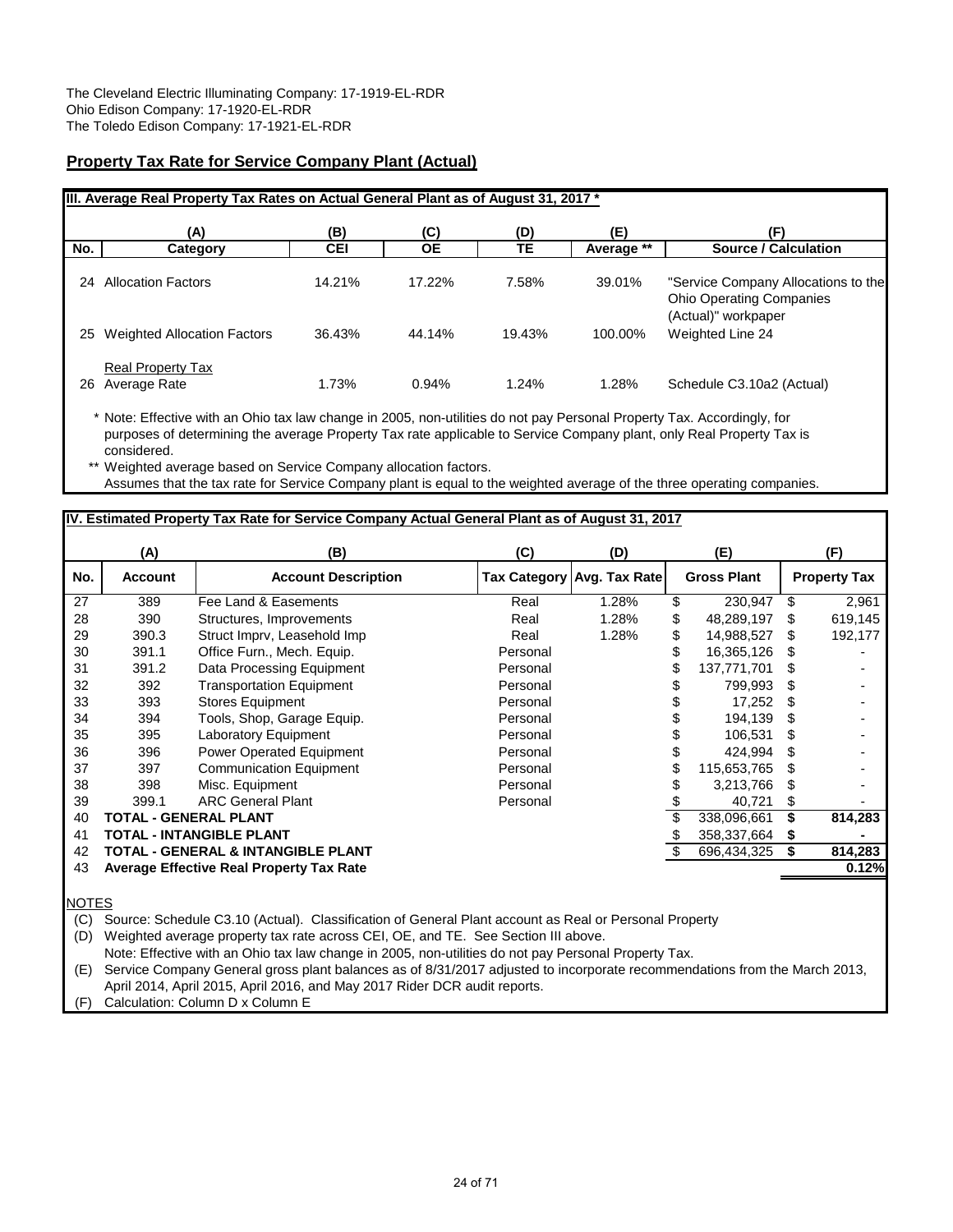|                          | <b>Incremental Depreciation and Property Tax Associated with Service Company Plant (Actual)</b><br>Case No. 07-551-EL-AIR vs. Actual 8/31/2017 Balances                                                                                                                                                                                                                                                                                                                              |    |                      |                                      |                                      |          |                                        |          |                                        |    |                                     |                                                                                                     |
|--------------------------|--------------------------------------------------------------------------------------------------------------------------------------------------------------------------------------------------------------------------------------------------------------------------------------------------------------------------------------------------------------------------------------------------------------------------------------------------------------------------------------|----|----------------------|--------------------------------------|--------------------------------------|----------|----------------------------------------|----------|----------------------------------------|----|-------------------------------------|-----------------------------------------------------------------------------------------------------|
|                          | Allocated Service Company Plant and Related Expenses as of August 31, 2017                                                                                                                                                                                                                                                                                                                                                                                                           |    |                      |                                      |                                      |          |                                        |          |                                        |    |                                     |                                                                                                     |
| Line                     | Category                                                                                                                                                                                                                                                                                                                                                                                                                                                                             |    | Service Co.          |                                      | CEI                                  |          | OE                                     |          | TE                                     |    | <b>TOTAL</b>                        | Source / Notes                                                                                      |
| 1                        | <b>Allocation Factor</b>                                                                                                                                                                                                                                                                                                                                                                                                                                                             |    |                      |                                      | 14.21%                               |          | 17.22%                                 |          | 7.58%                                  |    | 39.01%                              | Case No. 07-551-EL-AIR                                                                              |
| $\overline{2}$           | <b>Total Plant</b><br><b>Gross Plant</b>                                                                                                                                                                                                                                                                                                                                                                                                                                             | \$ | 696,434,325 \$       |                                      | 98,963,318 \$                        |          | 119,925,991 \$                         |          | 52,789,722 \$                          |    | 271,679,030                         | "Depreciation Rate for Service Company Plant<br>(Actual)" workpaper, Line 64 x Line 1               |
| 3                        | Accum. Reserve \$                                                                                                                                                                                                                                                                                                                                                                                                                                                                    |    | $(352,807,988)$ \$   |                                      | $(50, 134, 015)$ \$                  |          | $(60, 753, 536)$ \$                    |          | $(26, 742, 846)$ \$                    |    |                                     | (137,630,396) "Depreciation Rate for Service Company Plant<br>(Actual)" workpaper, Line 64 x Line 1 |
| 4                        | Net Plant                                                                                                                                                                                                                                                                                                                                                                                                                                                                            | \$ | 343,626,337          | \$                                   | 48,829,302                           | \$       | 59,172,455                             | - \$     | 26,046,876 \$                          |    | 134,048,634                         | Line $2 +$ Line 3                                                                                   |
| 5<br>6<br>$\overline{7}$ | Depreciation *<br>Property Tax*<br><b>Total Expenses</b>                                                                                                                                                                                                                                                                                                                                                                                                                             |    | 9.55%<br>0.12%       | \$<br>\$<br>$\overline{\mathcal{S}}$ | 9,450,183 \$<br>115,710<br>9,565,893 | \$<br>\$ | 11,451,946 \$<br>140,220<br>11,592,166 | \$<br>\$ | 5,040,984 \$<br>61,723 \$<br>5,102,707 | \$ | 25,943,114<br>317,652<br>26,260,766 | Average Rate x Line 2<br>Average Rate x Line 2                                                      |
|                          | Effective Depreciation and Property Tax rates based on weighted averages across companies over General and Intangible plant, as of 8/31/2017.<br>See line 64 of the "Depreciation Rate for Service Company Plant (Actual)" workpaper and line 43 of the "Property Tax Rate for Service Company Plant (Actual)"<br>workpaper for more details.                                                                                                                                        |    |                      |                                      |                                      |          |                                        |          |                                        |    |                                     |                                                                                                     |
|                          | II. Allocated Service Company Plant and Related Expenses as of May 31, 2007                                                                                                                                                                                                                                                                                                                                                                                                          |    |                      |                                      |                                      |          |                                        |          |                                        |    |                                     |                                                                                                     |
|                          |                                                                                                                                                                                                                                                                                                                                                                                                                                                                                      |    |                      |                                      |                                      |          |                                        |          |                                        |    |                                     |                                                                                                     |
| Line                     | <b>Rate Base</b>                                                                                                                                                                                                                                                                                                                                                                                                                                                                     |    | Service Co.          |                                      | CEI                                  |          | <b>OE</b>                              |          | <b>TE</b>                              |    | <b>TOTAL</b>                        | Source / Notes                                                                                      |
| 8                        | <b>Allocation Factor</b>                                                                                                                                                                                                                                                                                                                                                                                                                                                             |    |                      |                                      | 14.21%                               |          | 17.22%                                 |          | 7.58%                                  |    | 39.01%                              | Case No. 07-551-EL-AIR                                                                              |
| 9                        | <b>Total Plant</b><br>Gross Plant                                                                                                                                                                                                                                                                                                                                                                                                                                                    | \$ | 314,463,678 \$       |                                      | 44,685,289 \$                        |          | 54,150,645 \$                          |          | 23,836,347 \$                          |    | 122,672,281                         | "Depreciation Rate for Service Company Plant<br>(Actual)" workpaper, Line 27 x Line 8               |
| 10                       | Accum. Reserve \$                                                                                                                                                                                                                                                                                                                                                                                                                                                                    |    | $(141, 912, 431)$ \$ |                                      | $(20, 165, 756)$ \$                  |          | $(24, 437, 321)$ \$                    |          | $(10, 756, 962)$ \$                    |    |                                     | (55,360,039) "Depreciation Rate for Service Company Plant<br>(Actual)" workpaper, Line 27 x Line 8  |
| 11                       | <b>Net Plant</b>                                                                                                                                                                                                                                                                                                                                                                                                                                                                     | \$ | 172,551,247          | \$                                   | 24,519,532                           | \$       | 29,713,325                             | <b>S</b> | 13,079,385 \$                          |    | $\overline{67}, 312, 242$           | Line $9 +$ Line 10                                                                                  |
| 13                       | 12 Depreciation *<br>Property Tax *                                                                                                                                                                                                                                                                                                                                                                                                                                                  |    | 10.68%<br>0.14%      | \$<br>\$                             | 4,772,824 \$<br>60,990               | \$       | 5,783,816 \$<br>73,910                 | \$       | 2,545,954 \$<br>32,534                 | \$ | 13,102,594<br>167,434               | Average Rate x Line 9<br>Average Rate x Line 9                                                      |
|                          | 14 Total Expenses                                                                                                                                                                                                                                                                                                                                                                                                                                                                    |    |                      | $\overline{\mathbb{S}}$              | 4,833,814                            | \$       | 5,857,726                              | \$       | 2,578,488                              | \$ | 13,270,028                          | Line $12 +$ Line 13                                                                                 |
|                          | Effective Depreciation and Property Tax rates based on weighted averages across companies over General and Intangible plant as of 5/31/07.<br>See line 27 of the "Depreciation Rate for Service Company Plant (Actual)" workpaper and line 23 of the "Property Tax Rate for Service Company Plant (Actual)"<br>workpaper for more details.                                                                                                                                           |    |                      |                                      |                                      |          |                                        |          |                                        |    |                                     |                                                                                                     |
|                          | III. Incremental Expenses Associated with Allocated Service Company Plant *                                                                                                                                                                                                                                                                                                                                                                                                          |    |                      |                                      |                                      |          |                                        |          |                                        |    |                                     |                                                                                                     |
|                          |                                                                                                                                                                                                                                                                                                                                                                                                                                                                                      |    |                      |                                      |                                      |          |                                        |          |                                        |    |                                     |                                                                                                     |
| Line                     | <b>Rate Base</b>                                                                                                                                                                                                                                                                                                                                                                                                                                                                     |    | Service Co.          |                                      | CEI                                  |          | <b>OE</b>                              |          | TE                                     |    | <b>TOTAL</b>                        | Source / Notes                                                                                      |
|                          | 15 Depreciation                                                                                                                                                                                                                                                                                                                                                                                                                                                                      |    | $-1.13%$             | \$                                   | 4,677,360                            | \$       | 5,668,130 \$                           |          | 2,495,031 \$                           |    | 12,840,520                          | Line 5 - Line 12                                                                                    |
| 16                       | Property Tax                                                                                                                                                                                                                                                                                                                                                                                                                                                                         |    | $-0.02%$             | \$                                   | 54,719                               | \$       | 66,310                                 | \$       | 29,189                                 | \$ | 150,218                             | Line 6 - Line 13                                                                                    |
|                          | 17 Total Expenses                                                                                                                                                                                                                                                                                                                                                                                                                                                                    |    |                      | $\overline{\mathcal{S}}$             | 4,732,079                            | \$       | 5,734,440                              | \$       | 2,524,219                              | s  | 12,990,738                          | Line $15 +$ Line $16$                                                                               |
|                          | In Case No. 07-551-EL-AIR, test year operating expenses included allocated depreciation and property tax associated with<br>Service Company plant. This section calculates the difference between the estimated level of these expenses included in<br>base rates and the estimated expenses incurred based on actual Service Company plant balances as of August 31, 2017.<br>The incremental expenses calculated on Line 17 above are added to the Rider DCR revenue requirements. |    |                      |                                      |                                      |          |                                        |          |                                        |    |                                     |                                                                                                     |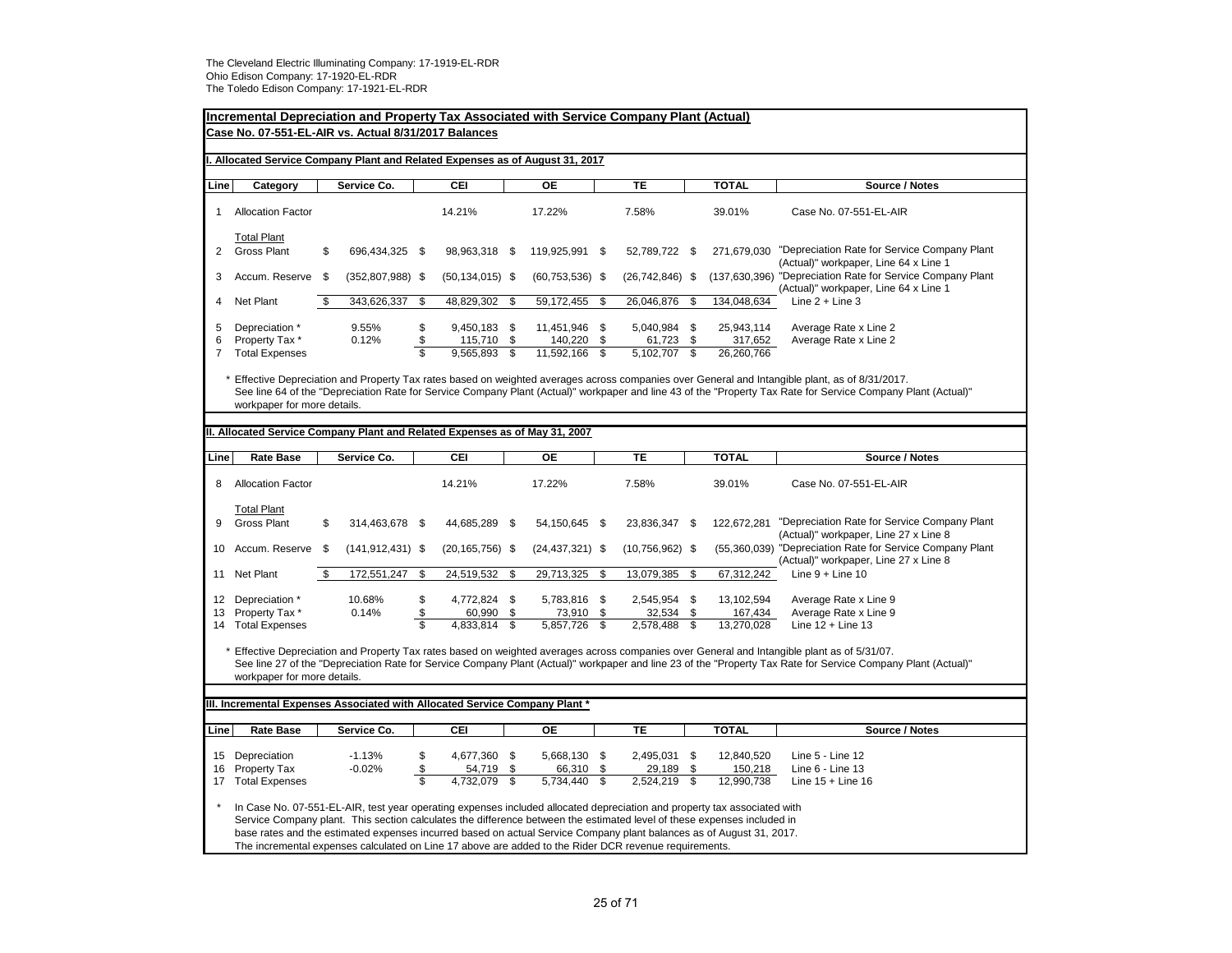#### **Intangible Depreciation Expense Calculation Actual 8/31/2017 Balances**

### **NOTE**

The software accounts are amortized over a 7 year period (leading to an accrual rate of 14.29%), and many of these accounts have already been fully amortized. Therefore, applying the 14.29% accrual rate to the Gross Plant (the methodology employed for all other accounts) overstates the "depreciation expense" associated with intangible plant. This workpaper looks at each sub account within intangible plant and calculates the expense by applying the 14.29% to only those software related sub-accounts that are not fully amortized yet. All other accounts are calculated by applying the approved accrual rate to the Gross Plant balances.

| Company                                                   | <b>Utility Account</b>                                        | <b>Function</b>                      |                                          | <b>Gross Plant Aug-17</b><br>Reserve Aug-17 |                         |                        |                       | Net Plant Aug-17                      | <b>Accrual Rates</b> | <b>Depreciation Exp</b>                              |  |
|-----------------------------------------------------------|---------------------------------------------------------------|--------------------------------------|------------------------------------------|---------------------------------------------|-------------------------|------------------------|-----------------------|---------------------------------------|----------------------|------------------------------------------------------|--|
| (A)                                                       | (B)                                                           | (C)                                  |                                          | (D)                                         |                         | (E)                    |                       | (F)                                   | (G)                  | (H)                                                  |  |
| CECO The Illuminating Co.                                 | CECO 101/6-303 2002 Software                                  | Intangible Plant                     | \$                                       | 2,966,784 \$                                |                         | 2,966,784 \$           |                       |                                       | 14.29%               | \$                                                   |  |
| CECO The Illuminating Co.                                 | CECO 101/6-303 2003 Software                                  | Intangible Plant                     | <sup>\$</sup>                            | 1,307,067                                   | - \$                    | 1,307,067              | $\mathfrak{L}$        |                                       | 14.29%               | $\mathfrak{L}$                                       |  |
| CECO The Illuminating Co.                                 | CECO 101/6-303 2004 Software                                  | Intangible Plant                     | \$                                       | 3,596,344 \$                                |                         | 3,596,344              | - \$                  |                                       | 14.29%               | \$<br>$\overline{a}$                                 |  |
| The Illuminating Co.<br>CECO                              | CECO 101/6-303 2005 Software                                  | Intangible Plant                     | <sup>\$</sup>                            | 1,223,045                                   | $\frac{3}{2}$           | 1,223,045              | $\mathfrak{s}$        |                                       | 14.29%               | ÷.<br>\$                                             |  |
| CECO The Illuminating Co.                                 | CECO 101/6-303 2006 Software                                  | Intangible Plant                     | \$                                       | 1.811.961                                   | - \$                    | 1,811,961              | \$<br>$\mathfrak{L}$  |                                       | 14.29%               | \$                                                   |  |
| CECO The Illuminating Co.<br>CECO The Illuminating Co.    | CECO 101/6-303 2007 Software<br>CECO 101/6-303 2008 Software  | Intangible Plant<br>Intangible Plant | $\mathsf{\$}$<br>\$                      | 5,876,822<br>1,071,225                      | - \$<br>- \$            | 5,876,822<br>1,071,225 | -\$                   | $\overline{\phantom{a}}$              | 14.29%<br>14.29%     | \$<br>\$<br>$\overline{\phantom{a}}$                 |  |
| CECO The Illuminating Co.                                 | CECO 101/6-303 2009 Software                                  | Intangible Plant                     | $\mathsf{\$}$                            | 3,245,233 \$                                |                         | 3,245,233              | $\mathfrak{s}$        | $\overline{\phantom{a}}$              | 14.29%               | \$<br>$\mathcal{L}_{\mathcal{A}}$                    |  |
| CECO The Illuminating Co.                                 | CECO 101/6-303 2010 Software                                  | Intangible Plant                     | \$                                       | 2,808,760                                   | $\mathbf{\$}$           | 2,808,760              | S.                    |                                       | 14.29%               | \$                                                   |  |
| CECO<br>The Illuminating Co.                              | CECO 101/6-303 2011 Software                                  | Intangible Plant                     | $\mathfrak{s}$                           | 5,819,341                                   | \$                      | 5,128,917              | \$                    | 690,424                               | 14.29%               | 690,424<br>S                                         |  |
| CECO The Illuminating Co.                                 | CECO 101/6-303 2012 Software                                  | Intangible Plant                     | \$                                       | 766,173                                     | \$                      | 522,257                | \$                    | 243,916                               | 14.29%               | \$<br>109,486                                        |  |
| CECO<br>The Illuminating Co.                              | CECO 101/6-303 2013 Software                                  | Intangible Plant                     | $\mathfrak{s}$                           | 2,200,044                                   | $\mathbf{\$}$           | 1,338,497              | \$                    | 861,547                               | 14.29%               | 314,386<br>\$                                        |  |
| CECO The Illuminating Co.<br>CECO<br>The Illuminating Co. | CECO 101/6-303 2014 Software<br>CECO 101/6-303 2015 Software  | Intangible Plant<br>Intangible Plant | \$<br>$\mathfrak{s}$                     | 3,333,580<br>2,305,770 \$                   | \$                      | 1,281,632<br>465,027   | -\$<br>$\mathbf s$    | 2,051,949<br>1,840,743                | 14.29%<br>14.29%     | \$<br>476,369<br>$\mathfrak{L}$<br>329,495           |  |
| CECO The Illuminating Co.                                 | CECO 101/6-303 2016 Software                                  | Intangible Plant                     | \$                                       | 5,077,471 \$                                |                         | 535,569                | - \$                  | 4,541,902                             | 14.29%               | \$<br>725,571                                        |  |
| The Illuminating Co.<br>CECO                              | CECO 101/6-303 2017 Software                                  | Intangible Plant                     | <sup>\$</sup>                            | 1,308,139                                   | $\sqrt{3}$              | 62,607                 | $\mathfrak{s}$        | 1,245,532                             | 14.29%               | 186,933<br>S                                         |  |
| CECO The Illuminating Co.                                 | CECO 101/6-303 FAS109 Distribution                            | Intangible Plant                     | \$                                       | 2,001,124                                   | <b>S</b>                | 2,001,124              | -S                    |                                       | 3.18%                | \$                                                   |  |
| The Illuminating Co.<br>CECO                              | CECO 101/6-303 FAS109 Transmission                            | Intangible Plant                     | $\mathfrak{s}$                           | 1,176,339                                   | \$S                     | 1,114,242              | $\mathfrak{L}$        | 62.098                                | 2.15%                | 25.291<br>\$                                         |  |
| CECO The Illuminating Co.                                 | CECO 101/6-303 Software                                       | Intangible Plant                     | \$                                       | 1,434,856                                   | \$                      | 1,190,393              | -S                    | 244,463                               | 14.29%               | \$<br>205,041                                        |  |
| CECO The Illuminating Co.                                 | CECO 101/6-303 Software Evolution                             | Intangible Plant                     | $\mathfrak{s}$                           | 12,454,403                                  | \$                      | 12,454,403             | -\$                   | $\sim$                                | 14.29%               | \$<br>$\sim$                                         |  |
| OECO Ohio Edison Co.                                      | OECO 101/6-301 Organization                                   | Tota<br>Intangible Plant             | $\mathcal{S}$<br>\$                      | 61,784,480<br>89,746                        | \$                      | 50.001.908<br>39,451   | S<br>\$               | 11,782,573<br>50,296                  | 0.00%                | 3,062,995<br>$\mathfrak{L}$<br>\$.                   |  |
| OECO Ohio Edison Co.                                      | OECO 101/6-303 2002 Software                                  | Intangible Plant                     | $\mathsf{\$}$                            | 3,690,067                                   | \$S                     | 3,690,067              | £.                    |                                       | 14.29%               | $\mathfrak{L}$                                       |  |
| OECO Ohio Edison Co.                                      | OECO 101/6-303 2003 Software                                  | Intangible Plant                     | \$                                       | 17,568,726                                  | \$                      | 17,568,726             | \$                    | $\sim$                                | 14.29%               | \$<br>$\sim$                                         |  |
| OECO Ohio Edison Co.                                      | OECO 101/6-303 2004 Software                                  | Intangible Plant                     | $\mathfrak{s}$                           | 4,524,343 \$                                |                         | 4,524,343              | <b>S</b>              |                                       | 14.29%               | \$<br>$\mathcal{L}_{\mathcal{A}}$                    |  |
| OECO Ohio Edison Co.                                      | OECO 101/6-303 2005 Software                                  | Intangible Plant                     | \$                                       | 1,469,370 \$                                |                         | 1,469,370              | - \$                  |                                       | 14.29%               | \$<br>$\sim$                                         |  |
| OECO Ohio Edison Co.                                      | OECO 101/6-303 2006 Software                                  | Intangible Plant                     | <sup>\$</sup>                            | 2,754,124 \$                                |                         | 2,754,124              | $\mathfrak{s}$        | ÷                                     | 14.29%               | $\mathcal{L}^{\pm}$<br>S.                            |  |
| OECO Ohio Edison Co.                                      | OECO 101/6-303 2007 Software                                  | Intangible Plant                     | \$                                       | 7,208,211                                   | -\$                     | 7,208,211              | \$                    |                                       | 14.29%               | S<br>÷.                                              |  |
| OECO Ohio Edison Co.<br>OECO Ohio Edison Co.              | OECO 101/6-303 2008 Software<br>OECO 101/6-303 2009 Software  | Intangible Plant<br>Intangible Plant | $\mathsf{\$}$<br>\$                      | 1,343,335<br>4,181,304                      | $\frac{3}{2}$<br>-S     | 1,343,335<br>4,181,304 | \$<br>$\mathbf{s}$    | $\sim$                                | 14.29%<br>14.29%     | \$<br>\$<br>$\overline{\phantom{a}}$                 |  |
| OECO Ohio Edison Co.                                      | OECO 101/6-303 2010 Software                                  | Intangible Plant                     | $\mathfrak{s}$                           | 3,293,501 \$                                |                         | 3,293,501              | \$                    | ÷.                                    | 14.29%               | S<br>$\sim$                                          |  |
| OECO Ohio Edison Co.                                      | OECO 101/6-303 2011 Software                                  | Intangible Plant                     | \$                                       | 8,201,370                                   | \$                      | 7,171,109              | \$                    | 1,030,261                             | 14.29%               | \$<br>1,030,261                                      |  |
| OECO Ohio Edison Co.                                      | OECO 101/6-303 2012 Software                                  | Intangible Plant                     | $\mathsf{\$}$                            | 963,533                                     | $\mathbf{\$}$           | 702,022                | $\mathbf{\$}$         | 261,511                               | 14.29%               | 137,689<br>\$                                        |  |
| OECO Ohio Edison Co.                                      | OECO 101/6-303 2013 Software                                  | Intangible Plant                     | \$                                       | 5,907,882                                   | \$                      | 3,163,915              | \$                    | 2,743,967                             | 14.29%               | \$<br>844,236                                        |  |
| OECO Ohio Edison Co.                                      | OECO 101/6-303 2014 Software                                  | Intangible Plant                     | $\mathfrak{s}$                           | 5,606,259                                   | \$                      | 2,195,685              | \$                    | 3,410,575                             | 14.29%               | S<br>801,134                                         |  |
| OECO Ohio Edison Co.<br>OECO Ohio Edison Co.              | OECO 101/6-303 2015 Software<br>OECO 101/6-303 2016 Software  | Intangible Plant<br>Intangible Plant | \$<br>$\$\$                              | 6,461,075<br>6,022,885                      | \$<br>-\$               | 1,097,866<br>699,456   | \$<br>\$              | 5,363,210<br>5,323,429                | 14.29%<br>14.29%     | \$<br>923,288<br>\$<br>860,670                       |  |
| OECO Ohio Edison Co.                                      | OECO 101/6-303 2017 Software                                  | Intangible Plant                     | \$                                       | 2,175,433                                   | -\$                     | 107,214                | - \$                  | 2,068,219                             | 14.29%               | \$<br>310,869                                        |  |
| OECO Ohio Edison Co.                                      | OECO 101/6-303 FAS109 Dist Land                               | Intangible Plant                     | $\mathfrak{s}$                           | 35,276                                      | - \$                    | $(1,806)$ \$           |                       | 37,082                                | 2.89%                | \$                                                   |  |
| OECO Ohio Edison Co.                                      | OECO 101/6-303 FAS109 Distribution                            | Intangible Plant                     | \$                                       | 1,495,847 \$                                |                         | 1,501,118              | - \$                  | (5,271)                               | 2.89%                | \$<br>$\sim$                                         |  |
| OECO Ohio Edison Co.                                      | OECO 101/6-303 FAS109 G/P Land                                | Intangible Plant                     | <sup>\$</sup>                            | 7,778                                       | $\frac{3}{2}$           |                        |                       | 7,778                                 | 3.87%                | $\omega_{\rm{eff}}$<br>\$                            |  |
| OECO Ohio Edison Co.                                      | OECO 101/6-303 FAS109 General Plant                           | Intangible Plant                     | \$                                       | 191.313                                     | \$                      | 188,015                | <b>S</b>              | 3.299                                 | 3.87%                | \$<br>3.299                                          |  |
| OECO Ohio Edison Co.                                      | OECO 101/6-303 FAS109 Transm Land                             | Intangible Plant                     | <sub>\$</sub>                            | 1,326,229                                   | \$S                     |                        | s                     | 1,326,229                             | 2.33%                | $\mathfrak{L}$<br>$\sim$<br>$\overline{\phantom{a}}$ |  |
| OECO Ohio Edison Co.<br>OECO Ohio Edison Co.              | OECO 101/6-303 FAS109 Transmission<br>OECO 101/6-303 Software | Intangible Plant<br>Intangible Plant | \$<br>$\mathfrak{s}$                     | 697,049<br>3,363,142                        | \$<br>\$                | 697,049<br>1,925,677   | -\$<br>$\mathfrak{s}$ | $\overline{\phantom{a}}$<br>1,437,465 | 2.33%<br>14.29%      | \$<br>\$<br>480,593                                  |  |
|                                                           |                                                               | Tota                                 | Ŝ.                                       | 88,577,799                                  |                         | 65.519.750             |                       | 23.058.048                            |                      | 5.392,039                                            |  |
| TECO Toledo Edison Co.                                    | TECO 101/6-303 2002 Software                                  | Intangible Plant                     | \$                                       | 1,708,412                                   | \$                      | 1,708,412              | \$                    |                                       | 14.29%               | \$                                                   |  |
| TECO Toledo Edison Co.                                    | TECO 101/6-303 2003 Software                                  | Intangible Plant                     | $\$\$                                    | 7,478,386                                   | -\$                     | 7,478,386              | \$                    |                                       | 14.29%               | \$<br>$\sim$                                         |  |
| TECO Toledo Edison Co                                     | TECO 101/6-303 2004 Software                                  | Intangible Plant                     | \$                                       | 862,457                                     | \$                      | 862,457                | \$                    | $\overline{\phantom{a}}$              | 14.29%               | \$<br>$\overline{\phantom{a}}$                       |  |
| TECO Toledo Edison Co.                                    | TECO 101/6-303 2005 Software                                  | Intangible Plant                     | $\mathfrak{S}$                           | 699.602 \$                                  |                         | 699,602                | $\mathbb{S}$          |                                       | 14.29%               | $\mathfrak{L}$<br>$\mathcal{L}_{\mathcal{A}}$        |  |
| TECO Toledo Edison Co.                                    | TECO 101/6-303 2006 Software                                  | Intangible Plant                     | $\overline{\mathbf{s}}$<br><sup>\$</sup> | 834,729                                     | $\overline{\mathbf{s}}$ | 834,729                | -S<br>$\mathfrak{S}$  |                                       | 14.29%<br>14.29%     | $\overline{\mathbf{s}}$<br>$\sim$<br>a.<br>\$        |  |
| TECO Toledo Edison Co.<br>TECO Toledo Edison Co.          | TECO 101/6-303 2007 Software<br>TECO 101/6-303 2008 Software  | Intangible Plant<br>Intangible Plant | \$                                       | 3,182,778<br>578,266                        | $\sqrt{3}$<br>\$        | 3,182,778<br>578,266   | \$                    |                                       | 14.29%               | S<br>$\overline{a}$                                  |  |
| TECO Toledo Edison Co.                                    | TECO 101/6-303 2009 Software                                  | Intangible Plant                     | <sub>\$</sub>                            | 1,878,487                                   | $\sqrt{3}$              | 1,878,487              | S                     |                                       | 14.29%               | ÷.<br>S                                              |  |
| TECO Toledo Edison Co.                                    | TECO 101/6-303 2010 Software                                  | Intangible Plant                     | \$                                       | 1,456,633                                   | <b>S</b>                | 1,456,633              | $\mathbf{s}$          | $\sim$                                | 14.29%               | \$<br>$\overline{\phantom{a}}$                       |  |
| TECO Toledo Edison Co.                                    | TECO 101/6-303 2011 Software                                  | Intangible Plant                     | \$                                       | 2,259,874                                   | $\mathbf{\$}$           | 1,991,399              | \$                    | 268,476                               | 14.29%               | 268,476<br>S                                         |  |
| TECO Toledo Edison Co.                                    | TECO 101/6-303 2012 Software                                  | Intangible Plant                     | \$                                       | 554,860                                     | \$                      | 371,308                | \$                    | 183,551                               | 14.29%               | \$<br>79,289                                         |  |
| TECO Toledo Edison Co.                                    | TECO 101/6-303 2013 Software                                  | Intangible Plant                     | $\$\$                                    | 1,576,108                                   | $\sqrt{3}$              | 816,670                | \$                    | 759,438                               | 14.29%               | 225,226<br>\$                                        |  |
| TECO Toledo Edison Co.<br>TECO Toledo Edison Co.          | TECO 101/6-303 2014 Software<br>TECO 101/6-303 2015 Software  | Intangible Plant<br>Intangible Plant | \$<br><sup>\$</sup>                      | 1,961,451<br>1,059,804                      | \$<br>$\mathfrak{s}$    | 838,664<br>207,329     | \$<br>\$              | 1,122,787<br>852,475                  | 14.29%<br>14.29%     | \$<br>280,291<br>\$<br>151,446                       |  |
| TECO Toledo Edison Co.                                    | TECO 101/6-303 2016 Software                                  | Intangible Plant                     | \$                                       | 1,934,770                                   | \$                      | 238,935                | -\$                   | 1,695,834                             | 14.29%               | \$<br>276,479                                        |  |
| TECO Toledo Edison Co.                                    | TECO 101/6-303 2017 Software                                  | Intangible Plant                     | \$                                       | 350,285 \$                                  |                         | 16,123                 | \$                    | 334,162                               | 14.29%               | 50,056<br>\$                                         |  |
| TECO Toledo Edison Co                                     | TECO 101/6-303 FAS109 Distribution                            | Intangible Plant                     | \$                                       | 240,087 \$                                  |                         | 240,087                | - \$                  |                                       | 3.10%                | \$                                                   |  |
| TECO Toledo Edison Co.                                    | TECO 101/6-303 FAS109 Transmission                            | Intangible Plant                     | $\mathfrak{S}$                           | 54,210 \$                                   |                         | 51,541 \$              |                       | 2,669                                 | 2.37%                | 1,285<br>\$.                                         |  |
| TECO Toledo Edison Co                                     | TECO 101/6-303 Software                                       | Intangible Plant                     | \$                                       | 114,834                                     | - \$                    | 293,026                | - \$                  | (178, 191)                            | 14.29%               | \$                                                   |  |
|                                                           |                                                               | Tota                                 |                                          | 28,786,032                                  | $\mathcal{S}$           | 23,744,831             | $\mathsf{\$}$         | 5,041,201                             |                      | 1,332,547                                            |  |

NOTES

(D) - (F) Source: Actual 8/31/2017 balances, adjusted to remove the cumulative pre-2007 impact of a change in pension accounting and incorporate recommendations from the March 2013, April 2014, April 2016, April 2016, and May 2017 Rider DCR Audit Reports.

(G) Source: Case No. 07-551-EL-AIR

(H) Accrual rate only applies to the (non-land) gross plant of those accounts that are not fully amortized.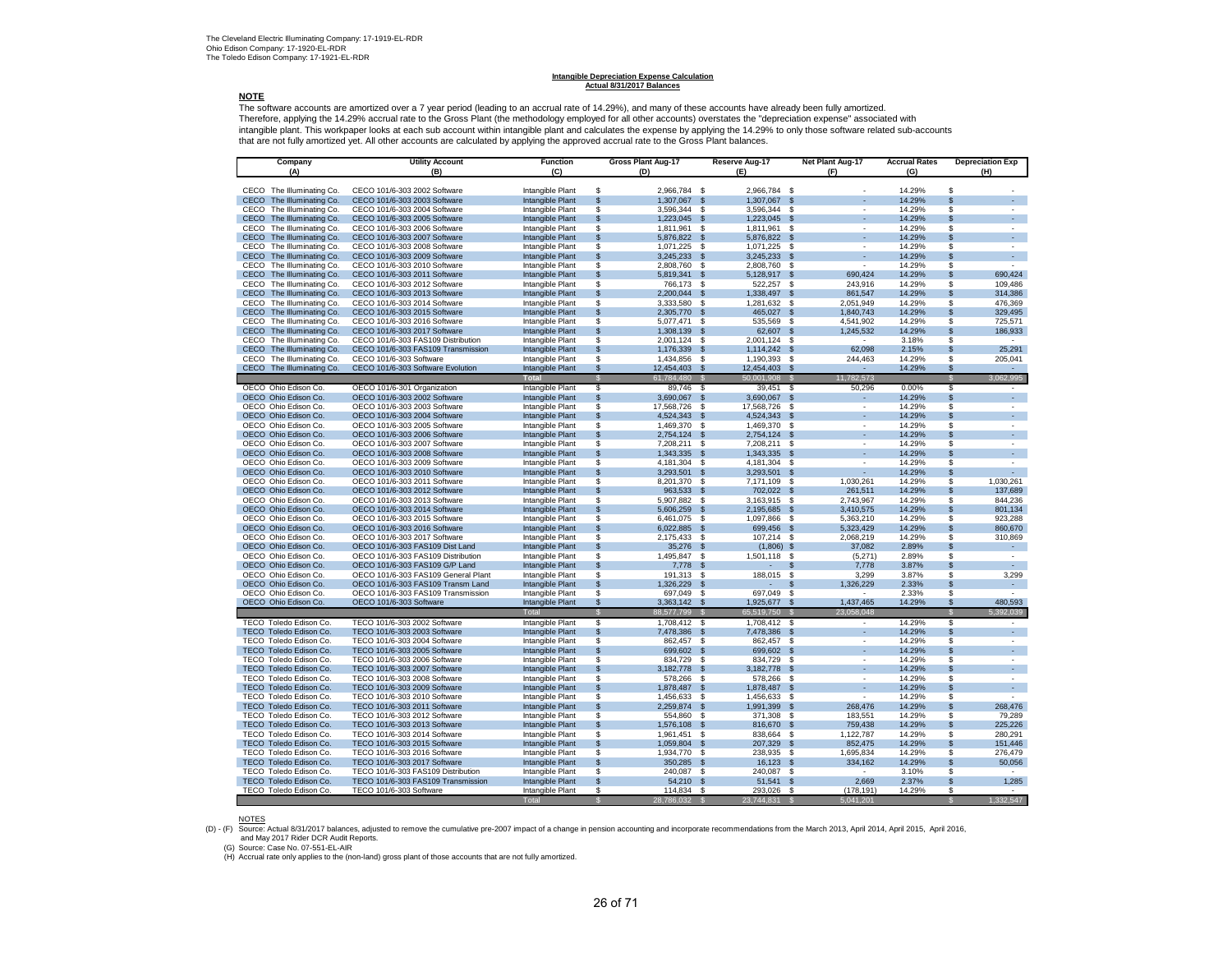### **Rider DCR Estimated Distribution Rate Base Additions as of 11/30/2017 Revenue Requirement Calculation**

(\$ millions)

\* 5/31/2007 balances refer to the jurisdictional balances approved in Case 07-551-EL-AIR. Source: PUCO Staff workpapers supporting the PUCO Opinion & Order

|              |                             | (A)           | (B)           | $(C) = (B) - (A)$ | (D)                                                        |
|--------------|-----------------------------|---------------|---------------|-------------------|------------------------------------------------------------|
|              | <b>Gross Plant</b>          | 5/31/2007*    | 11/30/2017    | Incremental       | Source of Column (B)                                       |
| (1)          | CEI                         | 1,927.1       | 3,075.5       | 1.148.4           | Sch B2.1 (Estimate) Line 45                                |
| (2)          | <b>OE</b>                   | 2,074.0       | 3,473.2       | 1,399.2           | Sch B2.1 (Estimate) Line 47                                |
| (3)          | <b>TE</b>                   | 771.5         | 1,193.5       | 422.0             | Sch B2.1 (Estimate) Line 44                                |
| (4)          | <b>Total</b>                | 4,772.5       | 7,742.2       | 2,969.6           | Sum: [(1) through (3)]                                     |
|              | <b>Accumulated Reserve</b>  |               |               |                   |                                                            |
| (5)          | CEI                         | (773.0)       | (1, 334.7)    | (561.7)           | -Sch B3 (Estimate) Line 46                                 |
| (6)          | <b>OE</b>                   | (803.0)       | (1,378.0)     | (575.0)           | -Sch B3 (Estimate) Line 48                                 |
| (7)          | TE                          | (376.8)       | (606.9)       | (230.2)           | -Sch B3 (Estimate) Line 45                                 |
| (8)          | <b>Total</b>                | (1,952.8)     | (3, 319.7)    | (1,366.9)         | Sum: [(5) through (7) ]                                    |
|              | <b>Net Plant In Service</b> |               |               |                   |                                                            |
| (9)          | CEI                         | 1,154.0       | 1,740.7       | 586.7             | $(1) + (5)$                                                |
| (10)         | <b>OE</b>                   | 1,271.0       | 2,095.2       | 824.2             | $(2) + (6)$                                                |
| (11)         | TE                          | 394.7         | 586.5         | 191.8             | $(3) + (7)$                                                |
| (12)         | <b>Total</b>                | 2,819.7       | 4,422.5       | 1,602.7           | Sum: [ (9) through (11) ]                                  |
|              | <b>ADIT</b>                 |               |               |                   |                                                            |
| (13)         | CEI                         | (246.4)       | (500.4)       | (254.1)           | - ADIT Balances (Estimate) Line 3                          |
| (14)         | <b>OE</b>                   | (197.1)       | (608.5)       | (411.4)           | - ADIT Balances (Estimate) Line 3                          |
| (15)         | <b>TE</b>                   | (10.3)        | (161.9)       | (151.6)           | - ADIT Balances (Estimate) Line 3                          |
| (16)         | <b>Total</b>                | (453.8)       | (1, 270.8)    | (817.1)           | Sum: [ (13) through (15) ]                                 |
|              | <b>Rate Base</b>            |               |               |                   |                                                            |
| (17)         | CEI                         | 907.7         | 1,240.3       | 332.6             | $(9) + (13)$                                               |
| (18)         | <b>OE</b>                   | 1,073.9       | 1,486.7       | 412.8             | $(10) + (14)$                                              |
| (19)         | TE                          | 384.4         | 424.6         | 40.2              | $(11) + (15)$                                              |
| (20)         | <b>Total</b>                | 2,366.0       | 3,151.6       | 785.7             | Sum: [ (17) through (19) ]                                 |
|              |                             |               |               |                   |                                                            |
|              | <b>Depreciation Exp</b>     |               |               |                   |                                                            |
| (21)         | CEI                         | 60.0          | 99.3          | 39.3              | Sch B-3.2 (Estimate) Line 46                               |
| (22)         | <b>OE</b>                   | 62.0          | 104.8         | 42.8              | Sch B-3.2 (Estimate) Line 48                               |
| (23)<br>(24) | TE<br><b>Total</b>          | 24.5<br>146.5 | 39.2<br>243.4 | 14.7<br>96.8      | Sch B-3.2 (Estimate) Line 45<br>Sum: [ (21) through (23) ] |
|              |                             |               |               |                   |                                                            |
|              | <b>Property Tax Exp</b>     |               |               |                   |                                                            |
| (25)         | CEI                         | 65.0          | 108.4         | 43.4              | Sch C-3.10a (Estimate) Line 4                              |
| (26)         | <b>OE</b>                   | 57.4          | 92.2          | 34.8              | Sch C-3.10a (Estimate) Line 4                              |
| (27)         | TE                          | 20.1          | 31.0          | 10.9              | Sch C-3.10a (Estimate) Line 4                              |
| (28)         | <b>Total</b>                | 142.4         | 231.5         | 89.1              | Sum: [ (25) through (27) ]                                 |
|              |                             |               |               |                   |                                                            |

|      | <b>Revenue Requirement</b> | <b>Rate Base</b> | <b>Return 8.48%</b> | <b>Deprec</b> | <b>Prop Tax</b> | Rev. Rea. |
|------|----------------------------|------------------|---------------------|---------------|-----------------|-----------|
| (29) | СEІ                        | 332.6            | 28.2                | 39.3          | 43.4            | 110.9     |
| (30) | ОE                         | 412.8            | 35.0                | 42.8          | 34.8            | 112.7     |
| (31) | ÷                          | 40.2             | 3.4                 | 14.7          | 10.9            | 28.9      |
| (32) | <b>Total</b>               | 785.7            | 66.6                | 96.8          | 89.1            | 252.5     |

|      | <b>Capital Structure &amp; Returns</b> |         |        |          |
|------|----------------------------------------|---------|--------|----------|
|      |                                        | $%$ mix | rate   | wtd rate |
| (33) | Debt                                   | 51%     | 6.54%  | 3.3%     |
| (34) | Equity                                 | 49%     | 10.50% | 5.1%     |
| (35) |                                        |         |        | 8.48%    |

|      |                                     |                      |                 | (C)        | (d)       | (e)          |                 |
|------|-------------------------------------|----------------------|-----------------|------------|-----------|--------------|-----------------|
|      | <b>Revenue Requirement with Tax</b> | <b>Equity Return</b> | <b>Tax Rate</b> | Income Tax | CAT 0.26% | <b>Taxes</b> | Rev. Reg. + Tax |
| (36) | CEI                                 | 17.1                 | 36.07%          | 9.7        | 0.3       | 10.0         | 120.9           |
| (37) | ОE                                  | 21.2                 | 35.85%          | 11.9       | 0.3       | 12.2         | 124.9           |
| (38) | TE                                  | 2.1                  | 35.69%          | 1.1        | 0.1       | 1.2          | 30.2            |
| (39) | <b>Total</b>                        | 40.4                 |                 | 22.7       | 0.7       | 23.4         | 275.9           |

(a) = Weighted Cost of Equity x Rate Base (c) = (a) x (1 / (1-(b)) - 1) (e) = (c) + (d)<br>(b) = Current composite income tax rates (d) = (Rev. Req. + (c)) x (1/(1-.26%) - 1) (f) = (e) +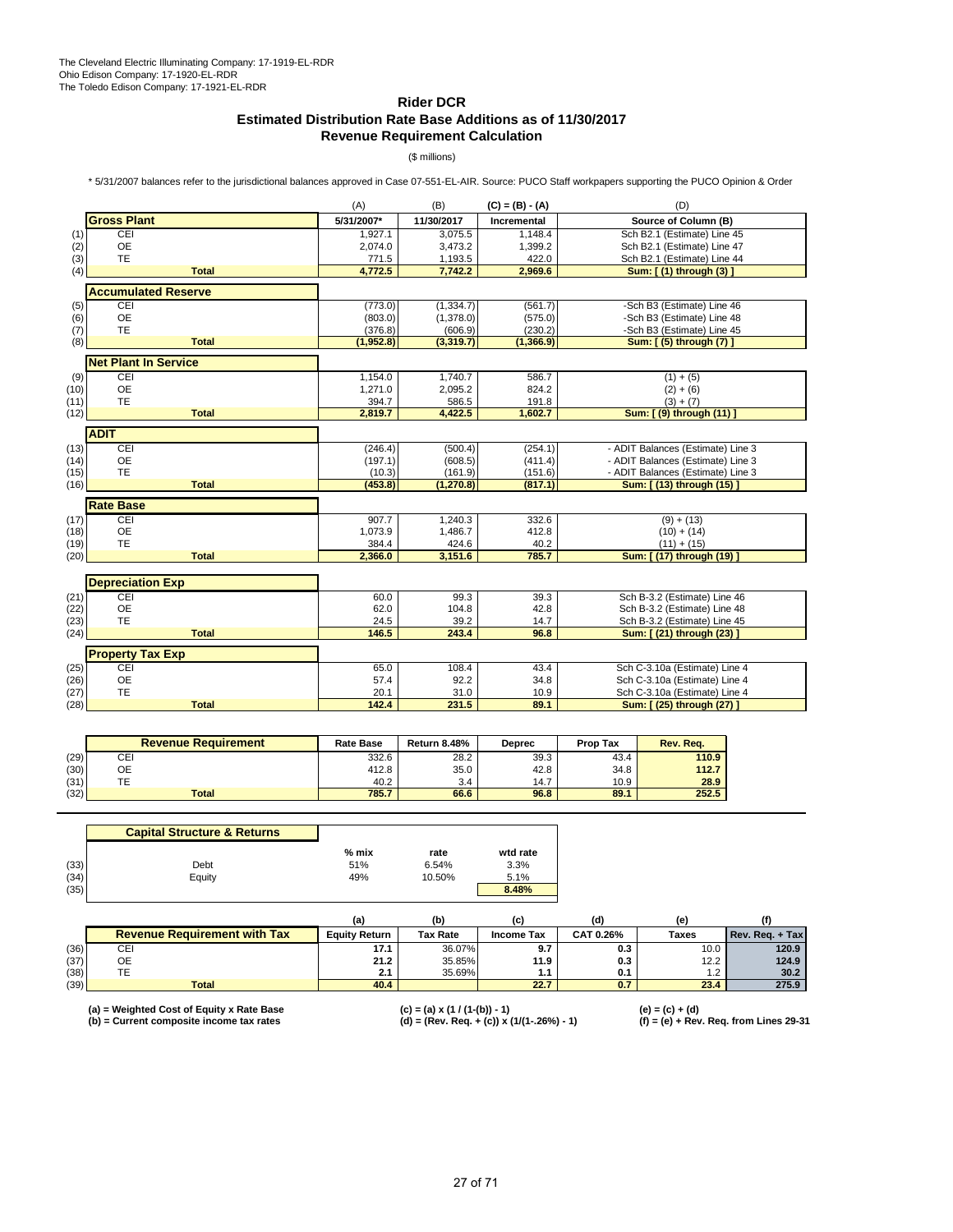Schedule B-2.1 (Estimate) Page 1 of 4

NOTE: Column A contains estimated plant in service balances as of 11/30/2017 from the forecast as of September 2017, adjusted to reflect current assumptions, incorporate recommendations from the March 2013, April 2014, April 2015, April 2016, and May 2017 Rider DCR Audit Reports, and to remove the cumulative pre-2007 impact of a change in pension accounting. Column B shows jurisdictional allocation factors from Case No. 07-551-EL-AIR. Additional details on the adjustments in Column D are provided on the "Summary of Exclusions per Case No. 14-1297-EL-SSO: Estimated 11/30/2017 Plant in Service Balances" workpaper.

| Line<br>No. | Account<br>No. | <b>Account Title</b>             |    | Total<br>Company<br>(A) | Allocation<br>%<br>(B) |    | Allocated<br>Total<br>$(C) = (A) * (B)$ |    | Adjustments<br>(D) |    | Adjusted<br>Jurisdiction<br>$(E) = (C) + (D)$ |
|-------------|----------------|----------------------------------|----|-------------------------|------------------------|----|-----------------------------------------|----|--------------------|----|-----------------------------------------------|
|             |                | TRANSMISSION PLANT               |    |                         |                        |    |                                         |    |                    |    |                                               |
|             | 350            | Land & Land Rights               | \$ | 17,348,483              | 100%                   | \$ | 17,348,483                              |    | (15,628,438)       | S. | 1,720,045                                     |
|             | 352            | Structures & Improvements        | S  | 218,299                 | 100%                   |    | 218,299                                 |    |                    |    | 218,299                                       |
|             | 353            | <b>Station Equipment</b>         |    | 11,225,070              | 100%                   | \$ | 11,225,070                              |    |                    |    | 11,225,070                                    |
|             | 354            | Towers & Fixtures                | S  | 34,264                  | 100%                   | S  | 34,264                                  |    |                    |    | 34,264                                        |
|             | 355            | Poles & Fixtures                 | \$ | 3,583,244               | 100%                   | \$ | 3,583,244                               |    |                    |    | 3,583,244                                     |
| h           | 356            | Overhead Conductors & Devices    | ъ  | 5,574,049               | 100%                   | \$ | 5,574,049                               |    |                    |    | 5,574,049                                     |
|             | 357            | Underground Conduit              | S  | 372,576                 | 100%                   | S  | 372,576                                 |    |                    |    | 372,576                                       |
| 8           | 358            | Underground Conductors & Devices |    | 385,693                 | 100%                   | \$ | 385,693                                 |    |                    |    | 385,693                                       |
| 9           | 359            | Roads & Trails                   |    |                         | 100%                   |    |                                         |    |                    |    |                                               |
| 10          |                | <b>Total Transmission Plant</b>  | \$ | 38,741,678              | 100%                   |    | 38,741,678                              | S. | (15,628,438)       |    | 23,113,240                                    |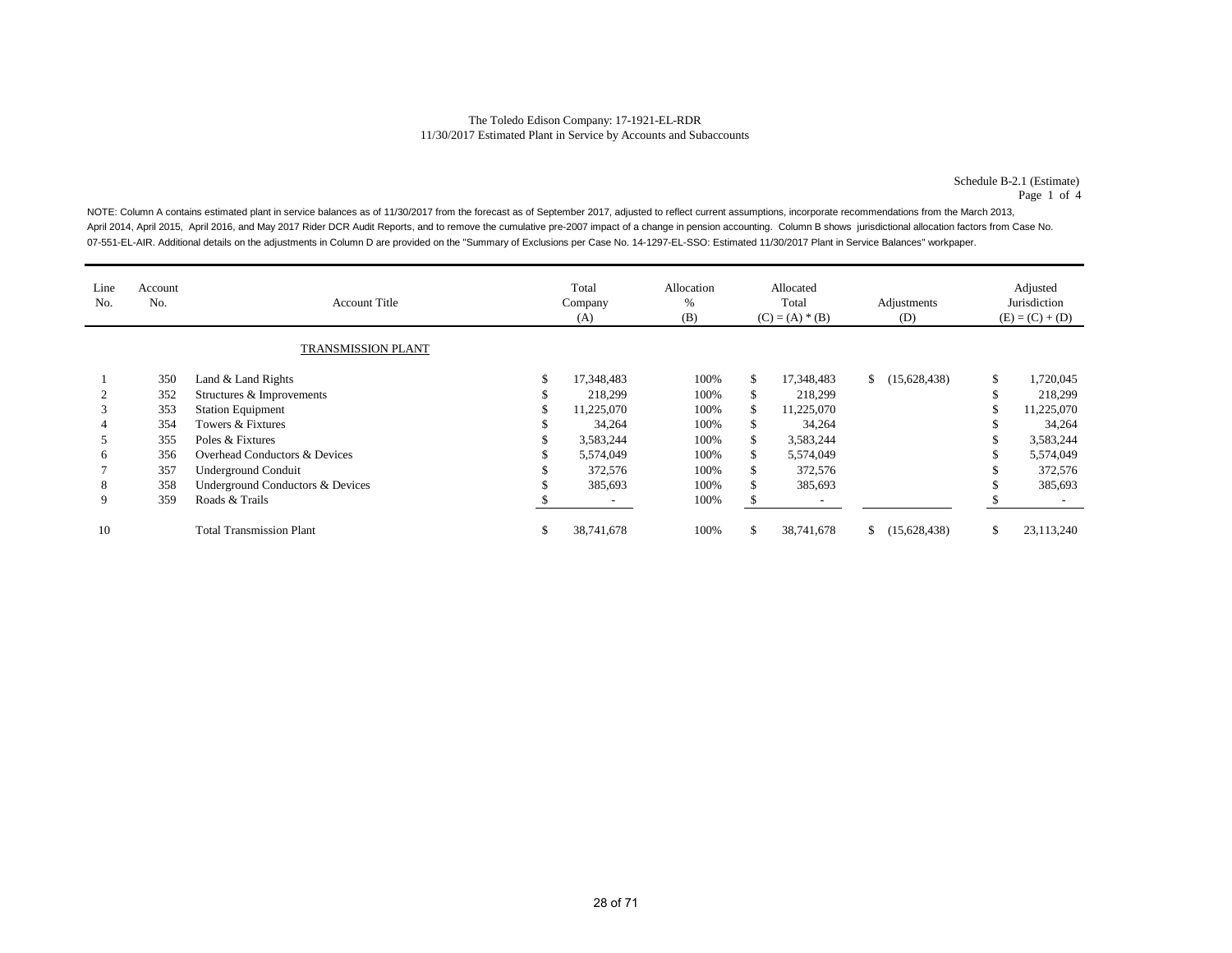Schedule B-2.1 (Estimate) Page 2 of 4

NOTE: Column A contains estimated plant in service balances as of 11/30/2017 from the forecast as of September 2017, adjusted to reflect current assumptions, incorporate recommendations from the March 2013, April 2014, April 2015, April 2016, and May 2017 Rider DCR Audit Reports, and to remove the cumulative pre-2007 impact of a change in pension accounting. Column B shows jurisdictional allocation factors from Case No. 07-551-EL-AIR. Additional details on the adjustments in Column D are provided on the "Summary of Exclusions per Case No. 14-1297-EL-SSO: Estimated 11/30/2017 Plant in Service Balances" workpaper.

| Line<br>No. | Account<br>No. | <b>Account Title</b><br><b>DISTRIBUTION PLANT</b>    |    | Total<br>Company<br>(A) | Allocation<br>%<br>(B) | Allocated<br>Total<br>$(C) = (A) * (B)$ |                 | Adjustments<br>(D) | Adjusted<br>Jurisdiction<br>$(E) = (C) + (D)$ |                 |
|-------------|----------------|------------------------------------------------------|----|-------------------------|------------------------|-----------------------------------------|-----------------|--------------------|-----------------------------------------------|-----------------|
| 11          | 360            | Land & Land Rights                                   | \$ | 5,056,541               | 100%                   | \$                                      | 5,056,541       |                    | \$                                            | 5,056,541       |
| 12          | 361            | Structures & Improvements                            |    | 6,094,158               | 100%                   | \$                                      | 6,094,158       |                    |                                               | 6,094,158       |
| 13          | 362            | <b>Station Equipment</b>                             | \$ | 99, 107, 122            | 100%                   | \$                                      | 99,107,122      |                    | ъ                                             | 99, 107, 122    |
| 14          | 364            | Poles, Towers & Fixtures                             | S  | 178,957,273             | 100%                   | \$                                      | 178,957,273     |                    |                                               | 178,957,273     |
| 15          | 365            | Overhead Conductors & Devices                        | S  | 223,088,697             | 100%                   |                                         | 223,088,697     |                    |                                               | 223,088,697     |
| 16          | 366            | <b>Underground Conduit</b>                           | \$ | 13,871,160              | 100%                   | \$                                      | 13,871,160      |                    | \$                                            | 13,871,160      |
| 17          | 367            | Underground Conductors & Devices                     | S  | 144,349,944             | 100%                   | \$                                      | 144,349,944     |                    |                                               | 144,349,944     |
| 18          | 368            | <b>Line Transformers</b>                             | S  | 159,441,043             | 100%                   |                                         | 159,441,043     |                    |                                               | 159,441,043     |
| 19          | 369            | Services                                             | S  | 67,761,318              | 100%                   | \$                                      | 67, 761, 318    |                    | ъ                                             | 67,761,318      |
| 20          | 370            | <b>Meters</b>                                        |    | 46,447,874              | 100%                   | \$                                      | 46,447,874      |                    | S                                             | 46,447,874      |
| 21          | 371            | <b>Installation on Customer Premises</b>             |    | 6,667,196               | 100%                   | \$                                      | 6,667,196       |                    |                                               | 6,667,196       |
| 22          | 373            | Street Lighting & Signal Systems                     |    | 60,645,677              | 100%                   | \$                                      | 60,645,677      |                    | \$                                            | 60,645,677      |
| 23          | 374            | <b>Asset Retirement Costs for Distribution Plant</b> |    | 7,901                   | 100%                   |                                         | 7,901           |                    |                                               | 7,901           |
| 24          |                | <b>Total Distribution Plant</b>                      | \$ | 1,011,495,903           | 100%                   |                                         | \$1,011,495,903 | \$                 |                                               | \$1,011,495,903 |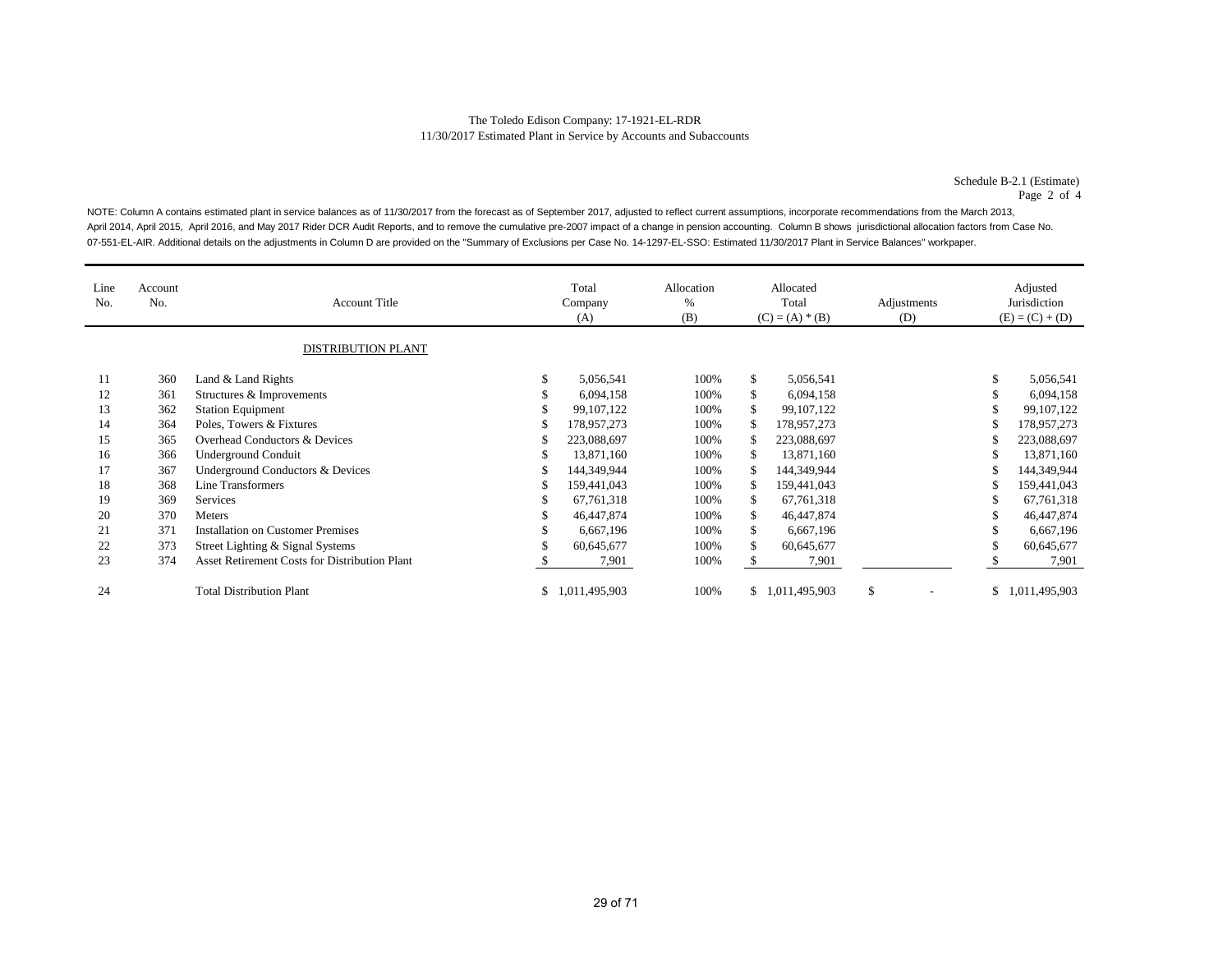Schedule B-2.1 (Estimate) Page 3 of 4

NOTE: Column A contains estimated plant in service balances as of 11/30/2017 from the forecast as of September 2017, adjusted to reflect current assumptions, incorporate recommendations from the March 2013, April 2014, April 2015, April 2016, and May 2017 Rider DCR Audit Reports, and to remove the cumulative pre-2007 impact of a change in pension accounting. Column B shows jurisdictional allocation factors from Case No. 07-551-EL-AIR. Additional details on the adjustments in Column D are provided on the "Summary of Exclusions per Case No. 14-1297-EL-SSO: Estimated 11/30/2017 Plant in Service Balances" workpaper.

| Line<br>No. | Account<br>No. | <b>Account Title</b><br><b>GENERAL PLANT</b>    | Total<br>Company<br>(A) | Allocation<br>%<br>(B) |     | Allocated<br>Total<br>$(C) = (A) * (B)$ | Adjustments<br>(D) |    | Adjusted<br>Jurisdiction<br>$(E) = (C) + (D)$ |
|-------------|----------------|-------------------------------------------------|-------------------------|------------------------|-----|-----------------------------------------|--------------------|----|-----------------------------------------------|
| 25          | 389            | Land & Land Rights                              | \$<br>723,725           | 100%                   | \$  | 723,725                                 |                    | \$ | 723,725                                       |
| 26          | 390            | Structures & Improvements                       | 34,409,685              | 100%                   |     | 34,409,685                              |                    | ъ  | 34,409,685                                    |
| 27          | 391.1          | Office Furniture & Equipment                    | 1,836,001               | 100%                   | S   | 1,836,001                               |                    |    | 1,836,001                                     |
| 28          | 391.2          | Data Processing Equipment                       | 11,348,245              | 100%                   | \$  | 11,348,245                              |                    |    | 11,348,245                                    |
| 29          | 392            | <b>Transportation Equipment</b>                 | 1,178,520               | 100%                   | \$  | 1,178,520                               |                    |    | 1,178,520                                     |
| 30          | 393            | Stores Equipment                                | 549,406                 | 100%                   | \$  | 549,406                                 |                    | ъ  | 549,406                                       |
| 31          | 394            | Tools, Shop & Garage Equipment                  | 6,111,301               | 100%                   | \$  | 6,111,301                               |                    | \$ | 6,111,301                                     |
| 32          | 395            | Laboratory Equipment                            | 1,539,001               | 100%                   | \$. | 1,539,001                               |                    |    | 1,539,001                                     |
| 33          | 396            | Power Operated Equipment                        | 904,891                 | 100%                   | \$  | 904,891                                 |                    |    | 904,891                                       |
| 34          | 397            | Communication Equipment                         | 16,304,089              | 100%                   | \$  | 16,304,089                              |                    | \$ | 16,304,089                                    |
| 35          | 398            | Miscellaneous Equipment                         | 407,878                 | 100%                   | \$  | 407,878                                 |                    | ъ  | 407,878                                       |
| 36          | 399.1          | <b>Asset Retirement Costs for General Plant</b> | 158,513                 | 100%                   |     | 158,513                                 |                    |    | 158,513                                       |
| 37          |                | <b>Total General Plant</b>                      | \$<br>75,471,256        | 100%                   | ъ   | 75,471,256                              | \$                 | \$ | 75,471,256                                    |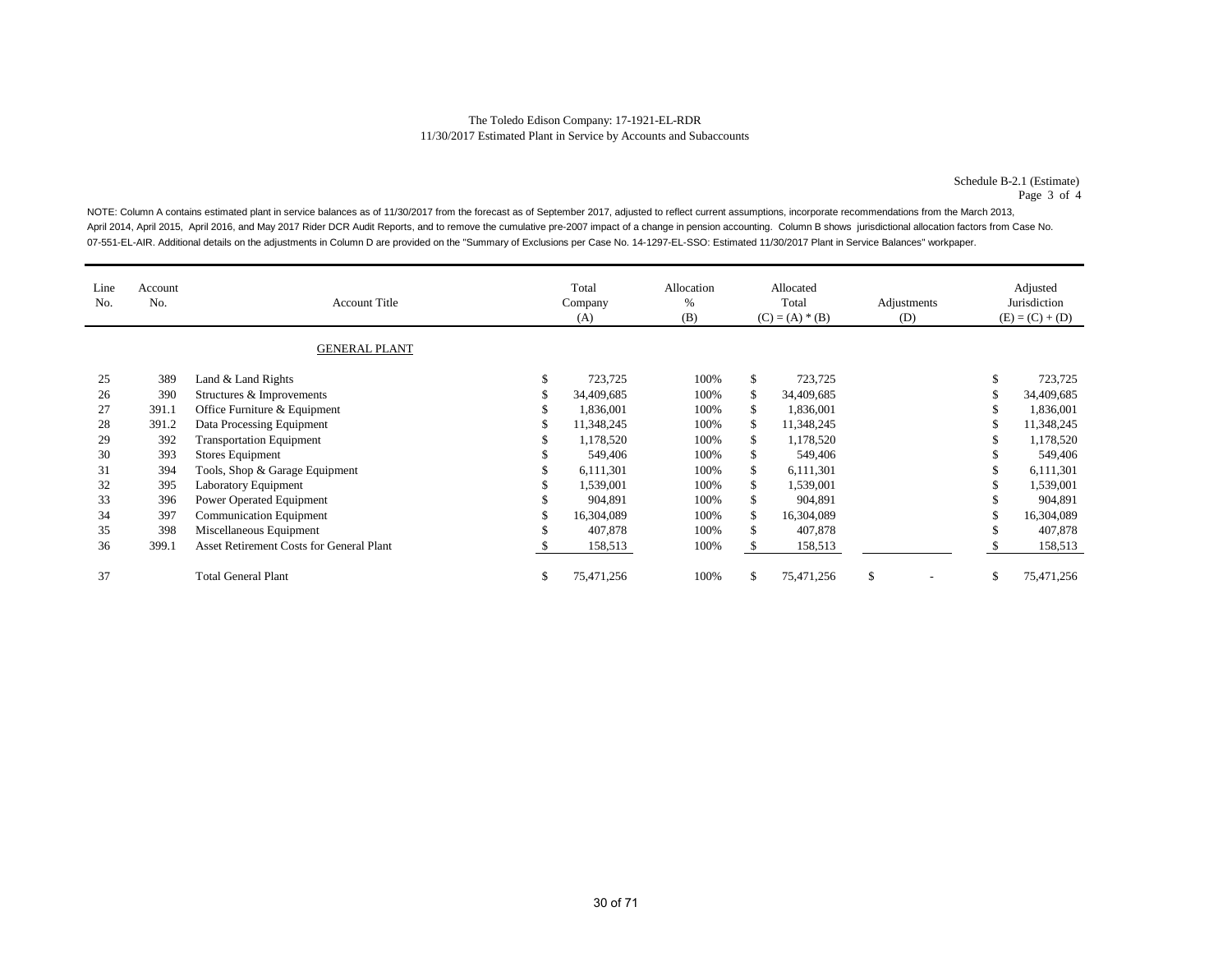Schedule B-2.1 (Estimate) Page 4 of 4

NOTE: Column A contains estimated plant in service balances as of 11/30/2017 from the forecast as of September 2017, adjusted to reflect current assumptions, incorporate recommendations from the March 2013, April 2014, April 2015, April 2016, and May 2017 Rider DCR Audit Reports, and to remove the cumulative pre-2007 impact of a change in pension accounting. Column B shows jurisdictional allocation factors from Case No. 07-551-EL-AIR. Additional details on the adjustments in Column D are provided on the "Summary of Exclusions per Case No. 14-1297-EL-SSO: Estimated 11/30/2017 Plant in Service Balances" workpaper.

| Line<br>No. | Account<br>No. | <b>Account Title</b>             | Total<br>Company<br>(A) | Allocation<br>%<br>(B) | Allocated<br>Total<br>$(C) = (A) * (B)$ |               | Adjustments<br>(D) |                          | Adjusted<br>Jurisdiction<br>$(E) = (C) + (D)$ |                 |
|-------------|----------------|----------------------------------|-------------------------|------------------------|-----------------------------------------|---------------|--------------------|--------------------------|-----------------------------------------------|-----------------|
|             |                | OTHER PLANT                      |                         |                        |                                         |               |                    |                          |                                               |                 |
| 38          | 303            | Intangible Software              | \$<br>29,317,497        | 100%                   | ъ                                       | 29.317.497    |                    |                          | Эħ.                                           | 29,317,497      |
| 39          | 303            | Intangible FAS 109 Transmission  | 54,210                  | 100%                   | Ъ.                                      | 54,210        |                    |                          | J.                                            | 54,210          |
| 40          | 303            | Intangible FAS 109 Distribution  | 240,087                 | 100%                   |                                         | 240,087       |                    |                          |                                               | 240,087         |
| 41          |                | <b>Total Other Plant</b>         | \$<br>29,611,794        |                        | \$                                      | 29,611,794    | \$.                | $\overline{\phantom{a}}$ | <sup>\$</sup>                                 | 29,611,794      |
| 42          |                | Company Total Plant Balance      | \$1,155,320,631         | 100%                   | \$.                                     | 1,155,320,631 | <sup>\$</sup>      | (15,628,438)             | <sup>\$</sup>                                 | 1,139,692,193   |
| 43          |                | Service Company Plant Allocated* |                         |                        |                                         |               |                    |                          | \$                                            | 53,778,074      |
| 44          |                | Grand Total Plant $(42 + 43)$    |                         |                        |                                         |               |                    |                          |                                               | \$1,193,470,267 |

\* Source: Line 2 of the "Service Company Allocations to the Ohio Operating Companies (Estimate)" workpaper.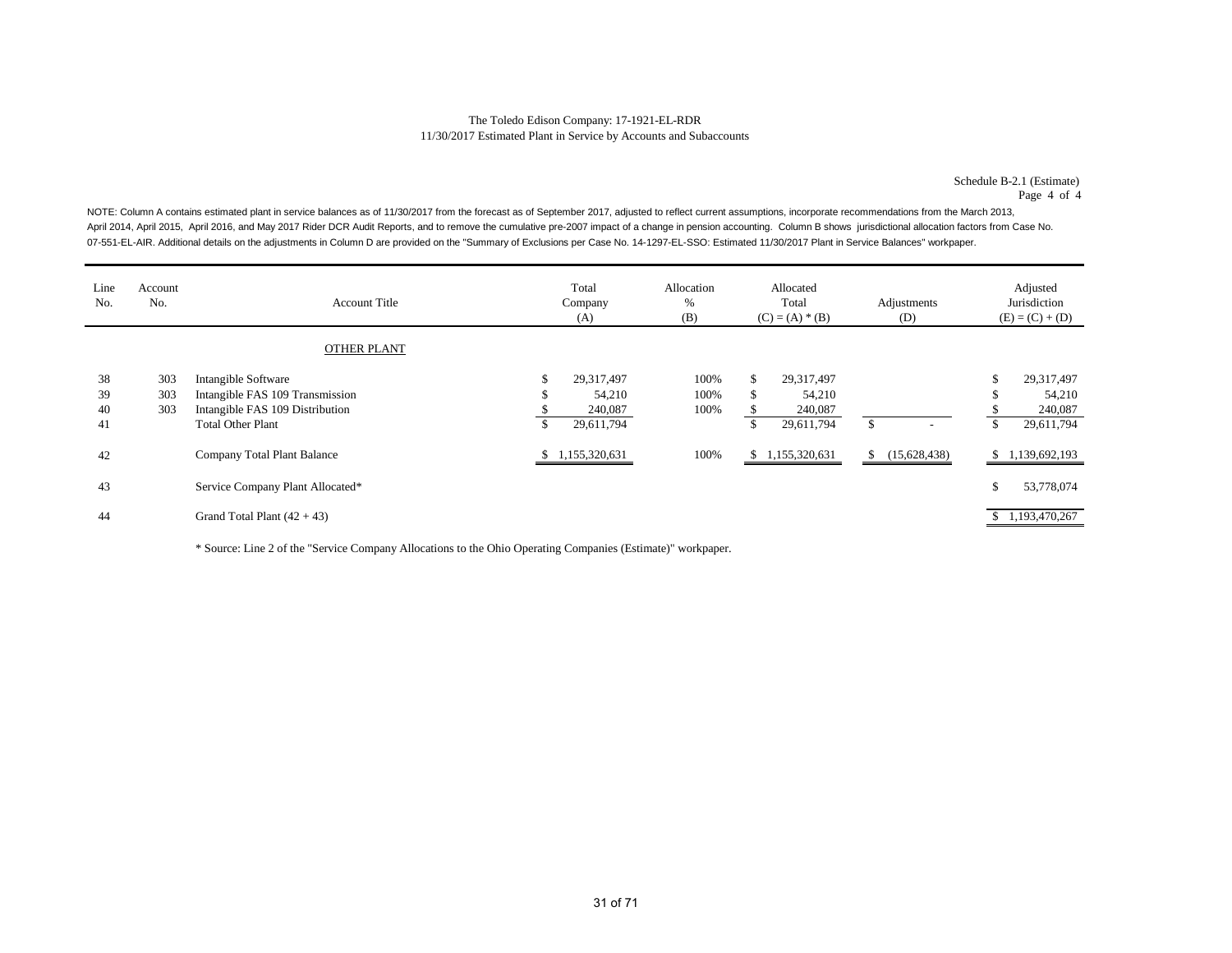Schedule B-3 (Estimate) Page 1 of 4

NOTE: Column B contains estimated reserve for accumulated depreciation balances as of 11/30/2017 from the forecast as of September 2017, adjusted to reflect current assumptions, incorporate recommendations from the March 2013, April 2014, April 2015, April 2016, and May 2017 Rider DCR Audit Reports, and to remove the cumulative pre-2007 impact of a change in pension accounting. Column C shows jurisdictional allocation factors from Ca 07-551-EL-AIR. Additional details on the adjustments in Column E are provided on the "Summary of Exclusions per Case No. 14-1297-EL-SSO: Estimated 11/30/2017 Plant in Service Balances" workpaper.

|             |                |                                  |                                                                           | Total      |     |                          |                        |                                         | <b>Reserve Balances</b> |                    |                                               |            |
|-------------|----------------|----------------------------------|---------------------------------------------------------------------------|------------|-----|--------------------------|------------------------|-----------------------------------------|-------------------------|--------------------|-----------------------------------------------|------------|
| Line<br>No. | Account<br>No. | <b>Account Title</b>             | Company<br><b>Plant Investment</b><br>Sch B2.1 (Estimate) Column E<br>(A) |            |     | Total<br>Company<br>(B)  | Allocation<br>%<br>(C) | Allocated<br>Total<br>$(D) = (B) * (C)$ |                         | Adjustments<br>(E) | Adjusted<br>Jurisdiction<br>$(F) = (D) + (E)$ |            |
|             |                | TRANSMISSION PLANT               |                                                                           |            |     |                          |                        |                                         |                         |                    |                                               |            |
|             | 350            | Land & Land Rights               |                                                                           | 1,720,045  | \$. | (70)                     | 100%                   |                                         | (70)                    |                    |                                               | (70)       |
|             | 352            | Structures & Improvements        |                                                                           | 218,299    | \$. | 214,277                  | 100%                   |                                         | 214,277                 |                    |                                               | 214,277    |
|             | 353            | <b>Station Equipment</b>         |                                                                           | 11,225,070 | \$. | 4,618,723                | 100%                   |                                         | 4,618,723               |                    |                                               | 4,618,723  |
|             | 354            | Towers & Fixtures                |                                                                           | 34,264     | \$. | 40,543                   | 100%                   |                                         | 40,543                  |                    |                                               | 40,543     |
|             | 355            | Poles & Fixtures                 |                                                                           | 3,583,244  |     | 3,121,330                | 100%                   |                                         | 3,121,330               |                    |                                               | 3,121,330  |
| 6           | 356            | Overhead Conductors & Devices    |                                                                           | 5,574,049  |     | 3,467,615                | 100%                   |                                         | 3,467,615               |                    |                                               | 3,467,615  |
|             | 357            | <b>Underground Conduit</b>       |                                                                           | 372,576    |     | 192,661                  | 100%                   |                                         | 192,661                 |                    |                                               | 192,661    |
| 8           | 358            | Underground Conductors & Devices |                                                                           | 385,693    |     | 201,117                  | 100%                   |                                         | 201,117                 |                    |                                               | 201,117    |
| 9           | 359            | Roads & Trails                   |                                                                           |            |     | $\overline{\phantom{a}}$ | 100%                   |                                         |                         |                    |                                               |            |
| 10          |                | <b>Total Transmission Plant</b>  | ъ                                                                         | 23,113,240 | \$. | 11,856,195               | 100%                   |                                         | 11,856,195              | \$0                | \$                                            | 11,856,195 |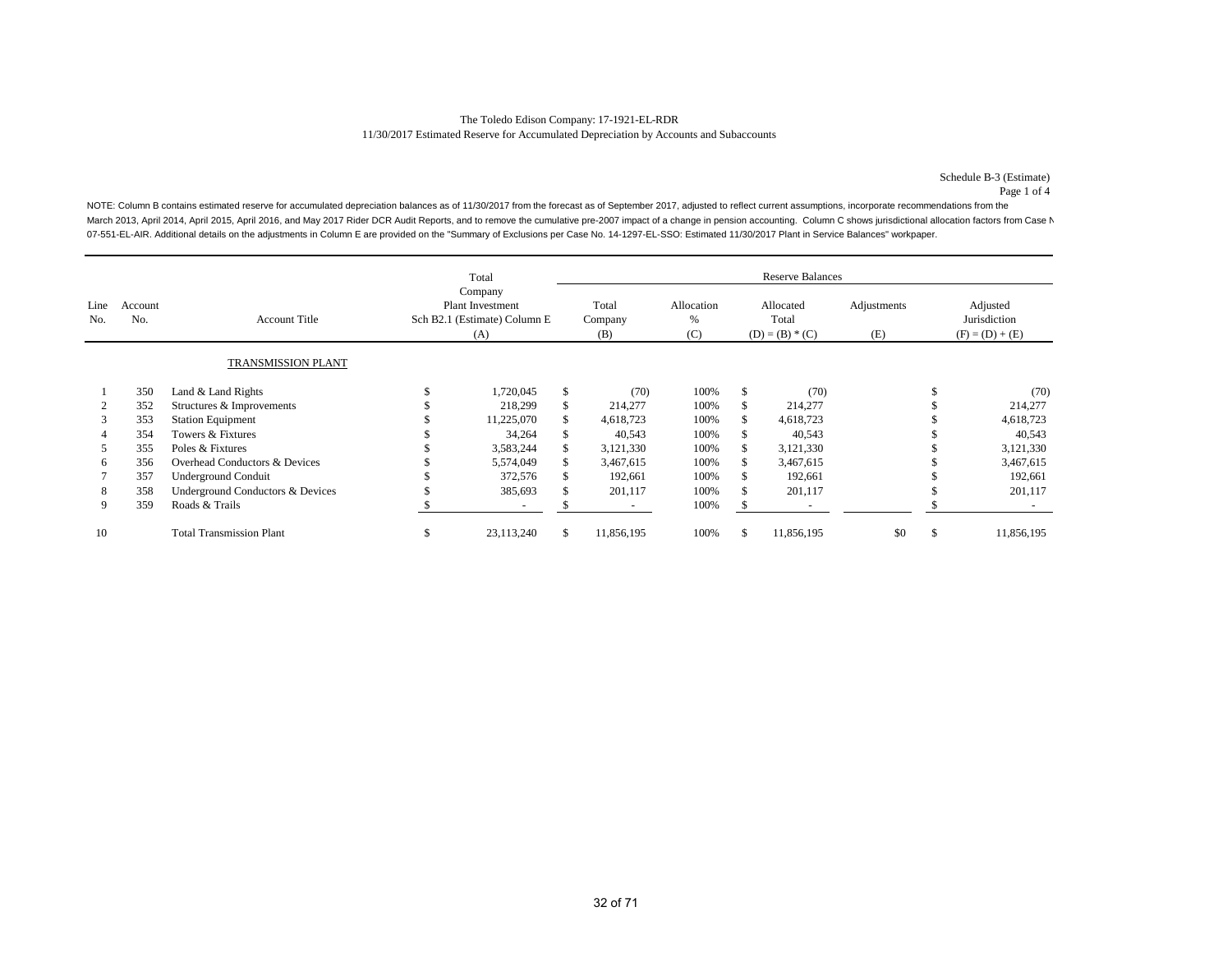Schedule B-3 (Estimate) Page 2 of 4

NOTE: Column B contains estimated reserve for accumulated depreciation balances as of 11/30/2017 from the forecast as of September 2017, adjusted to reflect current assumptions, incorporate recommendations from the March 2013, April 2014, April 2015, April 2016, and May 2017 Rider DCR Audit Reports, and to remove the cumulative pre-2007 impact of a change in pension accounting. Column C shows jurisdictional allocation factors from Ca 07-551-EL-AIR. Additional details on the adjustments in Column E are provided on the "Summary of Exclusions per Case No. 14-1297-EL-SSO: Estimated 11/30/2017 Plant in Service Balances" workpaper.

|             |                |                                               |                                                                    | Total         |    |                         |                        |                                         | <b>Reserve Balances</b> |                    |               |                                               |  |
|-------------|----------------|-----------------------------------------------|--------------------------------------------------------------------|---------------|----|-------------------------|------------------------|-----------------------------------------|-------------------------|--------------------|---------------|-----------------------------------------------|--|
| Line<br>No. | Account<br>No. | <b>Account Title</b>                          | Company<br>Plant Investment<br>Sch B2.1 (Estimate) Column E<br>(A) |               |    | Total<br>Company<br>(B) | Allocation<br>%<br>(C) | Allocated<br>Total<br>$(D) = (B) * (C)$ |                         | Adjustments<br>(E) |               | Adjusted<br>Jurisdiction<br>$(F) = (D) + (E)$ |  |
|             |                | <b>DISTRIBUTION PLANT</b>                     |                                                                    |               |    |                         |                        |                                         |                         |                    |               |                                               |  |
| 11          | 360            | Land & Land Rights                            |                                                                    | 5,056,541     | \$ | (10,097)                | 100%                   | \$.                                     | (10,097)                |                    |               | (10,097)                                      |  |
| 12          | 361            | Structures & Improvements                     |                                                                    | 6,094,158     |    | 2,382,717               | 100%                   |                                         | 2,382,717               |                    |               | 2,382,717                                     |  |
| 13          | 362            | <b>Station Equipment</b>                      |                                                                    | 99.107.122    |    | 38, 378, 126            | 100%                   |                                         | 38,378,126              |                    |               | 38,378,126                                    |  |
| 14          | 364            | Poles, Towers & Fixtures                      |                                                                    | 178,957,273   |    | 121,220,617             | 100%                   |                                         | 121,220,617             |                    |               | 121,220,617                                   |  |
| 15          | 365            | Overhead Conductors & Devices                 |                                                                    | 223,088,697   |    | 90,848,904              | 100%                   |                                         | 90,848,904              |                    |               | 90,848,904                                    |  |
| 16          | 366            | <b>Underground Conduit</b>                    |                                                                    | 13,871,160    |    | 8,111,877               | 100%                   |                                         | 8,111,877               |                    |               | 8,111,877                                     |  |
| 17          | 367            | Underground Conductors & Devices              |                                                                    | 144,349,944   |    | 49,974,530              | 100%                   |                                         | 49,974,530              |                    |               | 49,974,530                                    |  |
| 18          | 368            | Line Transformers                             |                                                                    | 159,441,043   |    | 68,451,476              | 100%                   |                                         | 68,451,476              |                    |               | 68,451,476                                    |  |
| 19          | 369            | Services                                      |                                                                    | 67,761,318    |    | 68,827,868              | 100%                   |                                         | 68,827,868              |                    |               | 68,827,868                                    |  |
| 20          | 370            | Meters                                        |                                                                    | 46,447,874    |    | 19,169,585              | 100%                   |                                         | 19,169,585              |                    |               | 19,169,585                                    |  |
| 21          | 371            | <b>Installation on Customer Premises</b>      |                                                                    | 6,667,196     | S  | 4,398,464               | 100%                   |                                         | 4,398,464               |                    |               | 4,398,464                                     |  |
| 22          | 373            | Street Lighting & Signal Systems              |                                                                    | 60,645,677    |    | 40,973,283              | 100%                   |                                         | 40,973,283              |                    |               | 40,973,283                                    |  |
| 23          | 374            | Asset Retirement Costs for Distribution Plant |                                                                    | 7,901         |    | 5,534                   | 100%                   |                                         | 5,534                   |                    |               | 5,534                                         |  |
| 24          |                | <b>Total Distribution Plant</b>               | S                                                                  | 1,011,495,903 | S. | 512,732,885             | 100%                   |                                         | 512,732,885             | \$0                | <sup>\$</sup> | 512,732,885                                   |  |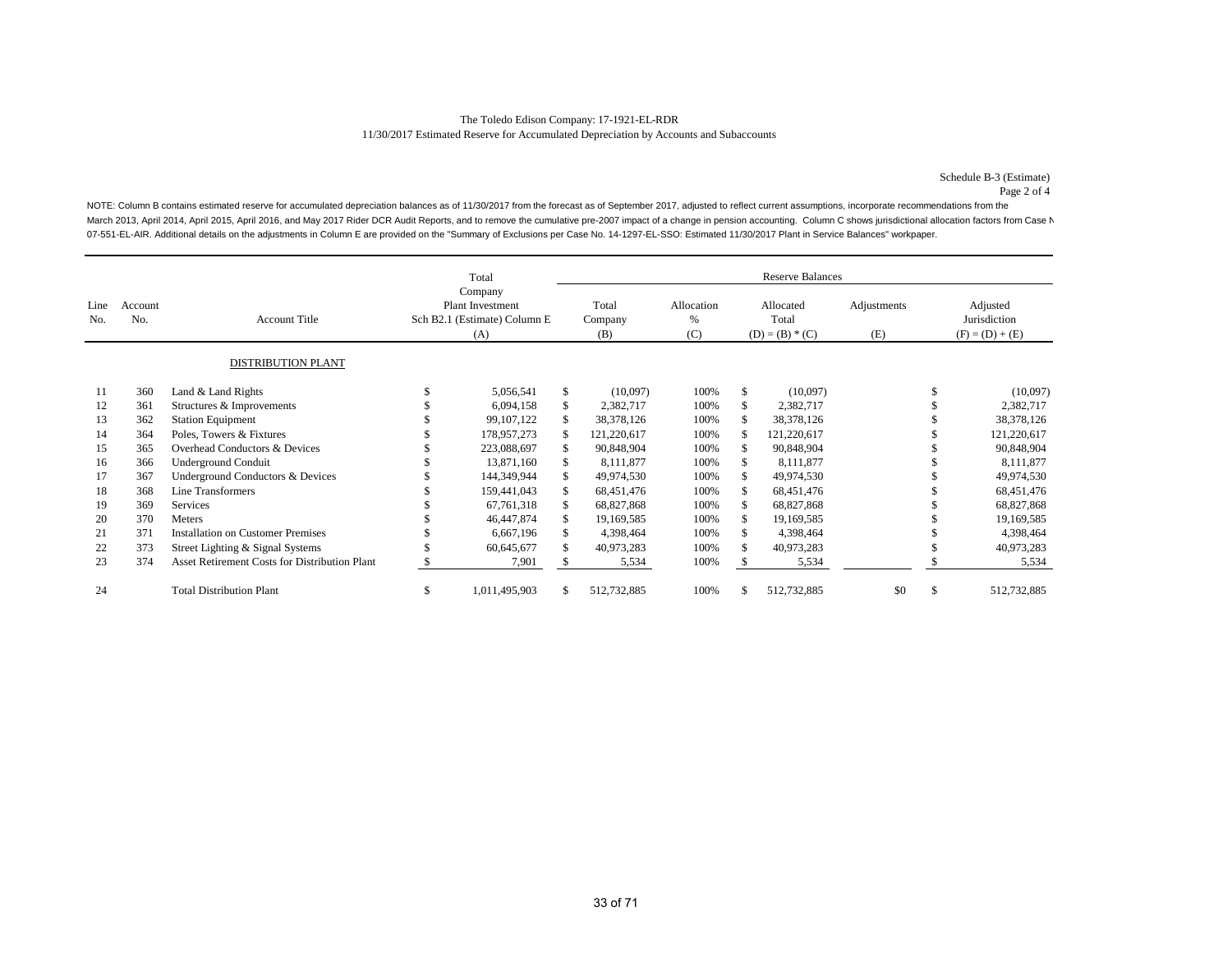Schedule B-3 (Estimate) Page 3 of 4

NOTE: Column B contains estimated reserve for accumulated depreciation balances as of 11/30/2017 from the forecast as of September 2017, adjusted to reflect current assumptions, incorporate recommendations from the March 2013, April 2014, April 2015, April 2016, and May 2017 Rider DCR Audit Reports, and to remove the cumulative pre-2007 impact of a change in pension accounting. Column C shows jurisdictional allocation factors from Ca 07-551-EL-AIR. Additional details on the adjustments in Column E are provided on the "Summary of Exclusions per Case No. 14-1297-EL-SSO: Estimated 11/30/2017 Plant in Service Balances" workpaper.

|             |                | <b>Reserve Balances</b><br>Total         |                                                                    |            |    |                         |                        |                                         |            |                    |   |                                               |  |
|-------------|----------------|------------------------------------------|--------------------------------------------------------------------|------------|----|-------------------------|------------------------|-----------------------------------------|------------|--------------------|---|-----------------------------------------------|--|
| Line<br>No. | Account<br>No. | <b>Account Title</b>                     | Company<br>Plant Investment<br>Sch B2.1 (Estimate) Column E<br>(A) |            |    | Total<br>Company<br>(B) | Allocation<br>%<br>(C) | Allocated<br>Total<br>$(D) = (B) * (C)$ |            | Adjustments<br>(E) |   | Adjusted<br>Jurisdiction<br>$(F) = (D) + (E)$ |  |
|             |                | <b>GENERAL PLANT</b>                     |                                                                    |            |    |                         |                        |                                         |            |                    |   |                                               |  |
| 25          | 389            | Land & Land Rights                       |                                                                    | 723,725    | \$ |                         | 100%                   | \$                                      |            |                    |   |                                               |  |
| 26          | 390            | Structures & Improvements                |                                                                    | 34,409,685 |    | 9,691,537               | 100%                   | S                                       | 9,691,537  |                    |   | 9,691,537                                     |  |
| 27          | 391.1          | Office Furniture & Equipment             |                                                                    | 1,836,001  |    | 1,744,201               | 100%                   |                                         | 1,744,201  |                    |   | 1,744,201                                     |  |
| 28          | 391.2          | Data Processing Equipment                |                                                                    | 11,348,245 |    | 7,150,103               | 100%                   | S.                                      | 7,150,103  |                    |   | 7,150,103                                     |  |
| 29          | 392            | <b>Transportation Equipment</b>          |                                                                    | 1,178,520  |    | 1,256,686               | 100%                   |                                         | 1,256,686  |                    |   | 1,256,686                                     |  |
| 30          | 393            | <b>Stores Equipment</b>                  |                                                                    | 549,406    |    | 366,487                 | 100%                   |                                         | 366,487    |                    |   | 366,487                                       |  |
| 31          | 394            | Tools, Shop & Garage Equipment           |                                                                    | 6,111,301  |    | 2,206,974               | 100%                   |                                         | 2,206,974  |                    |   | 2,206,974                                     |  |
| 32          | 395            | Laboratory Equipment                     |                                                                    | 1,539,001  |    | 1,027,130               | 100%                   |                                         | 1,027,130  |                    |   | 1,027,130                                     |  |
| 33          | 396            | Power Operated Equipment                 |                                                                    | 904,891    |    | 881,084                 | 100%                   |                                         | 881,084    |                    |   | 881,084                                       |  |
| 34          | 397            | <b>Communication Equipment</b>           |                                                                    | 16,304,089 |    | 10,733,404              | 100%                   |                                         | 10,733,404 |                    |   | 10,733,404                                    |  |
| 35          | 398            | Miscellaneous Equipment                  |                                                                    | 407,878    |    | 173,754                 | 100%                   |                                         | 173,754    |                    |   | 173,754                                       |  |
| 36          | 399.1          | Asset Retirement Costs for General Plant |                                                                    | 158,513    |    | 95,780                  | 100%                   |                                         | 95,780     |                    |   | 95,780                                        |  |
| 37          |                | <b>Total General Plant</b>               | S                                                                  | 75,471,256 | S  | 35,327,140              | 100%                   | \$                                      | 35,327,140 | \$0                | S | 35, 327, 140                                  |  |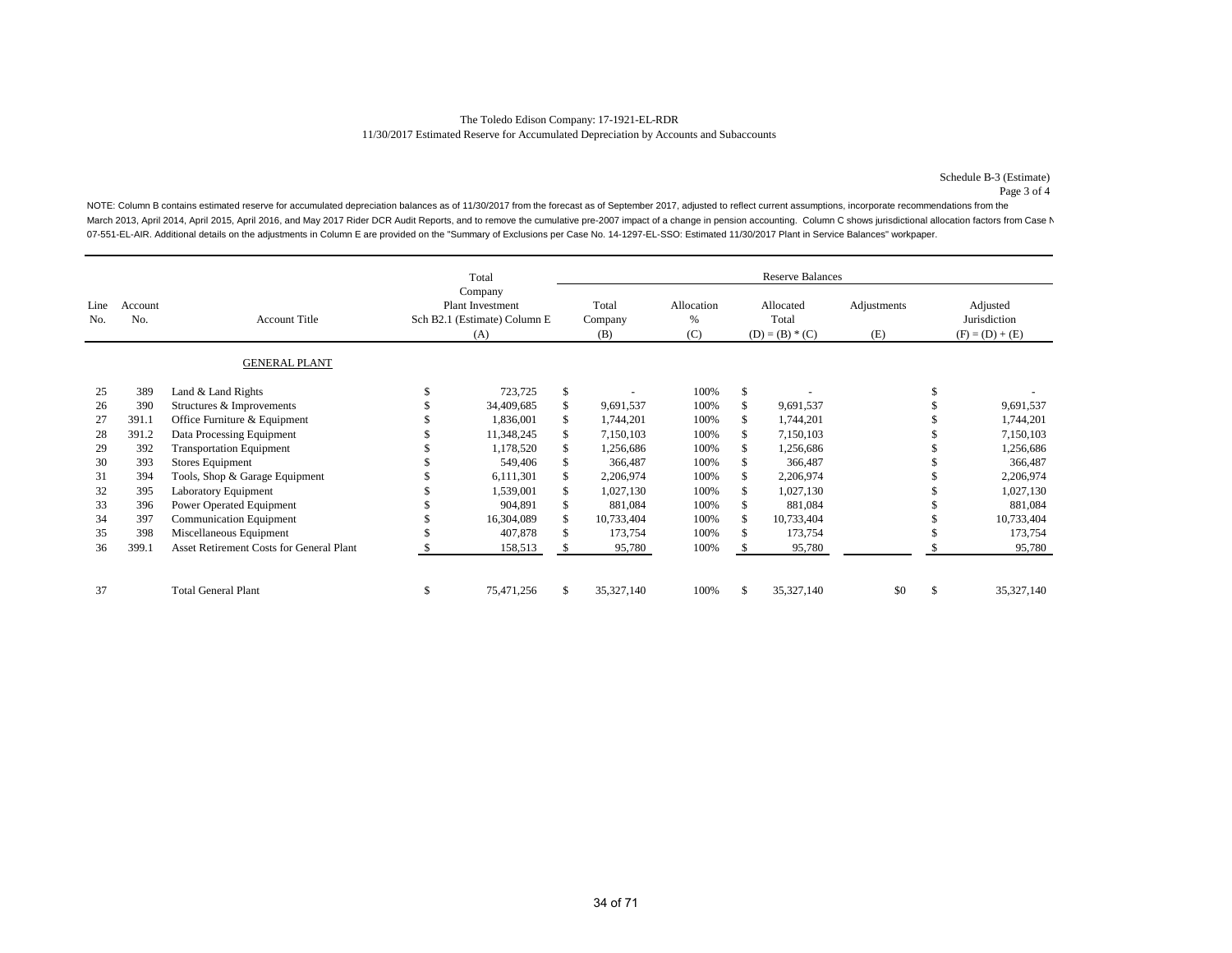#### The Toledo Edison Company: 17-1921-EL-RDR 11/30/2017 Estimated Reserve for Accumulated Depreciation by Accounts and Subaccounts

Schedule B-3 (Estimate) Page 4 of 4

NOTE: Column B contains estimated reserve for accumulated depreciation balances as of 11/30/2017 from the forecast as of September 2017, adjusted to reflect current assumptions, incorporate recommendations from the March 2013, April 2014, April 2015, April 2016, and May 2017 Rider DCR Audit Reports, and to remove the cumulative pre-2007 impact of a change in pension accounting. Column C shows jurisdictional allocation factors from Ca 07-551-EL-AIR. Additional details on the adjustments in Column E are provided on the "Summary of Exclusions per Case No. 14-1297-EL-SSO: Estimated 11/30/2017 Plant in Service Balances" workpaper.

|             |                |                                                        |   | Total                                                                     |    |                         |                        |    | <b>Reserve Balances</b>                 |                    |               |                                               |
|-------------|----------------|--------------------------------------------------------|---|---------------------------------------------------------------------------|----|-------------------------|------------------------|----|-----------------------------------------|--------------------|---------------|-----------------------------------------------|
| Line<br>No. | Account<br>No. | <b>Account Title</b>                                   |   | Company<br><b>Plant Investment</b><br>Sch B2.1 (Estimate) Column E<br>(A) |    | Total<br>Company<br>(B) | Allocation<br>%<br>(C) |    | Allocated<br>Total<br>$(D) = (B) * (C)$ | Adjustments<br>(E) |               | Adjusted<br>Jurisdiction<br>$(F) = (D) + (E)$ |
|             |                | OTHER PLANT                                            |   |                                                                           |    |                         |                        |    |                                         |                    |               |                                               |
| 38<br>39    | 303<br>303     | Intangible Software<br>Intangible FAS 109 Transmission |   | 29,317,497<br>54,210                                                      | \$ | 23,863,036<br>51,854    | 100%<br>100%           |    | 23,863,036<br>51,854                    |                    |               | 23,863,036<br>51,854                          |
| 40          | 303            | Intangible FAS 109 Distribution                        |   | 240,087                                                                   | эv | 240,085                 | 100%                   |    | 240,085                                 |                    |               | 240,085                                       |
| 41          |                | <b>Total Other Plant</b>                               | S | 29,611,794                                                                | \$ | 24,154,975              |                        |    | 24,154,975                              | \$0                | <sup>\$</sup> | 24,154,975                                    |
| 42          |                | Removal Work in Progress (RWIP)                        |   |                                                                           | \$ | (5, 191, 881)           | 100%                   | S. | (5, 191, 881)                           |                    | $\mathbb{S}$  | (5, 191, 881)                                 |
| 43          |                | Company Total Plant (Reserve)                          |   | 1,139,692,193                                                             | Ъ. | 578,879,314             | 100%                   |    | 578,879,314                             | \$0                |               | 578,879,314                                   |
| 44          |                | Service Company Reserve Allocated*                     |   |                                                                           |    |                         |                        |    |                                         |                    | \$            | 28,051,105                                    |
| 45          |                | Grand Total Plant (Reserve) $(43 + 44)$                |   |                                                                           |    |                         |                        |    |                                         |                    |               | 606,930,419                                   |

\* Source: Line 3 of the "Service Company Allocations to the Ohio Operating Companies (Estimate)" workpaper.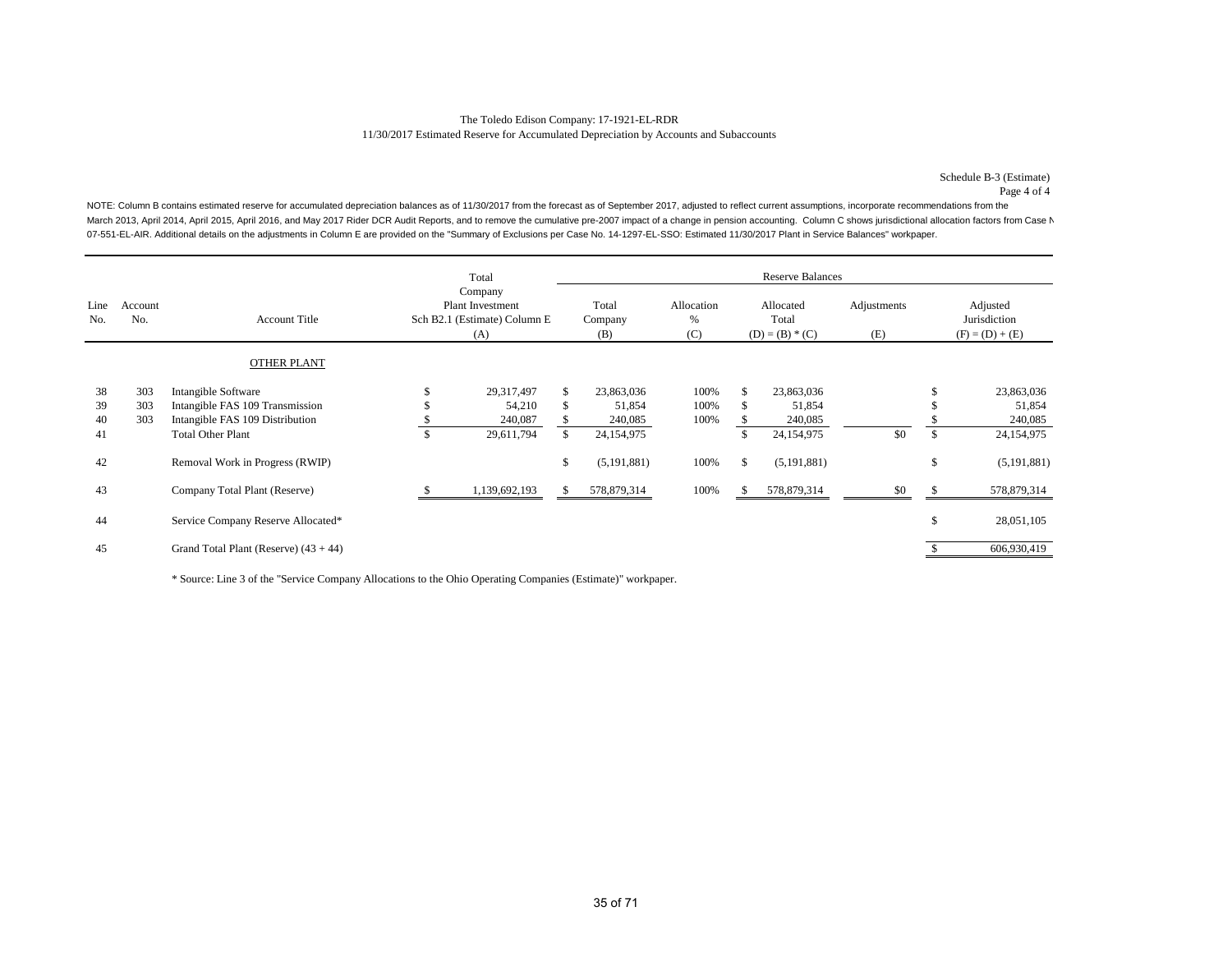The Cleveland Electric Illuminating Company: 17-1919-EL-RDR Ohio Edison Company: 17-1920-EL-RDR The Toledo Edison Company: 17-1921-EL-RDR

FirstEnergy Companies

ADIT Balances (281 & 282 Property Accounts) - Estimate

| (1) Ending Bal. 11/30/2017*                      | <u>CEI</u><br>491,833,485 | ОE<br>598.070.723 | 157.321.920 | <u>sc</u><br>60,553,861 |
|--------------------------------------------------|---------------------------|-------------------|-------------|-------------------------|
| (2) Service Company Allocated ADIT <sup>**</sup> | 8.604.704 \$              | 10.427.375        | 4.589.983   |                         |
| (3) Grand Total ADIT Balance***                  | 500.438.189               | 608.498.097       | 161,911,902 |                         |

\*Source: Estimated 11/30/2017 ADIT balances from the forecast as of September 2017.

\*\* Line 4 of the "Service Company Allocations to the Ohio Operating Companies (Estimate)" workpaper.

\*\*\* Calculation : Line 1 + Line 2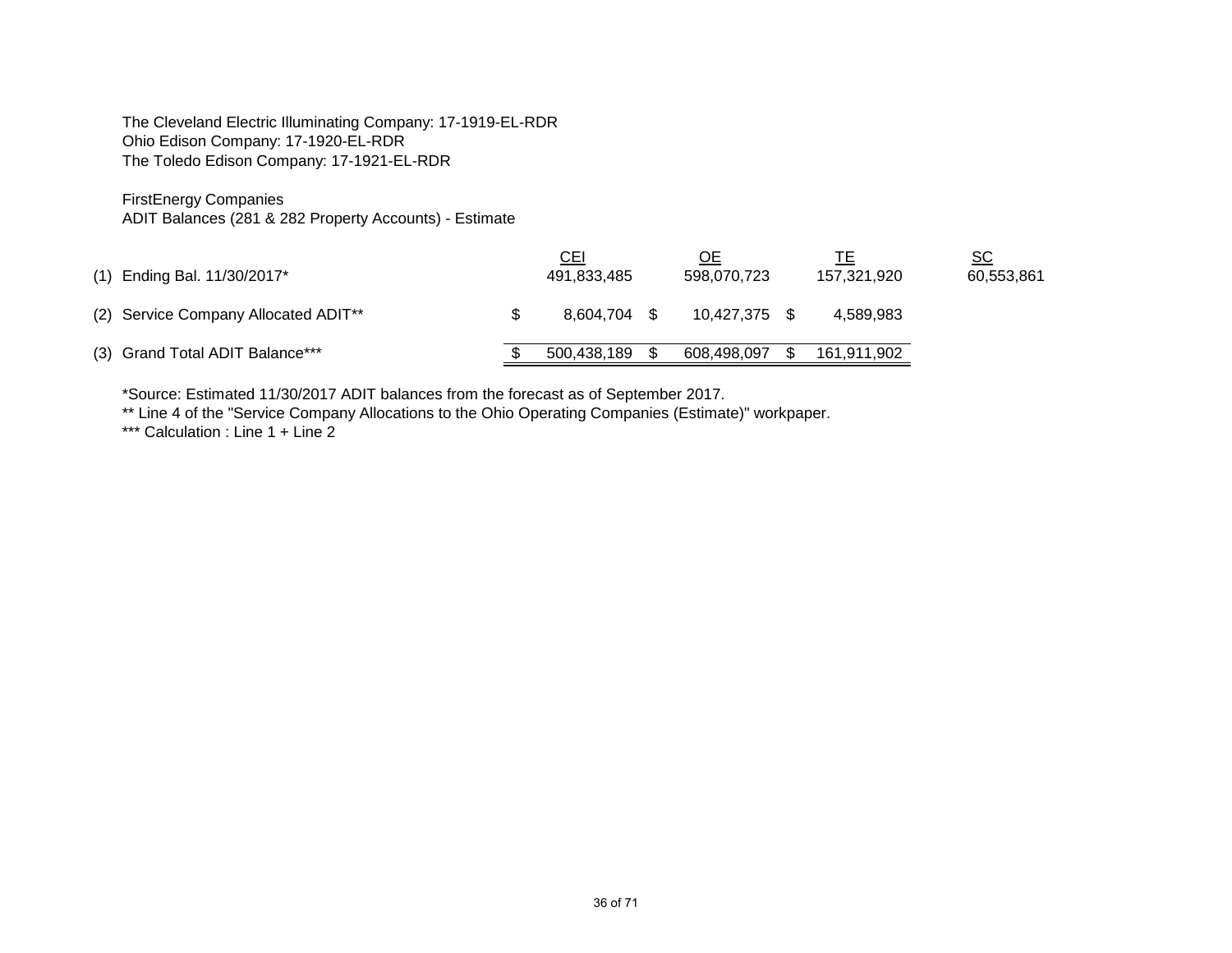#### The Toledo Edison Company: 17-1921-EL-RDR Annual Depreciation Expense on Estimated Plant Balances as of November 30, 2017

Schedule B-3.2 (Estimate) Page 1 of 4

#### NOTE: Column F is from Case No. 07-551-EL-AIR.

|                    |                       |                                  |                                                     | Adjusted Jurisdiction    |    |                                                  |                                   |                                             |         |
|--------------------|-----------------------|----------------------------------|-----------------------------------------------------|--------------------------|----|--------------------------------------------------|-----------------------------------|---------------------------------------------|---------|
| Line<br>No.<br>(A) | Account<br>No.<br>(B) | <b>Account Title</b><br>(C)      | Plant<br>Investment<br>Sch. B-2.1 (Estimate)<br>(D) |                          |    | Reserve<br>Balance<br>Sch. B-3 (Estimate)<br>(E) | Current<br>Accrual<br>Rate<br>(F) | Calculated<br>Depr.<br>Expense<br>$(G=DxF)$ |         |
|                    |                       | TRANSMISSION PLANT               |                                                     |                          |    |                                                  |                                   |                                             |         |
|                    | 350                   | Land & Land Rights               | \$                                                  | 1,720,045                | \$ | (70)                                             | 0.00%                             | <sup>\$</sup>                               |         |
|                    | 352                   | Structures & Improvements        |                                                     | 218,299                  | \$ | 214,277                                          | 2.50%                             |                                             | 5,457   |
|                    | 353                   | <b>Station Equipment</b>         |                                                     | 11,225,070               | \$ | 4,618,723                                        | 1.80%                             |                                             | 202,051 |
|                    | 354                   | Towers & Fixtures                |                                                     | 34,264                   | \$ | 40,543                                           | 1.85%                             |                                             | 634     |
|                    | 355                   | Poles & Fixtures                 |                                                     | 3,583,244                | \$ | 3,121,330                                        | 3.75%                             |                                             | 134,372 |
| 6                  | 356                   | Overhead Conductors & Devices    |                                                     | 5,574,049                | \$ | 3,467,615                                        | 2.67%                             |                                             | 148,827 |
|                    | 357                   | <b>Underground Conduit</b>       |                                                     | 372,576                  | \$ | 192,661                                          | 2.00%                             |                                             | 7,452   |
| 8                  | 358                   | Underground Conductors & Devices |                                                     | 385,693                  | \$ | 201,117                                          | 2.86%                             |                                             | 11,031  |
| 9                  | 359                   | Roads & Trails                   |                                                     | $\overline{\phantom{a}}$ | \$ |                                                  |                                   |                                             |         |
| 10                 |                       | <b>Total Transmission</b>        | \$                                                  | 23,113,240               | \$ | 11,856,195                                       |                                   | <sup>\$</sup>                               | 509,824 |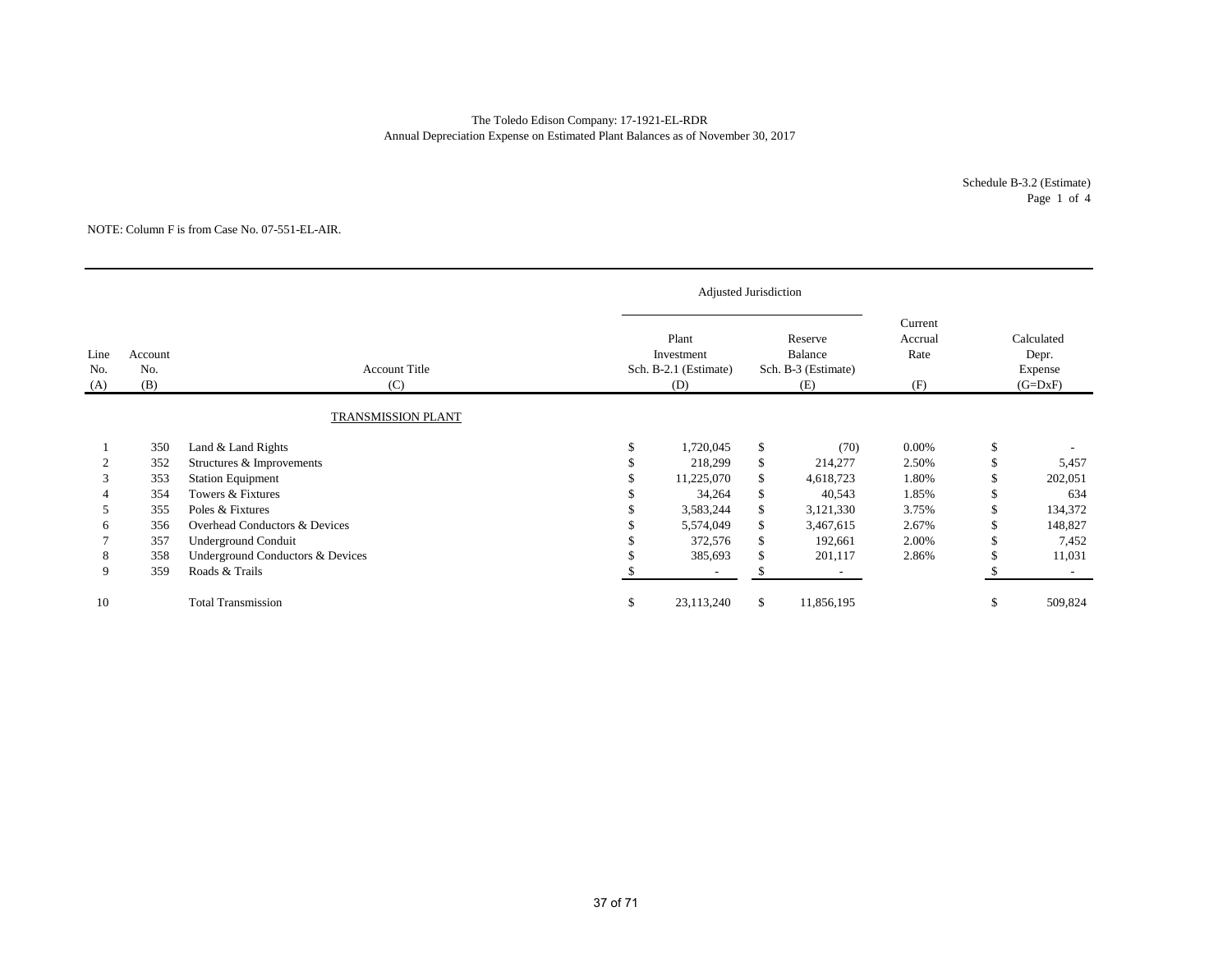#### The Toledo Edison Company: 17-1921-EL-RDR Annual Depreciation Expense on Estimated Plant Balances as of November 30, 2017

Schedule B-3.2 (Estimate) Page 2 of 4

#### NOTE: Column F is from Case No. 07-551-EL-AIR.

|                    |                       |                                                      | Adjusted Jurisdiction                               |              |                                                  |                                   |               |                                             |
|--------------------|-----------------------|------------------------------------------------------|-----------------------------------------------------|--------------|--------------------------------------------------|-----------------------------------|---------------|---------------------------------------------|
| Line<br>No.<br>(A) | Account<br>No.<br>(B) | <b>Account Title</b><br>(C)                          | Plant<br>Investment<br>Sch. B-2.1 (Estimate)<br>(D) |              | Reserve<br>Balance<br>Sch. B-3 (Estimate)<br>(E) | Current<br>Accrual<br>Rate<br>(F) |               | Calculated<br>Depr.<br>Expense<br>$(G=DxF)$ |
|                    |                       | <b>DISTRIBUTION PLANT</b>                            |                                                     |              |                                                  |                                   |               |                                             |
| 11<br>12           | 360<br>361            | Land & Land Rights<br>Structures & Improvements      | \$<br>5,056,541<br>6.094.158                        | \$<br>\$     | (10,097)<br>2,382,717                            | $0.00\%$<br>2.50%                 | \$<br>\$      | 152,354                                     |
| 13                 | 362                   | <b>Station Equipment</b>                             | 99, 107, 122                                        | \$           | 38, 378, 126                                     | 2.25%                             | <sup>\$</sup> | 2,229,910                                   |
| 14                 | 364                   | Poles, Towers & Fixtures                             | 178,957,273                                         | \$           | 121,220,617                                      | 3.78%                             | S             | 6,764,585                                   |
| 15                 | 365                   | Overhead Conductors & Devices                        | 223,088,697                                         | \$           | 90.848.904                                       | 3.75%                             | \$            | 8,365,826                                   |
| 16                 | 366                   | Underground Conduit                                  | 13,871,160                                          | \$           | 8,111,877                                        | 2.08%                             | \$            | 288,520                                     |
| 17                 | 367                   | Underground Conductors & Devices                     | 144,349,944                                         | $\mathbb{S}$ | 49,974,530                                       | 2.20%                             | \$            | 3,175,699                                   |
| 18                 | 368                   | Line Transformers                                    | 159,441,043                                         | \$           | 68,451,476                                       | 2.62%                             | \$            | 4,177,355                                   |
| 19                 | 369                   | Services                                             | 67,761,318                                          | \$           | 68,827,868                                       | 3.17%                             | \$            | 2,148,034                                   |
| 20                 | 370                   | Meters                                               | 46,447,874                                          | \$           | 19,169,585                                       | 3.43%                             | <sup>\$</sup> | 1,593,162                                   |
| 21                 | 371                   | <b>Installation on Customer Premises</b>             | 6,667,196                                           | \$           | 4,398,464                                        | 4.00%                             | \$            | 266,688                                     |
| 22                 | 373                   | Street Lighting & Signal Systems                     | 60,645,677                                          | \$           | 40,973,283                                       | 3.93%                             | \$            | 2,383,375                                   |
| 23                 | 374                   | <b>Asset Retirement Costs for Distribution Plant</b> | 7,901                                               | S            | 5,534                                            | 0.00%                             | \$            |                                             |
| 24                 |                       | <b>Total Distribution</b>                            | \$<br>1,011,495,903                                 | \$           | 512,732,885                                      |                                   | \$            | 31,545,508                                  |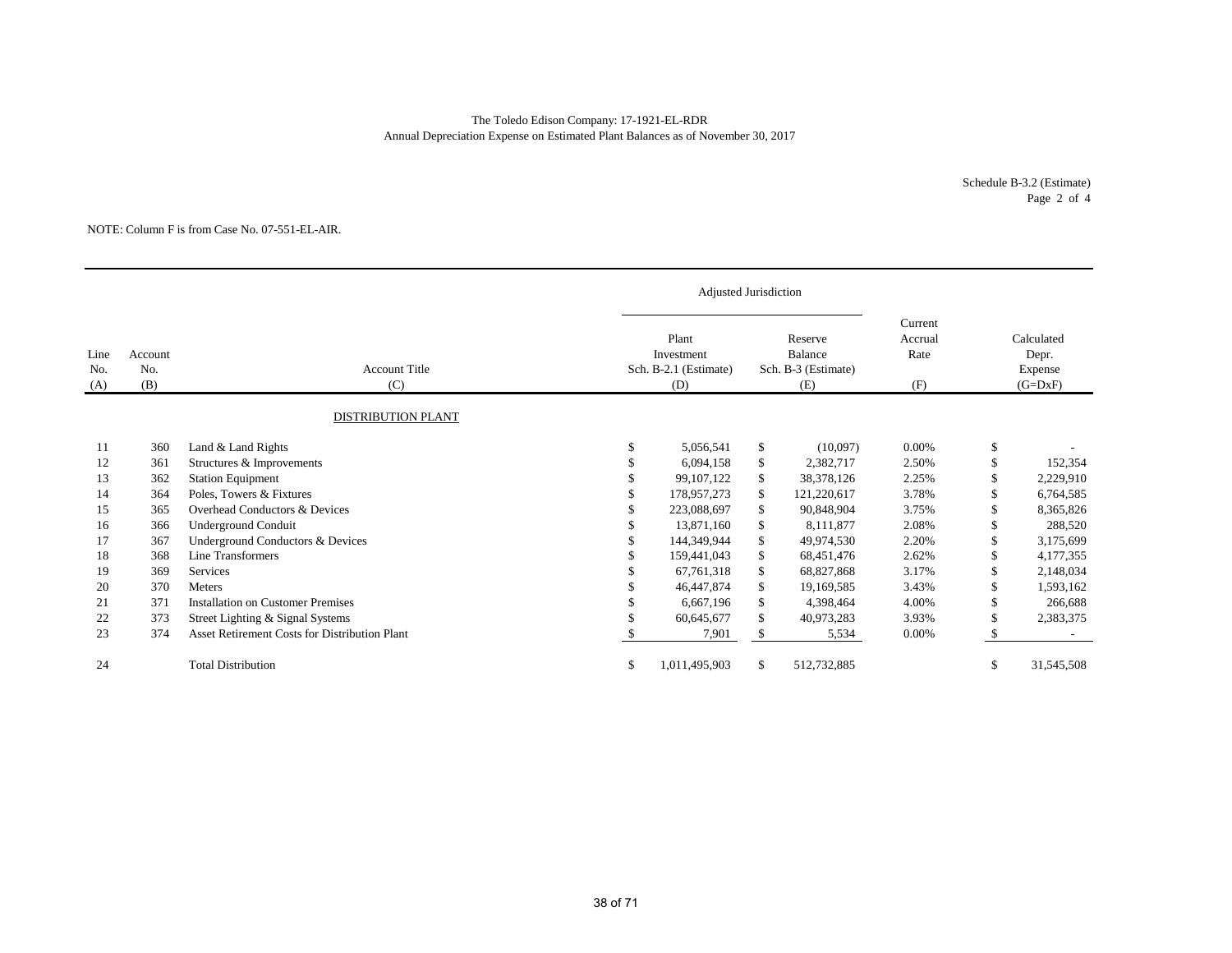#### Annual Depreciation Expense on Estimated Plant Balances as of November 30, 2017 The Toledo Edison Company: 17-1921-EL-RDR

Schedule B-3.2 (Estimate) Page 3 of 4

#### NOTE: Column F is from Case No. 07-551-EL-AIR.

|                    |                       |                                                 | <b>Adjusted Jurisdiction</b>                        |              |                                                  |                                   |                                             |
|--------------------|-----------------------|-------------------------------------------------|-----------------------------------------------------|--------------|--------------------------------------------------|-----------------------------------|---------------------------------------------|
| Line<br>No.<br>(A) | Account<br>No.<br>(B) | <b>Account Title</b><br>(C)                     | Plant<br>Investment<br>Sch. B-2.1 (Estimate)<br>(D) |              | Reserve<br>Balance<br>Sch. B-3 (Estimate)<br>(E) | Current<br>Accrual<br>Rate<br>(F) | Calculated<br>Depr.<br>Expense<br>$(G=DxF)$ |
|                    |                       | <b>GENERAL PLANT</b>                            |                                                     |              |                                                  |                                   |                                             |
| 25                 | 389                   | Land & Land Rights                              | \$<br>723,725                                       | \$           |                                                  | 0.00%                             | \$                                          |
| 26                 | 390                   | Structures & Improvements                       | 34,409,685                                          | $\mathbb{S}$ | 9,691,537                                        | 2.20%                             | 757,013                                     |
| 27                 | 391.1                 | Office Furniture & Equipment                    | 1,836,001                                           | \$           | 1,744,201                                        | 3.80%                             | 69,768                                      |
| 28                 | 391.2                 | Data Processing Equipment                       | 11,348,245                                          | \$           | 7,150,103                                        | 9.50%                             | 1,078,083                                   |
| 29                 | 392                   | <b>Transportation Equipment</b>                 | 1,178,520                                           | \$           | 1,256,686                                        | 6.92%                             | 81,554                                      |
| 30                 | 393                   | <b>Stores Equipment</b>                         | 549,406                                             | \$           | 366,487                                          | 3.13%                             | 17,196                                      |
| 31                 | 394                   | Tools, Shop & Garage Equipment                  | 6,111,301                                           | \$           | 2,206,974                                        | 3.33%                             | 203,506                                     |
| 32                 | 395                   | Laboratory Equipment                            | 1,539,001                                           | \$           | 1,027,130                                        | 2.86%                             | 44,015                                      |
| 33                 | 396                   | Power Operated Equipment                        | 904,891                                             | \$           | 881,084                                          | 5.28%                             | 47,778                                      |
| 34                 | 397                   | Communication Equipment                         | 16,304,089                                          | \$           | 10,733,404                                       | 5.88%                             | 958,680                                     |
| 35                 | 398                   | Miscellaneous Equipment                         | 407,878                                             | \$           | 173,754                                          | 3.33%                             | 13,582                                      |
| 36                 | 399.1                 | <b>Asset Retirement Costs for General Plant</b> | 158,513                                             | \$           | 95,780                                           | 0.00%                             |                                             |
| 37                 |                       | <b>Total General</b>                            | \$<br>75,471,256                                    | \$           | 35, 327, 140                                     |                                   | \$<br>3,271,175                             |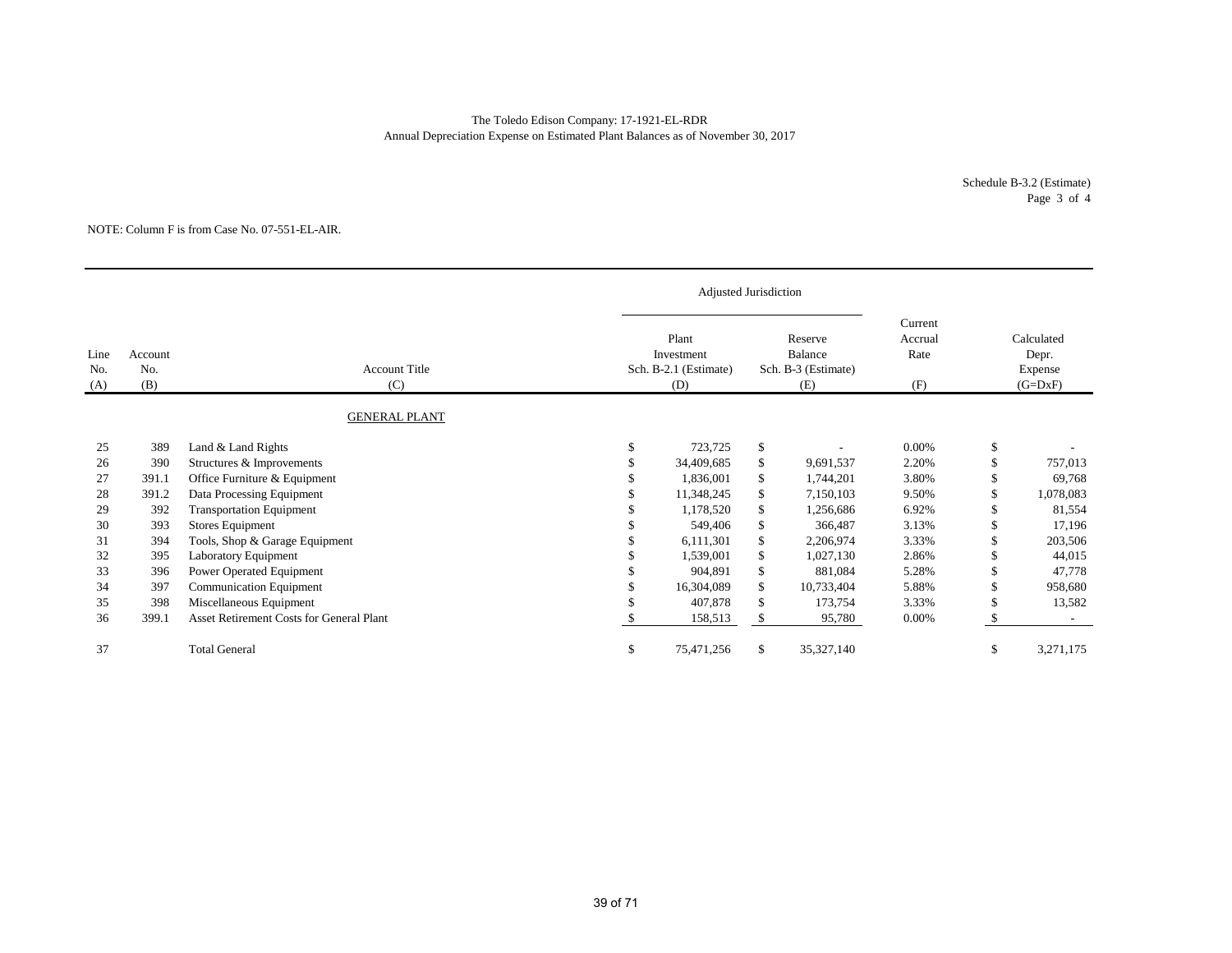#### The Toledo Edison Company: 17-1921-EL-RDR Annual Depreciation Expense on Estimated Plant Balances as of November 30, 2017

Schedule B-3.2 (Estimate) Page 4 of 4

#### NOTE: Column F is from Case No. 07-551-EL-AIR.

|                                             |                   |                                                                                           |                                                     | Adjusted Jurisdiction           |                                                  |                                 |                                   |                                             |            |
|---------------------------------------------|-------------------|-------------------------------------------------------------------------------------------|-----------------------------------------------------|---------------------------------|--------------------------------------------------|---------------------------------|-----------------------------------|---------------------------------------------|------------|
| Line<br>Account<br>No.<br>No.<br>(B)<br>(A) |                   | <b>Account Title</b><br>(C)                                                               | Plant<br>Investment<br>Sch. B-2.1 (Estimate)<br>(D) |                                 | Reserve<br>Balance<br>Sch. B-3 (Estimate)<br>(E) |                                 | Current<br>Accrual<br>Rate<br>(F) | Calculated<br>Depr.<br>Expense<br>$(G=DxF)$ |            |
|                                             |                   | <b>OTHER PLANT</b>                                                                        |                                                     |                                 |                                                  |                                 |                                   |                                             |            |
| 38<br>39<br>40                              | 303<br>303<br>303 | Intangible Software<br>Intangible FAS 109 Transmission<br>Intangible FAS 109 Distribution | \$                                                  | 29,317,497<br>54,210<br>240,087 | \$<br>\$<br>\$                                   | 23,863,036<br>51,854<br>240,085 | 14.29%<br>2.37%<br>3.10%          | $\ast$<br>$\ast$<br>∗                       |            |
| 41                                          |                   | <b>Total Other</b>                                                                        | $\mathbb{S}$                                        | 29,611,794                      | $\mathbb{S}$                                     | 24,154,975                      |                                   | $\mathbb{S}$                                | 1,386,418  |
| 42                                          |                   | Removal Work in Progress (RWIP)                                                           |                                                     |                                 |                                                  | $(\$5,191,881)$                 |                                   |                                             |            |
| 43                                          |                   | <b>Total Company Depreciation</b>                                                         | \$                                                  | 1,139,692,193                   | \$                                               | 578,879,314                     |                                   | \$                                          | 36,712,925 |
| 44                                          |                   | Incremental Depreciation Associated with Allocated Service Company Plant **               | \$                                                  | 53,778,074                      | \$                                               | 28,051,105                      |                                   | \$                                          | 2,475,047  |
| 45                                          |                   | GRAND TOTAL $(43 + 44)$                                                                   |                                                     | 1,193,470,267                   | S                                                | 606,930,419                     |                                   |                                             | 39,187,971 |

\* Please see the "Intangible Depreciation Expense Calculation: Estimated 11/30/2017 Balances" workpaper for more details behind the calculation of depreciation expense associated with Intangible Plant.

\*\* Source: Line 6 of the "Service Company Allocations to the Ohio Operating Companies (Estimate)" workpaper.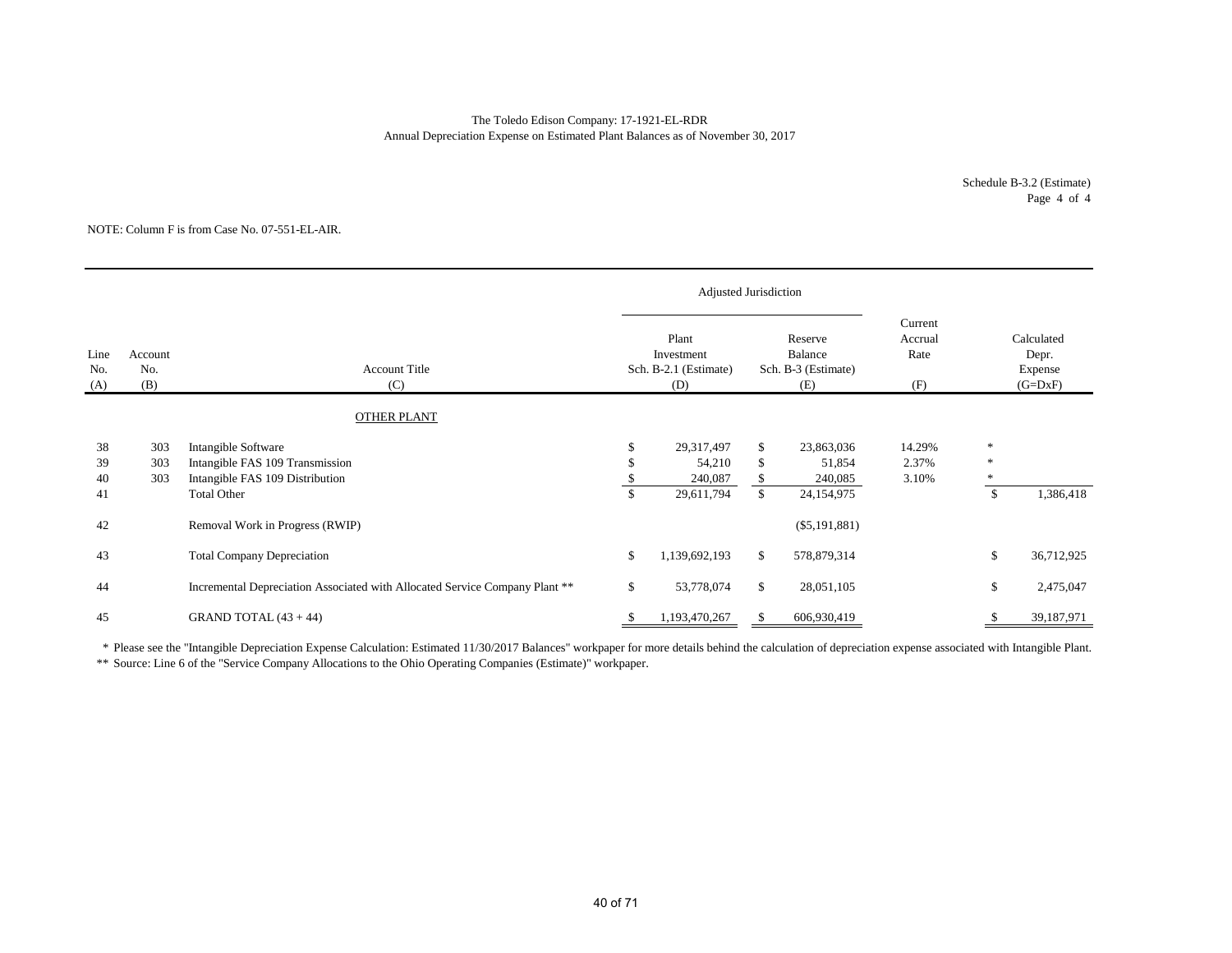### The Toledo Edison Company: 17-1921-EL-RDR

### Annual Property Tax Expense on Estimated Plant Balances as of November 30, 2017

Schedule C-3.10a (Estimate) Page 1 of 1

| Line<br>No. | Description                                                                | Jurisdictional<br>Amount |
|-------------|----------------------------------------------------------------------------|--------------------------|
|             | Personal Property Taxes - See Schedule C-3.10a1 (Estimate)                 | \$<br>30,328,827         |
| 2           | Real Property Taxes - See Schedule C-3.10a2 (Estimate)                     | \$<br>596,364            |
| 3           | Incremental Property Tax Associated with Allocated Service Company Plant * | 30,533                   |
| 4           | Total Property Taxes $(1 + 2 + 3)$                                         | 30,955,724               |

\* Source: Line 7 of the "Service Company Allocations to the Ohio Operating Companies (Estimate)" workpaper.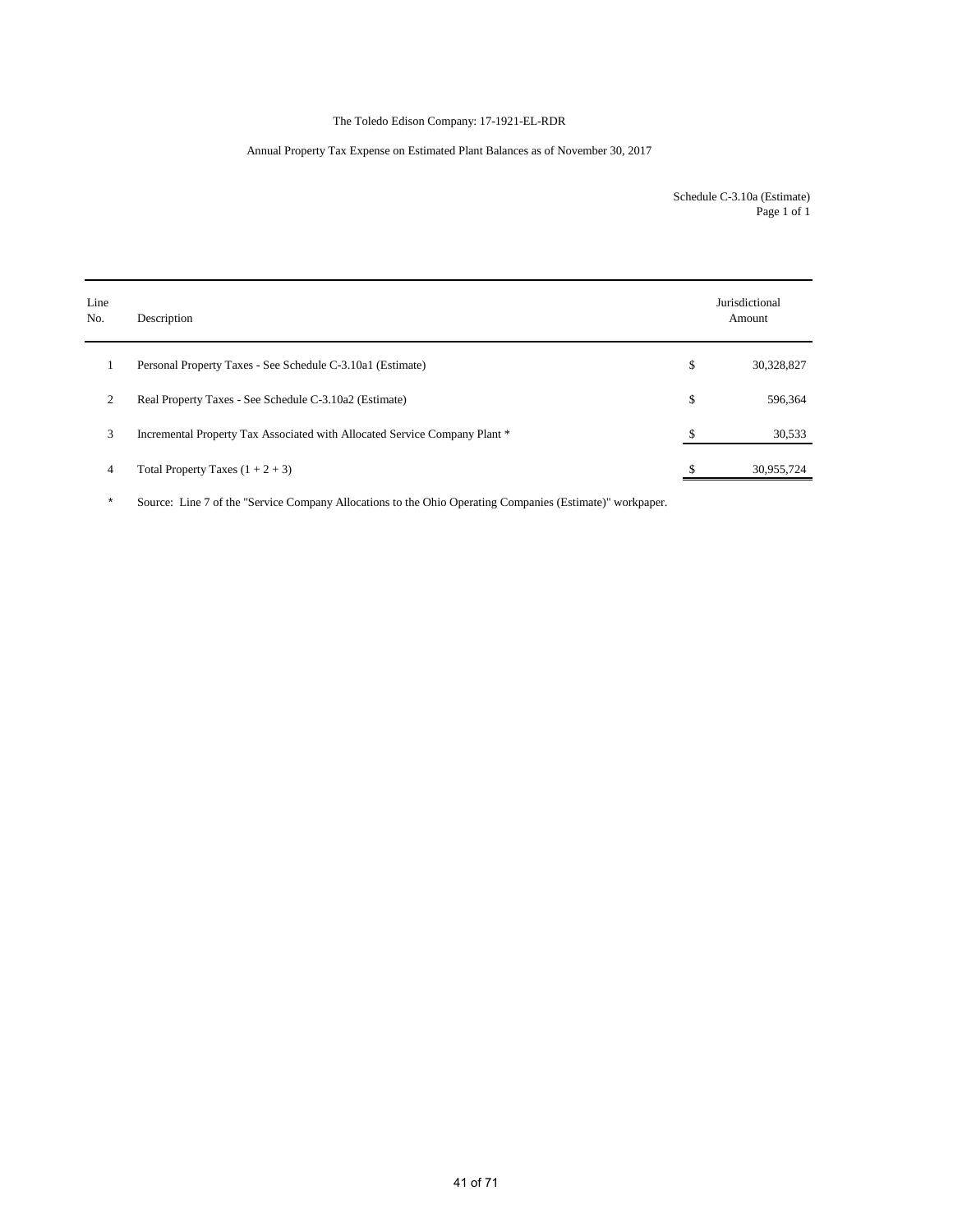#### Annual Personal Property Tax Expense on Estimated Plant Balances as of November 30, 2017

Schedule C-3.10a1 (Estimate) Page 1 of 1

| Line<br>No.             | Description                                         | Jurisdictional Amount   |                       |                         |                       |                         |                  |  |  |  |
|-------------------------|-----------------------------------------------------|-------------------------|-----------------------|-------------------------|-----------------------|-------------------------|------------------|--|--|--|
|                         |                                                     |                         | Transmission<br>Plant |                         | Distribution<br>Plant |                         | General<br>Plant |  |  |  |
| 1                       | Jurisdictional Plant in Service (a)                 | \$                      | 23,113,240            | S                       | 1,011,495,903         | \$                      | 75,471,256       |  |  |  |
| $\mathfrak{2}$          | Jurisdictional Real Property (b)                    | \$                      | 1,938,344             | \$                      | 11,150,699            | $\mathbb{S}$            | 35,133,410       |  |  |  |
| 3                       | Jurisdictional Personal Property (1 - 2)            | \$                      | 21,174,896            | \$                      | 1,000,345,204         | \$                      | 40,337,846       |  |  |  |
| $\overline{\mathbf{4}}$ | Purchase Accounting Adjustment (f)                  | \$                      | (12, 466, 436)        | \$                      | (443,310,999)         | $\mathbb{S}$            |                  |  |  |  |
| 5                       | Adjusted Jurisdictional Personal Property $(3 + 4)$ | \$                      | 8,708,460             | $\sqrt{3}$              | 557,034,205           | $\sqrt{2}$              | 40,337,846       |  |  |  |
|                         | <b>Exclusions and Exemptions</b>                    |                         |                       |                         |                       |                         |                  |  |  |  |
| 6                       | Capitalized Asset Retirement Costs (a)              | \$                      |                       | \$                      | 7,901                 | \$                      | 158,513          |  |  |  |
| 7                       | Exempt Facilities (c)                               | \$                      |                       | \$                      |                       | \$                      |                  |  |  |  |
| 8                       | Real Property Classified as Personal Property (c)   | \$                      | 61,679                | \$                      | 53,050,557            | \$                      |                  |  |  |  |
| 9                       | Licensed Motor Vehicles (c)                         | \$                      |                       | \$                      |                       | \$                      |                  |  |  |  |
| 10                      | Capitalized Interest (g)                            | \$                      | 511,434.80            | \$                      | 4,485,505.11          | \$                      |                  |  |  |  |
| 11                      | Total Exclusions and Exemptions (6 thru 10)         | $\overline{\mathbb{S}}$ | 573,114               | $\overline{\mathbb{S}}$ | 57,543,963            | \$                      | 158,513          |  |  |  |
| 12                      | Net Cost of Taxable Personal Property (5 - 11)      | \$                      | 8,135,346             | \$                      | 499,490,242           | \$                      | 40,179,333       |  |  |  |
| 13                      | True Value Percentage (c)                           |                         | 70.1470%              |                         | 67.1880%              |                         | 40.0690%         |  |  |  |
| 14                      | True Value of Taxable Personal Property (12 x 13)   | \$                      | 5,706,701             | \$                      | 335,597,504           | \$                      | 16,099,457       |  |  |  |
| 15                      | Assessment Percentage (d)                           |                         | 85.00%                |                         | 85.00%                |                         | 24.00%           |  |  |  |
| 16                      | Assessment Value (14 x 15)                          | \$                      | 4,850,696             | \$                      | 285, 257, 878         | \$                      | 3,863,870        |  |  |  |
| 17                      | Personal Property Tax Rate (e)                      |                         | 9.3741000%            |                         | 9.3741000%            |                         | 9.3741000%       |  |  |  |
| 18                      | Personal Property Tax (16 x 17)                     | \$                      | 454,709               | \$                      | 26,740,359            | \$                      | 362,203          |  |  |  |
| 19                      | Purchase Accounting Adjustment (f)                  | \$                      | 77,381                | \$                      | 2,493,855             | \$                      |                  |  |  |  |
| 20                      | State Mandated Software Adjustment (c)              | \$                      |                       | \$                      |                       | \$                      | 200,320          |  |  |  |
| 21                      | Total Personal Property Tax $(18 + 19 + 20)$        |                         |                       |                         |                       | $\overline{\mathbb{S}}$ | 30,328,827       |  |  |  |

(a) Schedule B-2.1 (Estimate)

(b) Schedule B-2.1 (Estimate), Accounts 350, 352, 360, 361, 389, and 390

(c) Source: TE's most recent Ohio Annual Property Tax Return Filing

(d) Statutory Assessment for Personal Property

(e) Estimated tax rate for Personal Property based on the most recent Ohio Annual Property Tax Return Filing

(f) Adjustment made as a result of the merger between Ohio Edison and Centerior

(g) Calculation: Line 5 x Percentage from the most recent Ohio Annual Property Tax Return Filing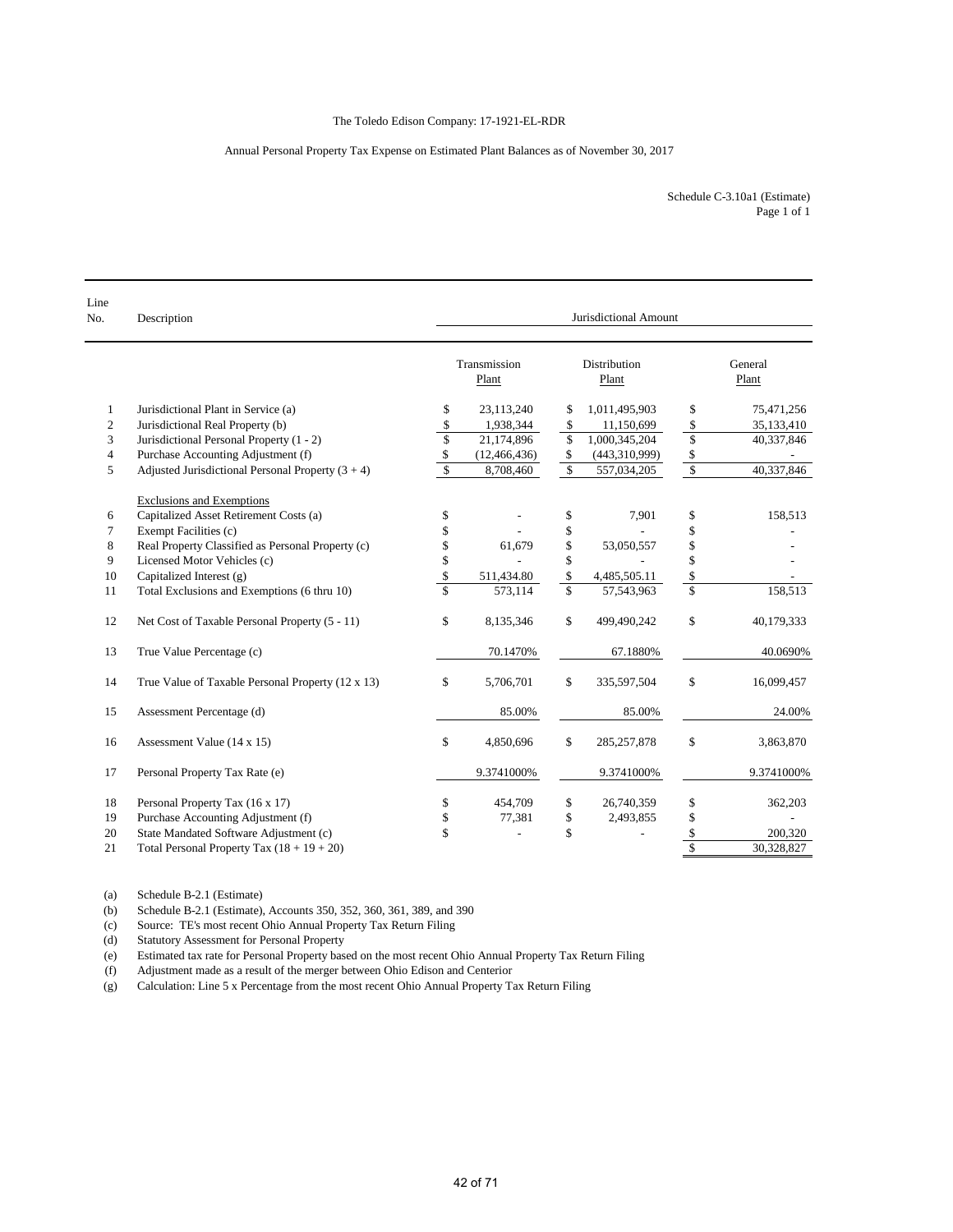### The Toledo Edison Company: 17-1921-EL-RDR

#### Annual Real Property Tax Expense on Estimated Plant Balances as of November 30, 2017

Page 1 of 1 Schedule C-3.10a2 (Estimate)

| Line<br>No. | Description                        | Jurisdictional Amount |                       |    |                              |    |                  |  |
|-------------|------------------------------------|-----------------------|-----------------------|----|------------------------------|----|------------------|--|
|             |                                    |                       | Transmission<br>Plant |    | <b>Distribution</b><br>Plant |    | General<br>Plant |  |
|             | Jurisdictional Real Property (a)   | \$                    | 1,938,344             | \$ | 11,150,699                   | \$ | 35,133,410       |  |
| 2           | Real Property Tax Rate (b)         |                       | 1.236694%             |    | 1.236694%                    |    | 1.236694%        |  |
| 3           | Real Property Tax (1 x 2)          | \$                    | 23,971                | \$ | 137,900                      | \$ | 434,493          |  |
| 4           | Total Real Property Tax (Sum of 3) |                       |                       |    |                              |    | 596,364          |  |

(a) Schedule C-3.10a1 (Actual)

(b) Estimated tax rate for Real Estate based on the most recent Ohio Annual Property Tax Return Filing

Calculated as follows:

| (1) Real Property Capitalized Cost                  | 63.389.716 | Book cost of real property used to compare to assessed   |
|-----------------------------------------------------|------------|----------------------------------------------------------|
| (2) Real Property Taxes Paid                        | \$783.937  | value of real property to derive a true value percentage |
| (3) Real Property Tax Rate (Paid vs. Capital Costs) |            | 1.236694% Calculation: $(2) / (1)$                       |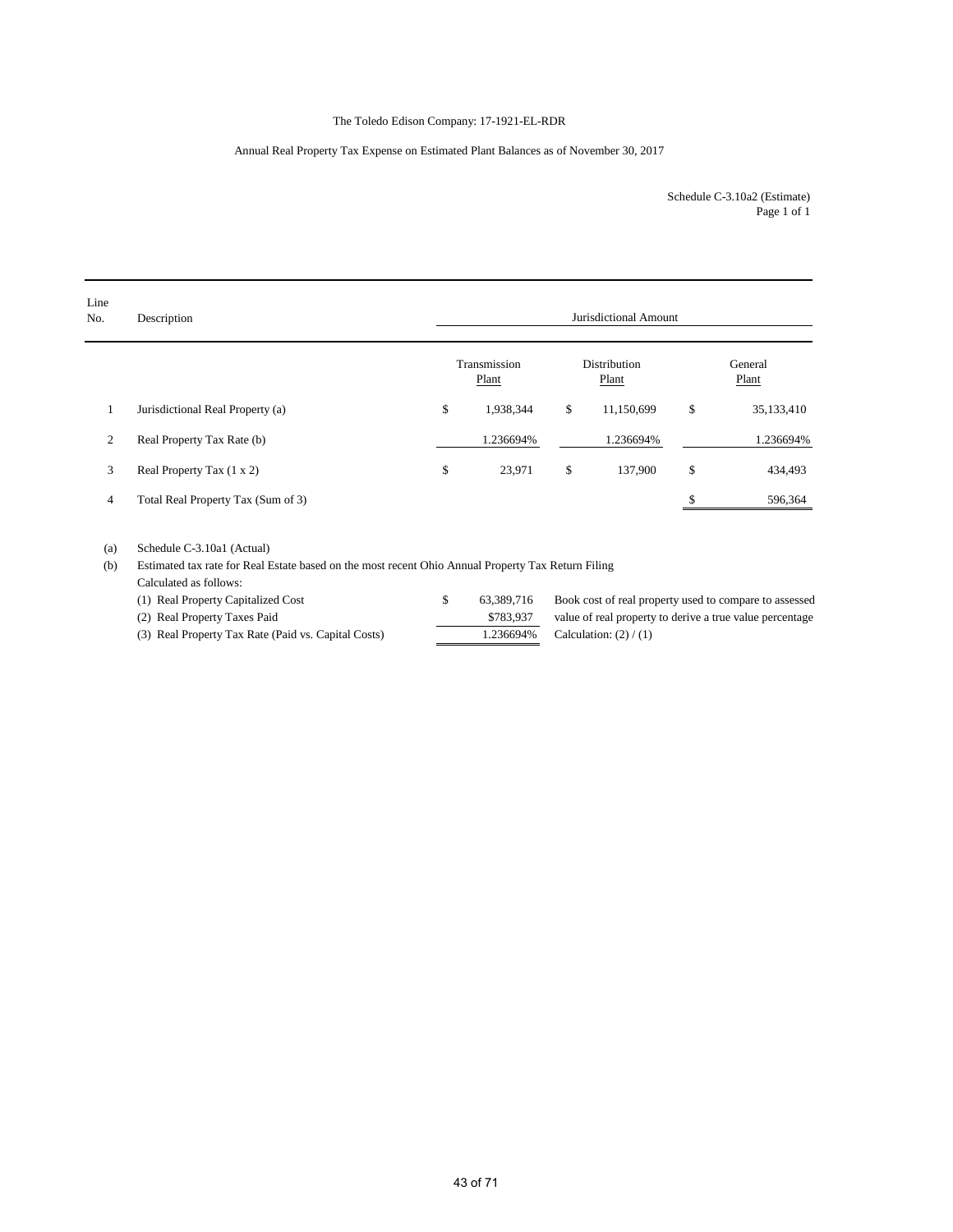The Cleveland Electric Illuminating Company: 17-1919-EL-RDR Ohio Edison Company: 17-1920-EL-RDR The Toledo Edison Company: 17-1921-EL-RDR

#### **Summary of Exclusions per Case No. 14-1297-EL-SSO Estimated 11/30/2017 Plant in Service Balances**

#### **General Adjustments**

ATSI Land Lease Certain amounts (summarized below) in account 350 are associated with land leased to ATSI, FirstEnergy's transmission subsidiary. Consistent with Case No. 07-551-EL-AIR, these amounts are not jurisdictional to distribution related plant in service, and have been excluded accordingly for each operating company. There is no accumulated depreciation reserve associated with land.

| <b>FERC Account 350</b> |         | СEI        | DЕ         |            |
|-------------------------|---------|------------|------------|------------|
| <b>Gross Plant</b>      | ₼<br>J  | 56.405.971 | 86.982.409 | 15.628.438 |
| Reserve                 | Ф<br>мD | -          | -          | -          |

#### **ESP IV Adjustments**

Consistent with prior ESPs, "capital additions recovered through Riders LEX, EDR, and AMI will be identified and excluded from Rider DCR and the annual cap allowance" during ESP IV.

AMI Only CEI has an AMI project so this exclusion does not impact OE or TE. Source: Forecast as of September 2017, adjusted to reflect current assumptions. Exclusions related to Rider AMI are determined by specific depreciation groups in PowerPlant and WBS CE-004000

| <b>FERC Account</b> | CEI               |    |            |  |  |  |  |  |  |
|---------------------|-------------------|----|------------|--|--|--|--|--|--|
|                     | Gross             |    | Reserve    |  |  |  |  |  |  |
| 303                 | \$<br>(1,797,148) | \$ | (176,908)  |  |  |  |  |  |  |
| 362                 | \$<br>5,407,078   | \$ | 1,718,978  |  |  |  |  |  |  |
| 364                 | \$<br>172.493     | \$ | 55.913     |  |  |  |  |  |  |
| 365                 | \$<br>1,551,648   | \$ | 971,153    |  |  |  |  |  |  |
| 367                 | \$<br>12,671      | S  | 3,269      |  |  |  |  |  |  |
| 368                 | \$<br>188,751     | \$ | 99.756     |  |  |  |  |  |  |
| 370                 | \$<br>17,186,558  | \$ | 6,978,801  |  |  |  |  |  |  |
| 397                 | \$<br>4,768,579   | \$ | 1,816,492  |  |  |  |  |  |  |
| <b>Grand Total</b>  | \$<br>27,490,630  | \$ | 11,467,453 |  |  |  |  |  |  |

LEX As implemented by the Companies, Rider LEX will recover deferred expenses associated with lost up-front line extension payments from 2009-2011. These deferred expenses are recorded as a regulatory asset, not as plant in service, on the Companies' books. Therefore, there is no adjustment to plant in service associated with Rider LEX.

EDR Exclusions related to Rider EDR(g) are determined by the WBS CE-000303.

| <b>FERC Account</b> | CEI |           |    |          |  |  |  |  |  |  |
|---------------------|-----|-----------|----|----------|--|--|--|--|--|--|
|                     |     | Gross     |    | Reserve  |  |  |  |  |  |  |
| 353                 | \$  | (9,736)   | \$ | (843)    |  |  |  |  |  |  |
| 356                 | \$  | 706       | \$ | 29       |  |  |  |  |  |  |
| 358                 | \$  | 50,434    | \$ | 1,506    |  |  |  |  |  |  |
| 360                 | \$  | 27,801    | \$ |          |  |  |  |  |  |  |
| 362                 | \$  | (50, 935) | \$ | (7, 277) |  |  |  |  |  |  |
| 364                 | \$  | (17, 830) | \$ | (2,080)  |  |  |  |  |  |  |
| 365                 | \$  | (4,067)   | \$ | 1,716    |  |  |  |  |  |  |
| 366                 | \$  | 49,203    | \$ | 9,668    |  |  |  |  |  |  |
| 367                 | \$  | (99, 389) | \$ | (2,548)  |  |  |  |  |  |  |
| 368                 | \$  | (790)     | \$ | (25)     |  |  |  |  |  |  |
| 369                 | \$  | 27,317    | \$ | 960      |  |  |  |  |  |  |
| 370                 | \$  | (8,541)   | \$ | (917)    |  |  |  |  |  |  |
| 371                 | \$  | (2,721)   | \$ | (491)    |  |  |  |  |  |  |
| 373                 | \$  | 19        | \$ | 225      |  |  |  |  |  |  |
| 390                 | \$  | (6, 894)  | \$ | 2,206    |  |  |  |  |  |  |
| <b>Grand Total</b>  | \$  | (45,423   | \$ | 2,128    |  |  |  |  |  |  |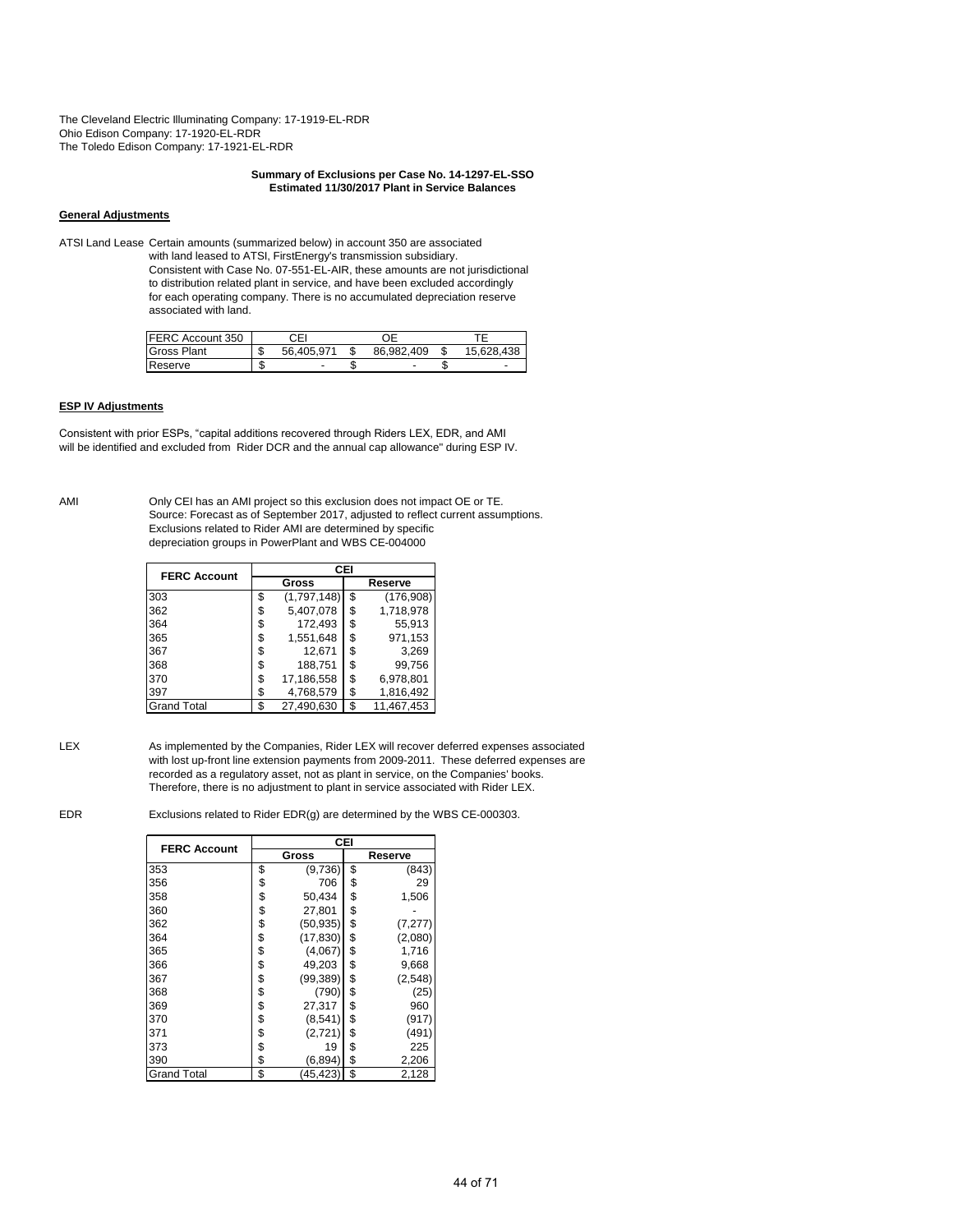The Cleveland Electric Illuminating Company: 17-1919-EL-RDR Ohio Edison Company: 17-1920-EL-RDR The Toledo Edison Company: 17-1921-EL-RDR

# **Service Company Allocations to the Ohio Operating Companies (Estimate)**

|     |                                     | <b>Service Company</b> |     | <b>CEI</b>  |      | <b>OE</b>      | TΕ         |    | <b>TOTAL</b> |
|-----|-------------------------------------|------------------------|-----|-------------|------|----------------|------------|----|--------------|
| (1) | Allocation Factors from Case 07-551 |                        |     | 14.21%      |      | 17.22%         | 7.58%      |    |              |
| (2) | <b>Gross Plant</b>                  | 709,473,276            | \$. | 100,816,153 | - \$ | 122,171,298 \$ | 53,778,074 |    | 276,765,525  |
| (3) | Reserve                             | 370,067,349            | \$. | 52,586,570  | - \$ | 63,725,598     | 28,051,105 |    | 144,363,273  |
| (4) | ADIT                                | 60,553,861             |     | 8,604,704   | - \$ | 10,427,375 \$  | 4,589,983  |    | 23,622,061   |
|     | $(5)$ Rate Base                     |                        |     | 39,624,879  |      | 48,018,326     | 21,136,987 |    | 108,780,191  |
|     |                                     |                        |     |             |      |                |            |    |              |
| (6) | Depreciation Expense (Incremental)  |                        |     | 4,639,896   | - \$ | 5,622,731 \$   | 2.475.047  | £. | 12,737,675   |
| (7) | Property Tax Expense (Incremental)  |                        |     | 57,239      |      | 69,364 \$      | 30,533     |    | 157,137      |
|     | (8) Total Expenses                  |                        |     | 4,697,136   |      | 5,692,096      | 2,505,580  |    | 12,894,811   |

(2) Estimated Gross Plant = 11/30/2017 General and Intangible Plant Balances in the forecast as of September 2017 adjusted to reflect current assumptions and incorporate recommendations from the March 2013, April 2014, April 2015, April 2016, and May 2017 Rider DCR audit reports

(3) Estimated Gross Plant = 11/30/2017 General and Intangible Reserve Balances in the forecast as of September 2017 adjusted to reflect current assumptions and incorporate recommendations from the March 2013, April 2014, April 2015, April 2016, and May 2017 Rider DCR audit reports

(4) ADIT: Estimated ADIT Balances as of 11/30/2017

(5) Rate Base = Gross Plant - Reserve - ADIT

(6) Estimated incremental depreciation expense. Additional details provided on "Incremental Depreciation and Property Tax Associated with Service Company Plant: Case No. 07-551-EL-AIR vs. Estimated 11/30/2017 Balances" workpaper.

- (7) Estimated incremental property tax expense. Additional details provided on "Incremental Depreciation and Property Tax Associated with Service Company Plant: Case No. 07-551-EL-AIR vs. Estimated 11/30/2017 Balances" workpaper.
- (8) Total Expenses = Depreciation Expense + Property Tax Expense

All Service Company Allocations for Gross Plant and Reserve can be found on Sch B2.1 (Estimate) and Sch B3 (Estimate), respectively, in order to determine the Grand Totals shown on the "Rider DCR Estimated Distribution Rate Base Additions as of 11/30/2017: Revenue Requirement" workpaper.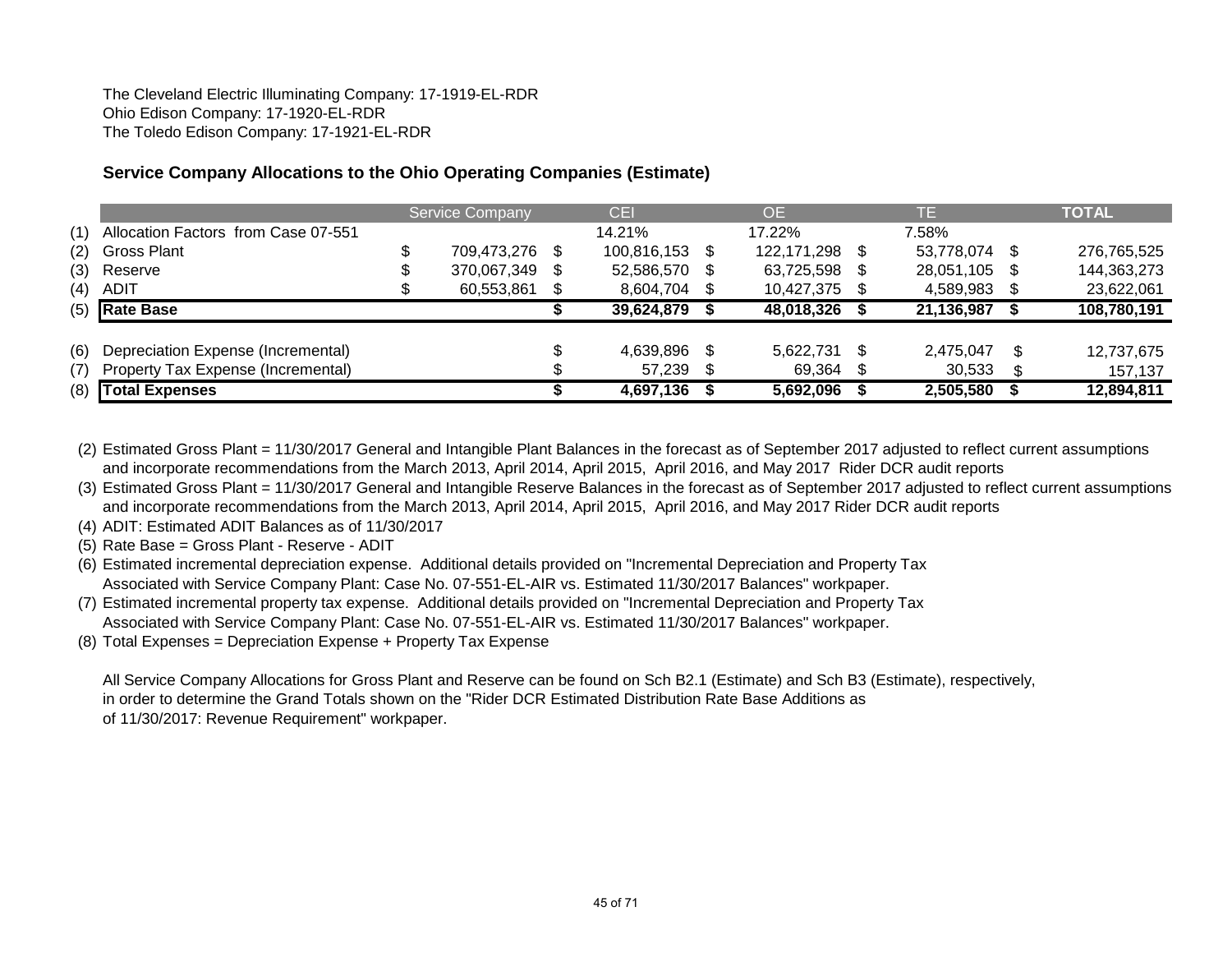#### **Depreciation Rate for Service Company Plant (Estimate)**

#### **I. Estimated Depreciation Accrual Rate for Service Company Plant as of May 31, 2007**

|      | (A)                       | (B)                                       |    | (C)           |      | (D)            |                          | (E)         | (F)    | (G)                  | (H)       | (1)     |                | (J)                         |
|------|---------------------------|-------------------------------------------|----|---------------|------|----------------|--------------------------|-------------|--------|----------------------|-----------|---------|----------------|-----------------------------|
| Line | <b>Account</b>            | <b>Account Description</b>                |    |               |      | 5/31/2007      |                          |             |        | <b>Accrual Rates</b> |           |         |                | <b>Depreciation Expense</b> |
| No.  |                           |                                           |    | Gross         |      | Reserve        |                          | <b>Net</b>  | CEI    | <b>OE</b>            | <b>TE</b> | Average |                |                             |
|      |                           |                                           |    |               |      |                |                          |             |        |                      |           |         |                |                             |
|      | <b>Allocation Factors</b> |                                           |    |               |      |                |                          |             | 14.21% | 17.22%               | 7.58%     | 39.01%  |                |                             |
| 2    |                           | <b>Weighted Allocation Factors</b>        |    |               |      |                |                          |             | 36.43% | 44.14%               | 19.43%    | 100.00% |                |                             |
|      |                           |                                           |    |               |      |                |                          |             |        |                      |           |         |                |                             |
|      | <b>GENERAL PLANT</b>      |                                           |    |               |      |                |                          |             |        |                      |           |         |                |                             |
| 3    | 389                       | Fee Land & Easements                      | S  | 556.979 \$    |      |                | \$                       | 556,979     | 0.00%  | 0.00%                | 0.00%     | 0.00%   | \$             |                             |
| 4    | 390                       | Structures, Improvements *                | \$ | 21,328,601    | \$   | 7.909.208      | \$                       | 13.419.393  | 2.20%  | 2.50%                | 2.20%     | 2.33%   | \$             | 497,474                     |
| 5    | 390.3                     | Struct Imprv, Leasehold Imp <sup>**</sup> | \$ | 6,938,688 \$  |      | 1,006,139 \$   |                          | 5,932,549   | 22.34% | 20.78%               | 0.00%     | 21.49%  | \$             | 1,490,798                   |
| 6    | 391.1                     | Office Furn., Mech. Equip.                | \$ | 31,040,407    | - \$ | 24.400.266     | - \$                     | 6,640,141   | 7.60%  | 3.80%                | 3.80%     | 5.18%   | \$             | 1,609,200                   |
|      | 391.2                     | Data Processing Equipment                 | \$ | 117,351,991   | \$   | 26,121,795     | - \$                     | 91,230,196  | 10.56% | 17.00%               | 9.50%     | 13.20%  | \$             | 15,486,721                  |
| 8    | 392                       | <b>Transportation Equipment</b>           | \$ | 11,855        | - \$ | 1,309          | - \$                     | 10,546      | 6.07%  | 7.31%                | 6.92%     | 6.78%   | \$             | 804                         |
| 9    | 393                       | <b>Stores Equipment</b>                   |    | 16.787        | -S   | 1.447          | - \$                     | 15,340      | 6.67%  | 2.56%                | 3.13%     | 4.17%   | \$             | 700                         |
| 10   | 394                       | Tools, Shop, Garage Equip.                |    | 11,282        | \$   | 506            | - \$                     | 10,776      | 4.62%  | 3.17%                | 3.33%     | 3.73%   | \$             | 421                         |
| 11   | 395                       | <b>Laboratory Equipment</b>               | S  | 127.988       | \$   | 11.126         | - \$                     | 116,862     | 2.31%  | 3.80%                | 2.86%     | 3.07%   | \$             | 3,935                       |
| 12   | 396                       | <b>Power Operated Equipment</b>           | \$ | 160,209       | \$   | 20,142 \$      |                          | 140,067     | 4.47%  | 3.48%                | 5.28%     | 4.19%   | \$             | 6,713                       |
| 13   | 397                       | Communication Equipment ***               | \$ | 56,845,501    | \$   | 32,304,579     | - \$                     | 24,540,922  | 7.50%  | 5.00%                | 5.88%     | 6.08%   | \$             | 3,457,148                   |
| 14   | 398                       | Misc. Equipment                           |    | 465,158       | \$   | 27,982 \$      |                          | 437,176     | 6.67%  | 4.00%                | 3.33%     | 4.84%   | \$             | 22,525                      |
| 15   | 399.1                     | <b>ARC General Plant</b>                  |    | 40,721        | -\$  | 16,948         | - \$                     | 23,773      | 0.00%  | 0.00%                | 0.00%     | 0.00%   | \$             |                             |
| 16   |                           |                                           | \$ | 234,896,167   | \$   | 91,821,447     | $\overline{\mathcal{S}}$ | 143,074,720 |        |                      |           |         | $\mathfrak{L}$ | 22,576,438                  |
|      |                           |                                           |    |               |      |                |                          |             |        |                      |           |         |                |                             |
|      | <b>INTANGIBLE PLANT</b>   |                                           |    |               |      |                |                          |             |        |                      |           |         |                |                             |
| 17   | 301                       | Organization                              | S  | 49,344 \$     |      | 49,344 \$      |                          |             | 0.00%  | 0.00%                | 0.00%     | 0.00%   | \$             |                             |
| 18   | 303                       | Misc. Intangible Plant                    | \$ | 75,721,715    | - \$ | 46,532,553     | \$                       | 29,189,162  | 14.29% | 14.29%               | 14.29%    | 14.29%  | \$             | 10,820,633                  |
| 19   | 303                       | <b>Katz Software</b>                      |    | 1,268,271 \$  |      | 1,027,642      | - \$                     | 240,630     | 14.29% | 14.29%               | 14.29%    | 14.29%  | \$             | 181,236                     |
| 20   | 303                       | Software 1999                             |    | 10,658        | - \$ | 4,881          | - \$                     | 5,777       | 14.29% | 14.29%               | 14.29%    | 14.29%  | \$             | 1,523                       |
| 21   | 303                       | Software GPU SC00                         |    | 2,343,368     | \$   | 2,343,368      | - \$                     | $\sim$      | 14.29% | 14.29%               | 14.29%    | 14.29%  | \$             |                             |
| 22   | 303                       | Impairment June 2000                      |    | 77            | \$   | 77             | \$                       | (0)         | 14.29% | 14.29%               | 14.29%    | 14.29%  | \$             |                             |
| 23   | 303                       | 3 year depreciable life                   |    | 55,645        | - \$ | 14,684         | \$                       | 40,961      | 14.29% | 14.29%               | 14.29%    | 14.29%  | \$             | 7,952                       |
| 24   | 303                       | Debt Gross-up (FAS109): General           |    | 117,298       | \$   | 117,298        | \$                       | $\sim$      | 3.87%  | 3.87%                | 3.87%     | 3.87%   | \$             |                             |
| 25   | 303                       | Debt Gross-up (FAS109): G/P Land          | \$ | 1,135         | - \$ | 1,137          | - \$                     | (2)         | 3.87%  | 3.87%                | 3.87%     | 3.87%   | \$             |                             |
| 26   |                           |                                           | \$ | 79,567,511 \$ |      | 50,090,984     | \$                       | 29,476,527  |        |                      |           |         | \$             | 11,011,344                  |
|      |                           |                                           |    |               |      |                |                          |             |        |                      |           |         |                |                             |
| 27   |                           | <b>TOTAL - GENERAL &amp; INTANGIBLE</b>   | \$ | 314.463.678   | - \$ | 141.912.431 \$ |                          | 172.551.247 |        |                      |           | 10.68%  | Ŝ.             | 33,587,782                  |

NOTES

 $\frac{1}{10}$  (C) - (E) Service Company plant balances as of May 31, 2007.<br>(F) - (H) Source: Case No. 07-551-EL-AIR. Staff workpapers, S

Source: Case No. 07-551-EL-AIR. Staff workpapers, Schedule B3.2.

In Case No. 07-551-EL-AIR, CEI and TE did not have an accrual rate for Account 303 (FAS 109 - General). Assumed to be the same as OE. (I) Weighted average of columns F through H based on Service Company allocation factors on Line 2.

Assumes that the accrual rate, by account, for Service Company plant is equal to the weighted average of the three operating companies. (J) Estimated depreciation expense associated with Service Company plant as of 5/31/07. Calculation: Column C x Column I.

\* Includes accounts 390.1 and 390.2.<br>\*\* Weighted average accrual rate is taken

\*\* Weighted average accrual rate is taken over CEI and OE only. (TE had no balance in Case No. 07-551-EL-AIR).<br>\*\*\* lincludes accounts 397 and 397 1.

Includes accounts 397 and 397.1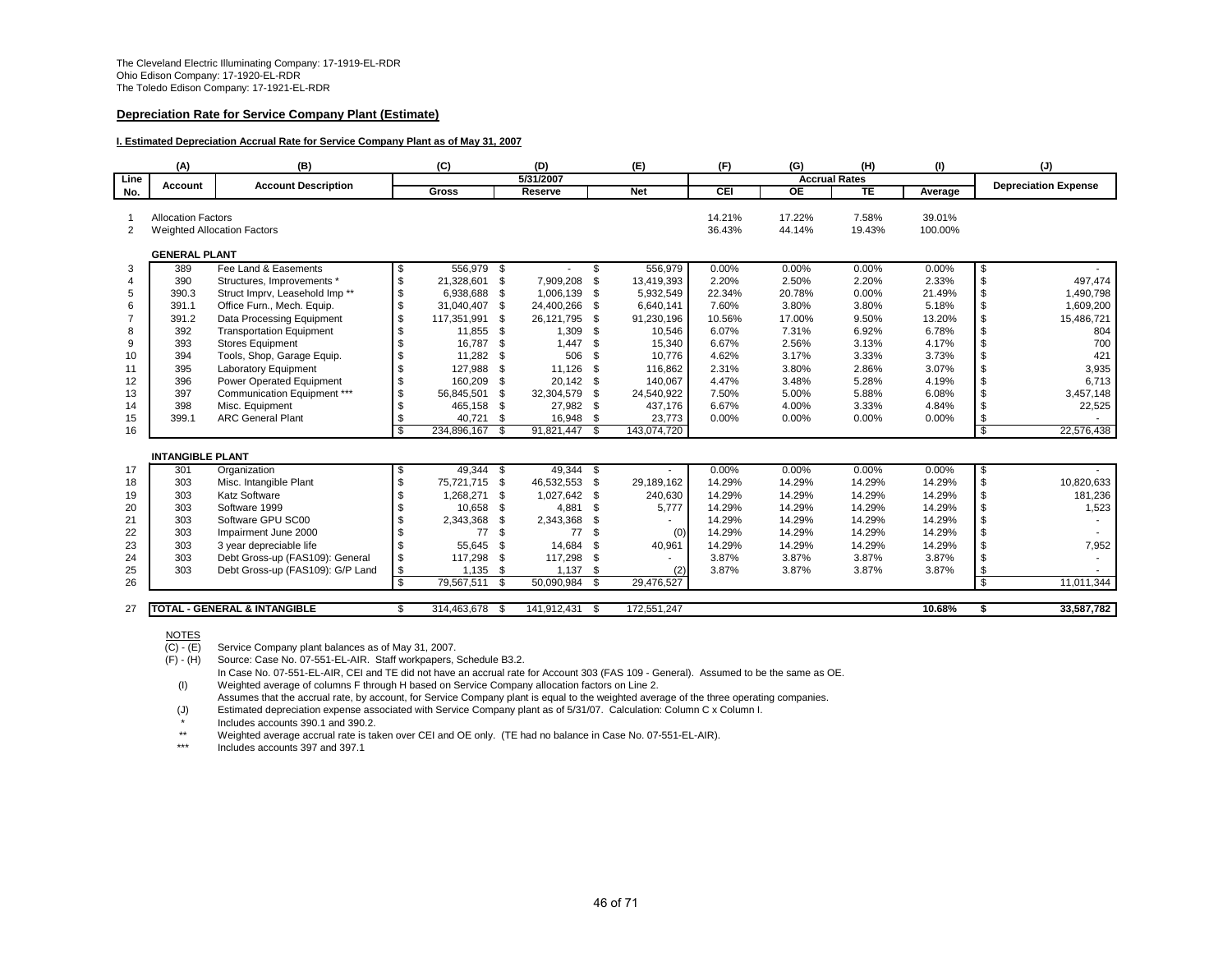#### **Depreciation Rate for Service Company Plant (Estimate)**

#### **II. Estimated Depreciation Accrual Rate for Service Company Plant as of November 30, 2017**

|          | (A)                       | (B)                                                          |          | (C)                          |                       | (D)                           |              | (E)                      | (F)              | (G)                  | (H)              | (1)              |                            | (J)                         |
|----------|---------------------------|--------------------------------------------------------------|----------|------------------------------|-----------------------|-------------------------------|--------------|--------------------------|------------------|----------------------|------------------|------------------|----------------------------|-----------------------------|
| Line     | Account                   | <b>Account Description</b>                                   |          |                              |                       | Estimated 11/30/2017 Balances |              |                          |                  | <b>Accrual Rates</b> |                  |                  |                            | <b>Depreciation Expense</b> |
| No.      |                           |                                                              |          | Gross                        |                       | Reserve                       |              | <b>Net</b>               | CEI              | <b>OE</b>            | <b>TE</b>        | Average          |                            |                             |
| 28       | <b>Allocation Factors</b> |                                                              |          |                              |                       |                               |              |                          | 14.21%           | 17.22%               | 7.58%            | 39.01%           |                            |                             |
| 29       |                           | <b>Weighted Allocation Factors</b>                           |          |                              |                       |                               |              |                          | 36.43%           | 44.14%               | 19.43%           | 100.00%          |                            |                             |
|          |                           |                                                              |          |                              |                       |                               |              |                          |                  |                      |                  |                  |                            |                             |
|          | <b>GENERAL PLANT</b>      |                                                              |          |                              |                       |                               |              |                          |                  |                      |                  |                  |                            |                             |
| 30       | 389                       | Fee Land & Easements                                         | \$       | 230,947 \$                   |                       |                               | \$           | 230,947                  | 0.00%            | 0.00%                | 0.00%            | 0.00%            | \$                         |                             |
| 31       | 390                       | Structures, Improvements *                                   | \$       | 48,210,974 \$                |                       | 25,251,967                    | \$           | 22,959,007               | 2.20%            | 2.50%                | 2.20%            | 2.33%            | \$                         | 1,124,486                   |
| 32       | 390.3                     | Struct Imprv, Leasehold Imp <sup>**</sup>                    | \$       | 16,450,075                   | \$                    | 7,638,728 \$                  |              | 8,811,347                | 22.34%           | 20.78%               | 0.00%            | 21.49%           | \$                         | 3,534,348                   |
| 33       | 391.1                     | Office Furn., Mech. Equip.                                   | \$       | 16,365,126                   | <b>S</b>              | 10,096,521                    | \$           | 6,268,605                | 7.60%            | 3.80%                | 3.80%            | 5.18%            | \$                         | 848,402                     |
| 34<br>35 | 391.2<br>392              | Data Processing Equipment<br><b>Transportation Equipment</b> | \$<br>\$ | 148,401,565<br>799,993       | $\mathbf{\$}$<br>- \$ | 34,628,389<br>291,098         | \$<br>- \$   | 113,773,175<br>508,895   | 10.56%<br>6.07%  | 17.00%<br>7.31%      | 9.50%<br>6.92%   | 13.20%<br>6.78%  | \$<br>\$                   | 19,584,274<br>54,260        |
| 36       | 393                       | <b>Stores Equipment</b>                                      | \$       | 17,252 \$                    |                       | 7,399                         | - \$         | 9,854                    | 6.67%            | 2.56%                | 3.13%            | 4.17%            | \$                         | 719                         |
| 37       | 394                       | Tools, Shop, Garage Equip.                                   | \$       | 194,139                      | \$                    | 18,992                        | $\sqrt{3}$   | 175,147                  | 4.62%            | 3.17%                | 3.33%            | 3.73%            | \$                         | 7,240                       |
| 38       | 395                       | Laboratory Equipment                                         | \$       | 106,531                      | \$                    | 29,071                        | \$           | 77,459                   | 2.31%            | 3.80%                | 2.86%            | 3.07%            | \$                         | 3,275                       |
| 39       | 396                       | <b>Power Operated Equipment</b>                              | \$       | 424,994                      | \$                    | 99,847 \$                     |              | 325,148                  | 4.47%            | 3.48%                | 5.28%            | 4.19%            | $\mathfrak s$              | 17,809                      |
| 40       | 397                       | Communication Equipment ***                                  | \$       | 115,653,765                  | \$                    | 39,295,366                    | \$           | 76,358,399               | 7.50%            | 5.00%                | 5.88%            | 6.08%            | $\mathfrak s$              | 7,033,664                   |
| 41       | 398                       | Misc. Equipment                                              | \$       | 3,135,069 \$                 |                       | 1,097,916 \$                  |              | 2,037,152                | 6.67%            | 4.00%                | 3.33%            | 4.84%            | \$                         | 151,813                     |
| 42       | 399.1                     | <b>ARC General Plant</b>                                     | \$       | 40,721 \$                    |                       | 26,689                        | - \$         | 14,032                   | 0.00%            | 0.00%                | 0.00%            | 0.00%            | $\sqrt{3}$                 |                             |
| 43       |                           |                                                              | \$.      | 350,031,152                  | \$                    | 118,481,984                   | \$           | 231,549,168              |                  |                      |                  |                  | $\overline{\mathbf{s}}$    | 32,360,290                  |
|          |                           |                                                              |          |                              |                       |                               |              |                          |                  |                      |                  |                  |                            |                             |
|          | <b>INTANGIBLE PLANT</b>   |                                                              |          |                              |                       |                               |              |                          |                  |                      |                  |                  |                            |                             |
| 44       | 301                       | FECO 101/6-301 Organization Fst                              | \$       | 49,344 \$                    |                       | 49,344 \$                     |              |                          | 0.00%            | 0.00%                | 0.00%            | 0.00%            | $\sqrt{3}$                 |                             |
| 45       | 303<br>303                | FECO 101/6 303 Intangibles<br>FECO 101/6 303 Katz Software   | \$<br>\$ | 5,724,724 \$<br>1,268,271 \$ |                       | 9,653,280<br>1,268,271 \$     | - \$         | (3,928,556)              | 14.29%<br>14.29% | 14.29%<br>14.29%     | 14.29%<br>14.29% | 14.29%<br>14.29% | \$<br>\$                   |                             |
| 46<br>47 | 303                       | FECO 101/6-303 2003 Software                                 | \$       | 24,400,196                   | \$                    | 24,400,196                    | \$           | $\sim$<br>$\sim$         | 14.29%           | 14.29%               | 14.29%           | 14.29%           | \$                         |                             |
| 48       | 303                       | FECO 101/6-303 2004 Software                                 | \$       | 12,676,215 \$                |                       | 12,676,215                    | - \$         | $\overline{\phantom{a}}$ | 14.29%           | 14.29%               | 14.29%           | 14.29%           | $\mathfrak s$              |                             |
| 49       | 303                       | FECO 101/6-303 2005 Software                                 | \$       | 1,086,776 \$                 |                       | 1,086,776                     | \$           | $\overline{\phantom{a}}$ | 14.29%           | 14.29%               | 14.29%           | 14.29%           | $\mathfrak s$              |                             |
| 50       | 303                       | FECO 101/6-303 2006 Software                                 | \$       | 5,680,002 \$                 |                       | 5,680,002                     | \$.          |                          | 14.29%           | 14.29%               | 14.29%           | 14.29%           | \$                         |                             |
| 51       | 303                       | FECO 101/6-303 2007 Software                                 | \$       | 7,245,250 \$                 |                       | 7,245,250                     | £.           | $\mathbf{r}$             | 14.29%           | 14.29%               | 14.29%           | 14.29%           | \$                         |                             |
| 52       | 303                       | FECO 101/6-303 2008 Software                                 | \$       | 7,404,178 \$                 |                       | 7,404,178                     | -9           | $\overline{\phantom{a}}$ | 14.29%           | 14.29%               | 14.29%           | 14.29%           | \$                         |                             |
| 53       | 303                       | FECO 101/6-303 2009 Software                                 | \$       | 15,969,099 \$                |                       | 15,969,099                    | $\mathbf{S}$ | $\sim$                   | 14.29%           | 14.29%               | 14.29%           | 14.29%           | \$                         |                             |
| 54       | 303                       | FECO 101/6-303 2010 Software                                 | \$       | 19,353,964                   | - \$                  | 19,353,964                    | \$           |                          | 14.29%           | 14.29%               | 14.29%           | 14.29%           | \$                         |                             |
| 55       | 303                       | FECO 101/6-303 2011 Software                                 | \$       | 53,742,285                   | <b>S</b>              | 49.134.358                    | - \$         | 4,607,927                | 14.29%           | 14.29%               | 14.29%           | 14.29%           | $\mathfrak s$              | 4.607.927                   |
| 56       | 303                       | FECO 101/6-303 2012 Software                                 | \$       | 38,042,303                   | - \$                  | 28,338,498                    | - \$         | 9,703,806                | 14.29%           | 14.29%               | 14.29%           | 14.29%           | \$                         | 5,436,245                   |
| 57       | 303                       | FECO 101/6-303 2013 Software                                 | \$       | 79,856,605                   | <b>S</b>              | 45,951,634 \$                 |              | 33,904,971               | 14.29%           | 14.29%               | 14.29%           | 14.29%           | \$                         | 11,411,509                  |
| 58       | 303                       | FECO 101/6-303 2014 Software                                 | \$       | 24,001,063 \$                |                       | 10,649,591                    | - \$         | 13,351,472               | 14.29%           | 14.29%               | 14.29%           | 14.29%           | \$                         | 3,429,752                   |
| 59       | 303                       | FECO 101/6-303 2015 Software                                 | \$       | 32,753,686 \$                |                       | 8,916,227 \$                  |              | 23,837,459               | 14.29%           | 14.29%               | 14.29%           | 14.29%           | \$                         | 4,680,502                   |
| 60       | 303<br>303                | FECO 101/6-303 2016 Software                                 | \$       | 26,167,626 \$<br>4,020,536   | - \$                  | 3,661,792 \$<br>238,323       | - \$         | 22,505,834<br>3,782,213  | 14.29%<br>14.29% | 14.29%               | 14.29%<br>14.29% | 14.29%<br>14.29% | \$                         | 3,739,354<br>574,535        |
| 61<br>62 |                           | FECO 101/6-303 2017 Software                                 | \$<br>\$ | 359,442,124                  | \$                    | 251,676,999                   | - \$         | 107,765,126              |                  | 14.29%               |                  |                  | $\sqrt{3}$<br>$\mathbf{s}$ | 33,879,823                  |
|          |                           |                                                              |          |                              |                       |                               |              |                          |                  |                      |                  |                  |                            |                             |
| 63       |                           | Removal Work in Progress (RWIP)                              |          |                              | Ŝ,                    | (91, 633)                     |              |                          |                  |                      |                  |                  |                            |                             |
|          |                           |                                                              |          |                              |                       |                               |              |                          |                  |                      |                  |                  |                            |                             |
| 64       |                           | TOTAL - GENERAL & INTANGIBLE                                 | \$       | 709,473,276                  | - \$                  | 370.067.349                   | - \$         | 339.314.294              |                  |                      |                  | 9.34%            | \$                         | 66,240,113                  |

# $\frac{\text{NOTES}}{\text{(C)} - \text{(E)}}$

Estimated 11/30/2017 balances. Source: The forecast as of September 2017 adjusted to reflect current assumptions and incorporate recommendations from the March 2013, April 2014, April 2015, April 2016, May 2017 Rider DCR audit reports.

(F) - (H) Source: Schedule B3.2 (Estimate).

(I) Weighted average of columns F through H based on Service Company allocation factors on Line 29.

Assumes that the accrual rate, by account, for Service Company plant is equal to the weighted average of the three operating companies.

(J) Estimated depreciation expense associated with Service Company plant as of 11/30/2017. Calculation: Column C x Column I.

\* Includes accounts 390.1 and 390.2.

\*\* Weighted average accrual rate is taken over CEI and OE only. (TE had no balance in Case No. 07-551-EL-AIR).

Includes accounts 397 and 397.1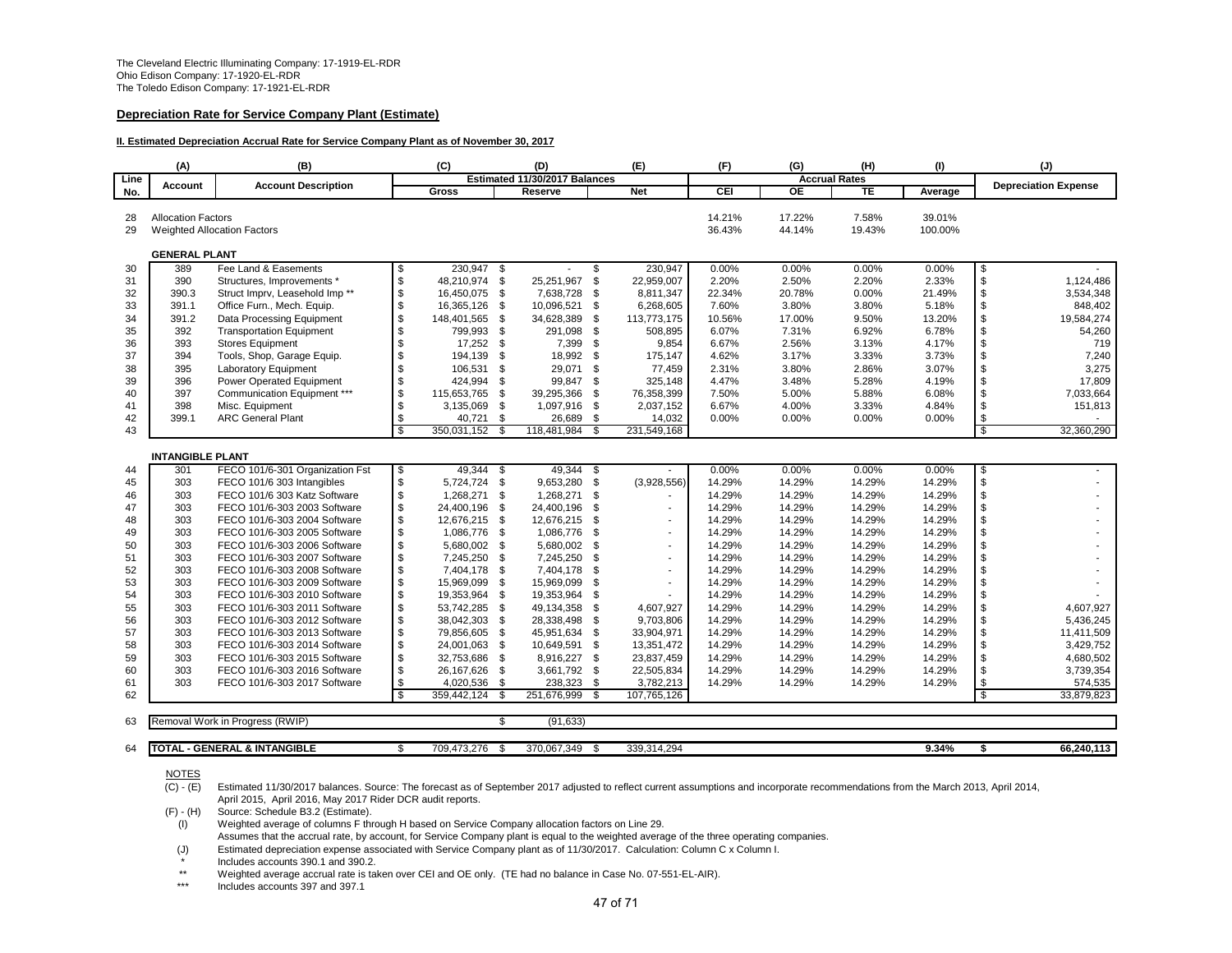### **Property Tax Rate for Service Company Plant (Estimate)**

| (A)                                | (B)        | (C)       | (D)    | (E)                                                                      | (F)                                      |
|------------------------------------|------------|-----------|--------|--------------------------------------------------------------------------|------------------------------------------|
| Category                           | <b>CEI</b> | <b>OE</b> | TЕ     | Average **                                                               | Source / Calculation                     |
|                                    |            |           |        |                                                                          |                                          |
| <b>Allocation Factors</b>          | 14.21%     | 17.22%    | 7.58%  | 39.01%                                                                   | "Service Company Allocations to the Ohio |
|                                    |            |           |        |                                                                          | Operating Companies (Estimate)"          |
|                                    |            |           |        |                                                                          | workpaper                                |
| <b>Weighted Allocation Factors</b> | 36.43%     | 44.14%    | 19.43% | 100.00%                                                                  | Weighted Line 1                          |
|                                    |            |           |        |                                                                          |                                          |
| <b>Real Property Tax</b>           |            |           |        |                                                                          |                                          |
| True Value Percentage              | 72.69%     | 62.14%    | 49.14% | 63.45%                                                                   | Case No. 07-551-EL-AIR.                  |
| Assessment Percentage              | 35.00%     | 35.00%    | 35.00% | 35.00%                                                                   | Case No. 07-551-EL-AIR.                  |
| Real Property Tax Rate             | 7.23%      | 6.04%     | 7.23%  | 6.70%                                                                    | Case No. 07-551-EL-AIR.                  |
| Average Rate                       | 1.84%      | 1.31%     | 1.24%  | 1.49%                                                                    | Line 3 x Line 4 x Line 5                 |
|                                    |            |           |        | I. Average Real Property Tax Rates on General Plant as of May 31, 2007 * |                                          |

\* Note: Effective with an Ohio tax law change in 2005, non-utilities do not pay Personal Property Tax. Accordingly, for purposes of determining the average Property Tax rate applicable to Service Company plant, only Real Property Tax is considered.

\*\* Weighted average based on Service Company allocation factors. Assumes that the tax rate for Service Company plant is equal to the weighted average of the three operating companies.

|     |                       | II. Estimated Property Tax Rate for Service Company General Plant as of May 31, 2007 |          |                            |                    |     |                     |
|-----|-----------------------|--------------------------------------------------------------------------------------|----------|----------------------------|--------------------|-----|---------------------|
|     | (A)                   | (B)                                                                                  | (C)      | (D)                        | (E)                |     | (F)                 |
| No. | <b>Account</b>        | <b>Account Description</b>                                                           |          | Tax Category Avg. Tax Rate | <b>Gross Plant</b> |     | <b>Property Tax</b> |
| 7   | 389                   | Fee Land & Easements                                                                 | Real     | 1.49%                      | \$<br>556,979      | \$  | 8,294               |
| 8   | 390                   | Structures, Improvements                                                             | Real     | 1.49%                      | 21,328,601         |     | 317,594             |
| 9   | 390.3                 | Struct Imprv, Leasehold Imp                                                          | Real     | 1.49%                      | 6,938,688          |     | 103,321             |
| 10  | 391.1                 | Office Furn., Mech. Equip.                                                           | Personal |                            | 31,040,407         |     |                     |
| 11  | 391.2                 | Data Processing Equipment                                                            | Personal |                            | 117,351,991        |     |                     |
| 12  | 392                   | <b>Transportation Equipment</b>                                                      | Personal |                            | 11,855             |     |                     |
| 13  | 393                   | <b>Stores Equipment</b>                                                              | Personal |                            | 16,787             |     |                     |
| 14  | 394                   | Tools, Shop, Garage Equip.                                                           | Personal |                            | 11,282             |     |                     |
| 15  | 395                   | Laboratory Equipment                                                                 | Personal |                            | 127,988            |     |                     |
| 16  | 396                   | <b>Power Operated Equipment</b>                                                      | Personal |                            | 160,209            |     |                     |
| 17  | 397                   | <b>Communication Equipment</b>                                                       | Personal |                            | 56,845,501         |     |                     |
| 18  | 398                   | Misc. Equipment                                                                      | Personal |                            | 465,158            |     |                     |
| 19  | 399.1                 | <b>ARC General Plant</b>                                                             | Personal |                            | 40,721             | \$. |                     |
| 20  | TOTAL - GENERAL PLANT |                                                                                      |          |                            | 234,896,167        |     | 429,208             |
| 21  |                       | <b>TOTAL - INTANGIBLE PLANT</b>                                                      |          |                            | 79,567,511         |     |                     |
| 22  |                       | <b>TOTAL - GENERAL &amp; INTANGIBLE PLANT</b>                                        |          |                            | 314,463,678        | \$  | 429,208             |
| 23  |                       | <b>Average Effective Real Property Tax Rate</b>                                      |          |                            |                    |     | 0.14%               |
|     |                       |                                                                                      |          |                            |                    |     |                     |

NOTES

(C) Source: Case No. 07-551-EL-AIR, Schedule C3.10. Classification of General Plant account as Real or Personal Property

(D) Average property tax rate across CEI, OE, and TE. See Section I above.

Note: Effective with an Ohio tax law change in 2005, non-utilities do not pay Personal Property Tax.

(E) Service Company General plant as of May 31, 2007.

(F) Calculation: Column D x Column E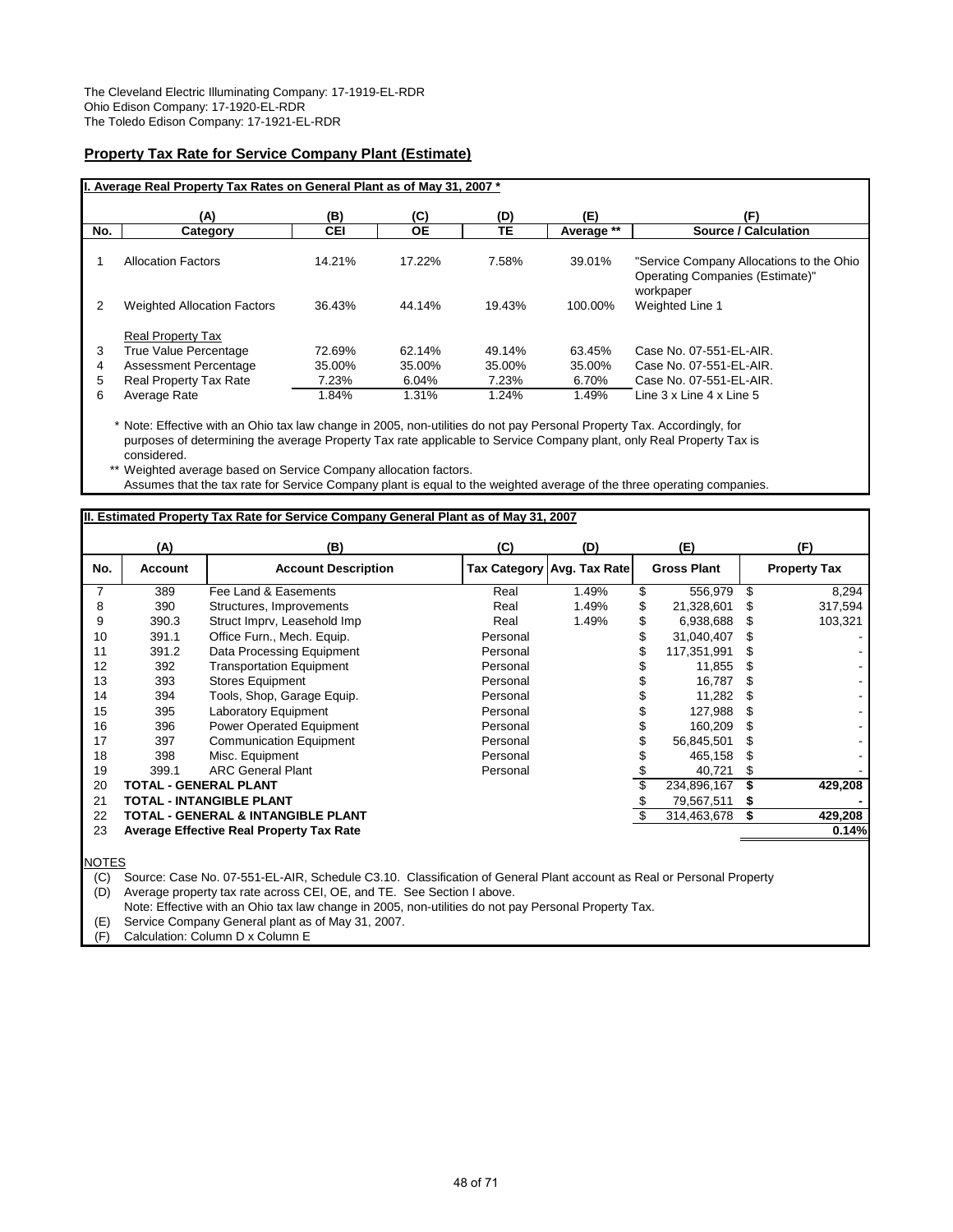#### **Property Tax Rate for Service Company Plant (Estimate)**

|     | IIII. Estimated Average Real Property Tax Rates on General Plant as of November 30, 2017 * |        |           |        |            |                                                                                          |  |  |  |  |  |  |  |  |
|-----|--------------------------------------------------------------------------------------------|--------|-----------|--------|------------|------------------------------------------------------------------------------------------|--|--|--|--|--|--|--|--|
|     | (A)                                                                                        | (B)    | (C)       | (D)    | (E)        | (F)                                                                                      |  |  |  |  |  |  |  |  |
| No. | Category                                                                                   | CEI    | <b>OE</b> | TΕ     | Average ** | Source / Calculation                                                                     |  |  |  |  |  |  |  |  |
| 24  | <b>Allocation Factors</b>                                                                  | 14.21% | 17.22%    | 7.58%  | 39.01%     | "Service Company Allocations to the Ohio<br>Operating Companies (Estimate)"<br>workpaper |  |  |  |  |  |  |  |  |
| 25  | <b>Weighted Allocation Factors</b>                                                         | 36.43% | 44.14%    | 19.43% | 100.00%    | Weighted Line 24                                                                         |  |  |  |  |  |  |  |  |
| 26  | <b>Real Property Tax</b><br>Average Rate                                                   | 1.73%  | 0.94%     | 1.24%  | 1.28%      | Schedule C3.10a2 (Estimate)                                                              |  |  |  |  |  |  |  |  |

\* Note: Effective with an Ohio tax law change in 2005, non-utilities do not pay Personal Property Tax. Accordingly, for purposes of determining the average Property Tax rate applicable to Service Company plant, only Real Property Tax is considered.

\*\* Weighted average based on Service Company allocation factors.

Assumes that the tax rate for Service Company plant is equal to the weighted average of the three operating companies.

#### **IV. Estimated Property Tax Rate for Service Company General Plant as of November 30, 2017**

|     | (A)                   | (B)                                             | (C)      | (D)                        | (E)                |     | (F)                 |
|-----|-----------------------|-------------------------------------------------|----------|----------------------------|--------------------|-----|---------------------|
| No. | Account               | <b>Account Description</b>                      |          | Tax Category Avg. Tax Rate | <b>Gross Plant</b> |     | <b>Property Tax</b> |
| 27  | 389                   | Fee Land & Easements                            | Real     | 1.28%                      | \$<br>230,947      | \$  | 2,961               |
| 28  | 390                   | Structures, Improvements                        | Real     | 1.28%                      | \$<br>48,210,974   |     | 618,142             |
| 29  | 390.3                 | Struct Imprv, Leasehold Imp                     | Real     | 1.28%                      | \$<br>16,450,075   | \$. | 210,916             |
| 30  | 391.1                 | Office Furn., Mech. Equip.                      | Personal |                            | 16,365,126         |     |                     |
| 31  | 391.2                 | Data Processing Equipment                       | Personal |                            | 148,401,565        |     |                     |
| 32  | 392                   | <b>Transportation Equipment</b>                 | Personal |                            | 799.993            |     |                     |
| 33  | 393                   | <b>Stores Equipment</b>                         | Personal |                            | 17,252             | \$. |                     |
| 34  | 394                   | Tools, Shop, Garage Equip.                      | Personal |                            | 194,139            | S   |                     |
| 35  | 395                   | <b>Laboratory Equipment</b>                     | Personal |                            | 106,531            | \$. |                     |
| 36  | 396                   | Power Operated Equipment                        | Personal |                            | 424.994            |     |                     |
| 37  | 397                   | <b>Communication Equipment</b>                  | Personal |                            | 115,653,765        | \$. |                     |
| 38  | 398                   | Misc. Equipment                                 | Personal |                            | 3,135,069          | S   |                     |
| 39  | 399.1                 | <b>ARC General Plant</b>                        | Personal |                            | 40,721             | \$. |                     |
| 40  | TOTAL - GENERAL PLANT |                                                 |          |                            | 350,031,152        |     | 832,019             |
| 41  |                       | <b>TOTAL - INTANGIBLE PLANT</b>                 |          |                            | 359,442,124        | S   |                     |
| 42  |                       | TOTAL - GENERAL & INTANGIBLE PLANT              |          |                            | \$<br>709,473,276  | \$  | 832,019             |
| 43  |                       | <b>Average Effective Real Property Tax Rate</b> |          |                            |                    |     | 0.12%               |
|     |                       |                                                 |          |                            |                    |     |                     |

NOTES

(C) Source: Schedule C3.10 (Estimate). Classification of General Plant account as Real or Personal Property

(D) Weighted average property tax rate across CEI, OE, and TE. See Section III above.

Note: Effective with an Ohio tax law change in 2005, non-utilities do not pay Personal Property Tax.

(E) Estimated Service Company General gross plant balances as of 11/30/2017. Source: The forecast as of September 2017 adjusted to reflect current assumptions and incorporate recommendations from the March 2013, April 2014, April 2015, April 2016, and May 2017 Rider DCR audit reports.

(F) Calculation: Column D x Column E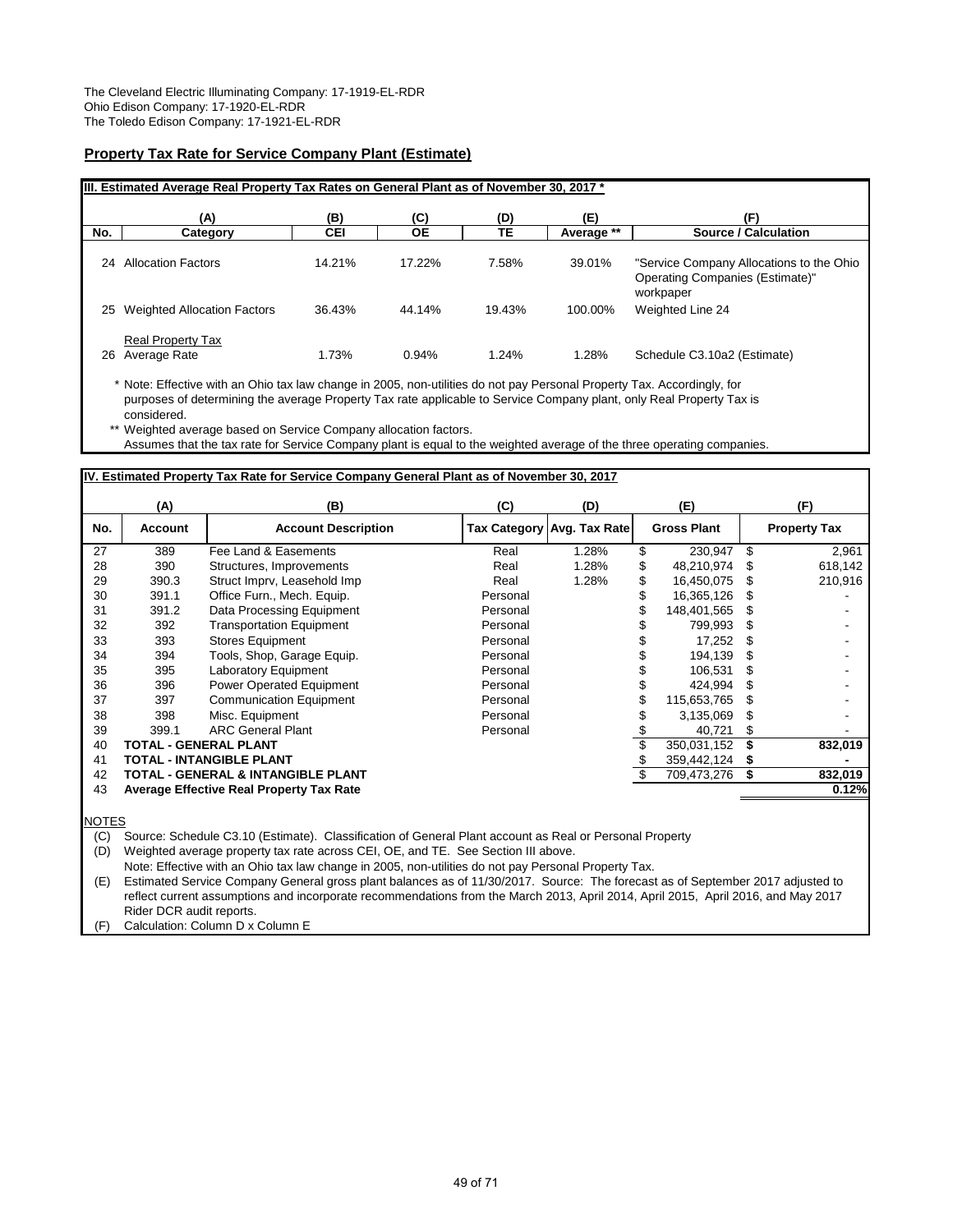#### **Incremental Depreciation and Property Tax Associated with Service Company Plant Case No. 07-551-EL-AIR vs. Estimated 11/30/2017 Balances**

| Line | Category                 |     | Service Co.        |     | CEI               |      | <b>OE</b>         |     | <b>TE</b>         |      | <b>TOTAL</b>    | Source / Notes                               |
|------|--------------------------|-----|--------------------|-----|-------------------|------|-------------------|-----|-------------------|------|-----------------|----------------------------------------------|
|      | <b>Allocation Factor</b> |     |                    |     | 14.21%            |      | 17.22%            |     | 7.58%             |      | 39.01%          | Case No. 07-551-EL-AIR                       |
|      | <b>Total Plant</b>       |     |                    |     |                   |      |                   |     |                   |      |                 |                                              |
|      | Gross Plant              | \$  | 709.473.276        | \$. | 100.816.153       | - \$ | 122.171.298 \$    |     | 53.778.074 \$     |      | 276.765.525     | "Depreciation Rate for Service Company Plant |
|      |                          |     |                    |     |                   |      |                   |     |                   |      |                 | (Estimate)" workpaper, Line 64 x Line 1      |
| 3    | Accum. Reserve           | \$. | $(370,067,349)$ \$ |     | $(52,586,570)$ \$ |      | $(63,725,598)$ \$ |     | $(28,051,105)$ \$ |      | (144, 363, 273) | "Depreciation Rate for Service Company Plant |
|      |                          |     |                    |     |                   |      |                   |     |                   |      |                 | (Estimate)" workpaper, Line 64 x Line 1      |
| 4    | Net Plant                | Æ.  | 339,405,927        | S   | 48.229.582        | S    | 58.445.701        | \$. | 25.726.969        | -S   | 132.402.252     | Line $2 +$ Line $3$                          |
| 5    | Depreciation *           |     | 9.34%              |     | $9.412.720$ \$    |      | 11.406.547 \$     |     | 5.021.001         | - \$ | 25,840,268      | Average Rate x Line 2                        |
| 6    | Property Tax *           |     | 0.12%              |     | 118,230 \$        |      | 143.274 \$        |     | 63,067 \$         |      | 324,571         | Average Rate x Line 2                        |
|      | <b>Total Expenses</b>    |     |                    | ж   | 9,530,950         | \$   | 11,549,821        | \$  | 5,084,068 \$      |      | 26,164,839      |                                              |

\* Effective Depreciation and Property Tax rates based on weighted averages across companies over General and Intangible plant, as of 11/30/2017. See line 64 of the "Depreciation Rate for Service Company Plant (Estimate)" workpaper and line 43 of the "Property Tax Rate for Service Company Plant (Estimate)" workpaper for more details.

|                | II. Estimated Allocated Service Company Plant and Related Expenses as of May 31, 2007 |    |                      |    |                                     |            |                                           |     |                                       |           |                                     |                                                                                         |  |  |
|----------------|---------------------------------------------------------------------------------------|----|----------------------|----|-------------------------------------|------------|-------------------------------------------|-----|---------------------------------------|-----------|-------------------------------------|-----------------------------------------------------------------------------------------|--|--|
| Line           | <b>Rate Base</b>                                                                      |    | Service Co.          |    | <b>CEI</b>                          |            | <b>OE</b>                                 |     | TE.                                   |           | <b>TOTAL</b>                        | Source / Notes                                                                          |  |  |
| 8              | <b>Allocation Factor</b>                                                              |    |                      |    | 14.21%                              |            | 17.22%                                    |     | 7.58%                                 |           | 39.01%                              | Case No. 07-551-EL-AIR                                                                  |  |  |
| 9              | <b>Total Plant</b><br><b>Gross Plant</b>                                              | \$ | 314.463.678          | S  | 44.685.289                          | S          | 54.150.645 \$                             |     | 23.836.347 \$                         |           | 122.672.281                         | "Depreciation Rate for Service Company Plant<br>(Estimate)" workpaper, Line 27 x Line 8 |  |  |
| 10             | Accum, Reserve                                                                        | -S | $(141, 912, 431)$ \$ |    | $(20, 165, 756)$ \$                 |            | $(24, 437, 321)$ \$                       |     | $(10,756,962)$ \$                     |           | (55,360,039)                        | "Depreciation Rate for Service Company Plant<br>(Estimate)" workpaper, Line 27 x Line 8 |  |  |
| 11             | Net Plant                                                                             | S  | 172.551.247          |    | 24.519.532                          | -S         | 29.713.325                                | \$. | 13.079.385                            | \$.       | 67,312,242                          | Line $9 +$ Line 10                                                                      |  |  |
| 12<br>13<br>14 | Depreciation *<br>Property Tax *<br><b>Total Expenses</b>                             |    | 10.68%<br>0.14%      | \$ | 4.772.824<br>60,990 \$<br>4.833.814 | - \$<br>\$ | 5,783,816 \$<br>73,910 \$<br>5,857,726 \$ |     | 2.545.954<br>$32,534$ \$<br>2.578.488 | - \$<br>S | 13.102.594<br>167,434<br>13.270.028 | Average Rate x Line 9<br>Average Rate x Line 9<br>Line $12 +$ Line 13                   |  |  |

\* Effective Depreciation and Property Tax rates based on weighted averages across companies over General and Intangible plant as of 5/31/07. See line 27 of the "Depreciation Rate for Service Company Plant (Estimate)" workpaper and line 23 of the "Property Tax Rate for Service Company Plant (Estimate)" workpaper for more details.

| Line | <b>Rate Base</b>                                                                                                                                                                                                                                    | Service Co. |    | CEI       | <b>OE</b>    | TE           | <b>TOTAL</b> | Source / Notes       |
|------|-----------------------------------------------------------------------------------------------------------------------------------------------------------------------------------------------------------------------------------------------------|-------------|----|-----------|--------------|--------------|--------------|----------------------|
| 15   | Depreciation                                                                                                                                                                                                                                        | $-1.34%$    | S. | 4.639.896 | 5.622.731 \$ | 2.475.047 \$ | 12,737,675   | Line $5 -$ Line $12$ |
|      |                                                                                                                                                                                                                                                     |             |    |           |              |              |              |                      |
| 16   | Property Tax                                                                                                                                                                                                                                        | $-0.02\%$   |    | 57.239 \$ | 69.364 \$    | $30,533$ \$  | 157,137      | Line $6 -$ Line 13   |
| 17   | <b>Total Expenses</b>                                                                                                                                                                                                                               |             |    | 4,697,136 | 5.692.096    | 2.505.580 \$ | 12.894.811   | Line $15 +$ Line 16  |
|      | In Case No. 07-551-EL-AIR, test year operating expenses included allocated depreciation and property tax associated with<br>Service Company plant. This section calculates the difference between the estimated level of these expenses included in |             |    |           |              |              |              |                      |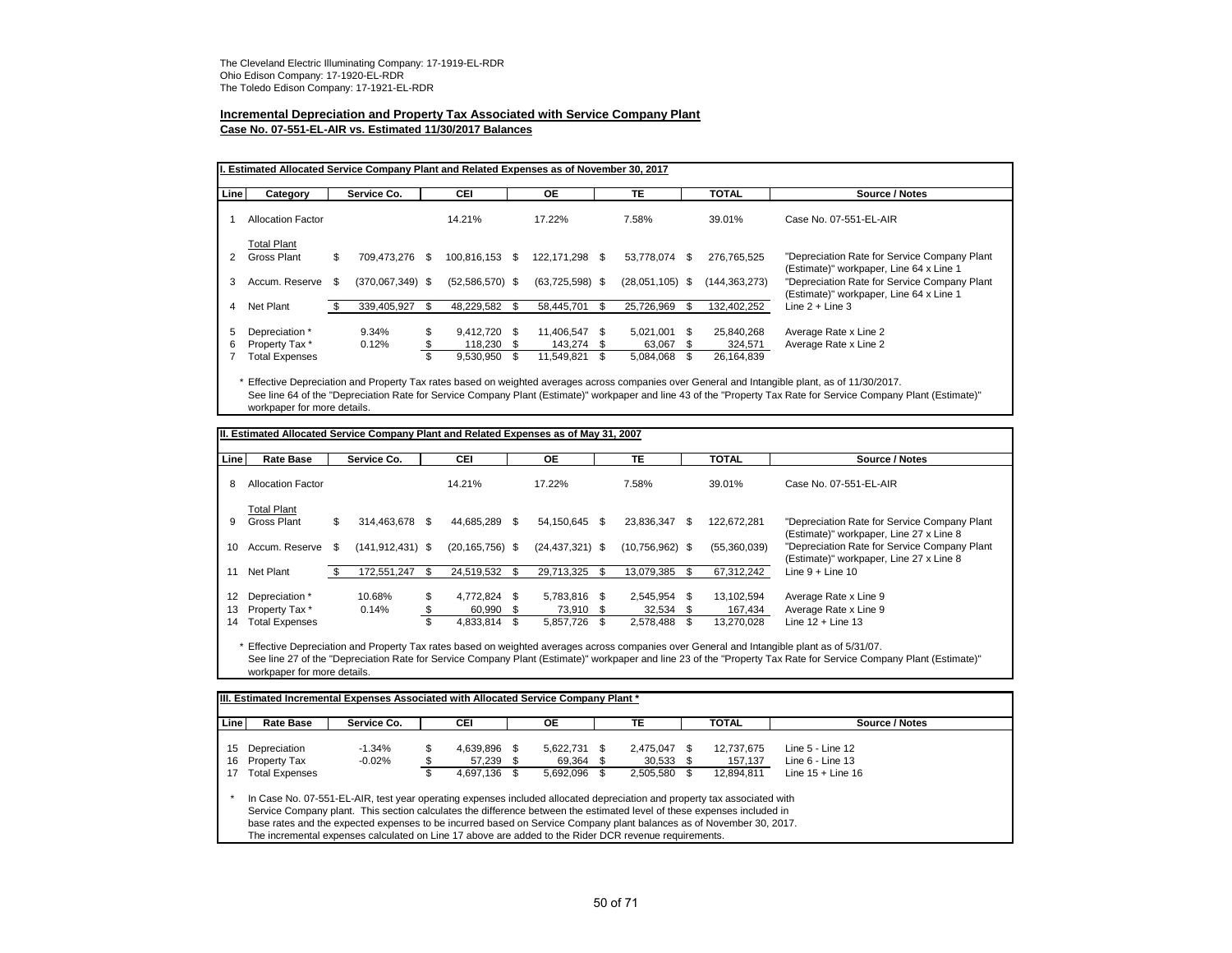#### **Intangible Depreciation Expense Calculation Estimated 11/30/2017 Balances**

#### **NOTE**

The software accounts are amortized over a 7 year period (leading to an accrual rate of 14.29%), and many of these accounts have already been fully amortized. Therefore, applying the 14.29% accrual rate to the Gross Plant (the methodology employed for all other accounts) overstates the "depreciation expense" associated with intangible plant. This workpaper looks at each sub account within intangible plant and calculates the expense by applying the 14.29% to only those sub-accounts that are not fully amortized yet.

| Company<br>(A)                                         | <b>Utility Account</b><br>(B)                                | <b>Function</b><br>(C)               | <b>Gross Plant Nov-17</b><br>(D) |                      | <b>Reserve Nov-17</b><br>(E) | Net Plant Nov-17<br>(F)              | <b>Accrual Rates</b><br>(G) | <b>Depreciation Exp</b><br>(H)    |
|--------------------------------------------------------|--------------------------------------------------------------|--------------------------------------|----------------------------------|----------------------|------------------------------|--------------------------------------|-----------------------------|-----------------------------------|
|                                                        |                                                              |                                      |                                  |                      |                              |                                      |                             |                                   |
| CECO The Illuminating Co.                              | CECO 101/6-303 2002 Software                                 | Intangible Plant                     | 2.966.784 \$<br>$\mathbf{s}$     |                      | 2.966.784 \$                 |                                      | 14.29%                      | \$                                |
| CECO The Illuminating Co.                              | CECO 101/6-303 2003 Software                                 | Intangible Plant                     | 1,307,067<br>s                   | \$                   | 1,307,067                    | \$<br>$\overline{\phantom{a}}$       | 14.29%                      | \$<br>$\sim$                      |
| CECO<br>The Illuminating Co.                           | CECO 101/6-303 2004 Software                                 | Intangible Plant                     | $\mathbb{S}$<br>3,596,344        | $\mathbf{s}$         | 3,596,344 \$                 | $\overline{\phantom{a}}$             | 14.29%                      | \$<br>÷.                          |
| CECO The Illuminating Co.                              | CECO 101/6-303 2005 Software                                 | Intangible Plant                     | \$<br>1,223,045                  | - \$                 | 1,223,045                    | - \$<br>$\overline{\phantom{a}}$     | 14.29%                      | \$<br>٠                           |
| The Illuminating Co.<br>CECO                           | CECO 101/6-303 2006 Software                                 | Intangible Plant                     | $\mathsf{\$}$<br>1,811,961       | $\mathfrak{s}$       | 1,811,961                    | $\mathsf{\$}$<br>$\overline{a}$      | 14.29%                      | $\mathcal{L}^{\mathcal{A}}$<br>\$ |
| The Illuminating Co.<br>CECO                           | CECO 101/6-303 2007 Software                                 | Intangible Plant                     | s<br>5,876,822                   | \$                   | 5,876,822                    | \$                                   | 14.29%                      | s<br>٠                            |
| The Illuminating Co.<br>CECO                           | CECO 101/6-303 2008 Software                                 | Intangible Plant                     | 1,071,225<br>\$                  | $\mathfrak{S}$       | 1,071,225                    | $\mathfrak{L}$                       | 14.29%                      | L.<br>\$                          |
| CECO The Illuminating Co.                              | CECO 101/6-303 2009 Software                                 | Intangible Plant                     | S<br>3,245,233                   | \$                   | 3,245,233                    | \$<br>$\overline{\phantom{a}}$       | 14.29%                      | S<br>٠                            |
| CECO The Illuminating Co.                              | CECO 101/6-303 2010 Software                                 | Intangible Plant                     | 2,808,760<br>$\mathbb{S}$        | \$                   | 2,808,760                    | $\mathfrak{s}$                       | 14.29%                      | \$<br>$\mathcal{L}^{\mathcal{L}}$ |
| CECO The Illuminating Co.<br>CECO The Illuminating Co. | CECO 101/6-303 2011 Software<br>CECO 101/6-303 2012 Software | Intangible Plant                     | 5,819,341<br>s                   | S.<br>$\mathfrak{S}$ | 5,336,044                    | 483.297<br>\$<br>210,562             | 14.29%<br>14.29%            | S<br>483.297<br>109,486           |
| CECO<br>The Illuminating Co.                           | CECO 101/6-303 2013 Software                                 | Intangible Plant<br>Intangible Plant | 766,173<br>\$<br>\$<br>2,200,044 | \$                   | 555,611<br>1,422,756         | \$<br>\$<br>777,288                  | 14.29%                      | \$<br>\$<br>314,386               |
| <b>CECO</b><br>The Illuminating Co.                    | CECO 101/6-303 2014 Software                                 | Intangible Plant                     | \$<br>3,333,580                  | \$                   | 1,415,454                    | \$<br>1,918,126                      | 14.29%                      | \$<br>476,369                     |
| CECO The Illuminating Co.                              | CECO 101/6-303 2015 Software                                 | Intangible Plant                     | \$<br>2,305,770                  | \$                   | 560,238                      | \$<br>1,745,532                      | 14.29%                      | \$<br>329,495                     |
| CECO The Illuminating Co.                              | CECO 101/6-303 2016 Software                                 | Intangible Plant                     | <b>S</b><br>5,077,471            | \$                   | 730,222                      | 4,347,249<br><b>S</b>                | 14.29%                      | \$<br>725,571                     |
| CECO<br>The Illuminating Co.                           | CECO 101/6-303 2017 Software                                 | Intangible Plant                     | s<br>1,308,139                   | -\$                  | 108,175                      | -S<br>1,199,964                      | 14.29%                      | \$<br>186,933                     |
| CECO The Illuminating Co.                              | CECO 101/6-303 FAS109 Dist- Forcast                          | Intangible Plant                     | 2,001,124<br>\$                  | $\mathbf{s}$         | 2,001,124 \$                 |                                      | 3.18%                       | \$                                |
| CECO The Illuminating Co.                              | CECO 101/6-303 FAS109 Transm-FCT                             | Intangible Plant                     | 1,176,339<br>s                   | \$                   | 1,121,241                    | 55,099<br>\$                         | 2.15%                       | 25,291<br>\$                      |
| CECO<br>The Illuminating Co.                           | CECO 101/6-303 Software                                      | Intangible Plant                     | \$<br>2,369,585                  | \$                   | 1,285,888                    | \$<br>1,083,697                      | 14.29%                      | \$<br>338,614                     |
| CECO The Illuminating Co.                              | CECO 101/6-303 Software Evolution                            | Intangible Plant                     | 12,454,403<br>s                  | \$                   | 12,454,403                   | \$                                   | 14.29%                      | S                                 |
|                                                        |                                                              | <b>Total</b>                         | 62,719,209                       | -S                   | 50,898,396                   | 11,820,813<br>S.                     |                             | 2,989,441<br>S                    |
| OECO Ohio Edison Co.                                   | OECO 101/6-301 Organization                                  | Intangible Plant                     | \$                               | $\mathfrak{L}$       |                              | $\mathfrak{L}$                       | 0.00%                       | \$                                |
| OECO Ohio Edison Co.                                   | OECO 101/6-303 2002 Software                                 | Intangible Plant                     | \$<br>3,690,067                  | \$                   | 3,690,067                    | \$                                   | 14.29%                      | \$<br>٠                           |
| OECO Ohio Edison Co.                                   | OECO 101/6-303 2003 Software                                 | Intangible Plant                     | \$<br>17,568,726                 | $\mathfrak{L}$       | 17,568,726                   | \$<br>÷.                             | 14.29%                      | ¥.<br>\$                          |
| OECO Ohio Edison Co.                                   | OECO 101/6-303 2004 Software                                 | Intangible Plant                     | 4,524,343<br>s                   | \$                   | 4,524,343                    | \$<br>$\overline{\phantom{a}}$       | 14.29%                      | \$<br>٠                           |
| OECO Ohio Edison Co.                                   | OECO 101/6-303 2005 Software                                 | Intangible Plant                     | $\mathbb{S}$<br>1,469,370        | $\mathfrak{s}$       | 1,469,370                    | \$<br>$\overline{\phantom{a}}$       | 14.29%                      | \$<br>÷.                          |
| OECO Ohio Edison Co.                                   | OECO 101/6-303 2006 Software                                 | Intangible Plant                     | \$<br>2,754,124                  | \$                   | 2,754,124                    | \$<br>$\overline{a}$                 | 14.29%                      | \$<br>$\overline{\phantom{a}}$    |
| OECO Ohio Edison Co.                                   | OECO 101/6-303 2007 Software                                 | Intangible Plant                     | $\mathbb{S}$<br>7,208,211        | $\mathbf{s}$         | 7,208,211                    | $\mathfrak{S}$<br>ä,                 | 14.29%                      | \$<br>÷.                          |
| OECO Ohio Edison Co.                                   | OECO 101/6-303 2008 Software                                 | Intangible Plant                     | \$<br>1,343,335                  | \$                   | 1,343,335                    | - \$<br>$\overline{a}$               | 14.29%                      | S<br>$\overline{a}$               |
| OECO Ohio Edison Co.                                   | OECO 101/6-303 2009 Software                                 | Intangible Plant                     | \$<br>4,181,304                  | $\mathfrak{s}$       | 4,181,304                    | $\mathfrak{s}$<br>$\overline{a}$     | 14.29%                      | a.<br>S                           |
| OECO Ohio Edison Co.                                   | OECO 101/6-303 2010 Software                                 | Intangible Plant                     | s<br>3,293,501                   | \$                   | 3,293,501                    | \$                                   | 14.29%                      | \$                                |
| OECO Ohio Edison Co.                                   | OECO 101/6-303 2011 Software<br>OECO 101/6-303 2012 Software | Intangible Plant                     | 8,201,370<br>$\mathbb{S}$        | $\mathfrak{s}$       | 7,480,188                    | $\mathbf{\$}$<br>721,183<br>225,851  | 14.29%                      | \$<br>721,183<br>\$               |
| OECO Ohio Edison Co.<br>OECO Ohio Edison Co.           | OECO 101/6-303 2013 Software                                 | Intangible Plant<br>Intangible Plant | \$<br>963,533<br>\$<br>5,907,882 | \$<br>$\mathbf{s}$   | 737,682<br>3,406,030         | \$<br>$\mathfrak{s}$<br>2,501,852    | 14.29%<br>14.29%            | 137,689<br>844,236<br>\$          |
| OECO Ohio Edison Co.                                   | OECO 101/6-303 2014 Software                                 | Intangible Plant                     | s<br>5,606,259                   | \$                   | 2,418,113                    | 3,188,146<br>\$                      | 14.29%                      | \$<br>801,134                     |
| OECO Ohio Edison Co.                                   | OECO 101/6-303 2015 Software                                 | Intangible Plant                     | \$<br>6,461,075                  | $\mathfrak{s}$       | 1,375,273                    | 5,085,802<br>\$                      | 14.29%                      | 923,288<br>S                      |
| OECO Ohio Edison Co.                                   | OECO 101/6-303 2016 Software                                 | Intangible Plant                     | 6,022,885<br>s                   | \$                   | 927.603                      | 5,095,282<br>\$                      | 14.29%                      | S<br>860.670                      |
| OECO Ohio Edison Co.                                   | OECO 101/6-303 2017 Software                                 | Intangible Plant                     | 2,175,433<br>\$                  | $\mathfrak{s}$       | 182,880                      | $\mathbf{s}$<br>1,992,552            | 14.29%                      | \$<br>310,869                     |
| OECO Ohio Edison Co.                                   | OECO 101/6-303 FAS109 Dist Land                              | Intangible Plant                     | s<br>35,276                      | \$                   | $(1,806)$ \$                 | 37,082                               | 2.89%                       | \$<br>$\overline{\phantom{a}}$    |
| OECO Ohio Edison Co.                                   | OECO 101/6-303 FAS109 Distribution                           | Intangible Plant                     | \$<br>1,495,847                  | $\mathfrak{s}$       | 1,501,118 \$                 | (5, 271)                             | 2.89%                       | \$<br>$\sim$                      |
| OECO Ohio Edison Co.                                   | OECO 101/6-303 FAS109 General Lan                            | Intangible Plant                     | \$<br>7,778                      | <b>S</b>             |                              | \$<br>7,778                          | 3.87%                       | S<br>$\overline{a}$               |
| OECO Ohio Edison Co.                                   | OECO 101/6-303 FAS109 General Plt                            | Intangible Plant                     | 191,313<br>\$                    | $\mathfrak{S}$       | 189,344                      | \$<br>1,969                          | 3.87%                       | 1,969<br>\$                       |
| OECO Ohio Edison Co.                                   | OECO 101/6-303 FAS109 Trans Land                             | Intangible Plant                     | 1,326,229<br>\$                  | \$                   |                              | \$<br>1,326,229                      | 2.33%                       | \$                                |
| OECO Ohio Edison Co.                                   | OECO 101/6-303 FAS109 Transmissio                            | Intangible Plant                     | 697,049<br>\$                    | -S                   | 697,049                      | $\mathfrak{s}$                       | 2.33%                       | ÷.<br>\$                          |
| OECO Ohio Edison Co.                                   | OECO 101/6-303 Intangibles                                   | Intangible Plant                     | \$<br>5,038,005                  | \$                   | 2,092,315                    | 2,945,691<br>\$                      | 14.29%                      | 719,931<br>\$                     |
|                                                        |                                                              | Tota                                 | 90.162.916                       |                      | 67.038.771                   | 23.124.145                           |                             | 5.320.969                         |
| TECO Toledo Edison Co.                                 | TECO 101/6-303 2002 Software                                 | Intangible Plant                     | 1,708,412<br>\$                  | $\mathfrak{s}$       | 1,708,412                    | \$                                   | 14.29%                      | \$                                |
| TECO Toledo Edison Co.                                 | TECO 101/6-303 2003 Software                                 | Intangible Plant                     | s<br>7,478,386                   | \$                   | 7,478,386                    | \$                                   | 14.29%                      | \$                                |
| TECO Toledo Edison Co.                                 | TECO 101/6-303 2004 Software                                 | Intangible Plant                     | 862,457<br>\$                    | $\mathsf{\$}$        | 862,457                      | $\mathfrak{S}$<br>L,                 | 14.29%                      | \$<br>ä,                          |
| TECO Toledo Edison Co.                                 | TECO 101/6-303 2005 Software                                 | Intangible Plant                     | 699,602<br>s                     | \$                   | 699,602                      | \$<br>$\overline{\phantom{a}}$       | 14.29%                      | \$<br>$\overline{\phantom{a}}$    |
| TECO Toledo Edison Co.                                 | TECO 101/6-303 2006 Software                                 | Intangible Plant                     | <b>S</b><br>834,729 \$           |                      | 834,729                      | <b>S</b><br>$\overline{\phantom{a}}$ | 14.29%                      | \$<br>÷.                          |
| TECO Toledo Edison Co.                                 | TECO 101/6-303 2007 Software                                 | Intangible Plant                     | 3,182,778<br>S                   | -\$                  | 3,182,778                    | \$<br>$\overline{\phantom{a}}$<br>÷. | 14.29%                      | \$<br>٠<br>÷.                     |
| TECO Toledo Edison Co.<br>TECO Toledo Edison Co.       | TECO 101/6-303 2008 Software<br>TECO 101/6-303 2009 Software | Intangible Plant<br>Intangible Plant | 578,266<br>\$<br>1,878,487<br>s  | $\mathfrak{s}$<br>\$ | 578,266<br>1,878,487         | $\mathfrak{s}$<br>\$                 | 14.29%<br>14.29%            | S<br>S                            |
| TECO Toledo Edison Co.                                 | TECO 101/6-303 2010 Software                                 | Intangible Plant                     | 1,456,633<br>\$                  | $\mathfrak{S}$       | 1,456,633                    | $\mathfrak{s}$<br>÷.                 | 14.29%                      | a.<br>\$                          |
| TECO Toledo Edison Co.                                 | TECO 101/6-303 2011 Software                                 | Intangible Plant                     | 2,259,874<br>s                   | \$                   | 2,071,941                    | 187,933<br>\$                        | 14.29%                      | \$<br>187,933                     |
| TECO Toledo Edison Co.                                 | TECO 101/6-303 2012 Software                                 | Intangible Plant                     | 554,860<br>-S                    | -\$                  | 396,338                      | 158,522<br>- \$                      | 14.29%                      | \$<br>79,289                      |
| TECO Toledo Edison Co.                                 | TECO 101/6-303 2013 Software                                 | Intangible Plant                     | 1,576,108<br>s                   | \$                   | 883,679                      | 692,429<br>\$                        | 14.29%                      | \$<br>225,226                     |
| TECO Toledo Edison Co.                                 | TECO 101/6-303 2014 Software                                 | Intangible Plant                     | 1,961,451<br>\$                  | $\mathfrak{S}$       | 911,889                      | \$<br>1,049,562                      | 14.29%                      | 280,291<br>\$                     |
| TECO Toledo Edison Co.                                 | TECO 101/6-303 2015 Software                                 | Intangible Plant                     | \$<br>1,059,804                  | \$                   | 251,423                      | \$<br>808,382                        | 14.29%                      | \$<br>151,446                     |
| TECO Toledo Edison Co.                                 | TECO 101/6-303 2016 Software                                 | Intangible Plant                     | \$<br>1,934,770                  | $\mathfrak{s}$       | 311,614                      | \$<br>1,623,156                      | 14.29%                      | \$<br>276,479                     |
| TECO Toledo Edison Co.                                 | TECO 101/6-303 2017 Software                                 | Intangible Plant                     | 350,285<br>s                     | \$                   | 28,348                       | \$<br>321,937                        | 14.29%                      | \$<br>50,056                      |
| TECO Toledo Edison Co.                                 | TECO 101/6-303 FAS109 Distribution                           | Intangible Plant                     | 240,087<br>\$                    | $\mathfrak{s}$       | 240,085                      | <b>S</b><br>$\overline{2}$           | 3.10%                       | \$<br>$\overline{2}$              |
| TECO Toledo Edison Co.                                 | TECO 101/6-303 FAS109 Transmission                           | Intangible Plant                     | s<br>54,210                      | - \$                 | 51,854                       | - \$<br>2,356                        | 2.37%                       | 1,285<br>\$                       |
| TECO Toledo Edison Co.                                 | TECO 101/6-303 Software                                      | Intangible Plant                     | 940,596<br>\$                    | $\mathbf{s}$         | 328,054                      | <b>S</b><br>612.542                  | 14.29%                      | \$<br>134,411                     |
|                                                        |                                                              | Total                                | 29,611,794                       |                      | 24, 154, 975                 | 5,456,819<br>$\mathfrak{S}$          |                             | 1,386,418                         |

NOTES (D) - (F) Source: The forecast as of September 2017 adjusted to reflect current assumptions and incorporate recommendations from the March 2013, April 2014, April 2015, April 2016, and May 2017 Rider DCR audit reports.

(G) Source: Case No. 07-551-EL-AIR

(H) Accrual rate only applies to the (non-land) gross plant of those accounts that are not fully amortized.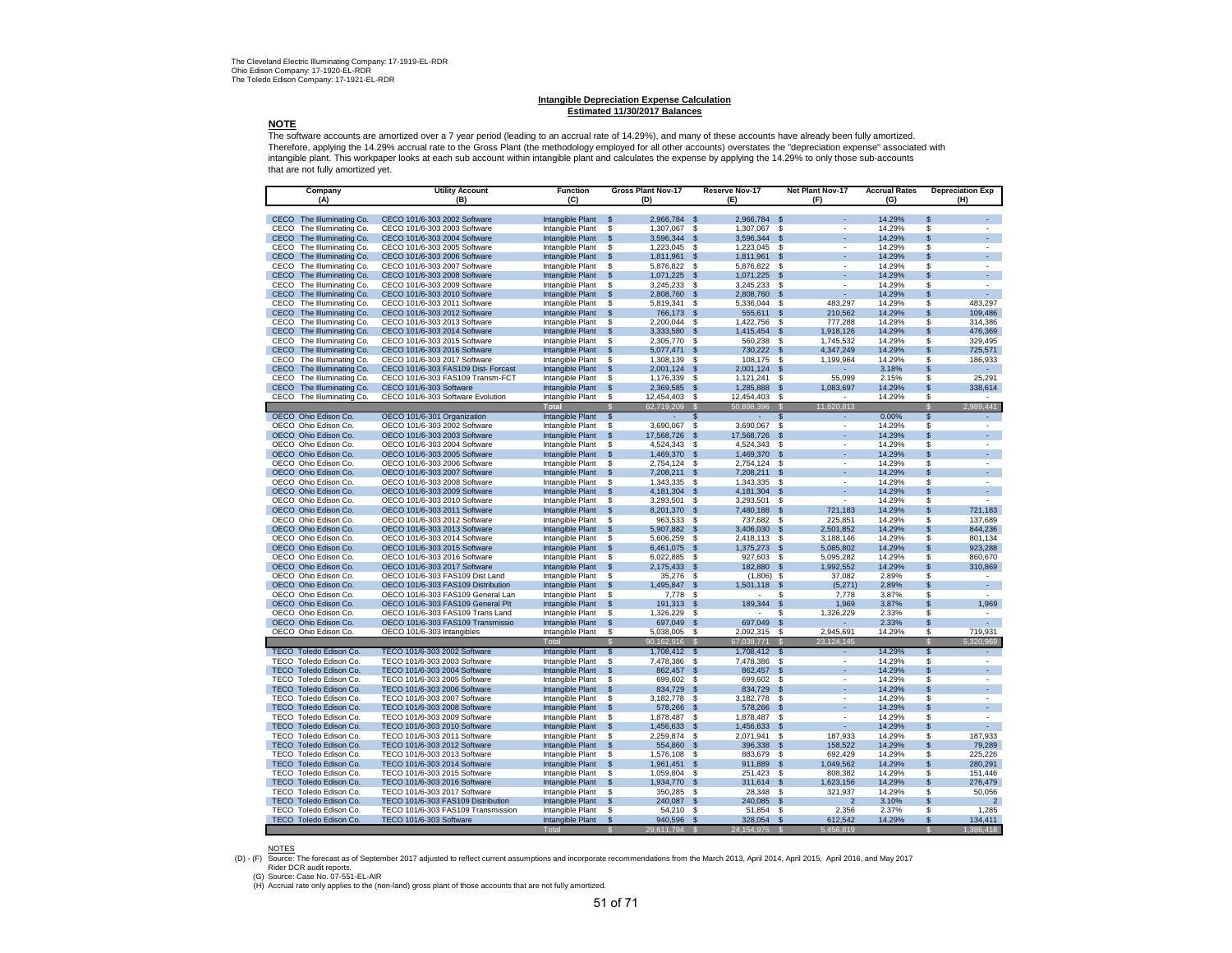#### I. Annual Revenue Requirement For December 2017 - February 2018 Rider DCR Rates

|     | (A)          | (B)               |
|-----|--------------|-------------------|
|     | Company      | Rev Reg           |
|     |              | 11/30/2017        |
| (1) | CEI          | \$<br>120,914,602 |
| (2) | OΕ           | \$<br>124,861,737 |
| (3) | TF           | \$<br>30,161,714  |
| (4) | <b>TOTAL</b> | \$<br>275.938.053 |

NOTES

(B) Annual Revenue Requirement based on estimated 11/30/2017 Rate Base

II. Quarterly Revenue Requirement Additions

| (A)                                                                                                       | (B)                  | (C)             | (D) |            |  |  |
|-----------------------------------------------------------------------------------------------------------|----------------------|-----------------|-----|------------|--|--|
| <b>Description</b>                                                                                        | CEI                  | <b>OE</b>       |     | TE         |  |  |
| September -<br>November 2017<br>Reconciliation<br>Amount Adjusted<br>for December 2017<br>- February 2018 | \$<br>$(127,300)$ \$ | $(215, 613)$ \$ |     | (393, 541) |  |  |
| Total Reconciliation   \$                                                                                 | (127, 300)           | (215, 613)      |     | (393, 541) |  |  |

SOURCES<br>Line 1:

Source:& "Quarterly Revenue Requirement Additions: Calculation of September - November 2017 Reconciliation Amount Adjusted for December 2017 - February 2018" workpaper Section III Col.G

Line 4: Calculation: Line 1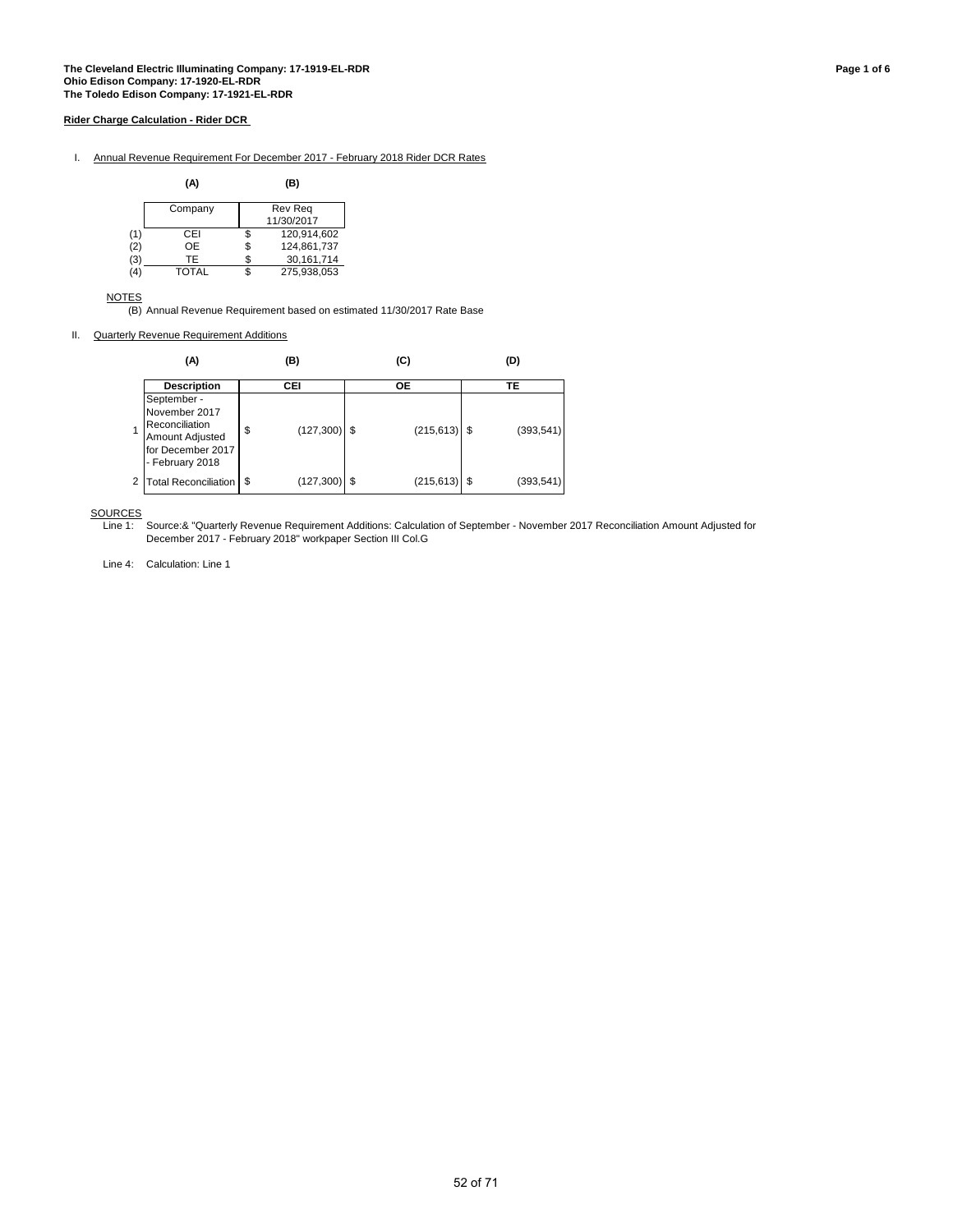### III. Allocation of Total DCR Revenue Requirement to RS and Non-RS (Based on Sales)

|            | (A)          | (C)<br>(B)<br>(D) |                                 |         |    |                   | (F) |                        |  |
|------------|--------------|-------------------|---------------------------------|---------|----|-------------------|-----|------------------------|--|
|            |              | Rate              | <b>Annual KWH Sales</b>         |         |    | <b>Annual Rev</b> |     | Quarterly              |  |
|            | Company      | Schedule          | Total                           | % Total |    | Reg Allocations   |     | Reconciliation         |  |
|            | CEI          | <b>RS</b>         |                                 | 34.20%  | \$ | 41,349,077        | \$  |                        |  |
| (1)<br>(2) |              | GS, GP, GSU       | 5,466,074,778<br>10,518,036,529 | 65.80%  | \$ | 79,565,524        | \$  | (43, 533)<br>(83, 767) |  |
| (3)        |              |                   | 15,984,111,307                  | 100.00% | \$ | 120,914,602       | \$  | (127, 300)             |  |
|            |              |                   |                                 |         |    |                   |     |                        |  |
| (4)        | <b>OE</b>    | <b>RS</b>         | 9,043,172,738                   | 47.69%  | \$ | 59,543,747        | \$  | (102, 821)             |  |
| (5)        |              | GS, GP, GSU       | 9,920,132,793                   | 52.31%  | \$ | 65,317,991        | \$  | (112, 792)             |  |
| (6)        |              |                   | 18,963,305,531                  | 100.00% | \$ | 124,861,737       | \$  | (215, 613)             |  |
| (7)        | TE           | <b>RS</b>         | 2,481,676,990                   | 44.78%  | \$ | 13,506,572        | \$  | (176, 230)             |  |
| (8)        |              | GS, GP, GSU       | 3,060,190,319                   | 55.22%  | \$ | 16,655,142        | \$  | (217, 311)             |  |
| (9)        |              |                   | 5,541,867,309                   | 100.00% | \$ | 30,161,714        | \$  | (393, 541)             |  |
|            |              |                   |                                 |         |    |                   |     |                        |  |
| (10)       | OH           | <b>RS</b>         | 16,990,924,506                  | 41.96%  | \$ | 114,399,396       | \$  | (322, 584)             |  |
| (11)       | <b>TOTAL</b> | GS, GP, GSU       | 23,498,359,641                  | 58.04%  | \$ | 161,538,657       | \$  | (413, 871)             |  |
| (12)       |              |                   | 40,489,284,147                  | 100.00% | \$ | 275,938,053       | \$  | (736, 454)             |  |

**NOTES** 

(C) Source: Forecast for December 2017 - November 2018 (All forecasted numbers associated with the forecast as of September 2017)

(D) Calculation: Individual Rate Schedule Total / Total for RS, GS, GP, GSU

(E) Calculation: Annual Rider DCR Revenue Requirement from Section I, Column B x Column D

(F) Calculation: Quarterly Reconciliation from Section II, Line 4 x Column D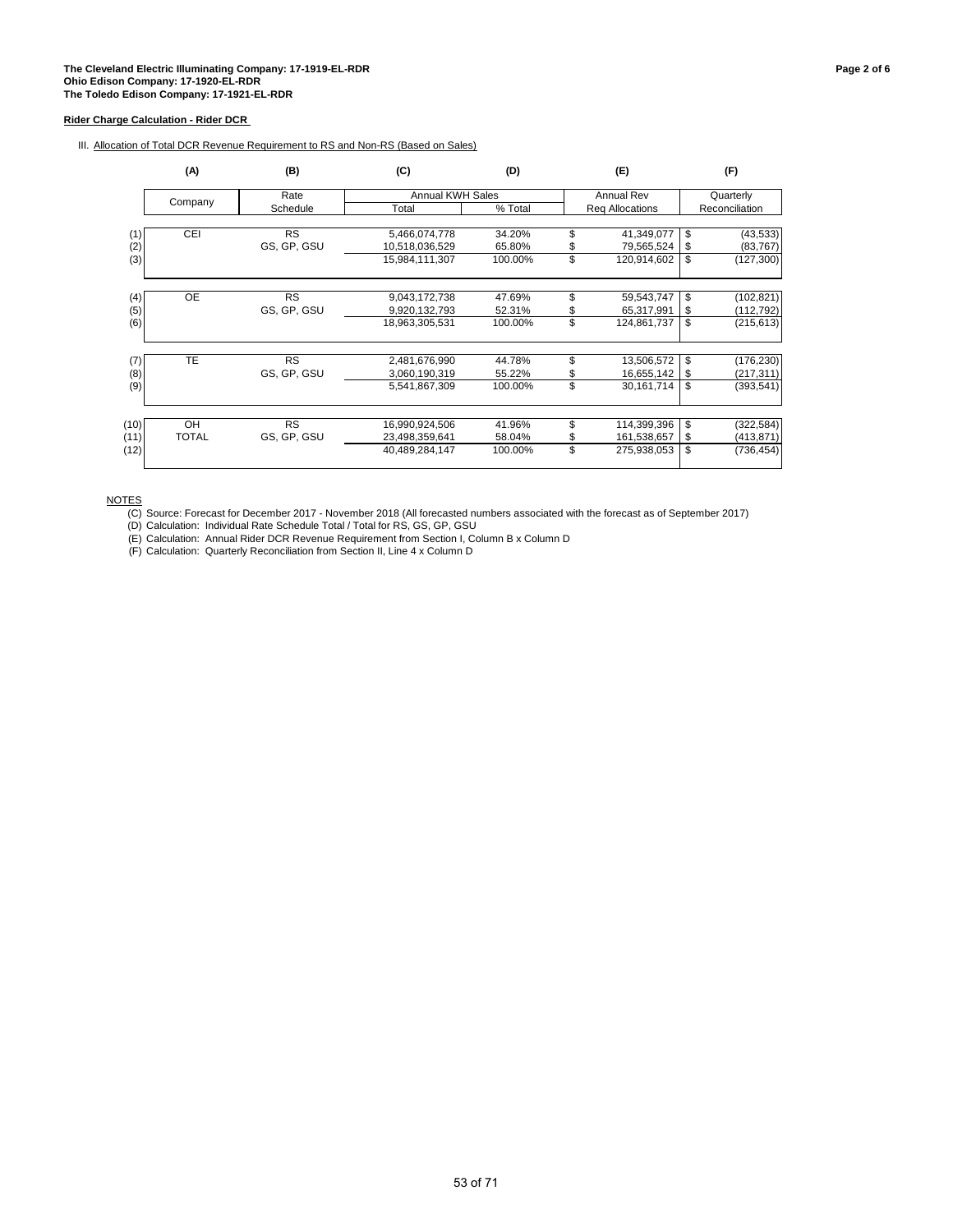### IV. Allocation of DCR Revenue Requirement Amongst Non-RS Schedules

|      | (A)             | (B)        | (C)                          | (D)                           | (E)                |    | (F)               |                          | (G)            |
|------|-----------------|------------|------------------------------|-------------------------------|--------------------|----|-------------------|--------------------------|----------------|
|      |                 | Rate       |                              | <b>Stipulation Allocation</b> |                    |    | <b>Annual Rev</b> |                          | Quarterly      |
|      | Company         | Schedule   | % of Total                   | % of Non-RS                   | <b>DCR Jurisd.</b> |    | Req Allocations   |                          | Reconciliation |
|      |                 |            |                              |                               |                    |    |                   |                          |                |
| (1)  | CEI             | RS         | 47.55%                       | 0.00%                         | 0.00%              | \$ |                   | \$                       |                |
| (2)  |                 | GS         | 42.23%                       | 80.52%                        | 90.02%             | \$ | 71,623,611        | \$                       | (75, 406)      |
| (3)  |                 | GP         | 0.63%                        | 1.19%                         | 1.33%              | \$ | 1,061,362         | \$                       | (1, 117)       |
| (4)  |                 | GSU        | 4.06%                        | 7.74%                         | 8.65%              |    | 6,880,551         | \$                       | (7, 244)       |
| (5)  |                 | GT         | 0.18%                        | 0.35%                         | 0.00%              |    |                   | \$                       |                |
| (6)  |                 | <b>STL</b> | 3.53%                        | 6.73%                         | 0.00%              | \$ |                   | \$                       |                |
| (7)  |                 | POL        | 1.79%                        | 3.41%                         | 0.00%              | \$ |                   | \$                       |                |
| (8)  |                 | <b>TRF</b> | 0.03%                        | 0.06%                         | 0.00%              | \$ |                   | \$                       |                |
| (9)  |                 |            | 100.00%                      | 100.00%                       | 100.00%            | \$ | 79,565,524        | \$                       | (83, 767)      |
| (10) |                 |            | Subtotal (GT, STL, POL, TRF) | 10.55%                        |                    |    |                   |                          |                |
| (11) | $\overline{OE}$ | RS         | 62.45%                       | 0.00%                         | 0.00%              | \$ |                   | \$                       |                |
| (12) |                 | GS         | 27.10%                       | 72.17%                        | 81.75%             | \$ | 53,399,393        | \$                       | (92, 211)      |
|      |                 | GP         | 5.20%                        | 13.85%                        | 15.69%             |    | 10,247,957        |                          | (17,696)       |
| (13) |                 | GSU        | 0.85%                        | 2.26%                         | 2.56%              |    |                   | \$                       |                |
| (14) |                 | GT         | 2.19%                        |                               | 0.00%              | \$ | 1,670,641         | \$<br>\$                 | (2,885)        |
| (15) |                 | <b>STL</b> | 1.39%                        | 5.84%<br>3.70%                | 0.00%              |    |                   |                          |                |
| (16) |                 | POL        | 0.76%                        | 2.02%                         |                    | \$ |                   | \$                       |                |
| (17) |                 |            |                              |                               | 0.00%              | \$ |                   | \$                       |                |
| (18) |                 | <b>TRF</b> | 0.06%                        | 0.16%                         | 0.00%              | \$ |                   | \$                       |                |
| (19) |                 |            | 100.00%                      | 100.00%                       | 100.00%            | \$ | 65,317,991        | \$                       | (112, 792)     |
| (20) |                 |            | Subtotal (GT, STL, POL, TRF) | 11.72%                        |                    |    |                   |                          |                |
| (21) | <b>TE</b>       | RS         | 57.93%                       | 0.00%                         | 0.00%              | \$ |                   | \$                       |                |
| (22) |                 | GS         | 32.13%                       | 76.36%                        | 86.74%             | \$ | 14,446,629        | \$                       | (188, 495)     |
| (23) |                 | GP         | 4.80%                        | 11.42%                        | 12.97%             | S  | 2,160,691         | \$                       | (28, 192)      |
| (24) |                 | GSU        | 0.11%                        | 0.25%                         | 0.29%              | \$ | 47,822            | \$                       | (624)          |
| (25) |                 | GT         | 1.38%                        | 3.29%                         | 0.00%              |    |                   | \$                       |                |
| (26) |                 | STL        | 2.91%                        | 6.92%                         | 0.00%              | \$ |                   | \$                       |                |
| (27) |                 | POL        | 0.69%                        | 1.64%                         | 0.00%              | \$ |                   | \$                       |                |
| (28) |                 | <b>TRF</b> | 0.05%                        | 0.12%                         | 0.00%              | \$ |                   | \$                       |                |
| (29) |                 |            | 100.00%                      | 100.00%                       | 100.00%            | \$ | 16,655,142        | $\overline{\mathcal{S}}$ | (217, 311)     |
| (30) |                 |            | Subtotal (GT, STL, POL, TRF) | 11.96%                        |                    |    |                   |                          |                |

NOTES

(D) Calculation: Individual Non-RS Rate Schedule Total from Column C / (1 - RS Total from Column C).

(E) Besides customers taking service under Rate Schedule RS, Rider DCR is only applicable to customers taking service under Rate Calculation: ((Column D) / Sum of GS, GP, GSU from Column D) Schedules GS, GP, and GSU. Thus, the portion of the distribution rate increase allocated to Rate Schedules GT, STL, POL, and TRF per the Stipulation in Case No. 07-551-EL-AIR needs to be re-allocated across Rate Schedules GS, GP and GSU.

(F) Calculation: Total Annual DCR Revenue Requirement Allocated to Non-RS customers from Section III x Column E.

(G) Calculation: Quarterly Reconciliation Allocated to Non-RS customers from Section III x Column E.

<sup>(</sup>C) Source: Stipulation in Case No. 07-551-EL-AIR.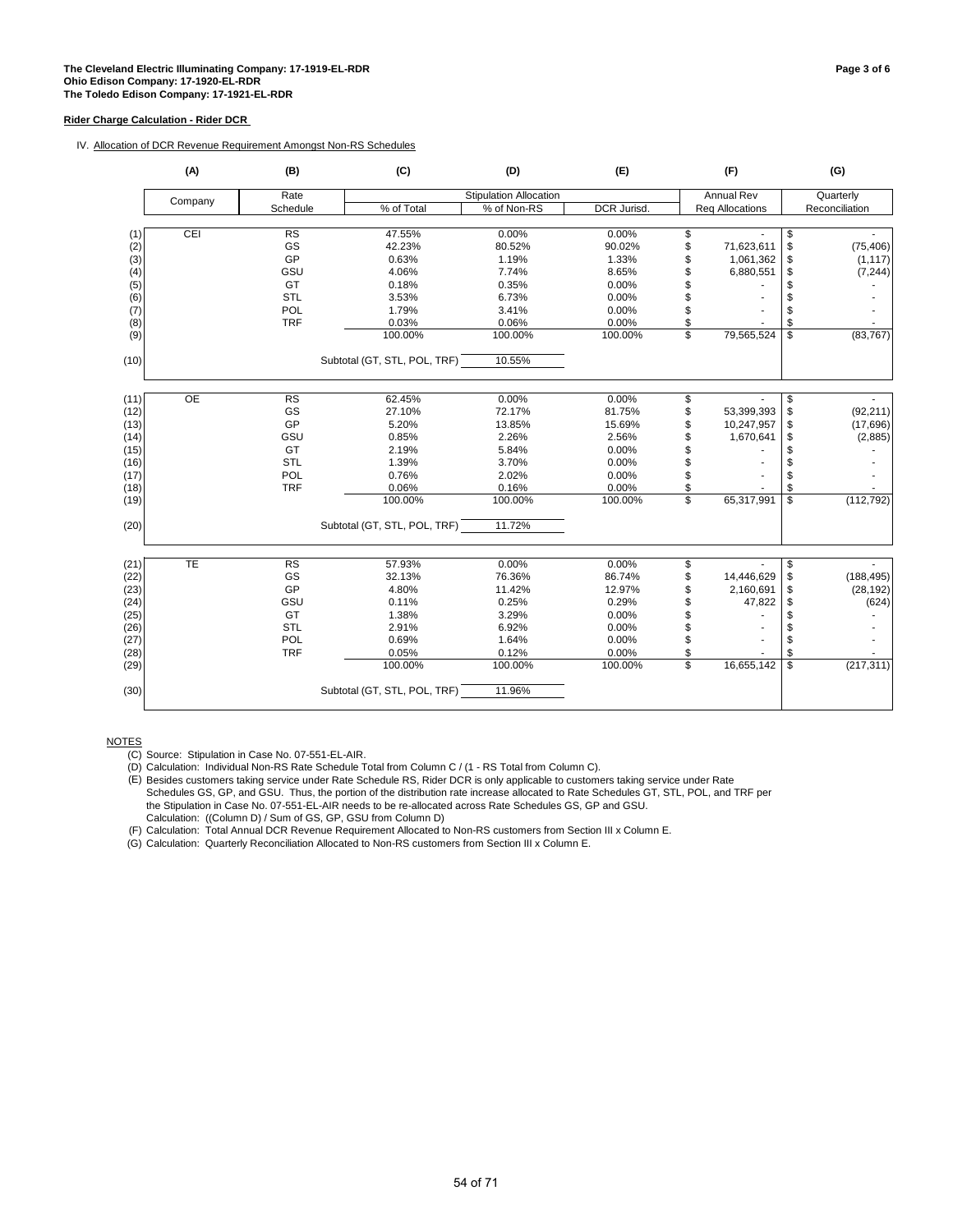V. Rider DCR Charge Calculation - Annual Revenue Requirement - Rate RS

|     | (A)     | (B)       | (C)               | (D)              |                   | (E)            |  |
|-----|---------|-----------|-------------------|------------------|-------------------|----------------|--|
|     | Company | Rate      | Annual            | Annual           |                   | Annual Rev Reg |  |
|     |         | Schedule  | Revenue Reg       | <b>KWH Sales</b> | Charge (\$ / KWH) |                |  |
| (1) | CEI     | <b>RS</b> | 41.349.077        | 5,466,074,778    | \$                | 0.007565       |  |
| (2) | OE      | <b>RS</b> | \$<br>59,543,747  | 9,043,172,738    | S                 | 0.006584       |  |
| (3) | TЕ      | <b>RS</b> | 13.506.572        | 2,481,676,990    | \$.               | 0.005443       |  |
| (4) |         |           | \$<br>114,399,396 | 16.990.924.506   |                   |                |  |

NOTES

(C) Source: Section III, Column E.

(D) Source: Forecast for December 2017 - November 2018 (All forecasted numbers associated with the forecast as of September 2017) (E) Calculation: Column C / Column D.

VI. Rider DCR Charge Calculation - Annual Revenue Requirement - Rate GS, Rate GP, Rate GSU

|      | (A)       | (B)      | (C)              | (D)                         |      | (E)                     |  |
|------|-----------|----------|------------------|-----------------------------|------|-------------------------|--|
|      | Company   | Rate     | Annual           | <b>Annual Billing Units</b> |      | Annual Rev Reg Charge   |  |
|      |           | Schedule | Revenue Reg      | (kW / kVa)                  |      | $($ /$ kW or $$ /$ kVa) |  |
|      |           |          |                  |                             |      |                         |  |
| (1)  | CEI       | GS       | 71,623,611       | 20,833,254                  | \$   | 3.4379 per kW           |  |
| (2)  |           | GP       | 1,061,362        | 901,278                     | S    | 1.1776 per kW           |  |
| (3)  |           | GSU      | 6,880,551        | 8,208,383                   | - \$ | 0.8382 per kW           |  |
| (4)  |           |          | \$<br>79,565,524 |                             |      |                         |  |
|      |           |          |                  |                             |      |                         |  |
| (5)  | <b>OE</b> | GS       | 53,399,393       | 23,978,682                  | \$   | 2.2270 per kW           |  |
| (6)  |           | GP       | 10,247,957       | 6,320,336                   | - \$ | 1.6214 per kW           |  |
| (7)  |           | GSU      | \$<br>1,670,641  | 2,474,313 \$                |      | 0.6752 per kVa          |  |
| (8)  |           |          | \$<br>65,317,991 |                             |      |                         |  |
|      |           |          |                  |                             |      |                         |  |
| (9)  | <b>TE</b> | GS       | 14,446,629       | 6,877,983                   | \$   | 2.1004 per kW           |  |
| (10) |           | GP       | 2,160,691        | 2,599,477                   | S    | 0.8312 per kW           |  |
| (11) |           | GSU      | \$<br>47,822     | 217,644                     | \$   | 0.2197 per kVa          |  |
| (12) |           |          | 16,655,142       |                             |      |                         |  |

**NOTES** 

(C) Source: Section IV, Column F.

(D) Source: Forecast for December 2017 - November 2018 (All forecasted numbers associated with the forecast as of September 2017)

(E) Calculation: Column C / Column D.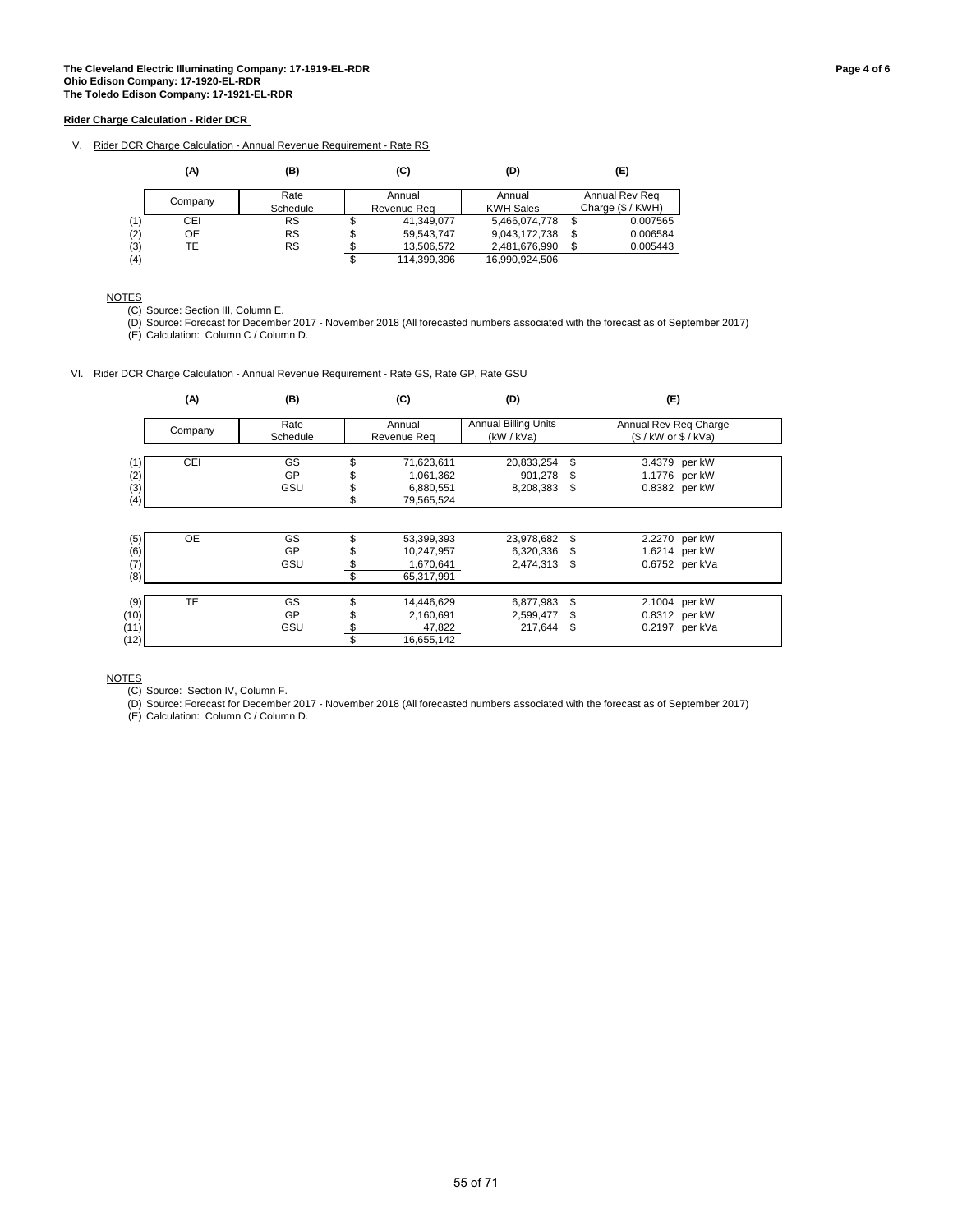### VII. Rider DCR Charge Calculation - Quarterly Reconciliation - Rate RS

|     | (A)     | (B)       |             | (C)        |  | (D)              | (E)            |
|-----|---------|-----------|-------------|------------|--|------------------|----------------|
|     | Company | Rate      |             | Quarterly  |  | Quarterly        | Reconciliation |
|     |         | Schedule  | Revenue Rea |            |  | <b>KWH Sales</b> | (S/KWH)        |
| (1) | CEI     | <b>RS</b> | S           | (43, 533)  |  | 1,546,208,811    | (0.000028)     |
| (2) | OE      | RS        | \$          | (102, 821) |  | 2,675,121,919    | (0.000038)     |
| (3) | TE      | <b>RS</b> | \$          | (176.230)  |  | 703.634.643      | (0.000250)     |
| (4) |         |           | \$          | (322.584)  |  | 4,924,965,373    |                |

NOTES

(C) Source: Section III, Column F.

(D) Source: Forecast for December 2017 - February 2018 (All forecasted numbers associated with the forecast as of September 2017)

(E) Calculation: Column C / Column D.

#### VIII. Rider DCR Charge Calculation - Quarterly Reconciliation - Rate GS, Rate GP, Rate GSU

|      | (A)        | (B)      | (C)              | (D)                            |    | (E)                  |  |
|------|------------|----------|------------------|--------------------------------|----|----------------------|--|
|      |            | Rate     | Quarterly        | <b>Quarterly Billing Units</b> |    | Reconciliation       |  |
|      | Company    | Schedule | Revenue Req      | (kW / kVa)                     |    | (S / kW or \$ / KVa) |  |
|      |            |          |                  |                                |    |                      |  |
| (1)  | <b>CEI</b> | GS       | \$<br>(75, 406)  | 5,020,262                      | \$ | (0.0150) per kW      |  |
| (2)  |            | GP       | \$<br>(1, 117)   | 218,771                        | \$ | (0.0051) per kW      |  |
| (3)  |            | GSU      | \$<br>(7, 244)   | 2,066,678                      | \$ | (0.0035) per kW      |  |
| (4)  |            |          | \$<br>(83, 767)  |                                |    |                      |  |
|      |            |          |                  |                                |    |                      |  |
| (5)  | <b>OE</b>  | GS       | \$<br>(92, 211)  | 5,706,677                      | \$ | (0.0162) per kW      |  |
| (6)  |            | GP       | \$<br>(17,696)   | 1,509,364                      | \$ | (0.0117) per kW      |  |
| (7)  |            | GSU      | \$<br>(2,885)    | 610,098                        | \$ | (0.0047) per kVa     |  |
| (8)  |            |          | \$<br>(112, 792) |                                |    |                      |  |
|      |            |          |                  |                                |    |                      |  |
| (9)  | <b>TE</b>  | GS       | \$<br>(188, 495) | 1,646,353                      | \$ | (0.1145) per kW      |  |
| (10) |            | GP       | \$<br>(28, 192)  | 638,649                        | S  | (0.0441) per kW      |  |
| (11) |            | GSU      | \$<br>(624)      | 55,991                         | \$ | (0.0111) per kVa     |  |
| (12) |            |          | \$<br>(217,311)  |                                |    |                      |  |

**NOTES** 

(C) Source: Section IV, Column G.

(D) Source: Forecast for December 2017 - February 2018 (All forecasted numbers associated with the forecast as of September 2017)

(E) Calculation: Column C / Column D.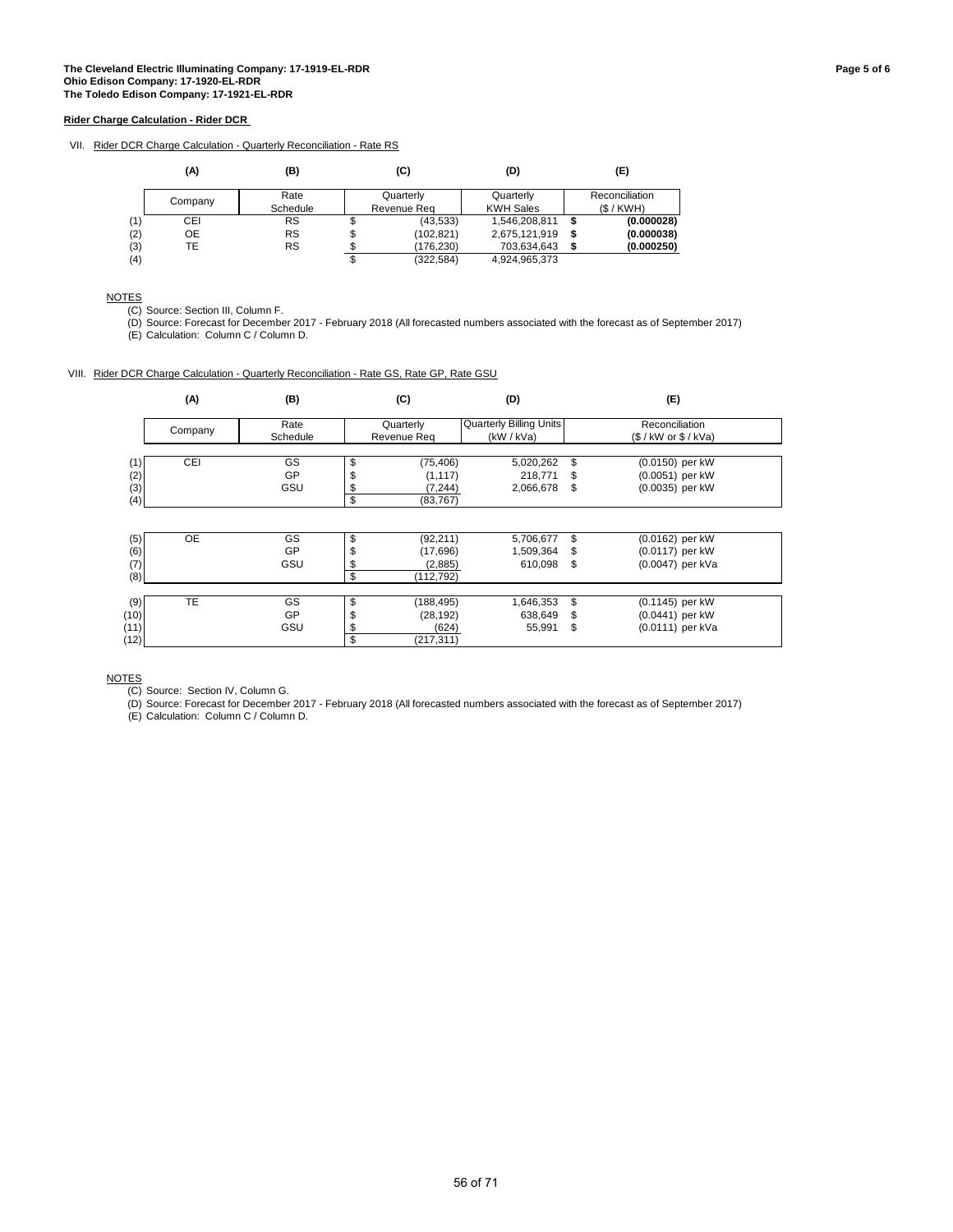IX. Rider DCR Charge Calculation

|                                      | (A)<br>(B)<br>(C) |                              |                |                                                                      |    | (D)                                                                           | (E)                                                                  |  |  |  |  |
|--------------------------------------|-------------------|------------------------------|----------------|----------------------------------------------------------------------|----|-------------------------------------------------------------------------------|----------------------------------------------------------------------|--|--|--|--|
|                                      | Company           | Rate<br>Schedule             |                | Annual Rev Reg Charge                                                |    | <b>Quarterly Reconciliation</b>                                               | Proposed DCR Charge<br>For December 2017 - February 2018             |  |  |  |  |
| (2)<br>(3)<br>(4)<br>(5)             | <b>CEI</b>        | <b>RS</b><br>GS<br>GP<br>GSU | \$<br>\$       | 0.007565 per kWh<br>3.4379 per kW<br>1.1776 per kW<br>0.8382 per kW  | S  | (0.000028) per kWh<br>(0.0150) per kW<br>$(0.0051)$ per kW<br>(0.0035) per kW | 0.008241 per kWh<br>3.7430 per kW<br>1.2822 per kW<br>0.9128 per kW  |  |  |  |  |
| (6)<br>(7)<br>(8)<br>(9)<br>(10)     | <b>OE</b>         | <b>RS</b><br>GS<br>GP<br>GSU | \$<br>\$<br>\$ | 0.006584 per kWh<br>2.2270 per kW<br>1.6214 per kW<br>0.6752 per kVa | \$ | (0.000038) per kWh<br>(0.0162) per kW<br>(0.0117) per kW<br>(0.0047) per kVa  | 0.007158 per kWh<br>2.4175 per kW<br>1.7602 per kW<br>0.7332 per kVa |  |  |  |  |
| (11)<br>(12)<br>(13)<br>(14)<br>(15) | <b>TE</b>         | <b>RS</b><br>GS<br>GP<br>GSU | \$<br>\$       | 0.005443 per kWh<br>2.1004 per kW<br>0.8312 per kW<br>0.2197 per kVa | \$ | (0.000250) per kWh<br>(0.1145) per kW<br>(0.0441) per kW<br>(0.0111) per kVa  | 0.005678 per kWh<br>2.1716 per kW<br>0.8607 per kW<br>0.2281 per kVa |  |  |  |  |

#### **NOTES**

(C) Source: Sections V and VI, Column E

(D) Source: Sections VII and VIII, Column E

(E) The Rider DCR rates are adjusted so that the Companies' expected 2017 Rider DCR revenues equal the effective revenue cap.

#### **Annual Rider DCR Revenue To-Date and Rider DCR Revenue Cap**

X. Annual Rider DCR Revenue Through August 31, 2017

| (A)        | (B)             | (C)             | (D)         | (E)               | (F)               |
|------------|-----------------|-----------------|-------------|-------------------|-------------------|
| Company    | Annual Revenue  | 2016 Revenue    | 2017        | Actual 2017       | Under (Over) 2017 |
|            | Thru 8/31/2017  | vs. Revenue Cap | Revenue Cap | Revenue Cap       | Revenue Cap       |
| <b>CEI</b> | 73,935,403<br>Φ |                 |             | 183,948,170<br>\$ | 110.012.767       |
| OE         | 75,130,246<br>จ |                 |             | 131,391,550<br>\$ | 56,261,304        |
| TE         | 18.776.002<br>Φ |                 |             | 78,834,930<br>S   | 60.058.928        |
| Total      | 167,841,651     | 5,283,100       | 257,500,000 | 262,783,100       | 94,941,449        |

**NOTES** 

(C) The actual annual 2016 Rider DCR revenue cap was equal to \$221,964,205. Actual annual 2016 Rider DCR revenue billed was equal to \$216,681,105. Pursuant to the Stipulation in Case No. 12-1230-EL-SSO (page 23): "For any year that the Companies' spending would produce revenue in excess of that period's cap, the overage shall be recovered in the following cap period subject to such period's cap. For any year the revenue collected under the Companies' Rider DCR is less than the annual cap allowance, as established above, then the difference between the revenue collected and the cap shall be applied to increase the level of the subsequent period's cap." This provision was continued pursuant to Case No. 14-1297-EL-SSO.

(D) Source: Case No. 12-1230-EL-SSO and Case No. 14-1297-EL-SSO. Note that the 2016 revenue cap is calculated as the equivalent of 5 months of the June 2016 - May 2017 cap of \$240M plus the equivalent of 7 months of the June 2017 - May 2018 cap of \$270M.

(E) Calculation: Column C + Column D. The sum of the individual company caps does not equal the total company cap. Each individual company has a cap of 50%, 70% and 30% for OE, CEI, and TE, respectively, of the total aggregate cap. Source: Case No. 12-1230-EL-SSO Stipulation (page 20). This provision was continued pursuant to Case No. 14-1297-EL-SSO.

(F) Calculation: Column E - Column B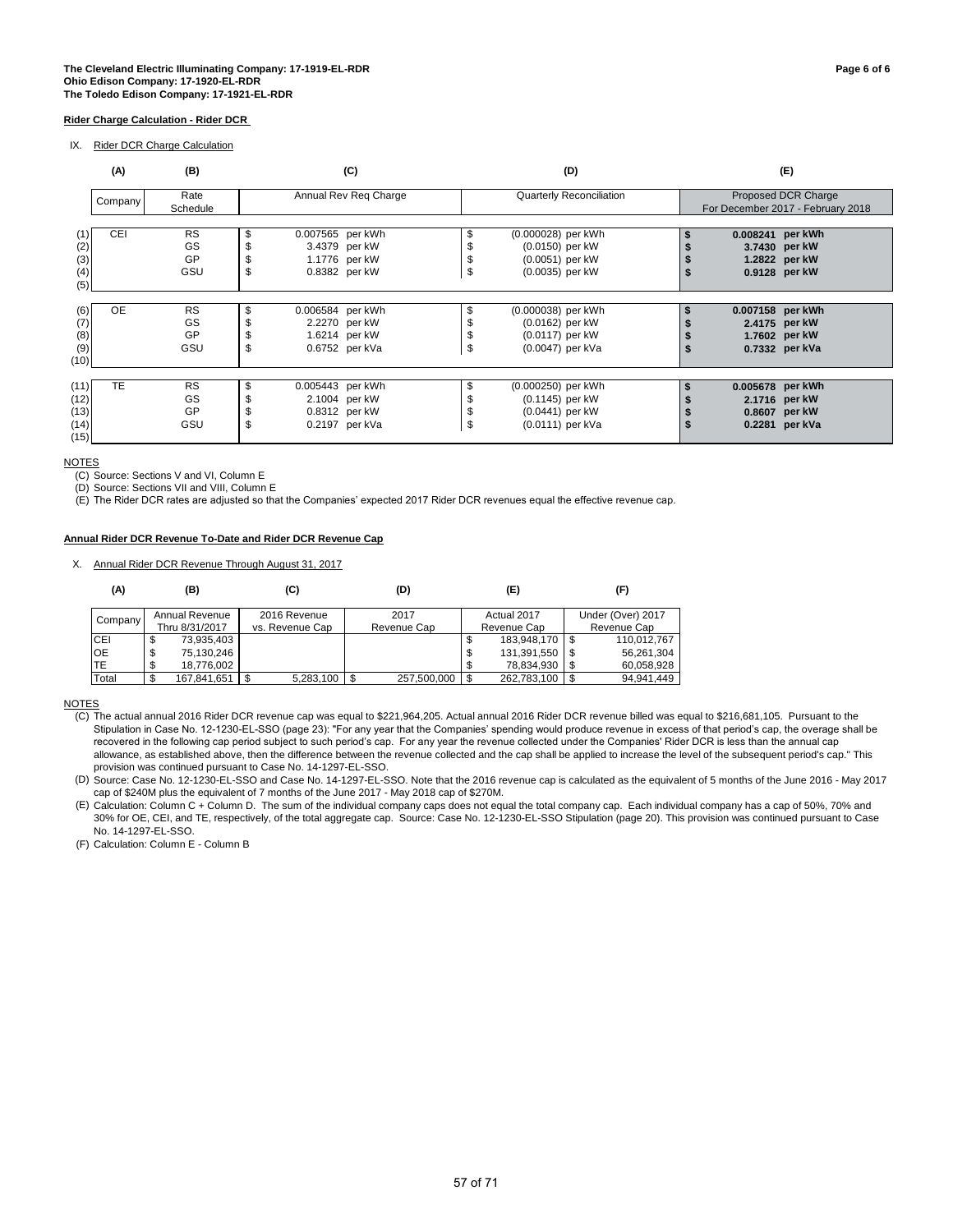# The Cleveland Electric Illuminating Company: 17-1919-EL-RDR<br>Ohio Edison Company: 17-1920-EL-RDR<br>The Toledo Edison Company: 17-1921-EL-RDR

#### **Quarterly Revenue Requirement Additions: Calculation of September - November 2017 Reconciliation Amount Adjusted for December 2017 - February 2018**

#### **I. Rider DCR September - November 2017 Rates Based on Estimated August 31, 2017 Rate Base**

| (A)       | (B)       | (C)        | (D)         | (E)                         |                  | (G)        | (H)                             | (1)                | (J)                            |
|-----------|-----------|------------|-------------|-----------------------------|------------------|------------|---------------------------------|--------------------|--------------------------------|
| Company   | Rate      | Allocation |             | Annual Revenue Requirements |                  |            | <b>Quarterly Reconciliation</b> |                    | September - November 2017 Rate |
|           | Schedule  |            | Rev. Req    | <b>Billing Units</b>        | Rate             | Rev. Req   | <b>Billing Units</b>            | Rate               | <b>Estimated Rate Base</b>     |
|           |           |            |             |                             |                  |            |                                 |                    |                                |
| CEI       | <b>RS</b> | 34.68%     | 41,552,589  | 5,496,631,987 \$            | 0.007560 per kWh | 288,091    | 1,206,440,551 \$                | 0.000239 per kWh   | 0.007798 per kWh               |
|           | GS        | 58.80%     | 70,462,206  | 21,458,036 \$               | 3.2837 per kW    | 488,526    | 5,166,644 \$                    | 0.0946 per kW      | 3.3783 per kW                  |
|           | GP        | 0.87%      | 1,044,151   | 822,600 \$                  | 1.2693 per kW    | 7,239      | 205,712 \$                      | 0.0352 per kW      | 1.3045 per kW                  |
|           | GSU       | 5.65%      | 6,768,980   | 7,378,692 \$                | 0.9174 per kW    | 46,930     | 1,788,831 \$                    | 0.0262 per kW      | 0.9436 per kW                  |
|           |           | 100.00%    | 119,827,927 |                             |                  | 830,787    |                                 |                    |                                |
|           |           |            |             |                             |                  |            |                                 |                    |                                |
| <b>OE</b> | <b>RS</b> | 48.10%     | 58,899,576  | 9,142,279,368 \$            | 0.006443 per kWh | (28, 300)  | 2,002,976,211 \$                | (0.000014) per kWh | 0.006428 per kWh               |
|           | GS        | 42.43%     | 51,947,048  | 23,988,743 \$               | 2.1655 per kW    | (24,960)   | 6,087,508 \$                    | (0.0041) per kW    | 2.1614 per kW                  |
|           | GP        | 8.14%      | 9,969,235   | 6,018,520 \$                | 1.6564 per kW    | (4,790)    | 1,539,880 \$                    | (0.0031) per kW    | 1.6533 per kW                  |
|           | GSU       | 1.33%      | 1,625,203   | 2,362,514 \$                | 0.6879 per kVa   | (781)      | 588,122 \$                      | (0.0013) per kVa   | 0.6866 per kVa                 |
|           |           | 100.00%    | 122,441,063 |                             |                  | (58, 831)  |                                 |                    |                                |
|           |           |            |             |                             |                  |            |                                 |                    |                                |
| <b>TE</b> | <b>RS</b> | 43.90%     | 13,740,503  | 2,514,472,108 \$            | 0.005465 per kWh | (204, 949) | 539,896,853 \$                  | (0.000380) per kWh | 0.005085 per kWh               |
|           | GS        | 48.66%     | 15,229,672  | 7,319,066 \$                | 2.0808 per kW    | (227, 161) | 1,874,283 \$                    | (0.1212) per kW    | 1.9596 per kW                  |
|           | GP        | 7.28%      | 2,277,805   | 2,630,733 \$                | 0.8658 per kW    | (33, 975)  | 675,493 \$                      | (0.0503) per kW    | 0.8155 per kW                  |
|           | GSU       | 0.16%      | 50,414      | 216,681 \$                  | 0.2327 per kVa   | (752)      | 54,356 \$                       | (0.0138) per kVa   | 0.2188 per kVa                 |
|           |           | 100.00%    | 31,298,395  |                             |                  | (466, 836) |                                 |                    |                                |
|           |           |            |             |                             |                  |            |                                 |                    |                                |
|           |           |            |             |                             |                  |            |                                 |                    |                                |
| TOTAL     |           |            | 273,567,384 |                             |                  | 305,120    |                                 |                    |                                |
|           |           |            |             |                             |                  |            |                                 |                    |                                |

**Notes:** Source: See "Rider Charge Calculation - Rider DCR" workpaper from Rider DCR filing June 30, 2017.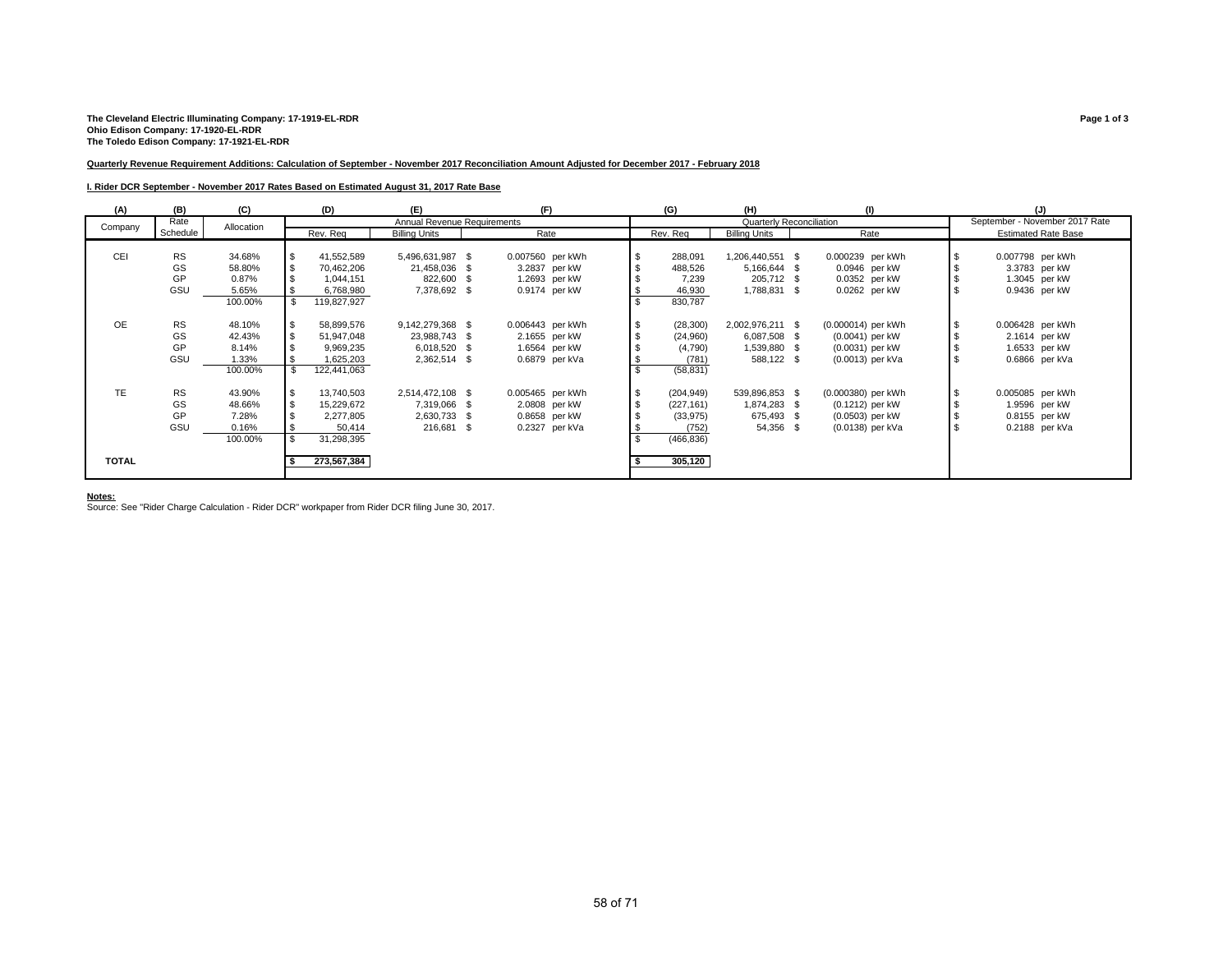#### **The Cleveland Electric Illuminating Company: 17-1919-EL-RDR Page 2 of 3 Ohio Edison Company: 17-1920-EL-RDR The Toledo Edison Company: 17-1921-EL-RDR**

#### **Quarterly Revenue Requirement Additions: Calculation of September - November 2017 Reconciliation Amount Adjusted for December 2017 - February 2018**

#### **II. Rider DCR September - November 2017 Rates Based on Actual August 31, 2017 Rate Base**

| (A)          | (B)       | (C)        | (D)         | (E)                         | (F)              | (G)        | (H)                  |                          | (1)                |          | (J)                            |
|--------------|-----------|------------|-------------|-----------------------------|------------------|------------|----------------------|--------------------------|--------------------|----------|--------------------------------|
| Company      | Rate      | Allocation |             | Annual Revenue Requirements |                  |            |                      | Quarterly Reconciliation |                    |          | September - November 2017 Rate |
|              | Schedule  |            | Rev. Req    | <b>Billing Units</b>        | Rate             | Rev. Req   | <b>Billing Units</b> |                          | Rate               |          | Actual Rate Base               |
|              |           |            |             |                             |                  |            |                      |                          |                    |          |                                |
| CEI          | <b>RS</b> | 34.68%     | 41,363,593  | 5,496,631,987 \$            | 0.007525 per kWh | 288,091    | 1,206,440,551 \$     |                          | 0.000239 per kWh   | <b>S</b> | 0.007764 per kWh               |
|              | GS        | 58.80%     | 70,141,719  | 21,458,036 \$               | 3.2688 per kW    | 488,526    | 5,166,644 \$         |                          | 0.0946 per kW      |          | 3.3633 per kW                  |
|              | GP        | 0.87%      | 1,039,402   | 822,600 \$                  | 1.2636 per kW    | 7,239      | 205,712 \$           |                          | 0.0352 per kW      |          | 1.2987 per kW                  |
|              | GSU       | 5.65%      | 6,738,193   | 7,378,692 \$                | 0.9132 per kW    | 46,930     | 1,788,831 \$         |                          | 0.0262 per kW      |          | 0.9394 per kW                  |
|              |           | 100.00%    | 119,282,907 |                             |                  | 830,787    |                      |                          |                    |          |                                |
|              |           |            |             |                             |                  |            |                      |                          |                    |          |                                |
| <b>OE</b>    | <b>RS</b> | 48.10%     | 58,462,293  | 9,142,279,368 \$            | 0.006395 per kWh | (28, 300)  | 2,002,976,211 \$     |                          | (0.000014) per kWh | <b>S</b> | 0.006381 per kWh               |
|              | GS        | 42.43%     | 51,561,383  | 23,988,743 \$               | 2.1494 per kW    | (24,960)   | 6,087,508 \$         |                          | (0.0041) per kW    |          | 2.1453 per kW                  |
|              | GP        | 8.14%      | 9,895,221   | 6,018,520 \$                | 1.6441 per kW    | (4,790)    | 1,539,880 \$         |                          | (0.0031) per kW    |          | 1.6410 per kW                  |
|              | GSU       | 1.33%      | 1,613,137   | 2,362,514 \$                | 0.6828 per kVa   | (781)      | 588,122 \$           |                          | (0.0013) per kVa   |          | 0.6815 per kVa                 |
|              |           | 100.00%    | 121,532,035 |                             |                  | (58, 831)  |                      |                          |                    |          |                                |
|              |           |            |             |                             |                  |            |                      |                          |                    |          |                                |
| <b>TE</b>    | <b>RS</b> | 43.90%     | 13,014,463  | 2,514,472,108 \$            | 0.005176 per kWh | (204, 949) | 539,896,853 \$       |                          | (0.000380) per kWh | <b>S</b> | 0.004796 per kWh               |
|              | GS        | 48.66%     | 14,424,945  | 7,319,066 \$                | 1.9709 per kW    | (227, 161) | 1,874,283 \$         |                          | (0.1212) per kW    |          | 1.8497 per kW                  |
|              | GP        | 7.28%      | 2,157,447   | 2,630,733 \$                | 0.8201 per kW    | (33, 975)  | 675,493 \$           |                          | (0.0503) per kW    |          | 0.7698 per kW                  |
|              | GSU       | 0.16%      | 47,750      | 216,681 \$                  | 0.2204 per kVa   | (752)      | 54,356 \$            |                          | (0.0138) per kVa   |          | 0.2065 per kVa                 |
|              |           | 100.00%    | 29,644,606  |                             |                  | (466, 836) |                      |                          |                    |          |                                |
|              |           |            |             |                             |                  |            |                      |                          |                    |          |                                |
| <b>TOTAL</b> |           |            | 270,459,548 |                             |                  | 305,120    |                      |                          |                    |          |                                |
|              |           |            |             |                             |                  |            |                      |                          |                    |          |                                |
|              |           |            |             |                             |                  |            |                      |                          |                    |          |                                |

**(C)** Source: Rider DCR filing June 30, 2017

**(D)** Calculation: Annual DCR Revenue Requirement based on actual 8/31/2017 Rate Base x Column C<br> **(E)** Estimated billing units for September 2017 - August 2018. Source: Rider DCR filing June 30, 2017.<br> **(F)** Calculation: **(E)** Estimated billing units for September 2017 - August 2018. Source: Rider DCR filing June 30, 2017.

(F) Calculation: Column D / Column E<br> **(G)** Source: Rider DCR filing June 30, 2 **(G)** Source: Rider DCR filing June 30, 2017<br> **(H)** Estimated billing units for September - N

Estimated billing units for September - November 2017. Source: Rider DCR filing June 30, 2017.

(I) Calculation: Column G / Column H<br> **(J)** Calculation: Column F + Column I **(J)** Calculation: Column F + Column I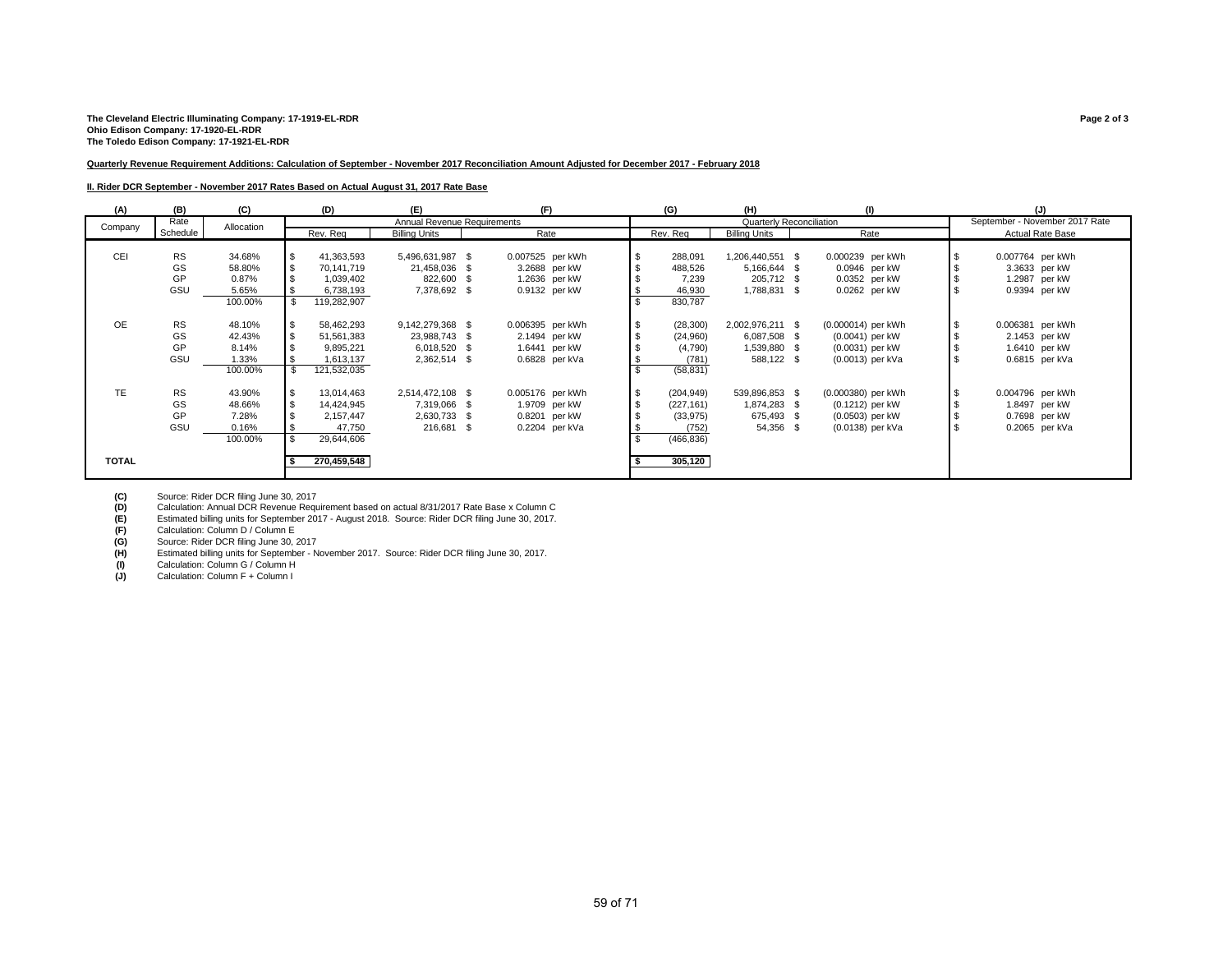# The Cleveland Electric Illuminating Company: 17-1919-EL-RDR<br>Ohio Edison Company: 17-1920-EL-RDR<br>The Toledo Edison Company: 17-1921-EL-RDR

#### **Quarterly Revenue Requirement Additions: Calculation of September - November 2017 Reconciliation Amount Adjusted for December 2017 - February 2018**

#### **III. Estimated Rider DCR Reconciliation Amount for December 2017 - February 2018**

| (A)          | (B)       |                  | (C)                            | (D)                            |  | (E)                | (F)                  |      | (G)            |
|--------------|-----------|------------------|--------------------------------|--------------------------------|--|--------------------|----------------------|------|----------------|
| Company      | Rate      |                  | September - November 2017 Rate | September - November 2017 Rate |  |                    |                      |      | Reconciliation |
|              | Schedule  |                  | <b>Estimated Rate Base</b>     | <b>Actual Rate Base</b>        |  | Difference         | <b>Billing Units</b> |      | Amount         |
|              |           |                  |                                |                                |  |                    |                      |      |                |
| CEI          | <b>RS</b> |                  | 0.007798 per kWh               | 0.007764 per kWh               |  | (0.000034) per kWh | 1,206,440,551 \$     |      | (41, 482)      |
|              | GS        |                  | 3.3783 per kW                  | 3.3633 per kW                  |  | (0.0149) per kW    | 5,166,644 \$         |      | (77, 166)      |
|              | GP        |                  | 1.3045 per kW                  | 1.2987 per kW                  |  | (0.0058) per kW    | 205,712 \$           |      | (1, 188)       |
|              | GSU       |                  | 0.9436 per kW                  | 0.9394 per kW                  |  | (0.0042) per kW    | 1,788,831            | - \$ | (7, 464)       |
|              |           |                  |                                |                                |  |                    |                      |      | (127, 300)     |
|              |           |                  |                                |                                |  |                    |                      |      |                |
| <b>OE</b>    | <b>RS</b> |                  | 0.006428 per kWh               | 0.006381 per kWh               |  | (0.000048) per kWh | 2,002,976,211 \$     |      | (95, 804)      |
|              | GS        | 2.161376 per kW  |                                | 2.145299 per kW                |  | (0.0161) per kW    | 6,087,508 \$         |      | (97, 869)      |
|              | GP        | 1.653316 per kW  |                                | 1.641018 per kW                |  | (0.0123) per kW    | 1,539,880 \$         |      | (18, 937)      |
|              | GSU       | 0.686585 per kVa |                                | \$<br>0.681478 per kVa         |  | (0.0051) per kVa   | 588,122 \$           |      | (3,004)        |
|              |           |                  |                                |                                |  |                    |                      |      | (215, 613)     |
|              |           |                  |                                |                                |  |                    |                      |      |                |
| <b>TE</b>    | <b>RS</b> | £.               | 0.005085 per kWh               | 0.004796 per kWh               |  | (0.000289) per kWh | 539,896,853 \$       |      | (155, 892)     |
|              | GS        |                  | 1.9596 per kW                  | 1.8497 per kW                  |  | (0.1099) per kW    | 1,874,283 \$         |      | (206, 076)     |
|              | GP        |                  | 0.8155 per kW                  | 0.7698 per kW                  |  | (0.0458) per kW    | 675,493 \$           |      | (30, 904)      |
|              | GSU       |                  | 0.2188 per kVa                 | 0.2065 per kVa                 |  | (0.0123) per kVa   | 54,356 \$            |      | (668)          |
|              |           |                  |                                |                                |  |                    |                      |      | (393, 541)     |
|              |           |                  |                                |                                |  |                    |                      |      |                |
| <b>TOTAL</b> |           |                  |                                |                                |  |                    |                      |      | (736, 454)     |
|              |           |                  |                                |                                |  |                    |                      |      |                |

**(C)** Source: Section I, Column J.

**(D)** Source: Section II, Column J.<br>**(E)** Calculation: Column D - Colum

(E) Calculation: Column D - Column C<br> **(F)** Estimated billing units for Septembe **(F)** Estimated billing units for September - November 2017. Source: Rider DCR filing June 30, 2017.

**(G)** Calculation: Column E x Column F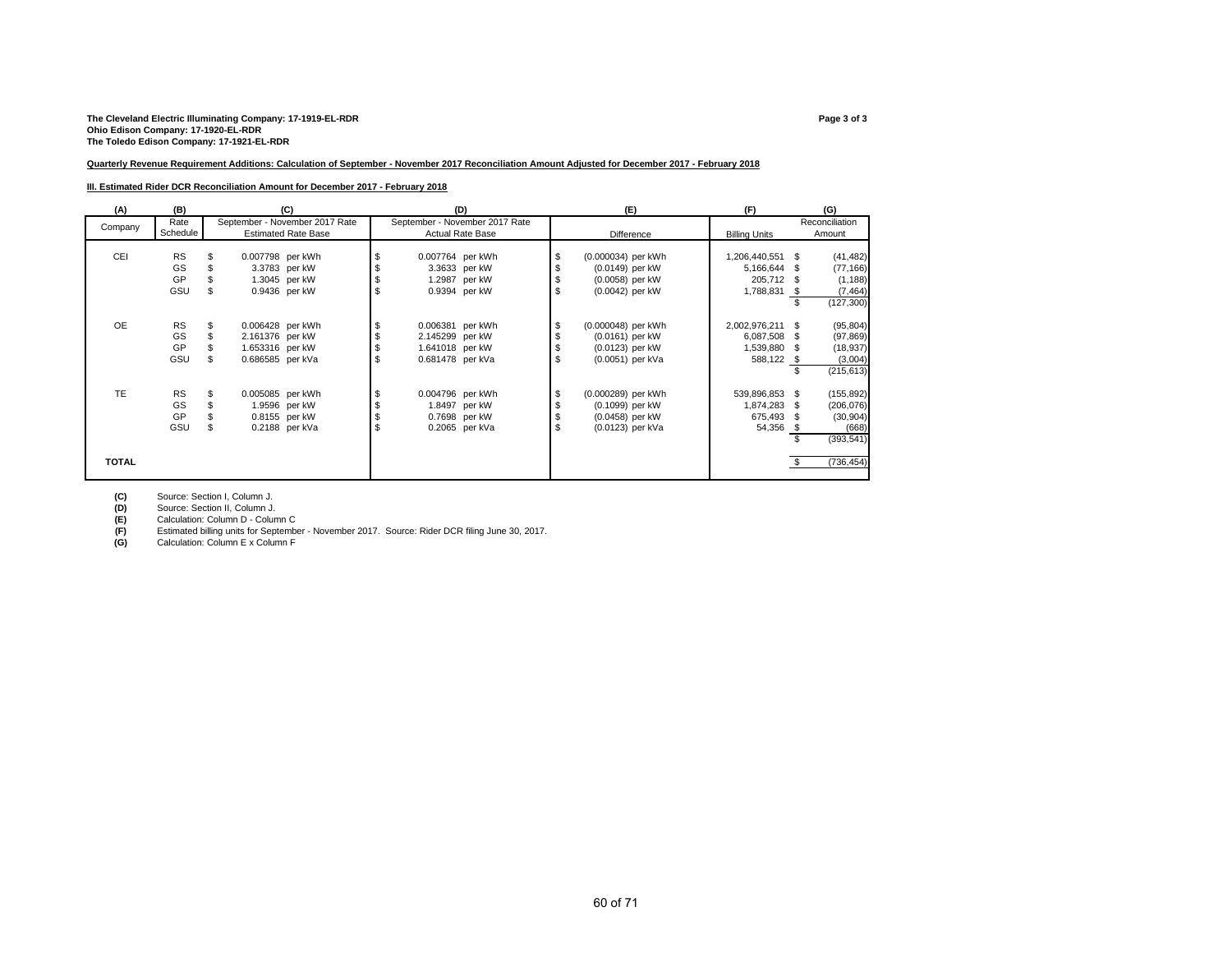The Cleveland Electric Illuminating Company: 17-1919-EL-RDR Ohio Edison Company: 17-1920-EL-RDR The Toledo Edison Company: 17-1921-EL-RDR

# Energy and Demand Forecast

Source: All forecasted numbers associated with the forecast as of September 2017.

# *Annual Energy (December 2017 - November 2018):*

Source: Forecast as of September 2017.

|           |      | <u>CEI</u>     | <u>OE</u>      | ΤE            | Total          |
|-----------|------|----------------|----------------|---------------|----------------|
|           |      |                |                |               |                |
| <b>RS</b> | kWh  | 5,466,074,778  | 9,043,172,738  | 2,481,676,990 | 16,990,924,506 |
| GS        | kWh  | 6,400,897,455  | 6,592,758,261  | 1,909,605,215 | 14,903,260,931 |
| GP        | kWh. | 469,403,253    | 2,462,391,032  | 1,036,925,742 | 3,968,720,028  |
| GSU       | kWh  | 3,647,735,821  | 864,983,501    | 113,659,361   | 4,626,378,682  |
| Total     |      | 15,984,111,307 | 18,963,305,531 | 5,541,867,309 | 40,489,284,147 |

# *Annual Demand (December 2017 - November 2018):*

Source: Forecast as of September 2017.

|        | <b>CEI</b> | <u>ОЕ</u>  | TΕ        |
|--------|------------|------------|-----------|
| kW     | 20,833,254 | 23,978,682 | 6,877,983 |
| kW     | 901.278    | 6,320,336  | 2,599,477 |
| kW/kVA | 8,208,383  | 2,474,313  | 217,644   |
|        |            |            |           |

# *December 2017 - February 2018 Energy:*

Source: Forecast as of September 2017.

|           |      | <b>CEI</b>    | <u>OE</u>     | TE            | Total          |
|-----------|------|---------------|---------------|---------------|----------------|
| <b>RS</b> | kWh. | 1,546,208,811 | 2,675,121,919 | 703,634,643   | 4,924,965,373  |
| GS        | kWh  | 1,592,957,168 | 1,660,173,730 | 464,591,092   | 3,717,721,989  |
| GP        | kWh  | 113,250,048   | 571,800,175   | 250,351,802   | 935,402,026    |
| GSU       | kWh  | 910,001,377   | 206,998,027   | 28,838,427    | 1,145,837,831  |
| Total     |      | 4,162,417,404 | 5,114,093,851 | 1,447,415,964 | 10,723,927,219 |

# *December 2017 - February 2018 Demand:*

Source: Forecast as of September 2017.

|     |        | <u>CEI</u> | <u>OE</u> | ᅚ         |
|-----|--------|------------|-----------|-----------|
| GS  | kW     | 5,020,262  | 5,706,677 | 1,646,353 |
| GP  | kW     | 218.771    | 1,509,364 | 638,649   |
| GSU | kW/kVA | 2,066,678  | 610,098   | 55.991    |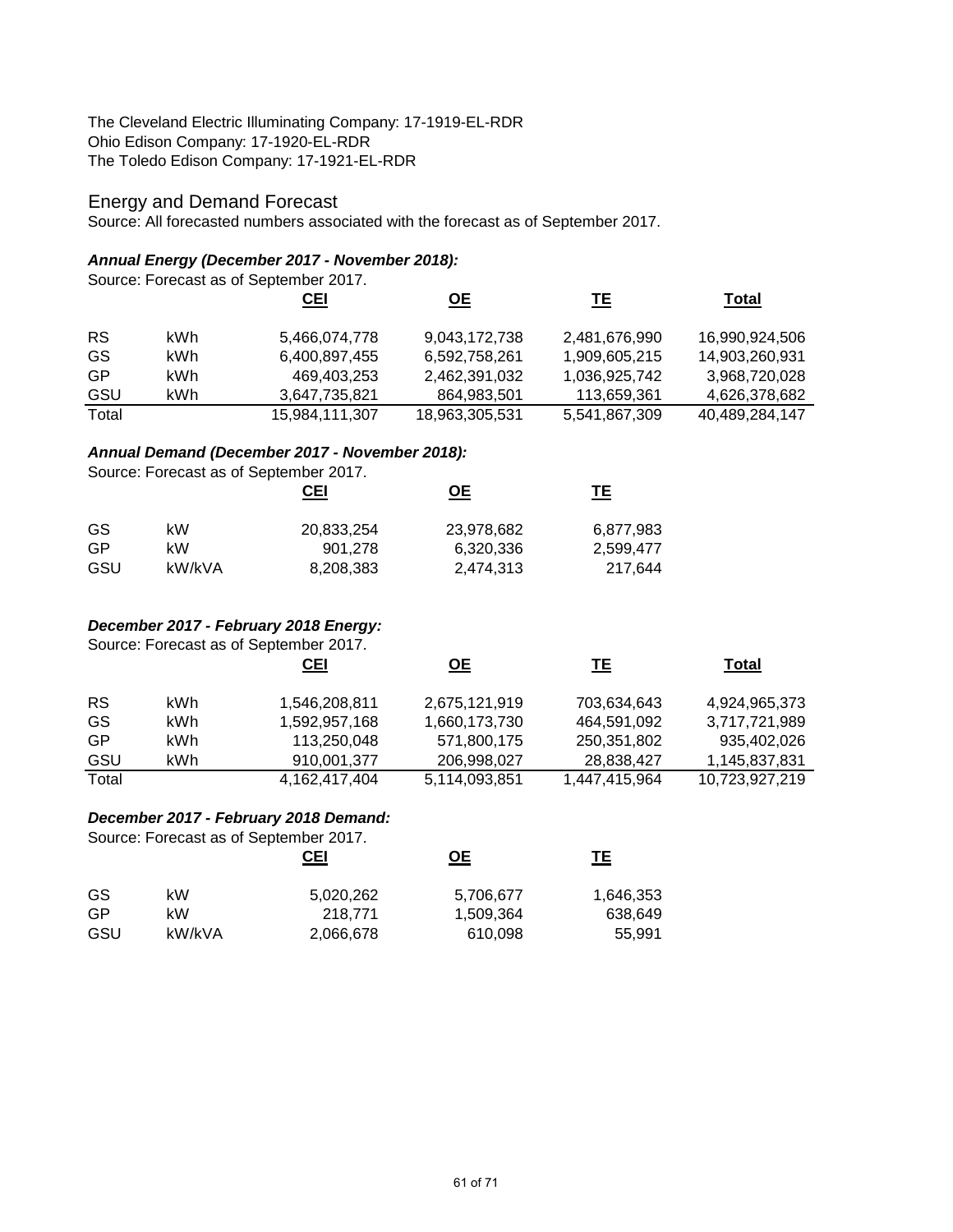|              |             |                                          |      | <b>Bill Data</b> |                          |               |          |
|--------------|-------------|------------------------------------------|------|------------------|--------------------------|---------------|----------|
|              | Level of    | Level of                                 |      | <b>Bill with</b> | <b>Bill with</b>         | <b>Dollar</b> | Percent  |
| Line         | Demand      | Usage                                    |      |                  | Current DCR Proposed DCR | Increase      | Increase |
| No.          | (kW)        | (kWH)                                    |      | (3)              | (3)                      | $(D)-(C)$     | (E)/(C)  |
|              | (A)         | (B)                                      |      | (C)              | (D)                      | (E)           | (F)      |
|              |             |                                          |      |                  |                          |               |          |
|              |             | Residential Service - Standard (Rate RS) |      |                  |                          |               |          |
| 1            | 0           | 250                                      | \$   | 36.75            | \$<br>36.84              | \$<br>0.09    | 0.3%     |
| $\mathbf{2}$ | $\mathbf 0$ | 500                                      | \$   | 69.27            | \$<br>69.46              | \$<br>0.19    | 0.3%     |
| 3            | 0           | 750                                      | \$   | 101.77           | \$<br>102.05             | \$<br>0.28    | 0.3%     |
| 4            | $\mathbf 0$ | 1,000                                    | \$   | 134.27           | \$<br>134.64             | \$<br>0.37    | 0.3%     |
| 5            | 0           | 1,250                                    | \$   | 166.80           | \$<br>167.27             | \$<br>0.47    | 0.3%     |
| 6            | $\mathbf 0$ | 1,500                                    | \$   | 199.32           | \$<br>199.88             | \$<br>0.56    | 0.3%     |
| 7            | 0           | 2,000                                    | \$   | 264.32           | \$<br>265.07             | \$<br>0.75    | 0.3%     |
| 8            | $\mathbf 0$ | 2,500                                    | \$\$ | 329.14           | \$<br>330.08             | \$<br>0.94    | 0.3%     |
| 9            | 0           | 3,000                                    |      | 393.90           | \$<br>395.02             | \$<br>1.12    | 0.3%     |
| 10           | 0           | 3,500                                    |      | 458.71           | \$<br>460.02             | \$<br>1.31    | 0.3%     |
| 11           | 0           | 4,000                                    | \$   | 523.49           | \$<br>524.99             | \$<br>1.50    | 0.3%     |
| 12           | 0           | 4,500                                    | \$   | 588.30           | \$<br>589.98             | \$<br>1.68    | 0.3%     |
| 13           | 0           | 5,000                                    | \$   | 653.13           | \$<br>655.00             | \$<br>1.87    | 0.3%     |
| 14           | 0           | 5,500                                    | \$   | 717.88           | \$<br>719.94             | \$<br>2.06    | 0.3%     |
| 15           | 0           | 6,000                                    | \$   | 782.68           | \$<br>784.92             | \$<br>2.24    | 0.3%     |
| 16           | 0           | 6,500                                    | \$   | 847.47           | \$<br>849.90             | \$<br>2.43    | 0.3%     |
| 17           | $\mathbf 0$ | 7,000                                    | \$   | 912.28           | \$<br>914.90             | \$<br>2.62    | 0.3%     |
| 18           | $\mathbf 0$ | 7,500                                    | \$   | 977.05           | \$<br>979.86             | \$<br>2.81    | 0.3%     |
| 19           | 0           | 8,000                                    | \$   | 1,041.83         | \$<br>1,044.82           | \$<br>2.99    | 0.3%     |
| 20           | $\mathbf 0$ | 8,500                                    | \$   | 1,106.63         | \$<br>1,109.81           | \$<br>3.18    | 0.3%     |
| 21           | $\mathbf 0$ | 9,000                                    | \$   | 1,171.44         | \$<br>1,174.81           | \$<br>3.37    | 0.3%     |
| 22           | 0           | 9,500                                    | \$   | 1,236.22         | \$<br>1,239.77           | \$<br>3.55    | 0.3%     |
| 23           | $\mathbf 0$ | 10,000                                   | \$   | 1,301.01         | \$<br>1,304.75           | \$<br>3.74    | 0.3%     |
| 24           | $\mathbf 0$ | 10,500                                   | \$   | 1,365.82         | \$<br>1,369.75           | \$<br>3.93    | 0.3%     |
| 25           | $\mathbf 0$ | 11,000                                   | \$   | 1,430.59         | \$<br>1,434.70           | \$<br>4.11    | 0.3%     |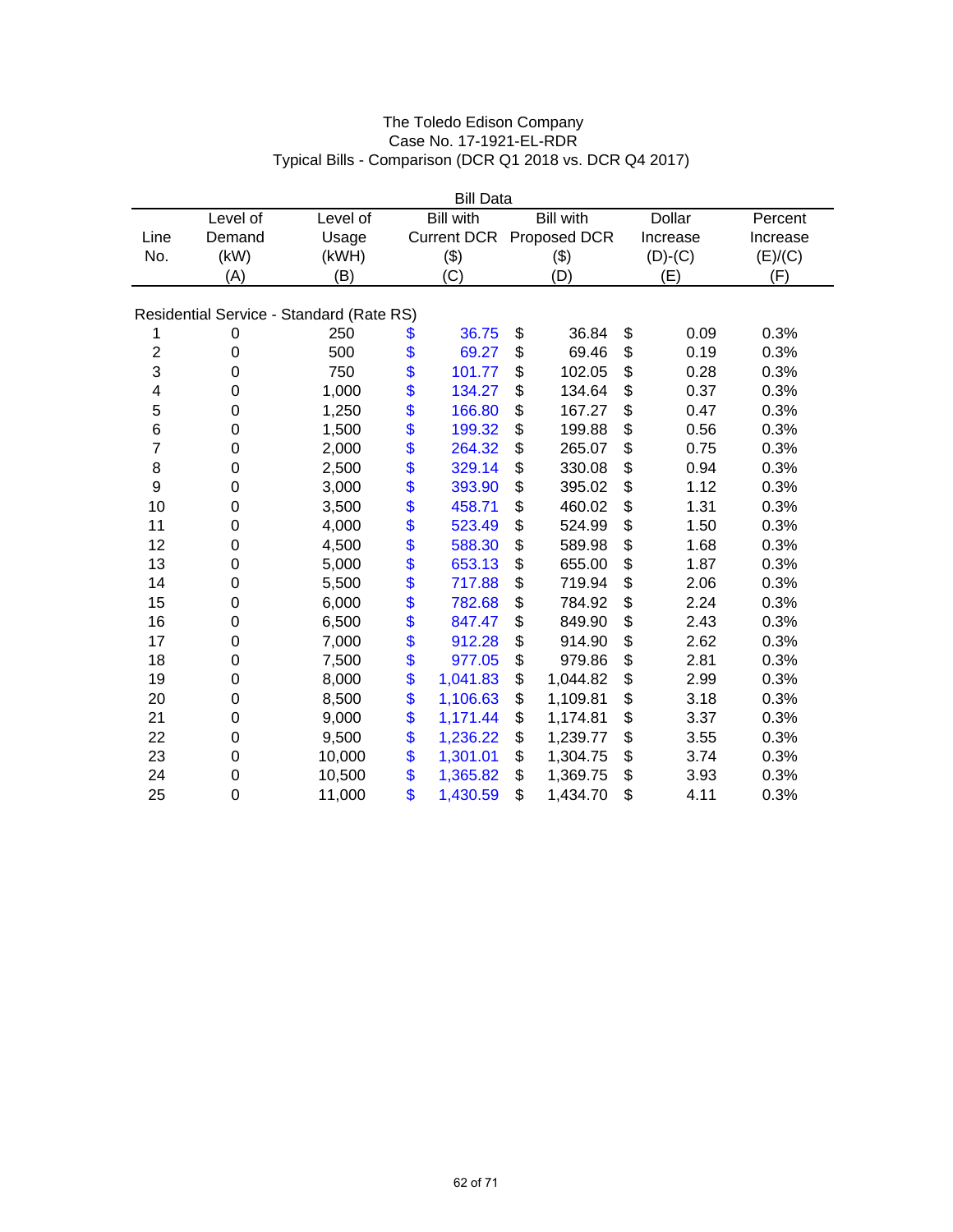|              |                  |                                              |      | <b>Bill Data</b> |                          |               |          |
|--------------|------------------|----------------------------------------------|------|------------------|--------------------------|---------------|----------|
|              | Level of         | Level of                                     |      | <b>Bill with</b> | <b>Bill with</b>         | <b>Dollar</b> | Percent  |
| Line         | Demand           | Usage                                        |      |                  | Current DCR Proposed DCR | Increase      | Increase |
| No.          | (kW)             | (kWH)                                        |      | (3)              | (3)                      | $(D)-(C)$     | (E)/(C)  |
|              | (A)              | (B)                                          |      | (C)              | (D)                      | (E)           | (F)      |
|              |                  |                                              |      |                  |                          |               |          |
|              |                  | Residential Service - All-Electric (Rate RS) |      |                  |                          |               |          |
| 1            | 0                | 250                                          | \$   | 36.75            | \$<br>36.84              | \$<br>0.09    | 0.3%     |
| $\mathbf{2}$ | 0                | 500                                          | \$   | 69.27            | \$<br>69.46              | \$<br>0.19    | 0.3%     |
| 3            | $\mathbf 0$      | 750                                          | \$   | 92.62            | \$<br>92.90              | \$<br>0.28    | 0.3%     |
| 4            | 0                | 1,000                                        | \$   | 115.97           | \$<br>116.34             | \$<br>0.37    | 0.3%     |
| 5            | $\mathbf 0$      | 1,250                                        | \$   | 139.35           | \$<br>139.82             | \$<br>0.47    | 0.3%     |
| 6            | $\mathbf 0$      | 1,500                                        |      | 162.72           | \$<br>163.28             | \$<br>0.56    | 0.3%     |
| 7            | $\mathbf 0$      | 2,000                                        | \$   | 209.42           | \$<br>210.17             | \$<br>0.75    | 0.4%     |
| 8            | 0                | 2,500                                        |      | 255.94           | \$<br>256.88             | \$<br>0.94    | 0.4%     |
| 9            | 0                | 3,000                                        | \$\$ | 302.40           | \$<br>303.52             | \$<br>1.12    | 0.4%     |
| 10           | 0                | 3,500                                        |      | 348.91           | \$<br>350.22             | \$<br>1.31    | 0.4%     |
| 11           | 0                | 4,000                                        | \$   | 395.39           | \$<br>396.89             | \$<br>1.50    | 0.4%     |
| 12           | 0                | 4,500                                        |      | 441.90           | \$<br>443.58             | \$<br>1.68    | 0.4%     |
| 13           | 0                | 5,000                                        | \$   | 488.43           | \$<br>490.30             | \$<br>1.87    | 0.4%     |
| 14           | 0                | 5,500                                        | \$   | 534.88           | \$<br>536.94             | \$<br>2.06    | 0.4%     |
| 15           | 0                | 6,000                                        |      | 581.38           | \$<br>583.62             | \$<br>2.24    | 0.4%     |
| 16           | 0                | 6,500                                        | \$   | 627.87           | \$<br>630.30             | \$<br>2.43    | 0.4%     |
| 17           | 0                | 7,000                                        | \$   | 674.38           | \$<br>677.00             | \$<br>2.62    | 0.4%     |
| 18           | $\mathbf 0$      | 7,500                                        | \$   | 720.85           | \$<br>723.66             | \$<br>2.81    | 0.4%     |
| 19           | 0                | 8,000                                        | \$   | 767.33           | \$<br>770.32             | \$<br>2.99    | 0.4%     |
| 20           | 0                | 8,500                                        | \$   | 813.83           | \$<br>817.01             | \$<br>3.18    | 0.4%     |
| 21           | $\mathbf 0$      | 9,000                                        | \$   | 860.34           | \$<br>863.71             | \$<br>3.37    | 0.4%     |
| 22           | $\boldsymbol{0}$ | 9,500                                        | \$   | 906.82           | \$<br>910.37             | \$<br>3.55    | 0.4%     |
| 23           | 0                | 10,000                                       | \$   | 953.31           | \$<br>957.05             | \$<br>3.74    | 0.4%     |
| 24           | 0                | 10,500                                       | \$   | 999.82           | \$<br>1,003.75           | \$<br>3.93    | 0.4%     |
| 25           | $\mathbf 0$      | 11,000                                       | \$   | 1,046.29         | \$<br>1,050.40           | \$<br>4.11    | 0.4%     |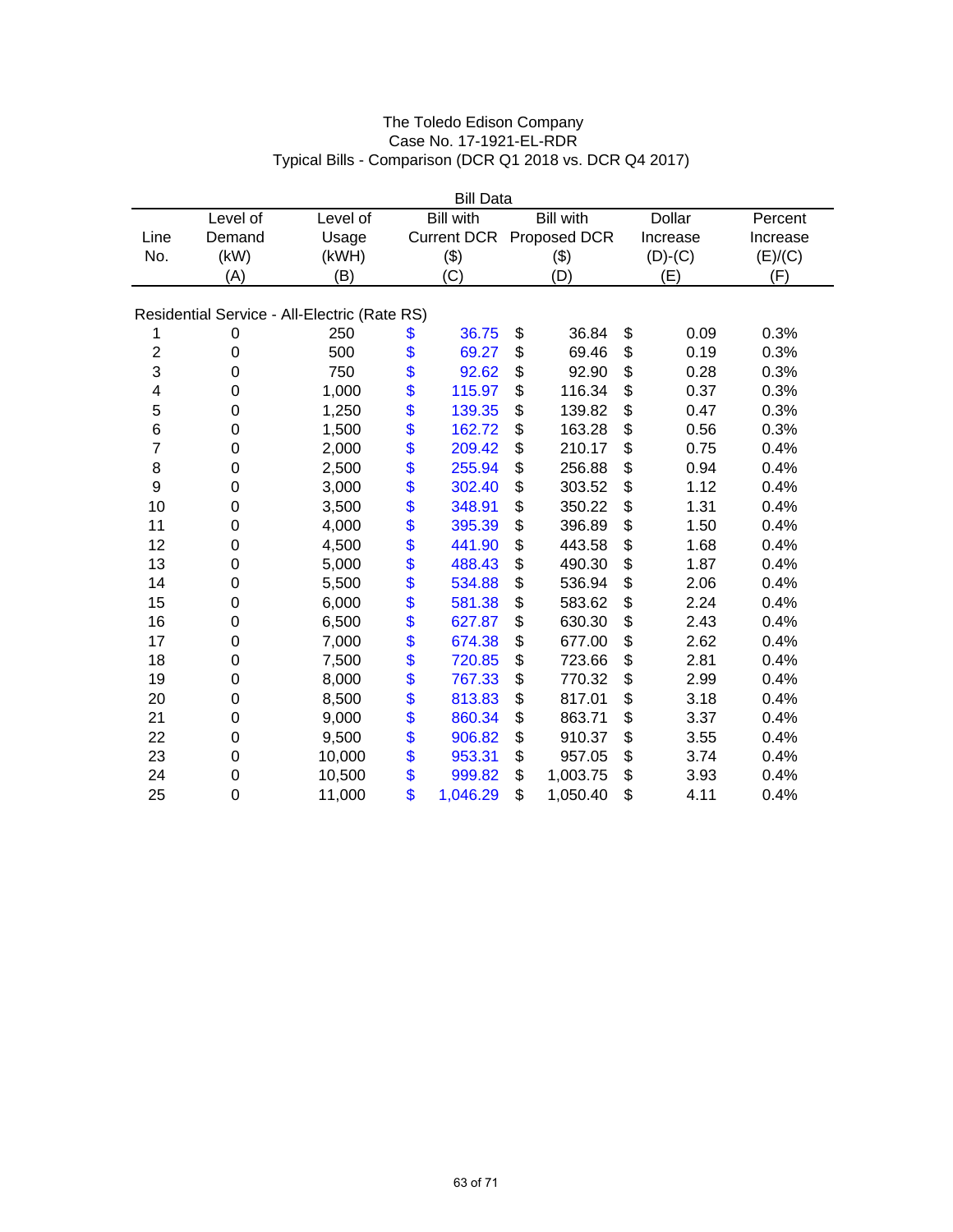|                |                                                   |          |          | <b>Bill Data</b>   |    |                  |    |               |          |  |  |  |
|----------------|---------------------------------------------------|----------|----------|--------------------|----|------------------|----|---------------|----------|--|--|--|
|                | Level of                                          | Level of |          | <b>Bill with</b>   |    | <b>Bill with</b> |    | <b>Dollar</b> | Percent  |  |  |  |
| Line           | Demand                                            | Usage    |          | <b>Current DCR</b> |    | Proposed DCR     |    | Increase      | Increase |  |  |  |
| No.            | (kW)                                              | (kWH)    |          | (3)                |    | (3)              |    | $(D)-(C)$     | (E)/(C)  |  |  |  |
|                | (A)                                               | (B)      |          | (C)                |    | (D)              |    | (E)           | (F)      |  |  |  |
|                | Residential Service - All-Electric Apt. (Rate RS) |          |          |                    |    |                  |    |               |          |  |  |  |
|                |                                                   |          |          |                    |    |                  |    |               |          |  |  |  |
| 1              | 0                                                 | 250      | \$       | 36.75              | \$ | 36.84            | \$ | 0.09          | 0.3%     |  |  |  |
| $\overline{c}$ | $\mathbf 0$                                       | 500      | \$       | 69.27              | \$ | 69.46            | \$ | 0.19          | 0.3%     |  |  |  |
| 3              | 0                                                 | 750      | \$       | 92.62              | \$ | 92.90            | \$ | 0.28          | 0.3%     |  |  |  |
| 4              | 0                                                 | 1,000    | \$       | 115.97             | \$ | 116.34           | \$ | 0.37          | 0.3%     |  |  |  |
| 5              | 0                                                 | 1,250    | \$       | 139.35             | \$ | 139.82           | \$ | 0.47          | 0.3%     |  |  |  |
| 6              | $\mathbf 0$                                       | 1,500    | \$<br>\$ | 162.72             | \$ | 163.28           | \$ | 0.56          | 0.3%     |  |  |  |
| 7              | 0                                                 | 2,000    |          | 209.42             | \$ | 210.17           | \$ | 0.75          | 0.4%     |  |  |  |
| 8              | $\mathbf 0$                                       | 2,500    | \$       | 255.94             | \$ | 256.88           | \$ | 0.94          | 0.4%     |  |  |  |
| 9              | $\mathbf 0$                                       | 3,000    | \$<br>\$ | 302.40             | \$ | 303.52           | \$ | 1.12          | 0.4%     |  |  |  |
| 10             | $\mathbf 0$                                       | 3,500    |          | 348.91             | \$ | 350.22           | \$ | 1.31          | 0.4%     |  |  |  |
| 11             | 0                                                 | 4,000    | \$       | 395.39             | \$ | 396.89           | \$ | 1.50          | 0.4%     |  |  |  |
| 12             | $\mathbf 0$                                       | 4,500    | \$       | 441.90             | \$ | 443.58           | \$ | 1.68          | 0.4%     |  |  |  |
| 13             | 0                                                 | 5,000    | \$       | 488.43             | \$ | 490.30           | \$ | 1.87          | 0.4%     |  |  |  |
| 14             | 0                                                 | 5,500    | \$       | 534.88             | \$ | 536.94           | \$ | 2.06          | 0.4%     |  |  |  |
| 15             | $\mathbf 0$                                       | 6,000    | \$       | 581.38             | \$ | 583.62           | \$ | 2.24          | 0.4%     |  |  |  |
| 16             | $\mathbf 0$                                       | 6,500    | \$       | 627.87             | \$ | 630.30           | \$ | 2.43          | 0.4%     |  |  |  |
| 17             | $\mathbf 0$                                       | 7,000    | \$       | 674.38             | \$ | 677.00           | \$ | 2.62          | 0.4%     |  |  |  |
| 18             | $\mathbf 0$                                       | 7,500    | \$       | 720.85             | \$ | 723.66           | \$ | 2.81          | 0.4%     |  |  |  |
| 19             | $\mathbf 0$                                       | 8,000    | \$       | 767.33             | \$ | 770.32           | \$ | 2.99          | 0.4%     |  |  |  |
| 20             | $\mathbf 0$                                       | 8,500    | \$       | 813.83             | \$ | 817.01           | \$ | 3.18          | 0.4%     |  |  |  |
| 21             | $\mathbf 0$                                       | 9,000    | \$       | 860.34             | \$ | 863.71           | \$ | 3.37          | 0.4%     |  |  |  |
| 22             | 0                                                 | 9,500    | \$       | 906.82             | \$ | 910.37           | \$ | 3.55          | 0.4%     |  |  |  |
| 23             | $\mathbf 0$                                       | 10,000   | \$       | 953.31             | \$ | 957.05           | \$ | 3.74          | 0.4%     |  |  |  |
| 24             | 0                                                 | 10,500   | \$       | 999.82             | \$ | 1,003.75         | \$ | 3.93          | 0.4%     |  |  |  |
| 25             | 0                                                 | 11,000   | \$       | 1,046.29           | \$ | 1,050.40         | \$ | 4.11          | 0.4%     |  |  |  |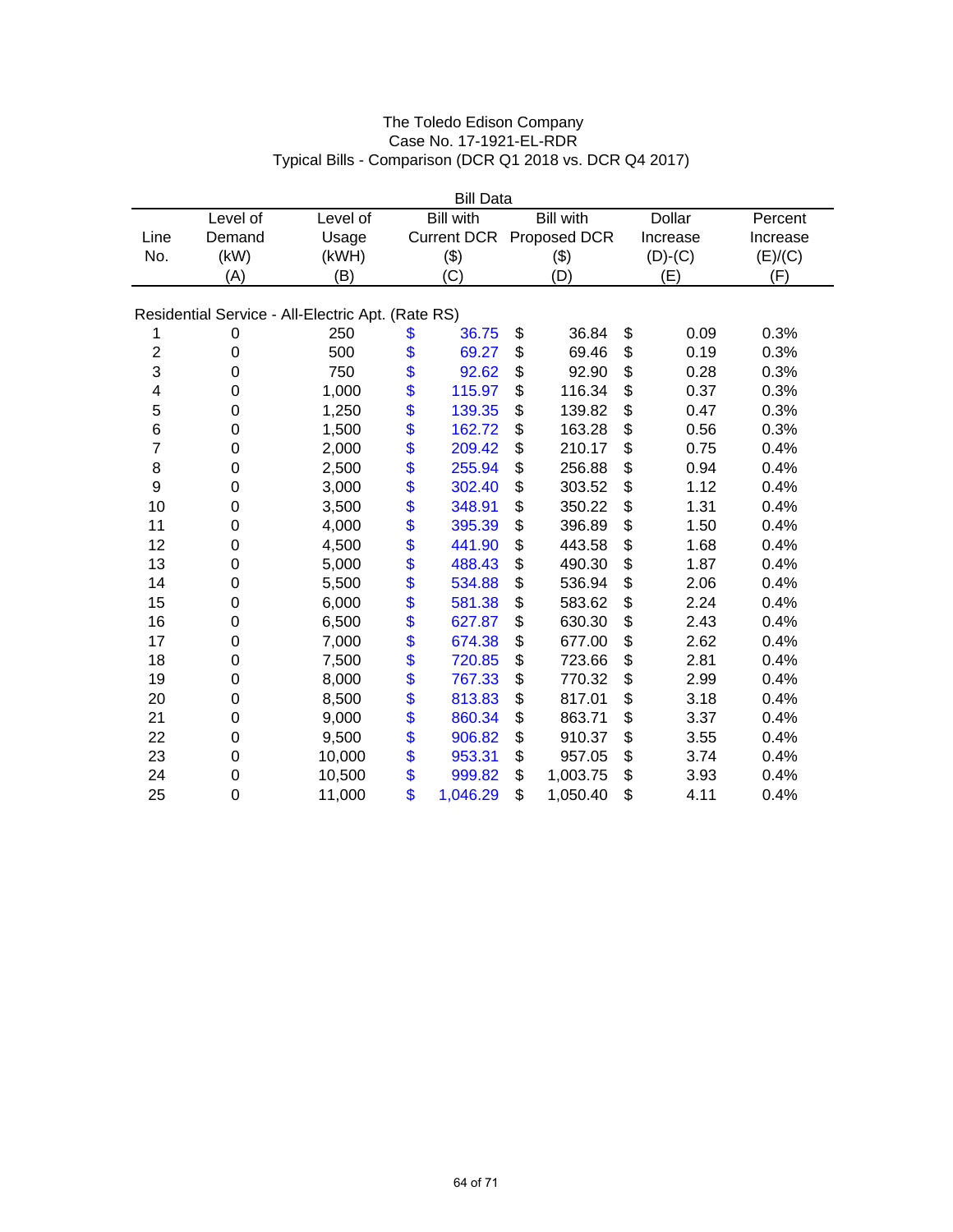|                |             |                                               |          | <b>Bill Data</b>   |    |                  |    |               |          |  |  |  |
|----------------|-------------|-----------------------------------------------|----------|--------------------|----|------------------|----|---------------|----------|--|--|--|
|                | Level of    | Level of                                      |          | <b>Bill with</b>   |    | <b>Bill with</b> |    | <b>Dollar</b> | Percent  |  |  |  |
| Line           | Demand      | Usage                                         |          | <b>Current DCR</b> |    | Proposed DCR     |    | Increase      | Increase |  |  |  |
| No.            | (kW)        | (kWH)                                         |          | (3)                |    | (3)              |    | $(D)-(C)$     | (E)/(C)  |  |  |  |
|                | (A)         | (B)                                           |          | (C)                |    | (D)              |    | (E)           | (F)      |  |  |  |
|                |             |                                               |          |                    |    |                  |    |               |          |  |  |  |
|                |             | Residential Service - Water Heating (Rate RS) |          |                    |    |                  |    |               |          |  |  |  |
| 1              | 0           | 250                                           | \$       | 36.75              | \$ | 36.84            | \$ | 0.09          | 0.3%     |  |  |  |
| $\overline{c}$ | $\mathbf 0$ | 500                                           | \$       | 69.27              | \$ | 69.46            | \$ | 0.19          | 0.3%     |  |  |  |
| 3              | 0           | 750                                           | \$       | 96.12              | \$ | 96.40            | \$ | 0.28          | 0.3%     |  |  |  |
| 4              | 0           | 1,000                                         | \$       | 122.97             | \$ | 123.34           | \$ | 0.37          | 0.3%     |  |  |  |
| 5              | 0           | 1,250                                         | \$       | 149.85             | \$ | 150.32           | \$ | 0.47          | 0.3%     |  |  |  |
| 6              | 0           | 1,500                                         |          | 176.72             | \$ | 177.28           | \$ | 0.56          | 0.3%     |  |  |  |
| 7              | 0           | 2,000                                         | \$<br>\$ | 230.42             | \$ | 231.17           | \$ | 0.75          | 0.3%     |  |  |  |
| 8              | $\mathbf 0$ | 2,500                                         | \$       | 283.94             | \$ | 284.88           | \$ | 0.94          | 0.3%     |  |  |  |
| 9              | $\mathbf 0$ | 3,000                                         |          | 337.40             | \$ | 338.52           | \$ | 1.12          | 0.3%     |  |  |  |
| 10             | $\mathbf 0$ | 3,500                                         | \$<br>\$ | 390.91             | \$ | 392.22           | \$ | 1.31          | 0.3%     |  |  |  |
| 11             | 0           | 4,000                                         | \$       | 444.39             | \$ | 445.89           | \$ | 1.50          | 0.3%     |  |  |  |
| 12             | $\mathbf 0$ | 4,500                                         | \$       | 497.90             | \$ | 499.58           | \$ | 1.68          | 0.3%     |  |  |  |
| 13             | 0           | 5,000                                         | \$       | 551.43             | \$ | 553.30           | \$ | 1.87          | 0.3%     |  |  |  |
| 14             | 0           | 5,500                                         | \$       | 604.88             | \$ | 606.94           | \$ | 2.06          | 0.3%     |  |  |  |
| 15             | $\mathbf 0$ | 6,000                                         | \$       | 658.38             | \$ | 660.62           | \$ | 2.24          | 0.3%     |  |  |  |
| 16             | $\mathbf 0$ | 6,500                                         | \$       | 711.87             | \$ | 714.30           | \$ | 2.43          | 0.3%     |  |  |  |
| 17             | $\mathbf 0$ | 7,000                                         | \$       | 765.38             | \$ | 768.00           | \$ | 2.62          | 0.3%     |  |  |  |
| 18             | $\mathbf 0$ | 7,500                                         | \$       | 818.85             | \$ | 821.66           | \$ | 2.81          | 0.3%     |  |  |  |
| 19             | 0           | 8,000                                         | \$       | 872.33             | \$ | 875.32           | \$ | 2.99          | 0.3%     |  |  |  |
| 20             | $\mathbf 0$ | 8,500                                         | \$       | 925.83             | \$ | 929.01           | \$ | 3.18          | 0.3%     |  |  |  |
| 21             | $\mathbf 0$ | 9,000                                         | \$       | 979.34             | \$ | 982.71           | \$ | 3.37          | 0.3%     |  |  |  |
| 22             | 0           | 9,500                                         | \$       | 1,032.82           | \$ | 1,036.37         | \$ | 3.55          | 0.3%     |  |  |  |
| 23             | $\mathbf 0$ | 10,000                                        | \$       | 1,086.31           | \$ | 1,090.05         | \$ | 3.74          | 0.3%     |  |  |  |
| 24             | 0           | 10,500                                        | \$       | 1,139.82           | \$ | 1,143.75         | \$ | 3.93          | 0.3%     |  |  |  |
| 25             | 0           | 11,000                                        | \$       | 1,193.29           | \$ | 1,197.40         | \$ | 4.11          | 0.3%     |  |  |  |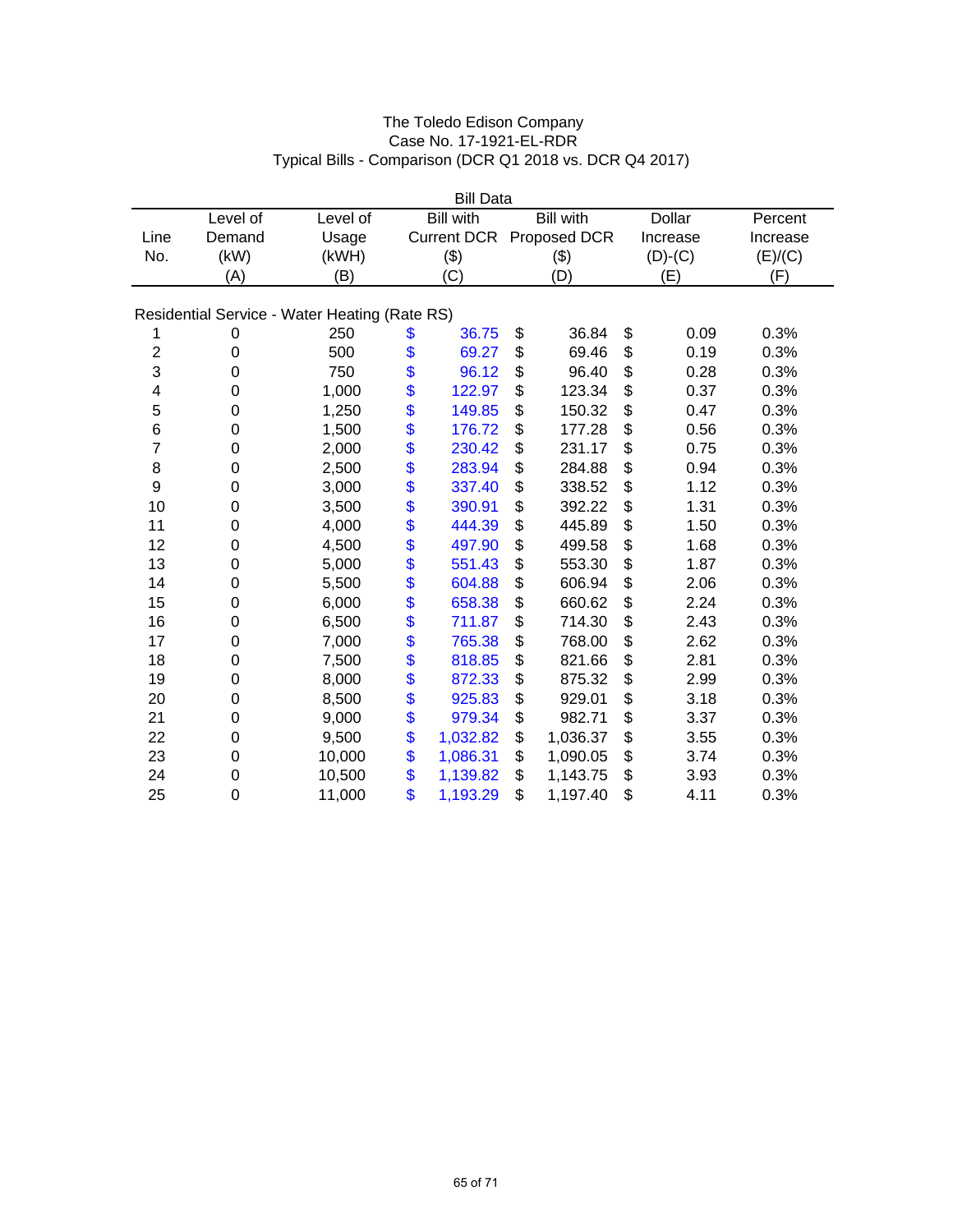|      | <b>Bill Data</b> |                                     |    |                    |    |                  |    |           |          |  |  |  |
|------|------------------|-------------------------------------|----|--------------------|----|------------------|----|-----------|----------|--|--|--|
|      | Level of         | Level of                            |    | <b>Bill with</b>   |    | <b>Bill with</b> |    | Dollar    | Percent  |  |  |  |
| Line | Demand           | Usage                               |    | <b>Current DCR</b> |    | Proposed DCR     |    | Increase  | Increase |  |  |  |
| No.  | (kW)             | (kWH)                               |    | (3)                |    | (3)              |    | $(D)-(C)$ | (E)/(C)  |  |  |  |
|      | (A)              | (B)                                 |    | (C)                |    | (D)              |    | (E)       | (F)      |  |  |  |
|      |                  |                                     |    |                    |    |                  |    |           |          |  |  |  |
|      |                  | General Service Secondary (Rate GS) |    |                    |    |                  |    |           |          |  |  |  |
|      | 10               | 1,000                               | \$ | 184.03             | \$ | 185.31           | \$ | 1.28      | 0.7%     |  |  |  |
| 2    | 10               | 2,000                               | \$ | 250.89             | \$ | 252.17           | \$ | 1.28      | 0.5%     |  |  |  |
| 3    | 10               | 3,000                               | \$ | 317.30             | \$ | 318.58           | \$ | 1.28      | 0.4%     |  |  |  |
| 4    | 10               | 4,000                               | \$ | 383.71             | \$ | 384.99           | \$ | 1.28      | 0.3%     |  |  |  |
| 5    | 10               | 5,000                               | \$ | 450.18             | \$ | 451.46           | \$ | 1.28      | 0.3%     |  |  |  |
| 6    | 10               | 6,000                               | \$ | 516.58             | \$ | 517.86           | \$ | 1.28      | 0.2%     |  |  |  |
| 7    | 1,000            | 100,000                             | \$ | 20,387.25          | \$ | 20,514.95        | \$ | 127.70    | 0.6%     |  |  |  |
| 8    | 1,000            | 200,000                             | \$ | 26,972.45          | \$ | 27,100.15        | \$ | 127.70    | 0.5%     |  |  |  |
| 9    | 1,000            | 300,000                             | \$ | 33,557.64          | \$ | 33,685.34        | \$ | 127.70    | 0.4%     |  |  |  |
| 10   | 1,000            | 400,000                             | \$ | 40,142.84          | \$ | 40,270.54        | \$ | 127.70    | 0.3%     |  |  |  |
| 11   | 1,000            | 500,000                             | \$ | 46,728.04          | \$ | 46,855.74        | \$ | 127.70    | 0.3%     |  |  |  |
| 12   | 1,000            | 600,000                             | \$ | 53,313.23          | \$ | 53,440.93        | \$ | 127.70    | 0.2%     |  |  |  |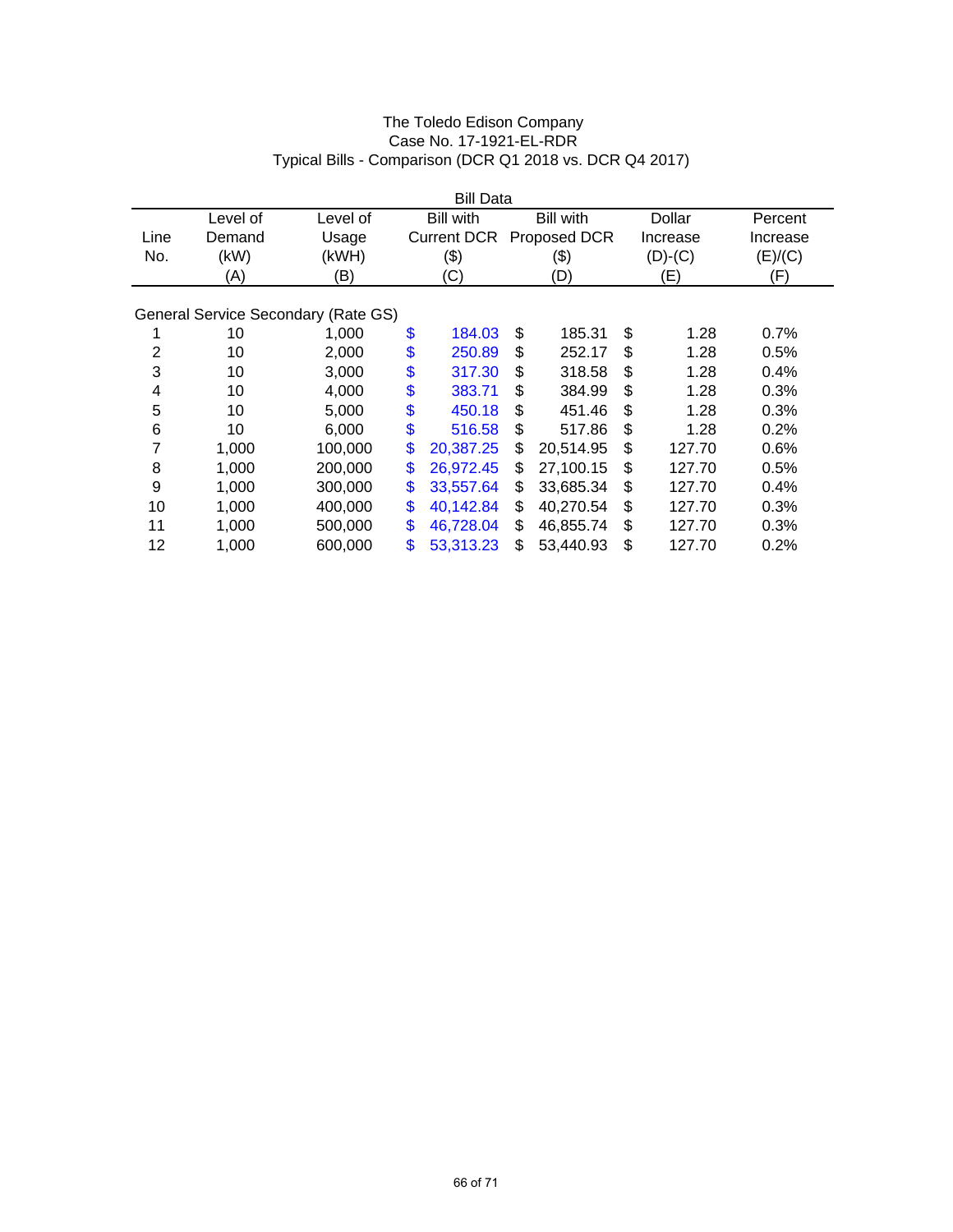|                | <b>Bill Data</b>                  |           |                    |                   |             |          |  |  |  |  |  |  |
|----------------|-----------------------------------|-----------|--------------------|-------------------|-------------|----------|--|--|--|--|--|--|
|                | Level of                          | Level of  | <b>Bill with</b>   | <b>Bill with</b>  | Dollar      | Percent  |  |  |  |  |  |  |
| Line           | Demand                            | Usage     | <b>Current DCR</b> | Proposed DCR      | Increase    | Increase |  |  |  |  |  |  |
| No.            | (kW)                              | (kWH)     | (3)                | (3)               | $(D)-(C)$   | (E)/(C)  |  |  |  |  |  |  |
|                | (A)                               | (B)       | (C)                | (D)               | (E)         | (F)      |  |  |  |  |  |  |
|                |                                   |           |                    |                   |             |          |  |  |  |  |  |  |
|                | General Service Primary (Rate GP) |           |                    |                   |             |          |  |  |  |  |  |  |
|                | 500                               | 50,000    | \$<br>7,018.84     | \$<br>7,023.89    | \$<br>5.05  | 0.1%     |  |  |  |  |  |  |
| $\overline{2}$ | 500                               | 100,000   | \$<br>10,312.73    | \$<br>10,317.78   | \$<br>5.05  | 0.0%     |  |  |  |  |  |  |
| 3              | 500                               | 150,000   | \$<br>13.606.63    | \$<br>13,611.68   | \$<br>5.05  | 0.0%     |  |  |  |  |  |  |
| 4              | 500                               | 200,000   | \$<br>16,900.53    | \$<br>16,905.58   | \$<br>5.05  | 0.0%     |  |  |  |  |  |  |
| 5              | 500                               | 250,000   | \$<br>20,194.43    | 20,199.48<br>\$   | \$<br>5.05  | 0.0%     |  |  |  |  |  |  |
| 6              | 500                               | 300,000   | \$<br>23,488.32    | \$<br>23,493.37   | \$<br>5.05  | 0.0%     |  |  |  |  |  |  |
| 7              | 5,000                             | 500,000   | \$<br>68,609.87    | 68.660.37<br>S    | \$<br>50.50 | 0.1%     |  |  |  |  |  |  |
| 8              | 5,000                             | 1,000,000 | 101,548.85<br>\$.  | 101,599.35<br>\$. | \$<br>50.50 | 0.0%     |  |  |  |  |  |  |
| 9              | 5,000                             | 1,500,000 | 134,487.83<br>\$.  | 134,538.33<br>\$. | \$<br>50.50 | 0.0%     |  |  |  |  |  |  |
| 10             | 5,000                             | 2,000,000 | 167,426.81<br>S.   | 167,477.31<br>\$. | \$<br>50.50 | 0.0%     |  |  |  |  |  |  |
| 11             | 5,000                             | 2,500,000 | \$200,365.79       | \$200,416.29      | \$<br>50.50 | 0.0%     |  |  |  |  |  |  |
| 12             | 5,000                             | 3,000,000 | \$233.304.77       | \$233,355.27      | \$<br>50.50 | 0.0%     |  |  |  |  |  |  |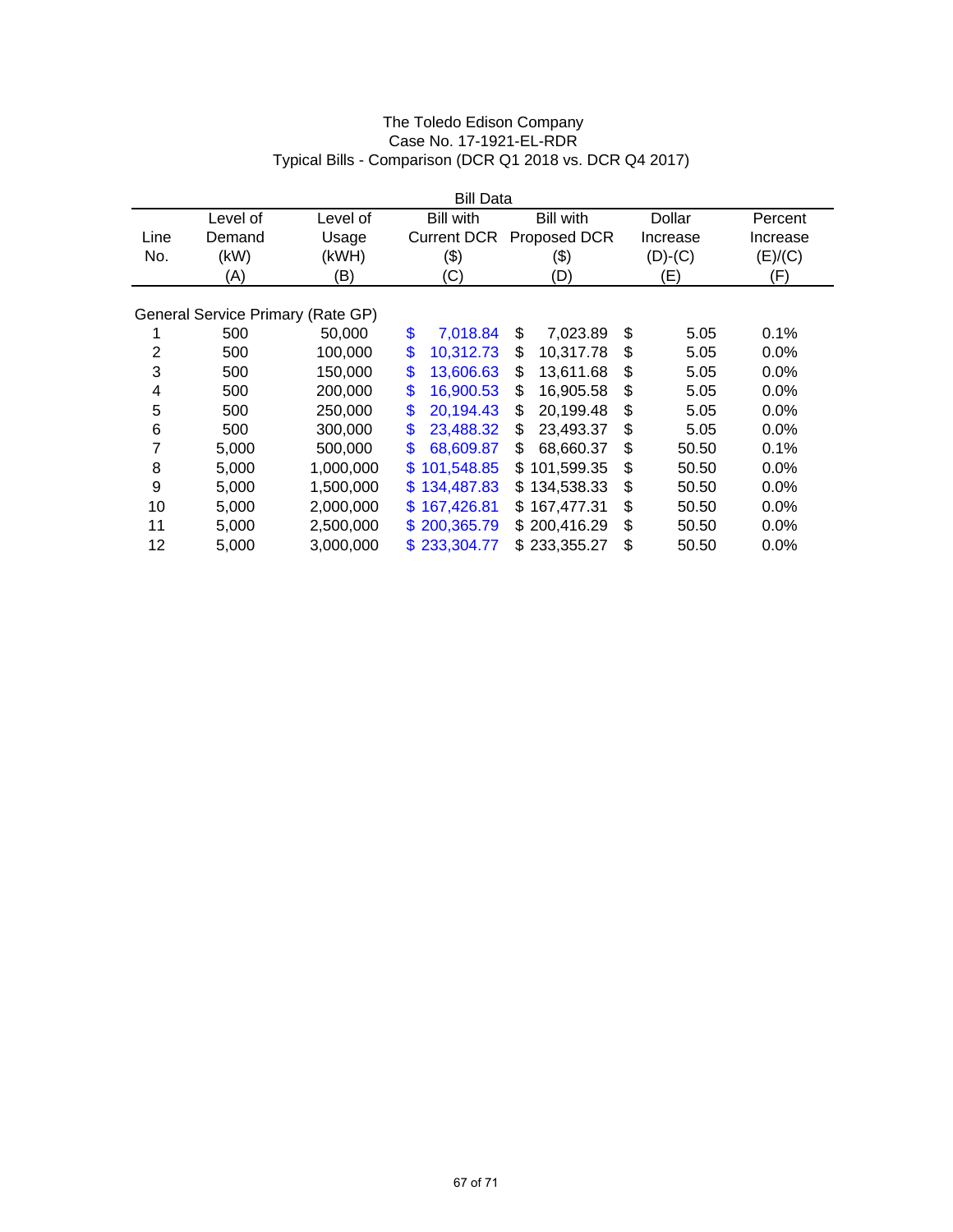|      | <b>Bill Data</b> |                                            |                    |                   |              |          |  |  |  |  |  |
|------|------------------|--------------------------------------------|--------------------|-------------------|--------------|----------|--|--|--|--|--|
|      | Level of         | Level of                                   | <b>Bill with</b>   | <b>Bill with</b>  | Dollar       | Percent  |  |  |  |  |  |
| Line | Demand           | Usage                                      | <b>Current DCR</b> | Proposed DCR      | Increase     | Increase |  |  |  |  |  |
| No.  | (kVa)            | (kWH)                                      | (3)                | (\$)              | $(D)-(C)$    | (E)/(C)  |  |  |  |  |  |
|      | (A)              | (B)                                        | (C)                | (D)               | (E)          | (F)      |  |  |  |  |  |
|      |                  |                                            |                    |                   |              |          |  |  |  |  |  |
|      |                  | General Service Subtransmission (Rate GSU) |                    |                   |              |          |  |  |  |  |  |
|      | 1,000            | 100,000                                    | \$<br>10,534.04    | 10,533.94<br>\$   | \$<br>(0.10) | 0.0%     |  |  |  |  |  |
| 2    | 1,000            | 200,000                                    | \$<br>16,060.44    | 16,060.34<br>\$   | \$<br>(0.10) | 0.0%     |  |  |  |  |  |
| 3    | 1,000            | 300,000                                    | \$<br>21,586.83    | 21,586.73<br>\$   | (0.10)<br>\$ | 0.0%     |  |  |  |  |  |
| 4    | 1,000            | 400,000                                    | \$<br>27,113.23    | 27,113.13<br>\$   | \$<br>(0.10) | 0.0%     |  |  |  |  |  |
| 5    | 1,000            | 500,000                                    | \$<br>32,639.63    | 32,639.53<br>\$   | \$<br>(0.10) | 0.0%     |  |  |  |  |  |
| 6    | 1,000            | 600,000                                    | \$<br>38,166.02    | 38,165.92<br>\$   | \$<br>(0.10) | 0.0%     |  |  |  |  |  |
| 7    | 10,000           | 1,000,000                                  | 103,290.71<br>\$.  | 103,289.71<br>\$. | (1.00)<br>\$ | 0.0%     |  |  |  |  |  |
| 8    | 10,000           | 2,000,000                                  | 158,554.67<br>SS.  | \$158,553.67      | \$<br>(1.00) | 0.0%     |  |  |  |  |  |
| 9    | 10,000           | 3,000,000                                  | 213,818.63<br>S.   | \$213,817.63      | \$<br>(1.00) | $0.0\%$  |  |  |  |  |  |
| 10   | 10,000           | 4,000,000                                  | \$269,082.59       | \$269,081.59      | \$<br>(1.00) | $0.0\%$  |  |  |  |  |  |
| 11   | 10,000           | 5,000,000                                  | \$324,346.56       | \$324,345.56      | \$<br>(1.00) | 0.0%     |  |  |  |  |  |
| 12   | 10,000           | 6,000,000                                  | \$379,610.52       | \$379,609.52      | \$<br>(1.00) | 0.0%     |  |  |  |  |  |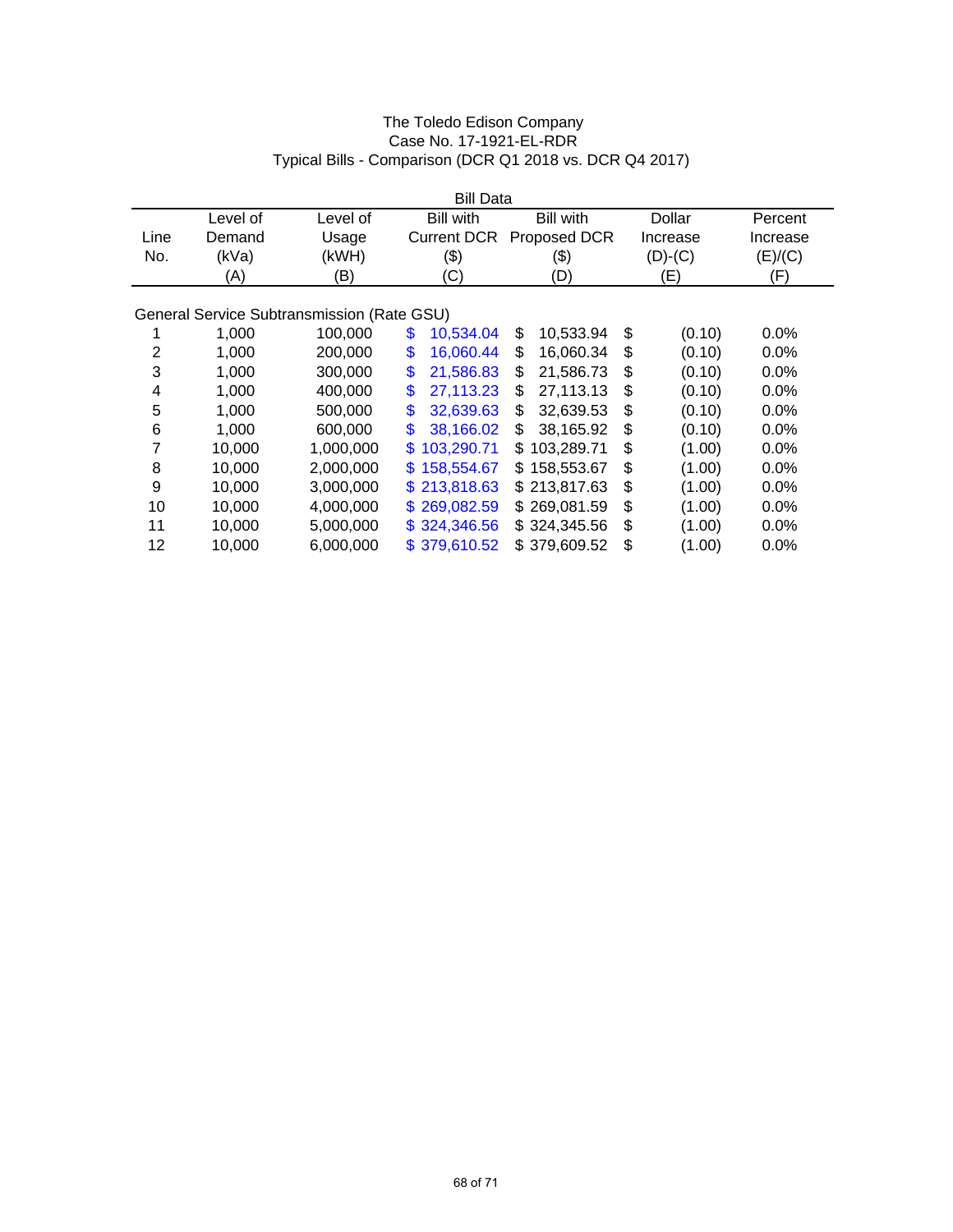# **TABLE OF CONTENTS**

The following rates, rules and regulations for electric service are applicable throughout the Company's service territory except as noted.

|                                                      | <b>Sheet</b>   | <b>Effective</b><br><b>Date</b> |
|------------------------------------------------------|----------------|---------------------------------|
| <b>TABLE OF CONTENTS</b>                             | 1              | $12 - 01 - 17$                  |
| <b>DEFINITION OF TERRITORY</b>                       | 3              | 01-23-09                        |
| <b>ELECTRIC SERVICE REGULATIONS</b>                  | $\overline{4}$ | 06-01-16                        |
| <b>ELECTRIC SERVICE SCHEDULES</b>                    |                |                                 |
| Residential Service (Rate "RS")                      | 10             | 01-23-09                        |
| General Service - Secondary (Rate "GS")              | 20             | 01-23-09                        |
| General Service - Primary (Rate "GP")                | 21             | 01-23-09                        |
| General Service - Subtransmission (Rate "GSU")       | 22             | 01-23-09                        |
| General Service - Transmission (Rate "GT")           | 23             | 01-23-09                        |
| <b>Street Lighting Provisions</b>                    | 30             | 01-23-09                        |
| Street Lighting (Rate "STL")                         | 31             | 06-01-09                        |
| Traffic Lighting (Rate "TRF")                        | 32             | 01-23-09                        |
| Private Outdoor Lighting (Rate "POL")                | 33             | 06-01-09                        |
| Experimental Company Owned LED Lighting Program      | 34             | 06-01-16                        |
| <b>MISCELLANEOUS CHARGES</b>                         | 75             | 07-05-12                        |
| <b>OTHER SERVICE</b>                                 |                |                                 |
| <b>Partial Service</b>                               | 52             | $01 - 01 - 06$                  |
| Residential Renewable Energy Credit Purchase Program | 60             | 10-01-09                        |
| <b>Cogeneration and Small Power Producer</b>         | 70             | 08-03-17                        |
| <b>Interconnection Tariff</b>                        | 76             | 05-06-16                        |

Filed pursuant to Order dated March 31, 2016 in Case No. 14-1297-EL-SSO, and in Case No. 17-1921-EL-RDR

before

The Public Utilities Commission of Ohio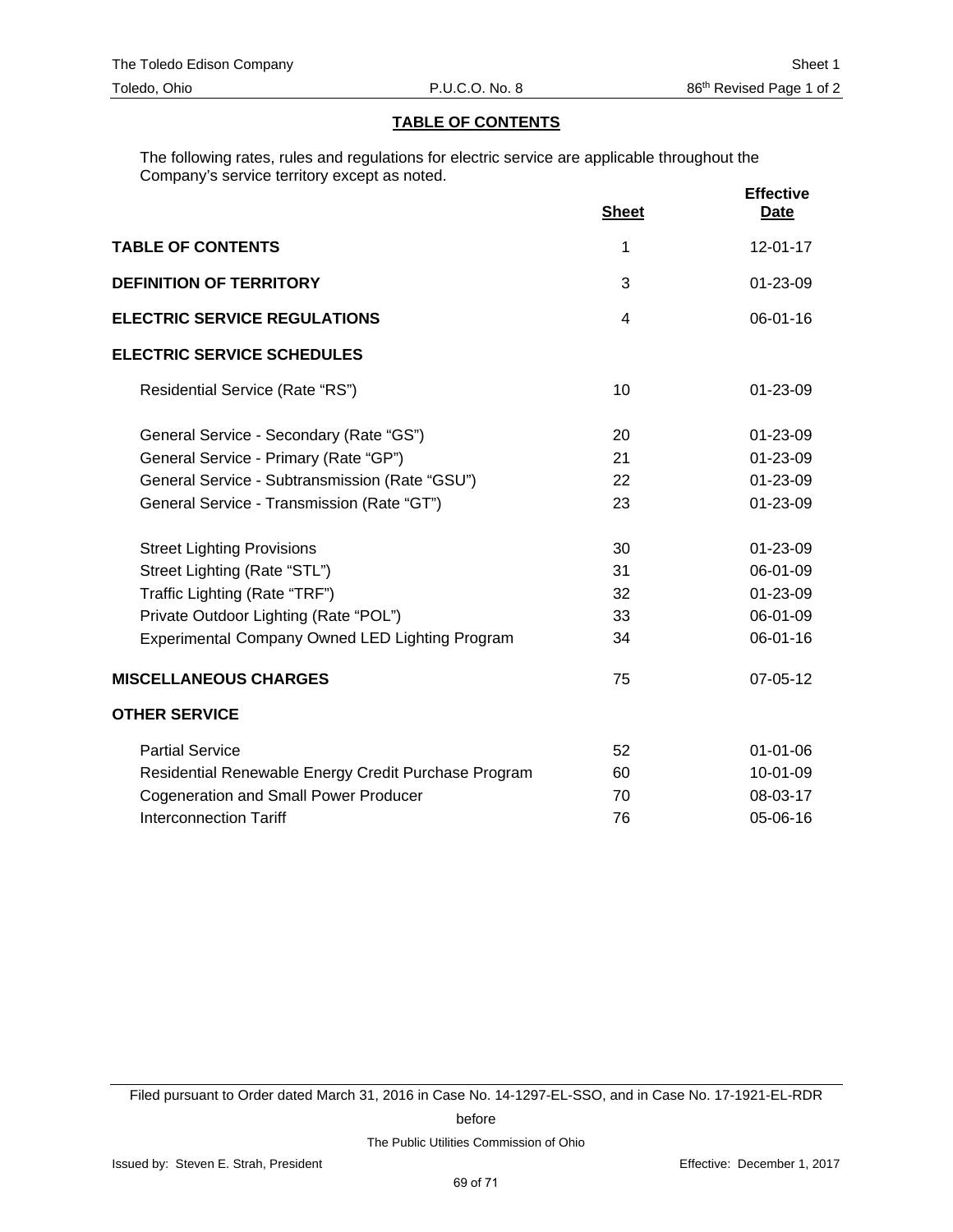# **TABLE OF CONTENTS**

| <b>RIDERS</b><br><b>Sheet</b><br><b>Date</b><br>$01 - 01 - 17$<br>80<br>Summary<br><b>Residential Distribution Credit</b><br>81<br>$05 - 21 - 10$<br><b>Transmission and Ancillary Services</b><br>83<br>09-10-10<br>84<br>$10-01-17$<br><b>Alternative Energy Resource</b><br><b>School Distribution Credit</b><br>85<br>06-01-09<br><b>Business Distribution Credit</b><br>86<br>01-23-09<br>87<br><b>Hospital Net Energy Metering</b><br>10-27-09<br>Economic Development (4a)<br>88<br>01-23-09<br>90<br><b>Universal Service</b><br>$01 - 01 - 17$<br>State kWh Tax<br>92<br>01-23-09<br>93<br>10-27-09<br><b>Net Energy Metering</b><br>96<br>$10-01-17$<br>Delta Revenue Recovery<br>97<br>$01 - 01 - 16$<br>Demand Side Management<br>98<br>06-01-09<br>Reasonable Arrangement<br><b>Distribution Uncollectible</b><br>99<br>$10-01-17$<br>Economic Load Response Program<br>101<br>06-01-16<br><b>Generation Cost Reconciliation</b><br>103<br>$10-01-17$<br>Fuel<br>105<br>12-14-09<br>106<br>$10-01-17$<br>Advanced Metering Infrastructure / Modern Grid<br><b>Line Extension Cost Recovery</b><br>107<br>$01 - 01 - 15$<br>108<br>$01 - 01 - 12$<br><b>Delivery Service Improvement</b><br><b>PIPP Uncollectible</b><br>109<br>$10-01-17$<br>Non-Distribution Uncollectible<br>110<br>$10-01-17$<br><b>Experimental Real Time Pricing</b><br>111<br>06-01-17<br><b>Experimental Critical Peak Pricing</b><br>113<br>06-01-17<br><b>Generation Service</b><br>114<br>06-01-17<br>115<br>07-01-17<br>Demand Side Management and Energy Efficiency<br>116<br>$10-01-17$<br><b>Economic Development</b><br><b>Deferred Generation Cost Recovery</b><br>117<br>06-01-09<br>Deferred Fuel Cost Recovery<br>118<br>06-21-13<br>Non-Market-Based Services<br>119<br>03-01-17<br><b>Residential Deferred Distribution Cost Recovery</b><br>120<br>$01 - 01 - 12$<br>Non-Residential Deferred Distribution Cost Recovery<br>121<br>$01 - 01 - 12$<br><b>Residential Electric Heating Recovery</b><br>122<br><b>Residential Generation Credit</b><br>123<br>$10 - 31 - 17$<br><b>Delivery Capital Recovery</b><br>124<br>$12 - 01 - 17$<br>Phase-In Recovery<br>125<br>07-01-17<br><b>Government Directives Recovery</b><br>126<br>06-01-16<br>Automated Meter Opt Out<br>128<br>$01 - 01 - 15$<br><b>Ohio Renewable Resources</b><br>129<br>06-01-16<br>Commercial High Load Factor Experimental TOU<br>130<br>06-01-17 |                                   |     | <b>Effective</b> |
|----------------------------------------------------------------------------------------------------------------------------------------------------------------------------------------------------------------------------------------------------------------------------------------------------------------------------------------------------------------------------------------------------------------------------------------------------------------------------------------------------------------------------------------------------------------------------------------------------------------------------------------------------------------------------------------------------------------------------------------------------------------------------------------------------------------------------------------------------------------------------------------------------------------------------------------------------------------------------------------------------------------------------------------------------------------------------------------------------------------------------------------------------------------------------------------------------------------------------------------------------------------------------------------------------------------------------------------------------------------------------------------------------------------------------------------------------------------------------------------------------------------------------------------------------------------------------------------------------------------------------------------------------------------------------------------------------------------------------------------------------------------------------------------------------------------------------------------------------------------------------------------------------------------------------------------------------------------------------------------------------------------------------------------------------------------------------------------------------------------------------------------------------------------------------------------------------------------------------------------------------------------------------------------------------------------------------------------------------------------------------------------------------------------------------|-----------------------------------|-----|------------------|
|                                                                                                                                                                                                                                                                                                                                                                                                                                                                                                                                                                                                                                                                                                                                                                                                                                                                                                                                                                                                                                                                                                                                                                                                                                                                                                                                                                                                                                                                                                                                                                                                                                                                                                                                                                                                                                                                                                                                                                                                                                                                                                                                                                                                                                                                                                                                                                                                                            |                                   |     |                  |
|                                                                                                                                                                                                                                                                                                                                                                                                                                                                                                                                                                                                                                                                                                                                                                                                                                                                                                                                                                                                                                                                                                                                                                                                                                                                                                                                                                                                                                                                                                                                                                                                                                                                                                                                                                                                                                                                                                                                                                                                                                                                                                                                                                                                                                                                                                                                                                                                                            |                                   |     |                  |
|                                                                                                                                                                                                                                                                                                                                                                                                                                                                                                                                                                                                                                                                                                                                                                                                                                                                                                                                                                                                                                                                                                                                                                                                                                                                                                                                                                                                                                                                                                                                                                                                                                                                                                                                                                                                                                                                                                                                                                                                                                                                                                                                                                                                                                                                                                                                                                                                                            |                                   |     |                  |
|                                                                                                                                                                                                                                                                                                                                                                                                                                                                                                                                                                                                                                                                                                                                                                                                                                                                                                                                                                                                                                                                                                                                                                                                                                                                                                                                                                                                                                                                                                                                                                                                                                                                                                                                                                                                                                                                                                                                                                                                                                                                                                                                                                                                                                                                                                                                                                                                                            |                                   |     |                  |
|                                                                                                                                                                                                                                                                                                                                                                                                                                                                                                                                                                                                                                                                                                                                                                                                                                                                                                                                                                                                                                                                                                                                                                                                                                                                                                                                                                                                                                                                                                                                                                                                                                                                                                                                                                                                                                                                                                                                                                                                                                                                                                                                                                                                                                                                                                                                                                                                                            |                                   |     |                  |
|                                                                                                                                                                                                                                                                                                                                                                                                                                                                                                                                                                                                                                                                                                                                                                                                                                                                                                                                                                                                                                                                                                                                                                                                                                                                                                                                                                                                                                                                                                                                                                                                                                                                                                                                                                                                                                                                                                                                                                                                                                                                                                                                                                                                                                                                                                                                                                                                                            |                                   |     |                  |
|                                                                                                                                                                                                                                                                                                                                                                                                                                                                                                                                                                                                                                                                                                                                                                                                                                                                                                                                                                                                                                                                                                                                                                                                                                                                                                                                                                                                                                                                                                                                                                                                                                                                                                                                                                                                                                                                                                                                                                                                                                                                                                                                                                                                                                                                                                                                                                                                                            |                                   |     |                  |
|                                                                                                                                                                                                                                                                                                                                                                                                                                                                                                                                                                                                                                                                                                                                                                                                                                                                                                                                                                                                                                                                                                                                                                                                                                                                                                                                                                                                                                                                                                                                                                                                                                                                                                                                                                                                                                                                                                                                                                                                                                                                                                                                                                                                                                                                                                                                                                                                                            |                                   |     |                  |
|                                                                                                                                                                                                                                                                                                                                                                                                                                                                                                                                                                                                                                                                                                                                                                                                                                                                                                                                                                                                                                                                                                                                                                                                                                                                                                                                                                                                                                                                                                                                                                                                                                                                                                                                                                                                                                                                                                                                                                                                                                                                                                                                                                                                                                                                                                                                                                                                                            |                                   |     |                  |
|                                                                                                                                                                                                                                                                                                                                                                                                                                                                                                                                                                                                                                                                                                                                                                                                                                                                                                                                                                                                                                                                                                                                                                                                                                                                                                                                                                                                                                                                                                                                                                                                                                                                                                                                                                                                                                                                                                                                                                                                                                                                                                                                                                                                                                                                                                                                                                                                                            |                                   |     |                  |
|                                                                                                                                                                                                                                                                                                                                                                                                                                                                                                                                                                                                                                                                                                                                                                                                                                                                                                                                                                                                                                                                                                                                                                                                                                                                                                                                                                                                                                                                                                                                                                                                                                                                                                                                                                                                                                                                                                                                                                                                                                                                                                                                                                                                                                                                                                                                                                                                                            |                                   |     |                  |
|                                                                                                                                                                                                                                                                                                                                                                                                                                                                                                                                                                                                                                                                                                                                                                                                                                                                                                                                                                                                                                                                                                                                                                                                                                                                                                                                                                                                                                                                                                                                                                                                                                                                                                                                                                                                                                                                                                                                                                                                                                                                                                                                                                                                                                                                                                                                                                                                                            |                                   |     |                  |
|                                                                                                                                                                                                                                                                                                                                                                                                                                                                                                                                                                                                                                                                                                                                                                                                                                                                                                                                                                                                                                                                                                                                                                                                                                                                                                                                                                                                                                                                                                                                                                                                                                                                                                                                                                                                                                                                                                                                                                                                                                                                                                                                                                                                                                                                                                                                                                                                                            |                                   |     |                  |
|                                                                                                                                                                                                                                                                                                                                                                                                                                                                                                                                                                                                                                                                                                                                                                                                                                                                                                                                                                                                                                                                                                                                                                                                                                                                                                                                                                                                                                                                                                                                                                                                                                                                                                                                                                                                                                                                                                                                                                                                                                                                                                                                                                                                                                                                                                                                                                                                                            |                                   |     |                  |
|                                                                                                                                                                                                                                                                                                                                                                                                                                                                                                                                                                                                                                                                                                                                                                                                                                                                                                                                                                                                                                                                                                                                                                                                                                                                                                                                                                                                                                                                                                                                                                                                                                                                                                                                                                                                                                                                                                                                                                                                                                                                                                                                                                                                                                                                                                                                                                                                                            |                                   |     |                  |
|                                                                                                                                                                                                                                                                                                                                                                                                                                                                                                                                                                                                                                                                                                                                                                                                                                                                                                                                                                                                                                                                                                                                                                                                                                                                                                                                                                                                                                                                                                                                                                                                                                                                                                                                                                                                                                                                                                                                                                                                                                                                                                                                                                                                                                                                                                                                                                                                                            |                                   |     |                  |
|                                                                                                                                                                                                                                                                                                                                                                                                                                                                                                                                                                                                                                                                                                                                                                                                                                                                                                                                                                                                                                                                                                                                                                                                                                                                                                                                                                                                                                                                                                                                                                                                                                                                                                                                                                                                                                                                                                                                                                                                                                                                                                                                                                                                                                                                                                                                                                                                                            |                                   |     |                  |
|                                                                                                                                                                                                                                                                                                                                                                                                                                                                                                                                                                                                                                                                                                                                                                                                                                                                                                                                                                                                                                                                                                                                                                                                                                                                                                                                                                                                                                                                                                                                                                                                                                                                                                                                                                                                                                                                                                                                                                                                                                                                                                                                                                                                                                                                                                                                                                                                                            |                                   |     |                  |
|                                                                                                                                                                                                                                                                                                                                                                                                                                                                                                                                                                                                                                                                                                                                                                                                                                                                                                                                                                                                                                                                                                                                                                                                                                                                                                                                                                                                                                                                                                                                                                                                                                                                                                                                                                                                                                                                                                                                                                                                                                                                                                                                                                                                                                                                                                                                                                                                                            |                                   |     |                  |
|                                                                                                                                                                                                                                                                                                                                                                                                                                                                                                                                                                                                                                                                                                                                                                                                                                                                                                                                                                                                                                                                                                                                                                                                                                                                                                                                                                                                                                                                                                                                                                                                                                                                                                                                                                                                                                                                                                                                                                                                                                                                                                                                                                                                                                                                                                                                                                                                                            |                                   |     |                  |
|                                                                                                                                                                                                                                                                                                                                                                                                                                                                                                                                                                                                                                                                                                                                                                                                                                                                                                                                                                                                                                                                                                                                                                                                                                                                                                                                                                                                                                                                                                                                                                                                                                                                                                                                                                                                                                                                                                                                                                                                                                                                                                                                                                                                                                                                                                                                                                                                                            |                                   |     |                  |
|                                                                                                                                                                                                                                                                                                                                                                                                                                                                                                                                                                                                                                                                                                                                                                                                                                                                                                                                                                                                                                                                                                                                                                                                                                                                                                                                                                                                                                                                                                                                                                                                                                                                                                                                                                                                                                                                                                                                                                                                                                                                                                                                                                                                                                                                                                                                                                                                                            |                                   |     |                  |
|                                                                                                                                                                                                                                                                                                                                                                                                                                                                                                                                                                                                                                                                                                                                                                                                                                                                                                                                                                                                                                                                                                                                                                                                                                                                                                                                                                                                                                                                                                                                                                                                                                                                                                                                                                                                                                                                                                                                                                                                                                                                                                                                                                                                                                                                                                                                                                                                                            |                                   |     |                  |
|                                                                                                                                                                                                                                                                                                                                                                                                                                                                                                                                                                                                                                                                                                                                                                                                                                                                                                                                                                                                                                                                                                                                                                                                                                                                                                                                                                                                                                                                                                                                                                                                                                                                                                                                                                                                                                                                                                                                                                                                                                                                                                                                                                                                                                                                                                                                                                                                                            |                                   |     |                  |
|                                                                                                                                                                                                                                                                                                                                                                                                                                                                                                                                                                                                                                                                                                                                                                                                                                                                                                                                                                                                                                                                                                                                                                                                                                                                                                                                                                                                                                                                                                                                                                                                                                                                                                                                                                                                                                                                                                                                                                                                                                                                                                                                                                                                                                                                                                                                                                                                                            |                                   |     |                  |
|                                                                                                                                                                                                                                                                                                                                                                                                                                                                                                                                                                                                                                                                                                                                                                                                                                                                                                                                                                                                                                                                                                                                                                                                                                                                                                                                                                                                                                                                                                                                                                                                                                                                                                                                                                                                                                                                                                                                                                                                                                                                                                                                                                                                                                                                                                                                                                                                                            |                                   |     |                  |
|                                                                                                                                                                                                                                                                                                                                                                                                                                                                                                                                                                                                                                                                                                                                                                                                                                                                                                                                                                                                                                                                                                                                                                                                                                                                                                                                                                                                                                                                                                                                                                                                                                                                                                                                                                                                                                                                                                                                                                                                                                                                                                                                                                                                                                                                                                                                                                                                                            |                                   |     |                  |
|                                                                                                                                                                                                                                                                                                                                                                                                                                                                                                                                                                                                                                                                                                                                                                                                                                                                                                                                                                                                                                                                                                                                                                                                                                                                                                                                                                                                                                                                                                                                                                                                                                                                                                                                                                                                                                                                                                                                                                                                                                                                                                                                                                                                                                                                                                                                                                                                                            |                                   |     |                  |
|                                                                                                                                                                                                                                                                                                                                                                                                                                                                                                                                                                                                                                                                                                                                                                                                                                                                                                                                                                                                                                                                                                                                                                                                                                                                                                                                                                                                                                                                                                                                                                                                                                                                                                                                                                                                                                                                                                                                                                                                                                                                                                                                                                                                                                                                                                                                                                                                                            |                                   |     |                  |
|                                                                                                                                                                                                                                                                                                                                                                                                                                                                                                                                                                                                                                                                                                                                                                                                                                                                                                                                                                                                                                                                                                                                                                                                                                                                                                                                                                                                                                                                                                                                                                                                                                                                                                                                                                                                                                                                                                                                                                                                                                                                                                                                                                                                                                                                                                                                                                                                                            |                                   |     |                  |
|                                                                                                                                                                                                                                                                                                                                                                                                                                                                                                                                                                                                                                                                                                                                                                                                                                                                                                                                                                                                                                                                                                                                                                                                                                                                                                                                                                                                                                                                                                                                                                                                                                                                                                                                                                                                                                                                                                                                                                                                                                                                                                                                                                                                                                                                                                                                                                                                                            |                                   |     |                  |
|                                                                                                                                                                                                                                                                                                                                                                                                                                                                                                                                                                                                                                                                                                                                                                                                                                                                                                                                                                                                                                                                                                                                                                                                                                                                                                                                                                                                                                                                                                                                                                                                                                                                                                                                                                                                                                                                                                                                                                                                                                                                                                                                                                                                                                                                                                                                                                                                                            |                                   |     |                  |
|                                                                                                                                                                                                                                                                                                                                                                                                                                                                                                                                                                                                                                                                                                                                                                                                                                                                                                                                                                                                                                                                                                                                                                                                                                                                                                                                                                                                                                                                                                                                                                                                                                                                                                                                                                                                                                                                                                                                                                                                                                                                                                                                                                                                                                                                                                                                                                                                                            |                                   |     |                  |
|                                                                                                                                                                                                                                                                                                                                                                                                                                                                                                                                                                                                                                                                                                                                                                                                                                                                                                                                                                                                                                                                                                                                                                                                                                                                                                                                                                                                                                                                                                                                                                                                                                                                                                                                                                                                                                                                                                                                                                                                                                                                                                                                                                                                                                                                                                                                                                                                                            |                                   |     |                  |
|                                                                                                                                                                                                                                                                                                                                                                                                                                                                                                                                                                                                                                                                                                                                                                                                                                                                                                                                                                                                                                                                                                                                                                                                                                                                                                                                                                                                                                                                                                                                                                                                                                                                                                                                                                                                                                                                                                                                                                                                                                                                                                                                                                                                                                                                                                                                                                                                                            |                                   |     | 07-01-17         |
|                                                                                                                                                                                                                                                                                                                                                                                                                                                                                                                                                                                                                                                                                                                                                                                                                                                                                                                                                                                                                                                                                                                                                                                                                                                                                                                                                                                                                                                                                                                                                                                                                                                                                                                                                                                                                                                                                                                                                                                                                                                                                                                                                                                                                                                                                                                                                                                                                            |                                   |     |                  |
|                                                                                                                                                                                                                                                                                                                                                                                                                                                                                                                                                                                                                                                                                                                                                                                                                                                                                                                                                                                                                                                                                                                                                                                                                                                                                                                                                                                                                                                                                                                                                                                                                                                                                                                                                                                                                                                                                                                                                                                                                                                                                                                                                                                                                                                                                                                                                                                                                            |                                   |     |                  |
|                                                                                                                                                                                                                                                                                                                                                                                                                                                                                                                                                                                                                                                                                                                                                                                                                                                                                                                                                                                                                                                                                                                                                                                                                                                                                                                                                                                                                                                                                                                                                                                                                                                                                                                                                                                                                                                                                                                                                                                                                                                                                                                                                                                                                                                                                                                                                                                                                            |                                   |     |                  |
|                                                                                                                                                                                                                                                                                                                                                                                                                                                                                                                                                                                                                                                                                                                                                                                                                                                                                                                                                                                                                                                                                                                                                                                                                                                                                                                                                                                                                                                                                                                                                                                                                                                                                                                                                                                                                                                                                                                                                                                                                                                                                                                                                                                                                                                                                                                                                                                                                            |                                   |     |                  |
|                                                                                                                                                                                                                                                                                                                                                                                                                                                                                                                                                                                                                                                                                                                                                                                                                                                                                                                                                                                                                                                                                                                                                                                                                                                                                                                                                                                                                                                                                                                                                                                                                                                                                                                                                                                                                                                                                                                                                                                                                                                                                                                                                                                                                                                                                                                                                                                                                            |                                   |     |                  |
|                                                                                                                                                                                                                                                                                                                                                                                                                                                                                                                                                                                                                                                                                                                                                                                                                                                                                                                                                                                                                                                                                                                                                                                                                                                                                                                                                                                                                                                                                                                                                                                                                                                                                                                                                                                                                                                                                                                                                                                                                                                                                                                                                                                                                                                                                                                                                                                                                            |                                   |     |                  |
|                                                                                                                                                                                                                                                                                                                                                                                                                                                                                                                                                                                                                                                                                                                                                                                                                                                                                                                                                                                                                                                                                                                                                                                                                                                                                                                                                                                                                                                                                                                                                                                                                                                                                                                                                                                                                                                                                                                                                                                                                                                                                                                                                                                                                                                                                                                                                                                                                            |                                   |     |                  |
|                                                                                                                                                                                                                                                                                                                                                                                                                                                                                                                                                                                                                                                                                                                                                                                                                                                                                                                                                                                                                                                                                                                                                                                                                                                                                                                                                                                                                                                                                                                                                                                                                                                                                                                                                                                                                                                                                                                                                                                                                                                                                                                                                                                                                                                                                                                                                                                                                            | <b>Distribution Modernization</b> | 132 | $01 - 01 - 17$   |

Filed pursuant to Order dated March 31, 2016 in Case No. 14-1297-EL-SSO, and in Case No. 17-1921-EL-RDR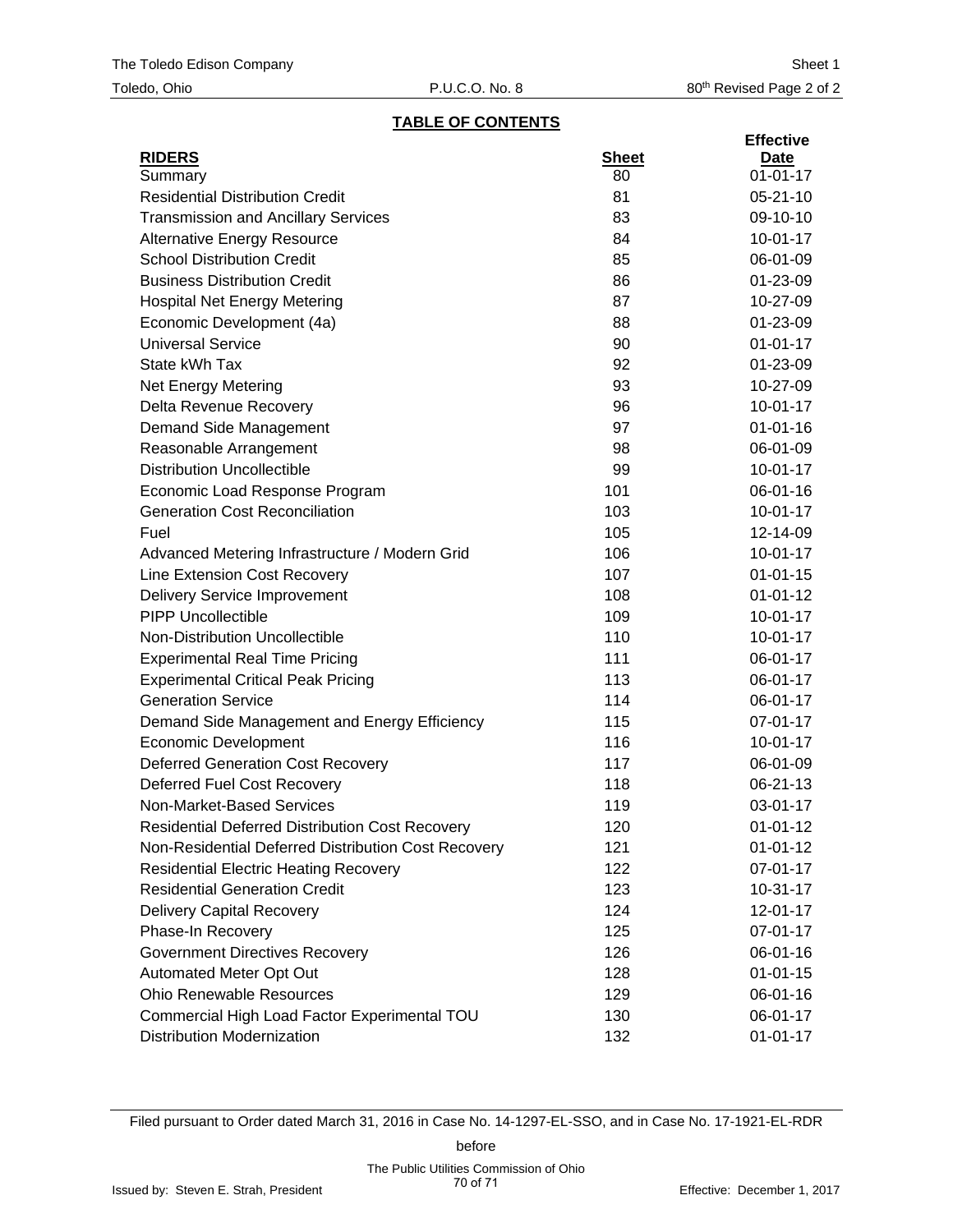# **RIDER DCR Delivery Capital Recovery Rider**

### **APPLICABILITY:**

Applicable to any customer who receives electric service under the Company's rate schedules set forth below. The Delivery Capital Recovery Rider (DCR) charges will apply, by rate schedule, effective for bills rendered beginning December 1, 2017. This Rider is not avoidable for customers who take electric generation service from a certified supplier.

# **RATE:**

| RS (all kWhs, per kWh)          | 0.5678c  |
|---------------------------------|----------|
| GS (per kW of Billing Demand)   | \$2.1716 |
| GP (per kW of Billing Demand)   | \$0.8607 |
| GSU (per kVa of Billing Demand) | \$0.2281 |

### **PROVISIONS:**

The charges set forth in this Rider recover costs associated with delivery plant investments made since the date certain in Case No. 07-551-EL-AIR, exclusive of any delivery plant investments being recovered elsewhere.

### **RIDER UPDATES:**

The charges contained in this Rider shall be updated on a quarterly basis. Effective with the filing made on or about April 20, 2014, the Company will file a request for approval of the Rider charges on or about March 31st, June 30th, September 30th and December 31st of each year. Charges, unless otherwise ordered by the PUCO, shall become effective on a bills rendered basis on June 1st, September 1st, December 1st and March 1st of each year.

Filed pursuant to Order dated March 31, 2016 in Case No. 14-1297-EL-SSO, and in Case No. 17-1921-EL-RDR before The Public Utilities Commission of Ohio